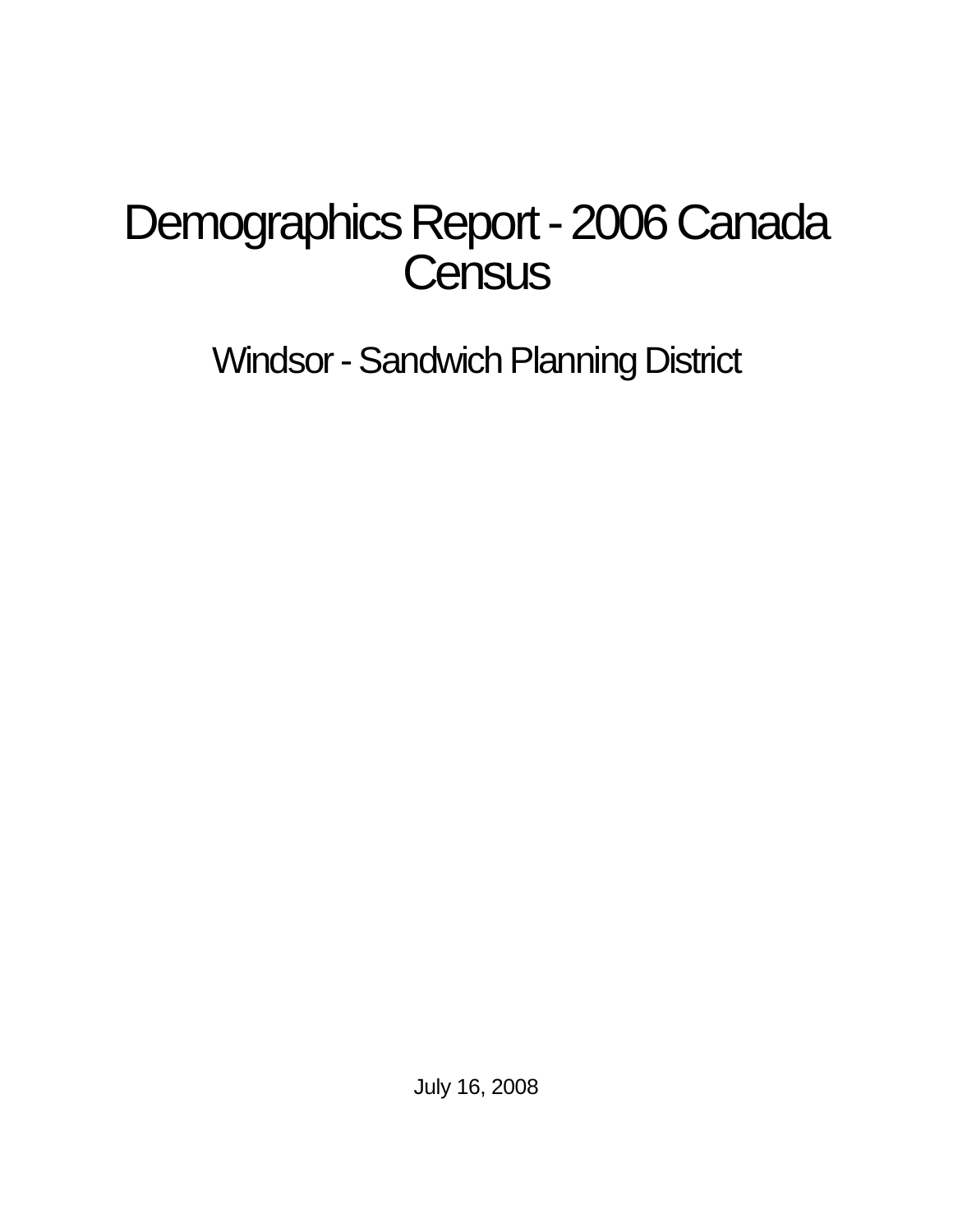# **Table of Contents**

| 2006 Census Population by Age and Sex Comparison 16 |  |
|-----------------------------------------------------|--|
|                                                     |  |
|                                                     |  |
|                                                     |  |
|                                                     |  |
|                                                     |  |
|                                                     |  |
|                                                     |  |
|                                                     |  |
| 2006 Census Knowledge of Non-official Language  28  |  |
|                                                     |  |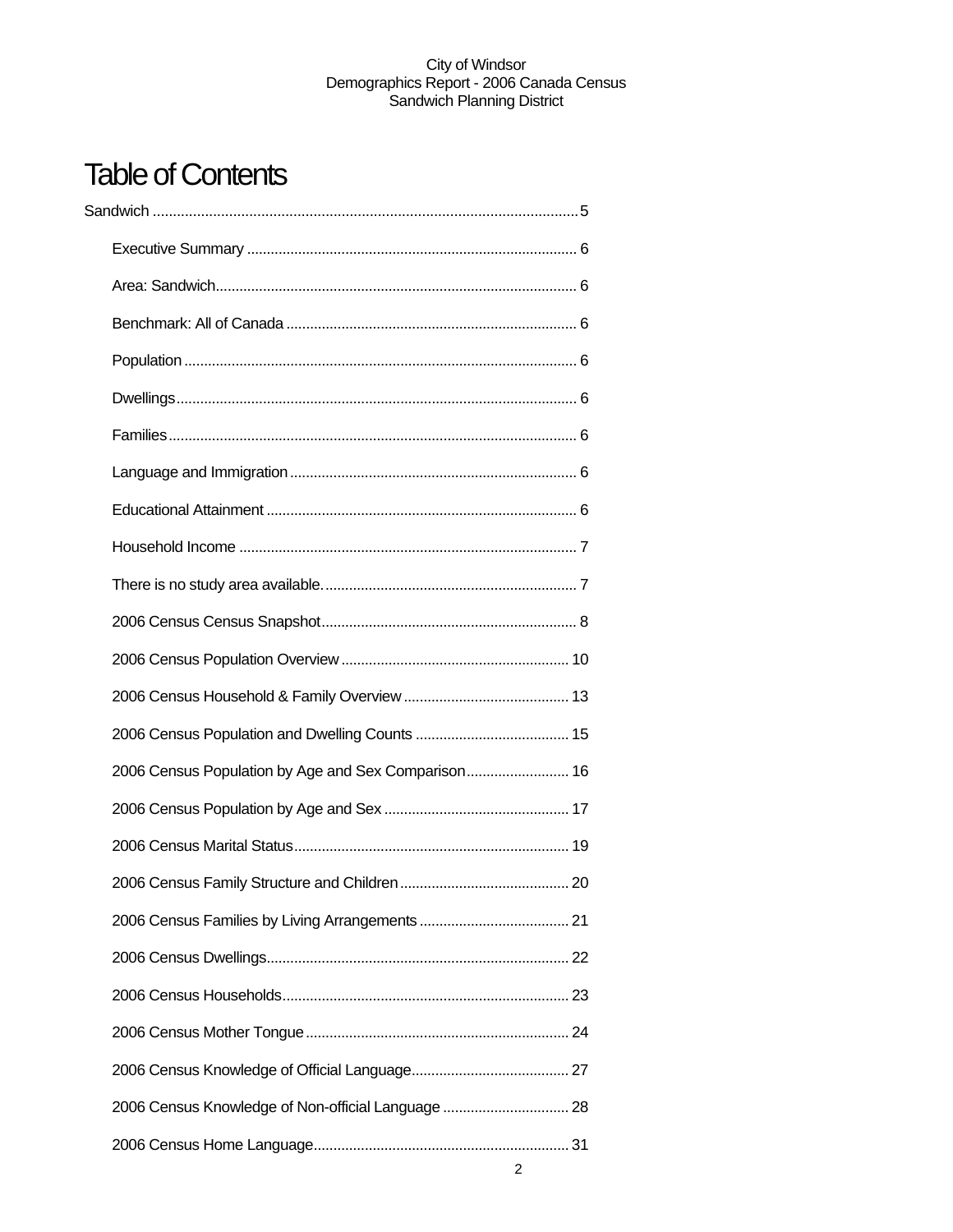| Oanuwiun Fianning District                                          |    |
|---------------------------------------------------------------------|----|
|                                                                     |    |
| 2006 Census Recent Immigration and Place of Birth (2001-2006) 37    |    |
|                                                                     |    |
|                                                                     |    |
|                                                                     |    |
|                                                                     |    |
| 2006 Census Presence of Children and Labour Force by Sex Comparison | 43 |
| 2006 Census Presence of Children and Labour Force by Sex  45        |    |
| 2006 Census Labour Force by Industry and Sex Comparison 49          |    |
|                                                                     |    |
| 2006 Census Labour Force by Occupation and Sex Comparison 54        |    |
|                                                                     |    |
|                                                                     |    |
| 2006 Census Labour Force by Occupation - Female  60                 |    |
| 2006 Census Labour Force by Class of Worker and Sex Comparison. 62  |    |
| 2006 Census Labour Force by Class of Worker and Sex 63              |    |
|                                                                     |    |
|                                                                     |    |
|                                                                     |    |
|                                                                     |    |
|                                                                     |    |
|                                                                     |    |
|                                                                     |    |
|                                                                     |    |
|                                                                     |    |
|                                                                     |    |
| 2006 Census Post Secondary Education by Sex Comparison  75          |    |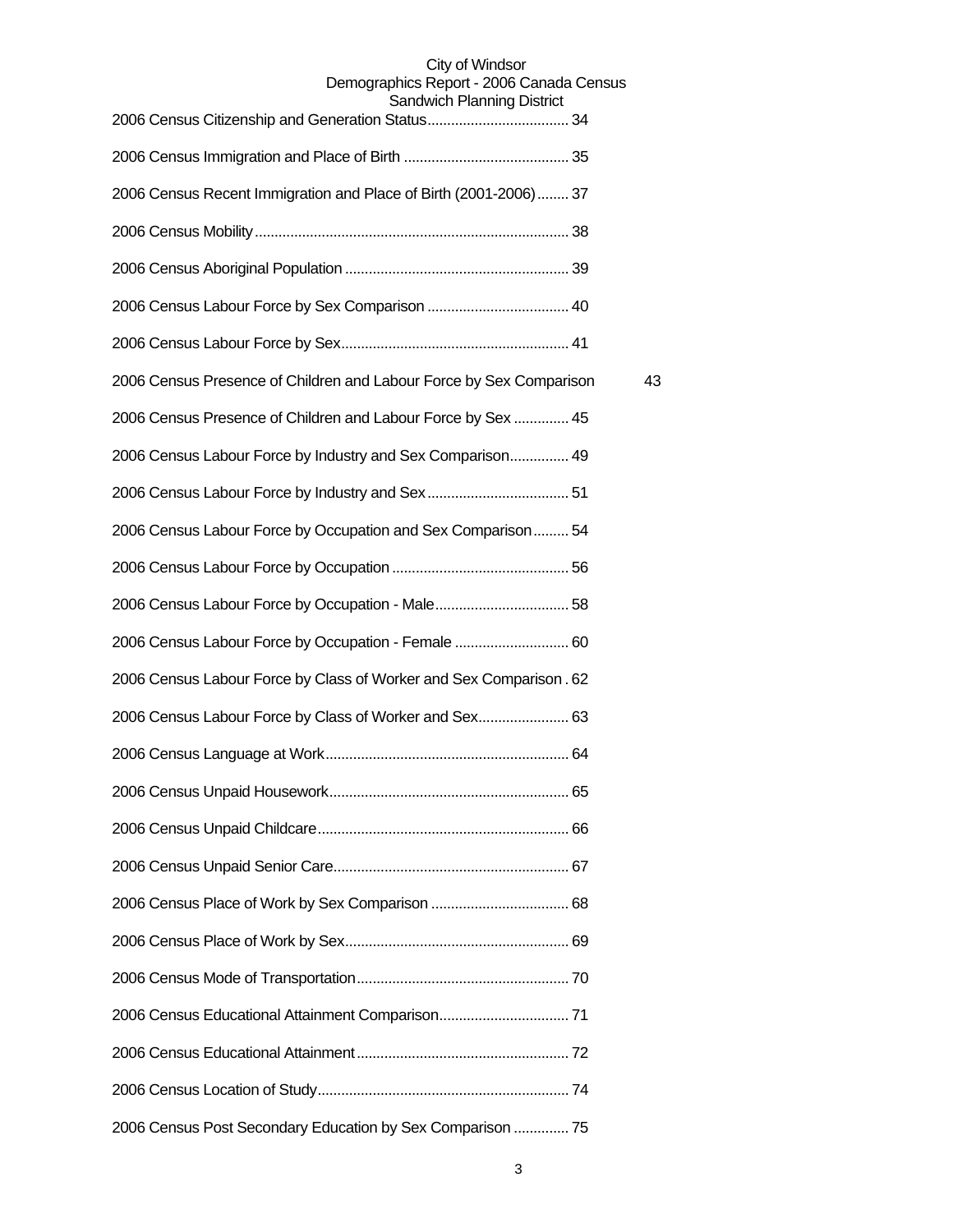| טוטוען שוויוויווער דוטווי                                          |
|--------------------------------------------------------------------|
|                                                                    |
|                                                                    |
|                                                                    |
|                                                                    |
|                                                                    |
|                                                                    |
|                                                                    |
| 2006 Census 2005 Employment Income by Sex and Work Activity  91    |
| 2006 Census 2005 Individual Income by Sex Comparison 92            |
|                                                                    |
| 2006 Census 2005 Individual After-Tax Income by Sex 95             |
|                                                                    |
| 2006 Census 2005 Income of Non-family Persons by Sex  99           |
| 2006 Census 2005 After-Tax Income of Non-family Persons by Sex 101 |
|                                                                    |
|                                                                    |
|                                                                    |
|                                                                    |
| 2006 Census 2005 After-Tax Household Income  107                   |
|                                                                    |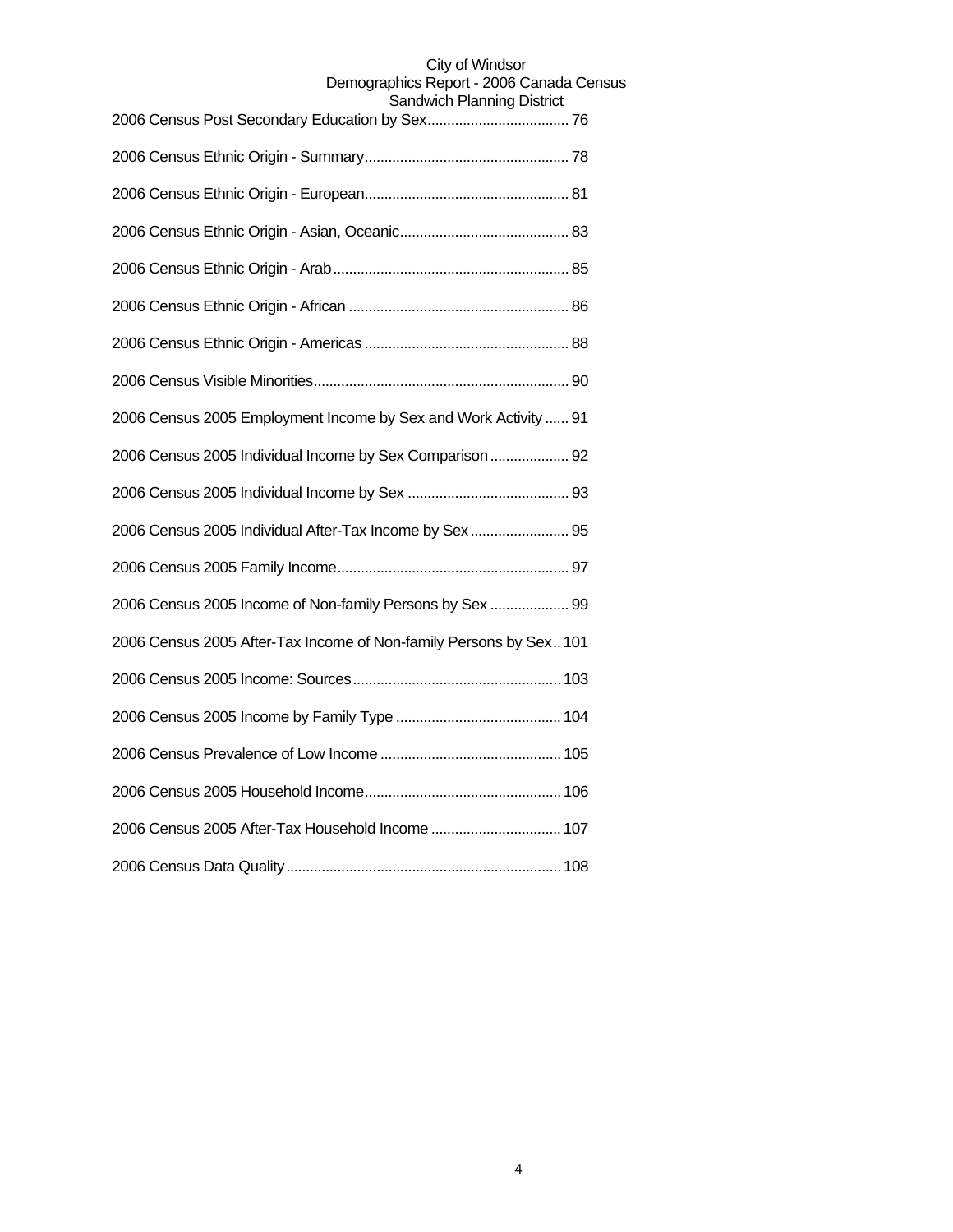# **Sandwich**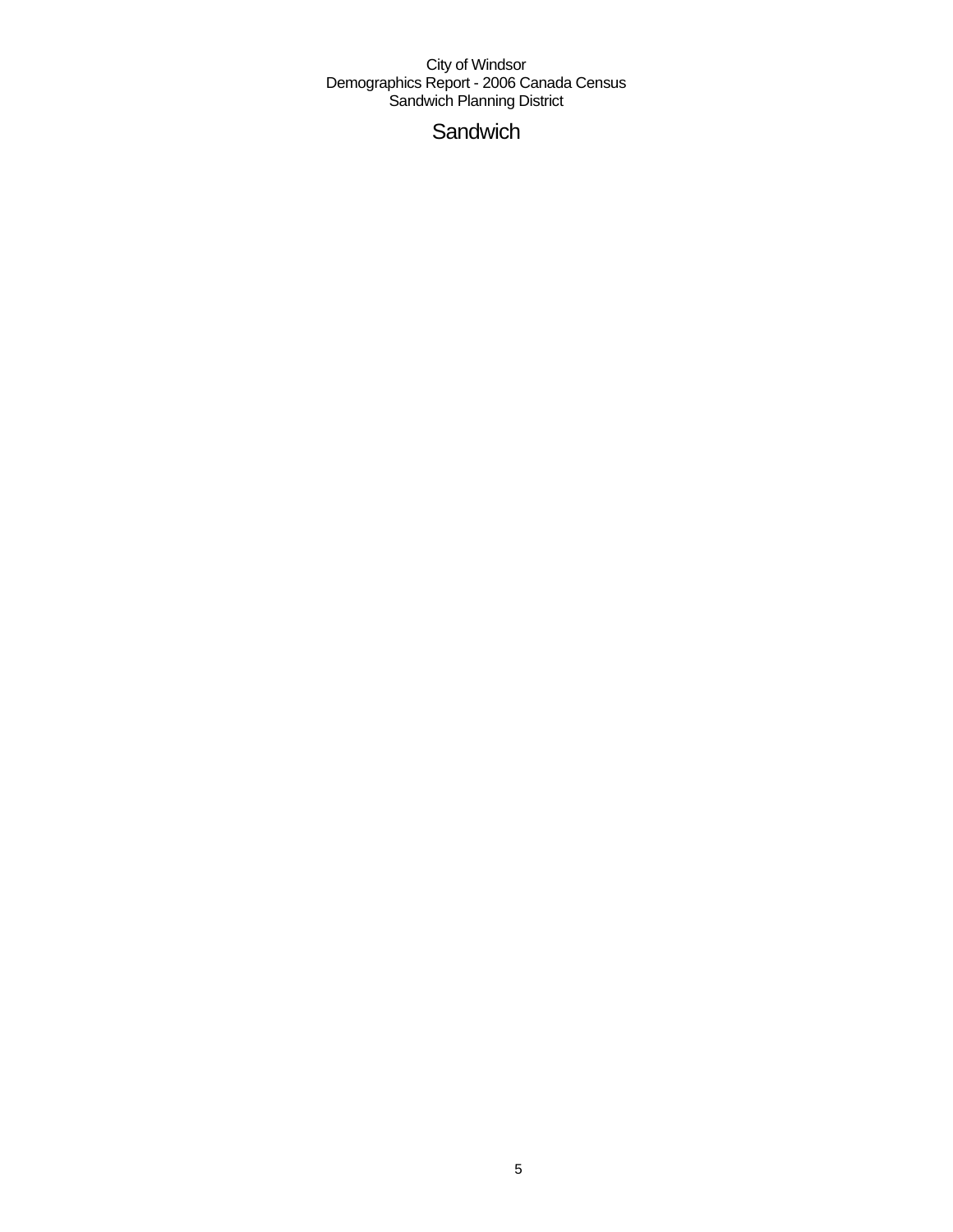#### Executive Summary

#### EXECUTIVE SUMMARY

#### Area: Sandwich Benchmark: All of Canada

 $\overline{\mathbf{z}}$ 

 $\overline{\phantom{a}}$ 

#### Population

Dwellings

In 2006, there were **4,943** occupied dwellings, of which **44.5%** are owner-

occupied and **54.9%** are rented.

Families

The 2006 population in Sandwich was **11,865**.

> The average density of population was **1,750.2** per square km.

The 2006 median age for this population was The 2006 median age for this population is **32.1**. The average age is **35.6**.

The 2006 population in All of Canada for 2006 was **31,612,900**.

> The average density of population was **3.5** per square km.

**39.5**. The average age is **39.1**.

In 2006, there were **12,435,520** occupied dwellings, of which **68.4%** are owneroccupied and **31.2%** are rented.

> Most of the dwellings are **singledetached houses** (55.3%). Dwellings in this area were mostly built **between 1971 to 1980** (19.5%).

Of the **8,896,840** families in the area, **7,482,775** are married or common law couples; **4,061,930** of the couples have one or more children at home. There are **1,414,060** single-parent families.

Z.

Language and Immigration

Of the **2,895** families in the area, **2,110**  are married or common law couples; **1,147** of the couples have one or more children at home. There are **778** 

Most of the dwellings are **singledetached houses** (51.0%). Dwellings in this area were mostly built **between** 

**1946 to 1960** (29.2%).

single-parent families.

For 2006, the dominant non-official home language, **Chinese**, was spoken by **603** people, followed by **Arabic**, spoken by **410** people.

The top 3 places of birth for recent immigrants were **Southern Asia**, **Eastern Asia** and **West Central Asia and the Middle East**.

Educational Attainment

The dominant non-official home language for All of Canada is **Chinese**, spoken by **790,030** people, followed by **Panjabi (Punjabi)**, spoken by **278,495** people.

The top 3 places of birth for recent immigrants were **Southern Asia**, **Eastern Asia** and **West Central Asia and the Middle East**.

Z.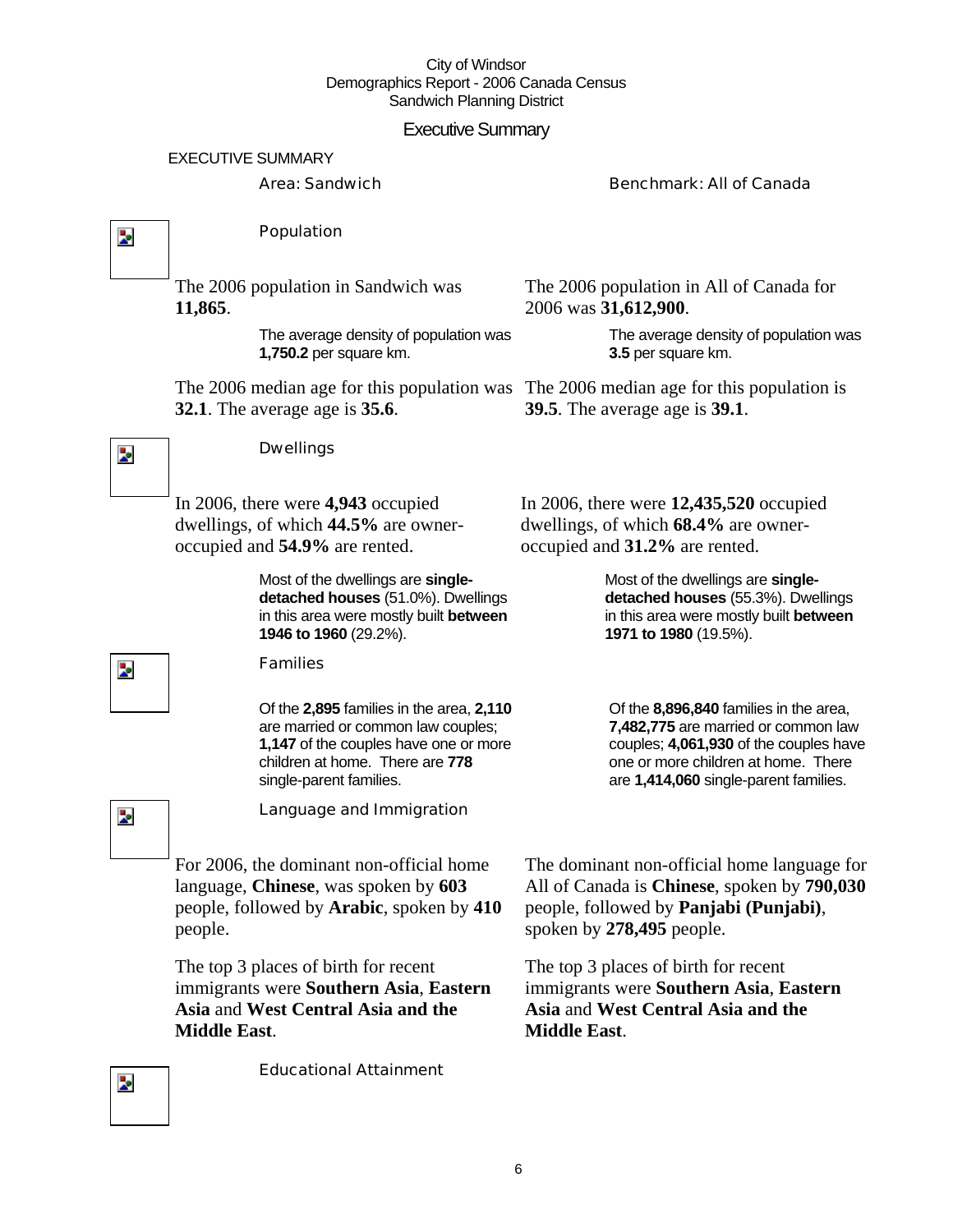In 2006, **21.8%** of the population over 15 in Sandwich had earned a Bachelor's Degree or higher and **18.9%** have a technical or academic certificate or diploma.

In comparison, for All of Canada, **22.6%** of the population over 15 had earned a Bachelor's Degree or higher and **28.1%** have a technical or academic certificate or diploma.

# $\overline{\phantom{a}}$

#### Household Income

In 2006, the average household income was **\$41,516** and the per-capita income for this area was **\$17,895**.

In comparison, for All of Canada, the average household income was **\$69,548** and the percapita income for this area was **\$28,241**.

#### There is no study area available.

Source: 2006 Census - Statistics Canada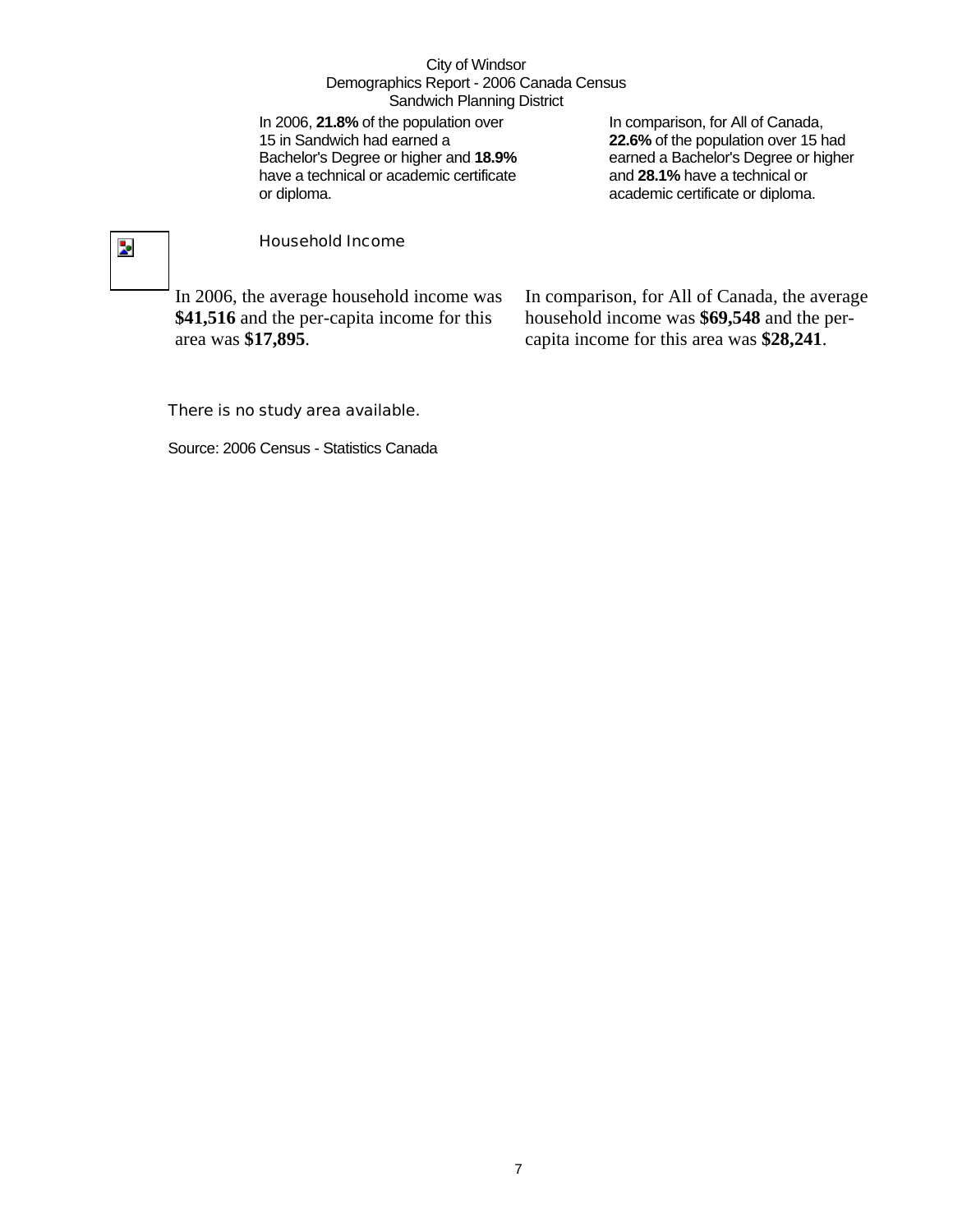# 2006 Census Census Snapshot

| 2006 Census<br><b>Census Snapshot</b> | <b>Sandwich</b>        |         |
|---------------------------------------|------------------------|---------|
|                                       |                        | %       |
| <b>Total Population</b>               | 11,865                 |         |
| <b>Males</b>                          | 5,88350%               |         |
| <b>Females</b>                        | 5,981 50%              |         |
|                                       |                        |         |
| <b>2006 Population by Age</b>         | 11,865                 |         |
| 0 to 4 years                          | 776                    | 7%      |
| 5 to 19 years                         | 2,349 20%              |         |
| 20 to 24 years                        | 1,455 12%              |         |
| 25 to 34 years                        | 1,868 16%              |         |
| 35 to 44 years                        | 1,641 14%              |         |
| 45 to 54 years                        | 1,321 11%              |         |
| 55 to 64 years                        |                        | 912 8%  |
| 65 to 74 years                        |                        | 684 6%  |
| 75 to 84 years                        | 541I                   | 5%      |
| 85 years and over                     | 283                    | 2%      |
|                                       |                        |         |
| <b>Average age of population</b>      | 35.6<br>32.1           |         |
| <b>Median age</b>                     |                        |         |
| <b>Families</b>                       |                        |         |
|                                       | 2,895                  |         |
| Persons per family                    | 3.0                    |         |
| <b>Two-parent families</b>            | 2,110 73%              |         |
| With no children at home              |                        | 947 33% |
| With children at home                 | 1,14740%               |         |
| Lone-parent families                  |                        | 77827%  |
|                                       |                        |         |
| Children per family                   | 1.3                    |         |
| Households                            | 4,958                  |         |
| Persons in private households         | 11,476                 |         |
| Persons per household                 | 2.3                    |         |
| Average household income              | \$41,516               |         |
|                                       |                        |         |
| <b>Occupied Dwellings</b>             | 4,943                  |         |
| <b>Owned Dwellings</b>                | 2,200 45%              |         |
| <b>Rented Dwellings</b>               | 2,71255%               |         |
|                                       |                        |         |
| Dominant building type                | Single detached houses |         |
| Dominant period of construction       | 1946 - 1960            |         |
|                                       |                        |         |
| Average value of dwelling             | \$123,426              |         |
| Average gross monthly rent            | \$626                  |         |
| <b>Top 5 visible minorities</b>       | South Asian 26%        |         |
|                                       | Chinese <sub>24%</sub> |         |
|                                       | Black <sub>21%</sub>   |         |
|                                       | Arab <sub>15%</sub>    |         |
|                                       | <b>West Asian</b>      | 6%      |
|                                       |                        |         |
| <b>Dominant Demographics</b>          |                        |         |
| <b>Official Home Language</b>         | English                |         |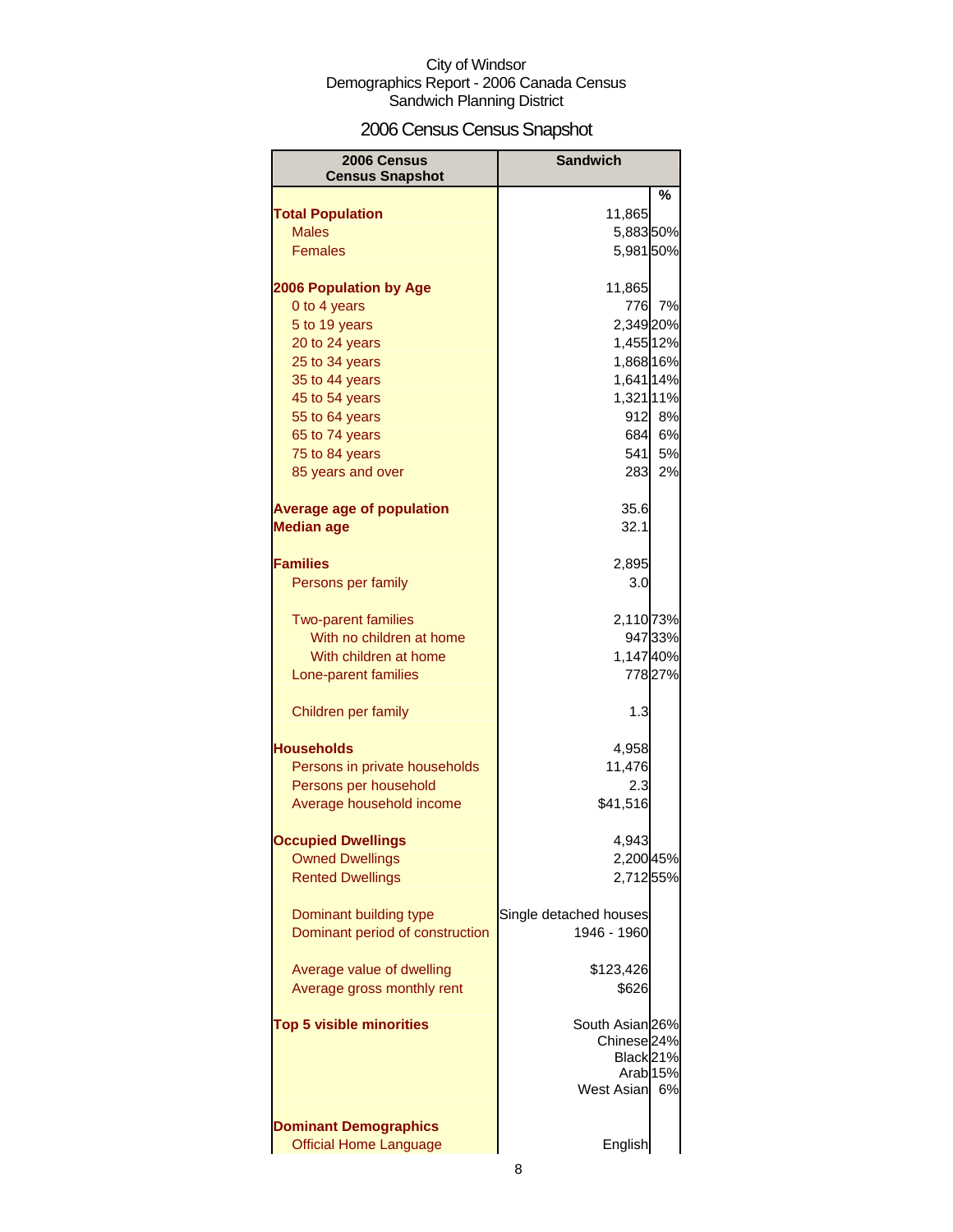| 2006 Census<br><b>Census Snapshot</b>   | <b>Sandwich</b> |   |
|-----------------------------------------|-----------------|---|
|                                         |                 | % |
| Non-official Home Language              | Chinese         |   |
| <b>Recent Immigrant Places of Birth</b> | Southern Asia   |   |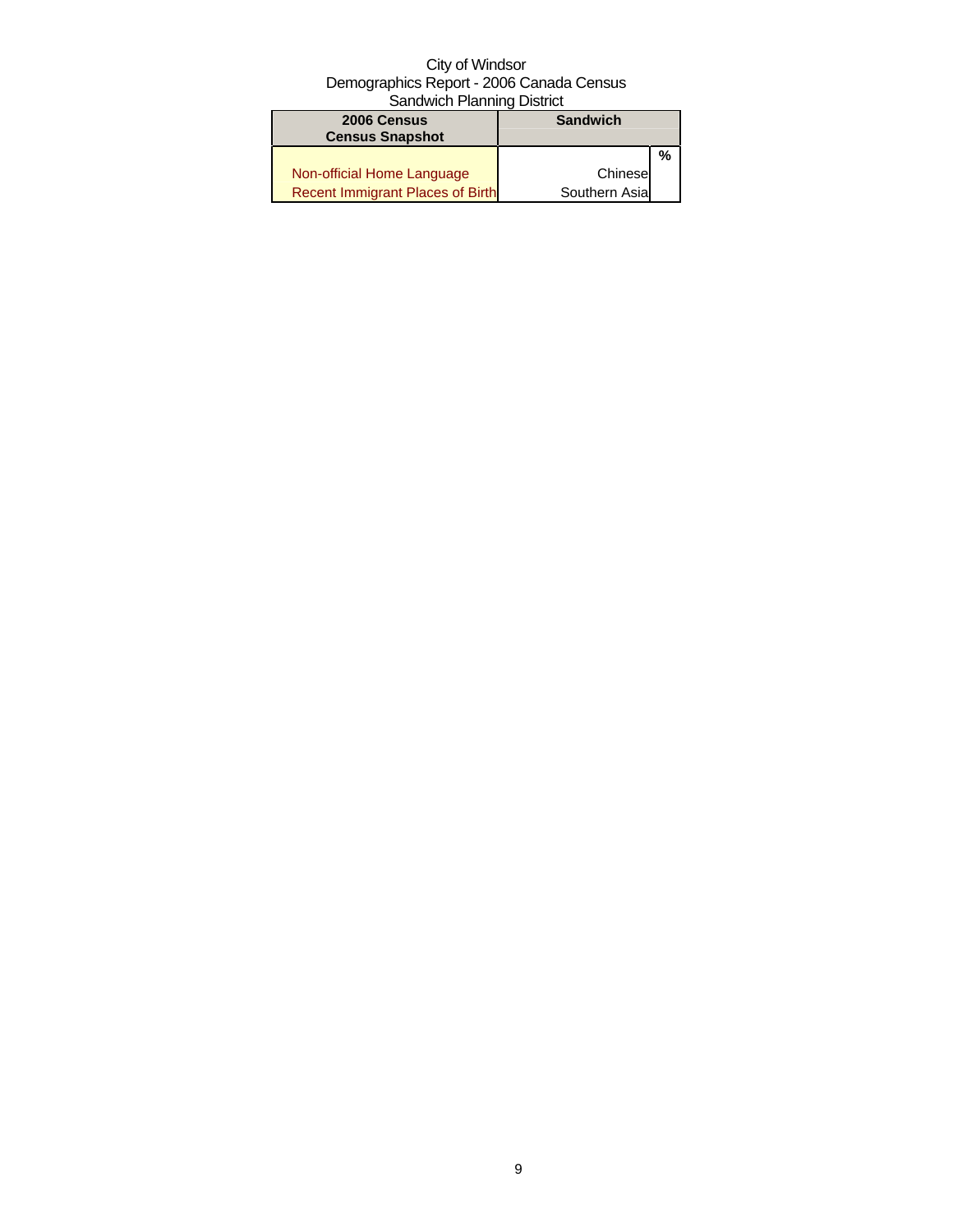# 2006 Census Population Overview

| 2006 Census<br><b>Population Overview</b>                   | <b>Sandwich</b> |
|-------------------------------------------------------------|-----------------|
| 2006 Population by Age                                      | %<br>11,865     |
|                                                             |                 |
| 0 to 4 years                                                | 776<br>7%       |
| 5 to 9 years                                                | 700<br>6%       |
| 10 to 14 years                                              | 777<br>7%       |
| 15 to 19 years                                              | 871<br>7%       |
| 20 to 24 years                                              | 1,455 12%       |
| 25 to 29 years                                              | 941<br>8%       |
| 30 to 34 years                                              | 927<br>8%       |
| 35 to 39 years                                              | 810 7%          |
| 40 to 44 years                                              | 831<br>7%       |
| 45 to 49 years                                              | 728<br>6%       |
| 50 to 54 years                                              | 593<br>5%       |
| 55 to 59 years                                              | 491<br>4%       |
| 60 to 64 years                                              | 421<br>4%       |
| 65 to 69 years                                              | 3%<br>325       |
| 70 to 74 years                                              | 3%<br>359       |
| 75 to 79 years                                              | 294<br>2%       |
| 80 to 84 years                                              | 247<br>2%       |
| 85 years and over                                           | 283<br>2%       |
| <b>Dominant age group</b>                                   | 20 to 24 years  |
| <b>Average age</b>                                          | 35.6            |
| <b>Median age</b>                                           | 32.1            |
| 2006 Population 15 years and over by Individual Income      | 8,489           |
| <b>Under \$10,000</b>                                       | 2,466 29%       |
| \$10,000 - \$19,999                                         | 2,083 25%       |
| \$20,000 - \$24,999                                         | 740 9%          |
| \$25,000 - \$29,999                                         | 530 6%          |
| \$30,000 - \$34,999                                         | 514<br>6%       |
| \$35,000 - \$39,999                                         | 464<br>5%       |
| \$40,000 - \$44,999                                         | 342<br>4%       |
| \$45,000 - \$49,999                                         | 224<br>3%       |
| \$50,000 - \$59,999                                         | 450<br>5%       |
| \$60,000 and over                                           | 588 7%          |
| <b>Median income</b>                                        | \$18,166        |
| <b>Average income</b>                                       | \$23,691        |
| 2006 Population 15 years and over by Educational Attainment | 9,303           |
| No certificate, diploma or degree                           | 2,418 26%       |
| Certificate, diploma or degree                              | 6,832 73%       |
| High school certificate                                     | 3,010 32%       |
| Apprenticeship or trades certificate or diploma             | 501 5%          |
| College, CEGEP or other non-university certificate/diploma  | 1,256 13%       |
| University certificate, diploma or degree                   | 2,033 22%       |
| <b>Total Population by Home Language</b>                    | \$11,535        |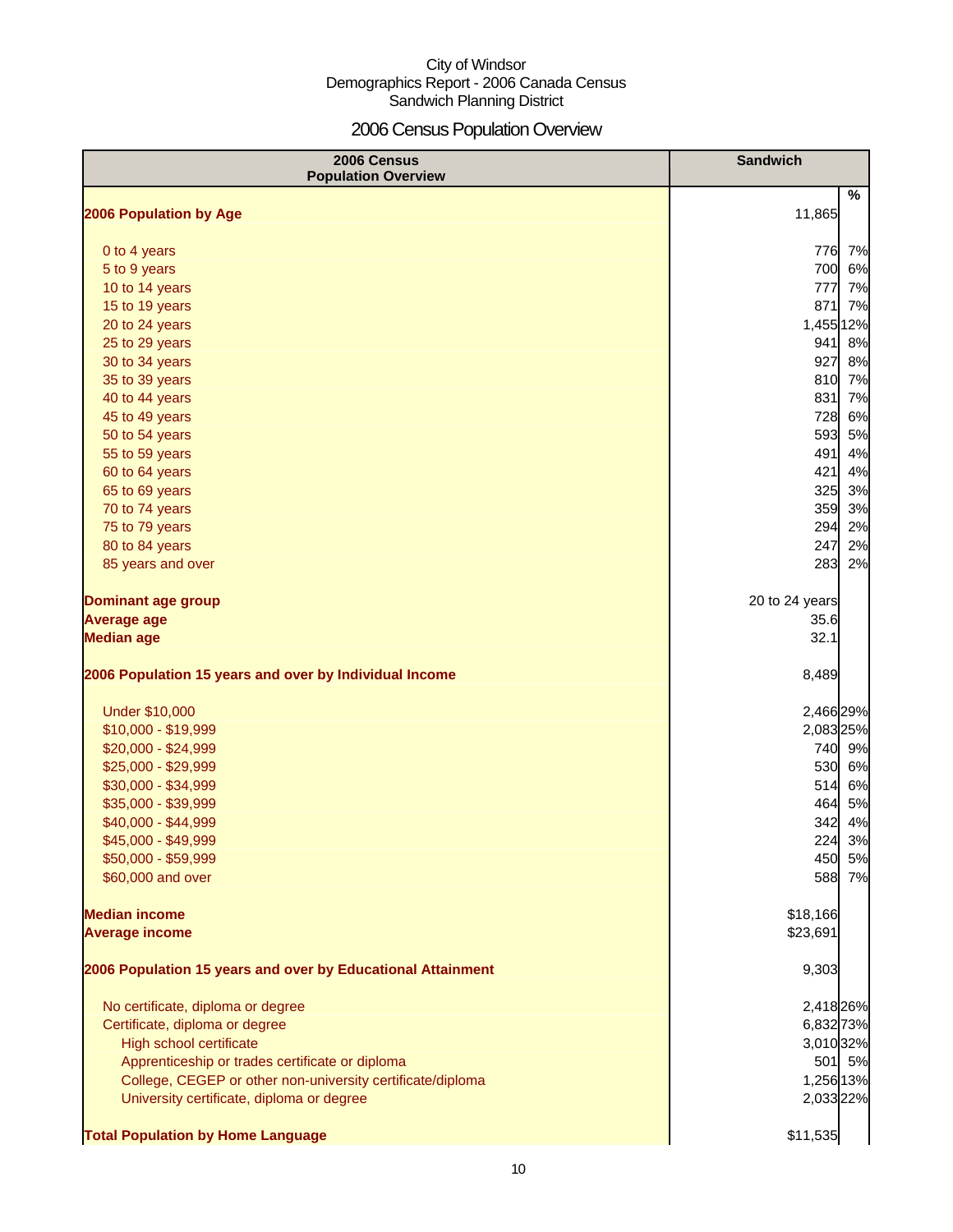| 2006 Census<br><b>Population Overview</b>                  | <b>Sandwich</b>        |
|------------------------------------------------------------|------------------------|
|                                                            | %                      |
|                                                            |                        |
| <b>Dominant Official Language</b>                          | English                |
| Top 5 Non-official Languages                               | Chinese <sup>33%</sup> |
|                                                            | Arabic 22%             |
|                                                            | Other languages 7%     |
|                                                            | Bengali 5%<br>Urdu 5%  |
|                                                            |                        |
| 2006 Population by Ethnic Origin                           | 11,514                 |
| European                                                   | 8,839 77%              |
| Asian, Oceanic                                             | 2,203 19%              |
| Arab                                                       | 860 7%                 |
| African                                                    | 596 5%                 |
| Latin, Central and South American                          | 178 2%                 |
| Caribbean                                                  | 127 1%                 |
| <b>North American</b>                                      | 3,926 34%              |
| 2006 Population by Visible Minority                        | 11,511                 |
| <b>Visible minorities</b>                                  | 3,755 33%              |
| <b>Chinese</b>                                             | 872 8%                 |
| South Asian                                                | 953 8%                 |
| <b>Black</b>                                               | 766 7%                 |
| Filipino                                                   | 59 1%                  |
| <b>Latin American</b>                                      | 155 1%                 |
| <b>Southeast Asian</b>                                     | 0%<br>43               |
| Arab                                                       | 555 5%                 |
| <b>West Asian</b>                                          | 2%<br>220              |
| Korean                                                     | 0%<br>25               |
| Japanese                                                   | 0%<br>$\overline{0}$   |
| Visible minority, n.i.e.                                   | 30 0%                  |
| Multiple visible minority                                  | 0%<br>52               |
| Not a visible minority                                     | 7,756 67%              |
| <b>Total Population by Citizenship</b>                     | 11,540                 |
| Canadian citizens                                          | 9,56983%               |
| Under age 18                                               | 2,199 19%              |
| Age 18 and over                                            | 7,33364%               |
| Not Canadian citizens                                      | 1,95717%               |
| <b>Total Recent Immigrants by Selected Places of Birth</b> | 1,142                  |
|                                                            |                        |
| <b>United States of America</b>                            | 71 6%                  |
| <b>Central America</b>                                     | 10 1%                  |
| <b>Caribbean and Bermuda</b>                               | 24 2%                  |
| <b>South America</b>                                       | 0 0%                   |
| Europe                                                     | 20 2%                  |
| Africa                                                     | 170 15%                |
| Asia and the Middle East<br>Oceania and other              | 84874%<br>0 0%         |
|                                                            |                        |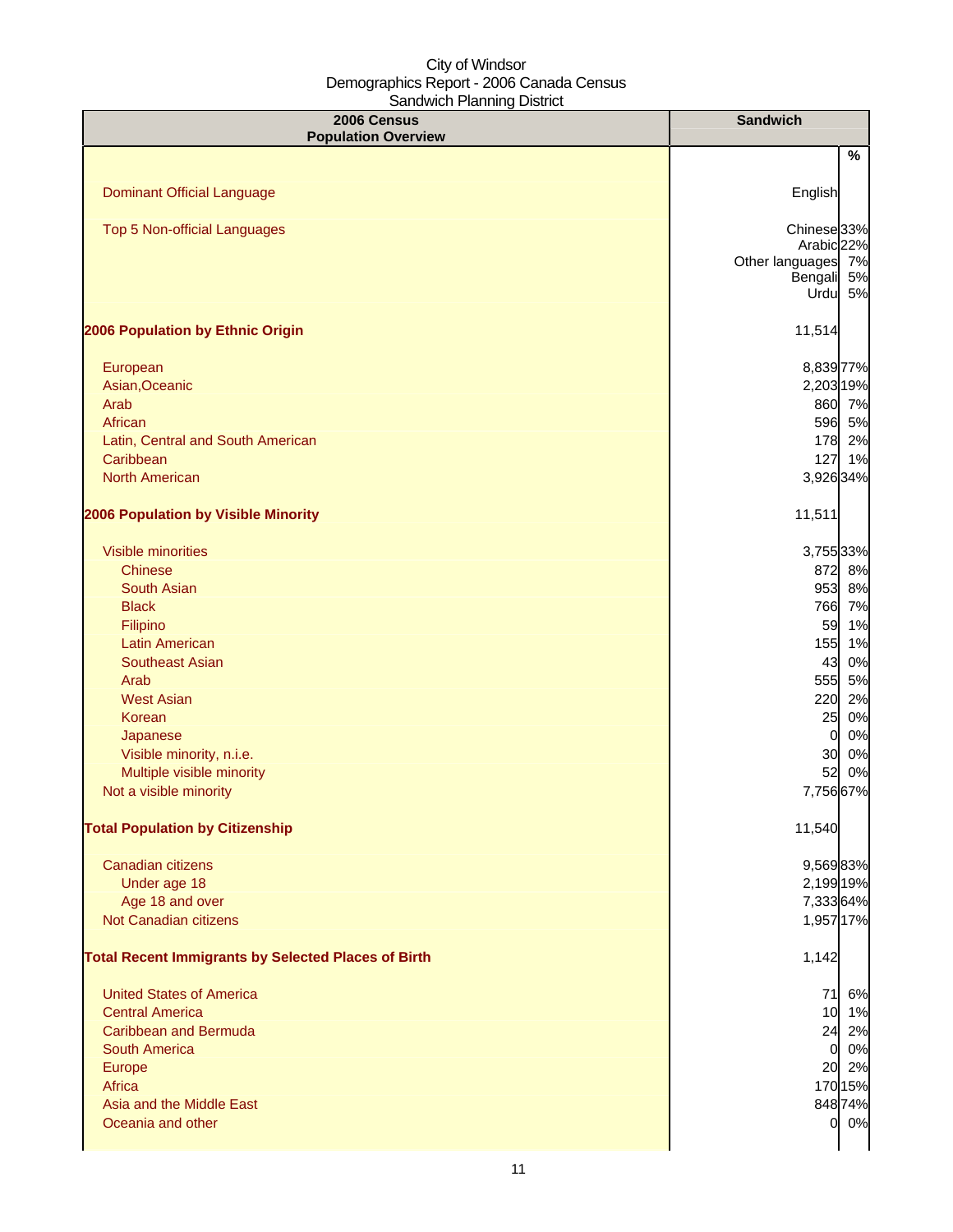| 2006 Census<br><b>Population Overview</b>                                                                          | <b>Sandwich</b>                                                                                             |
|--------------------------------------------------------------------------------------------------------------------|-------------------------------------------------------------------------------------------------------------|
|                                                                                                                    | %                                                                                                           |
| 2006 Population 15 years and over by Labour Force Activity                                                         | 9,335                                                                                                       |
| In the labour force                                                                                                | 5,299 57%                                                                                                   |
| Employed                                                                                                           | 4,53249%                                                                                                    |
| Unemployed                                                                                                         | 770 8%                                                                                                      |
| Not in the labour force                                                                                            | 4,024 43%                                                                                                   |
| Participation rate                                                                                                 | 56.8%                                                                                                       |
| Unemployment rate                                                                                                  | 14.5%                                                                                                       |
| Labour Force 15 years and over by Occupation                                                                       | 5,279                                                                                                       |
| Top 3 major group                                                                                                  | Sales and service<br>occupations 38%<br>Trades, transport and 19%<br>equipment 11%<br>Business, finance and |
| All occupations                                                                                                    | 5,034 95%                                                                                                   |
| Management                                                                                                         | 165 3%                                                                                                      |
| Business, finance and administrative                                                                               | 477 9%                                                                                                      |
| Natural and applied sciences                                                                                       | 279 5%                                                                                                      |
| <b>Health occupations</b>                                                                                          | 234 4%                                                                                                      |
| Social science, education, government and religion                                                                 | 426 8%                                                                                                      |
| Art, culture, recreation and sport                                                                                 | 115 2%                                                                                                      |
| Sales and service                                                                                                  | 1,608 30%                                                                                                   |
| Trades, transport and equipment operators and related                                                              | 781 15%                                                                                                     |
| Primary industry-specific                                                                                          | 135 3%                                                                                                      |
| Processing, manufacturing and utilities                                                                            | 720 14%                                                                                                     |
| Occupation - Not applicable                                                                                        | 262 5%                                                                                                      |
| Labour Force 15 years and over with usual place of work or no fixed workplace address<br>by Mode of Transportation | 4,190                                                                                                       |
| Car, truck, van as driver                                                                                          | 2,781 66%                                                                                                   |
| Car, truck, van as passenger                                                                                       | 360 9%                                                                                                      |
| <b>Public transit</b>                                                                                              | 345 8%                                                                                                      |
| Walked to work                                                                                                     | 507 12%                                                                                                     |
| <b>Bicycle</b>                                                                                                     | 50 1%                                                                                                       |
| Motorcycle                                                                                                         | 20 0%                                                                                                       |
| <b>Taxicab</b>                                                                                                     | 35<br>1%                                                                                                    |
| Other method                                                                                                       | 25<br>1%                                                                                                    |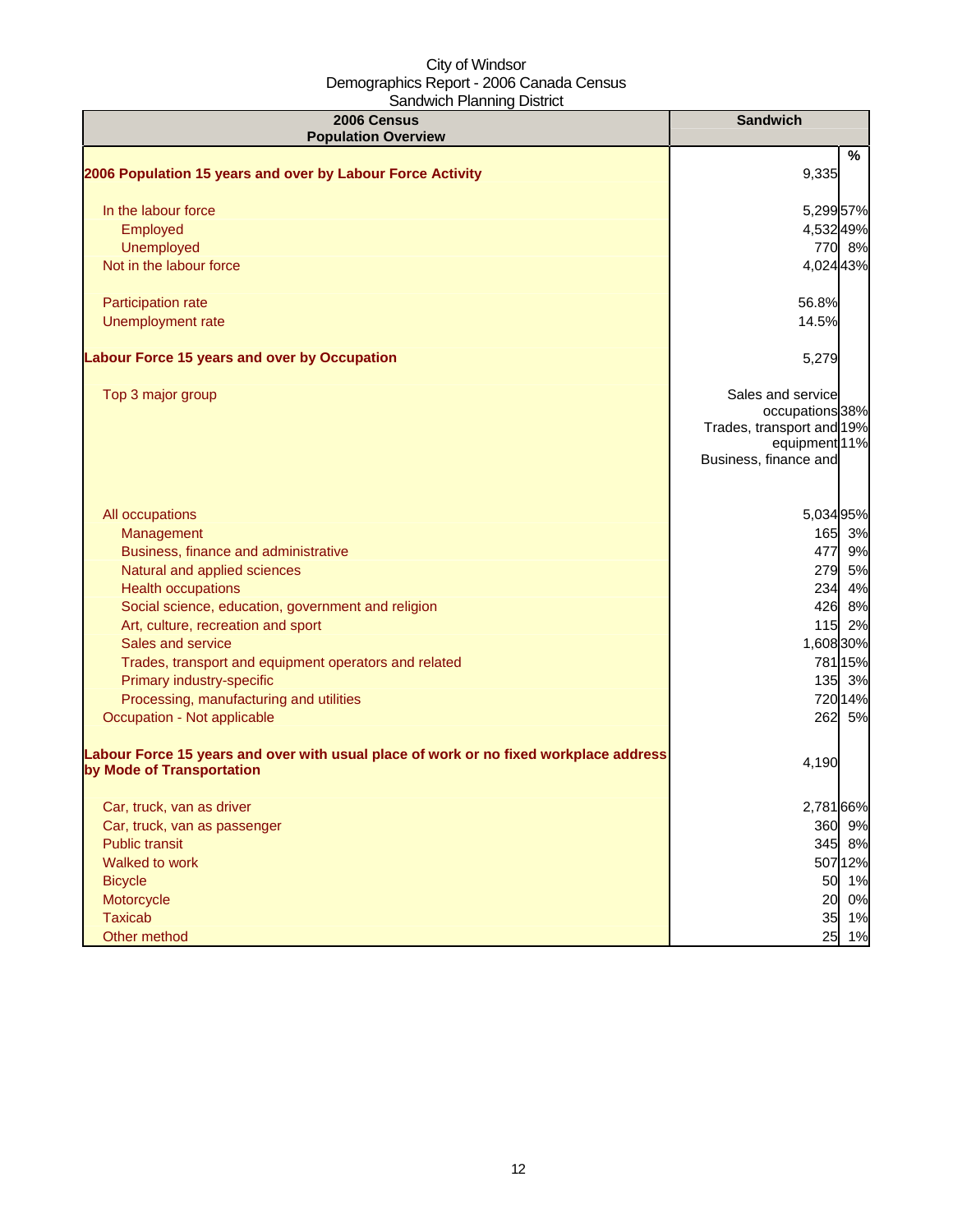# 2006 Census Household & Family Overview

| 2006 Census<br><b>Household &amp; Family Overview</b> | <b>Sandwich</b>        |         |
|-------------------------------------------------------|------------------------|---------|
|                                                       |                        | $\%$    |
| <b>Households</b>                                     | 4,958                  |         |
| Persons in private households                         | 11,476                 |         |
| Persons per household                                 | 2.3                    |         |
|                                                       |                        |         |
| <b>Private households by Income</b>                   | 4,858                  |         |
| <b>Under \$10,000</b>                                 |                        | 717 15% |
| \$10,000 - \$19,999                                   |                        | 823 17% |
| \$20,000 - \$29,999                                   |                        | 709 15% |
| \$30,000 - \$39,999                                   |                        | 567 12% |
| \$40,000 - \$49,999                                   | 336                    | 7%      |
| \$50,000 - \$59,999                                   | 396                    | 8%      |
| \$60,000 - \$69,999                                   | 358                    | 7%      |
| \$70,000 - \$79,999                                   | 289                    | 6%      |
| \$80,000 - \$89,999                                   | 144                    | 3%      |
| \$90,000 - \$99,999                                   | 126                    | 3%      |
| \$100,000 and over                                    | 310                    | 6%      |
| <b>Median Household Income</b>                        | \$32,432               |         |
| <b>Average household income</b>                       | \$41,516               |         |
| Per capita income                                     | \$17,576               |         |
| Private households by size of household               | 4,958                  |         |
| 1 person                                              | 1,697 34%              |         |
| 2 persons                                             | 1,56131%               |         |
| 3 persons                                             |                        | 807 16% |
| 4 - 5 persons                                         |                        | 728 15% |
| 6 or more persons                                     | <b>181</b>             | 4%      |
| <b>Occupied Dwellings</b>                             | 4,943                  |         |
| <b>Owned Dwellings</b>                                | 2,200 45%              |         |
| <b>Rented Dwellings</b>                               | 2,712 55%              |         |
| Single detached houses                                | 2,53751%               |         |
| Semi-detached/row/duplex                              |                        | 665 13% |
| <b>Apartments</b>                                     | 1,769 36%              |         |
| Movable dwelling                                      | 0                      | 0%      |
|                                                       |                        |         |
| Dominant building type                                | Single detached houses |         |
| Dominant period of construction                       | 1946 - 1960            |         |
| Average value of dwelling                             | \$123,426              |         |
| Average gross monthly rent                            | \$626                  |         |
| <b>Families</b>                                       | 2,895                  |         |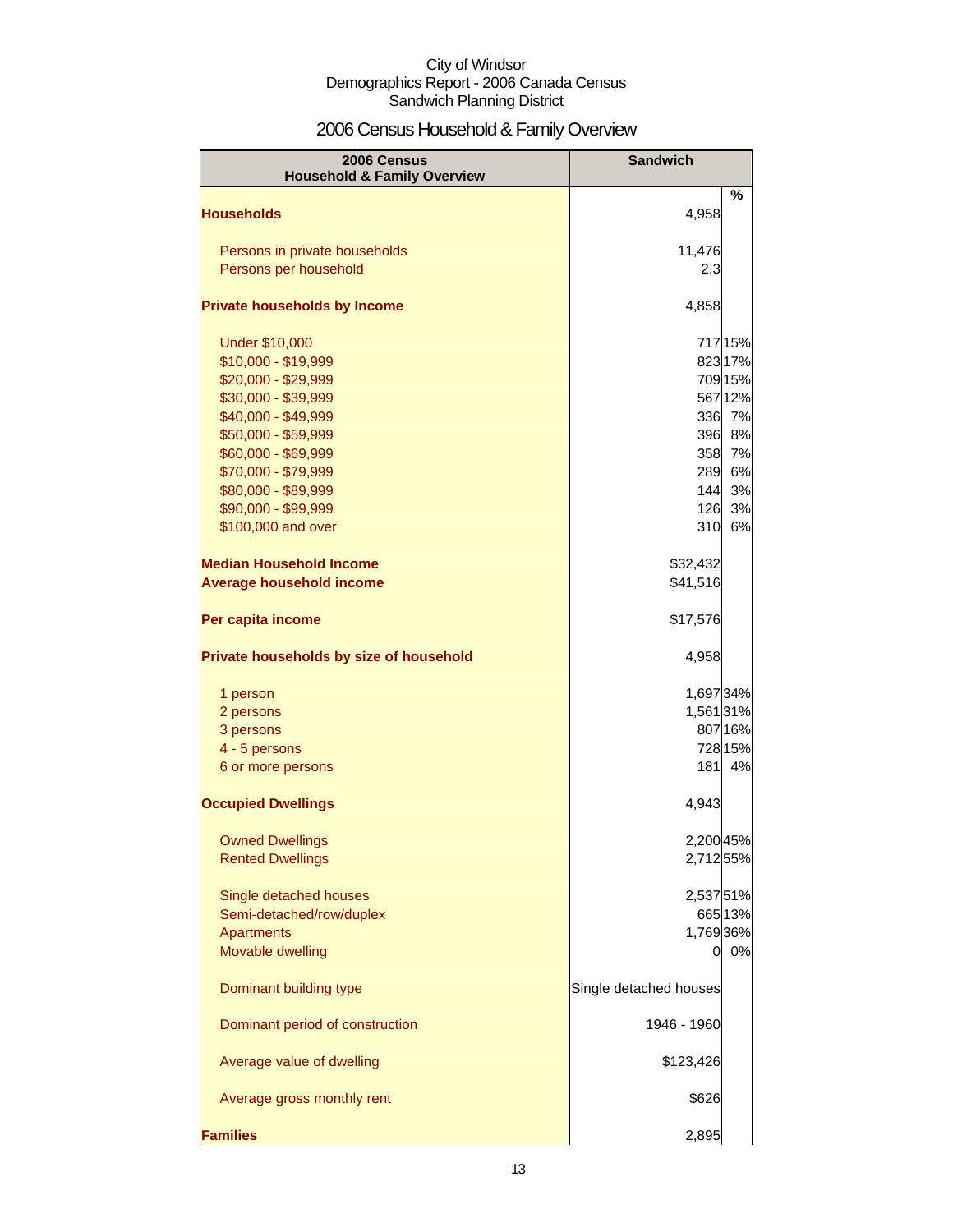| 2006 Census<br><b>Household &amp; Family Overview</b>   | <b>Sandwich</b> |         |
|---------------------------------------------------------|-----------------|---------|
|                                                         |                 | ℅       |
| Persons per family                                      | 3.0             |         |
| <b>Two-parent families</b>                              | 2,110 73%       |         |
| With no children at home                                |                 | 94733%  |
| With children at home                                   | 1,14740%        |         |
| Lone-parent families                                    |                 | 77827%  |
| <b>Total Census Families by Income</b>                  | 2,861           |         |
| <b>Under \$10,000</b>                                   | 202             | 7%      |
| \$10,000 - \$19,999                                     |                 | 324 11% |
| \$20,000 - \$29,999                                     |                 | 397 14% |
| \$30,000 - \$39,999                                     |                 | 39314%  |
| \$40,000 - \$49,999                                     | 207             | 7%      |
| \$50,000 - \$59,999                                     | 271             | 9%      |
| \$60,000 - \$69,999                                     |                 | 28310%  |
| \$70,000 - \$79,999                                     | 226             | 8%      |
| \$80,000 - \$89,999                                     | 128             | 4%      |
| \$90,000 - \$99,999                                     | 120             | 4%      |
| \$100,000 and over                                      |                 | 279 10% |
| <b>Median income</b>                                    | \$44,781        |         |
| <b>Average income</b>                                   | \$52,109        |         |
| Census families in private households by size of family | 2,895           |         |
| 2 persons                                               | 1,38848%        |         |
| 3 persons                                               |                 | 698 24% |
| 4 persons                                               |                 | 507 18% |
| 5 or more persons                                       |                 | 305 11% |
| Total children at home by age                           | 3,625           |         |
| Under 6 years of age                                    |                 | 827 23% |
| 6 - 14 years                                            | 1,304 36%       |         |
| 15 - 17 years                                           |                 | 401 11% |
| 18 - 24 years                                           |                 | 657 18% |
| 25 years and over                                       |                 | 375 10% |
| Children/family                                         | 1.3             |         |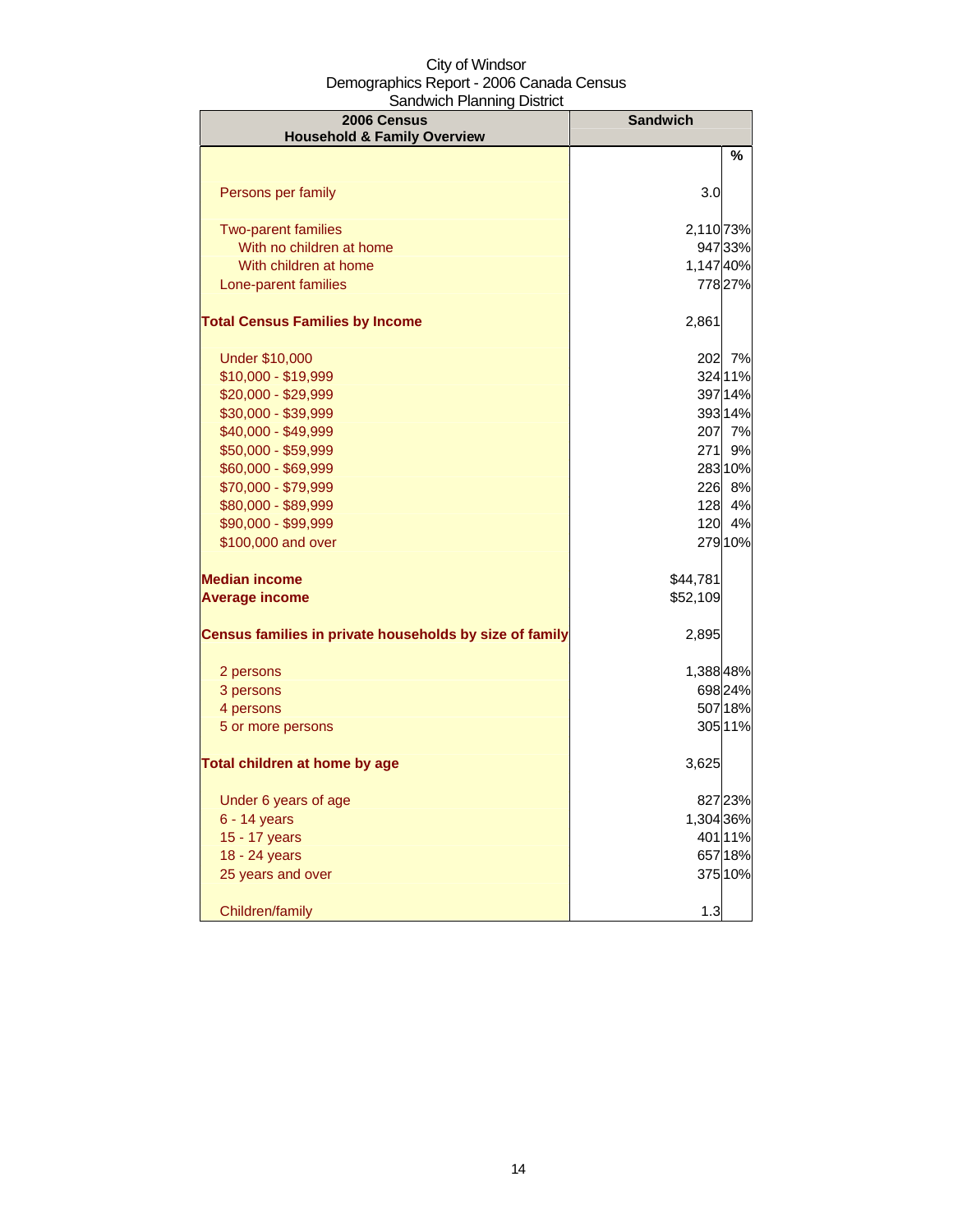# 2006 Census Population and Dwelling Counts

| 2006 Census<br><b>Population and Dwelling</b><br><b>Counts</b>                                                                                                                           | <b>Sandwich</b> |
|------------------------------------------------------------------------------------------------------------------------------------------------------------------------------------------|-----------------|
| 2006 Population                                                                                                                                                                          | 11,868          |
| 2001 Population*                                                                                                                                                                         |                 |
| 2001-2006 Population Change*                                                                                                                                                             |                 |
| Persons                                                                                                                                                                                  |                 |
| Percent                                                                                                                                                                                  |                 |
| <b>2006 Private Dwellings</b>                                                                                                                                                            | 5,882           |
| Occupied by Usual Residents*                                                                                                                                                             |                 |
| Land Area, sq km                                                                                                                                                                         | 6.8             |
| Persons per sq km                                                                                                                                                                        | 1,750.2         |
| Dwellings per sq km                                                                                                                                                                      | 867.4           |
| <b>Land Area, sq mile</b>                                                                                                                                                                | 2.6             |
| Persons per sq mile                                                                                                                                                                      | 4,533.0         |
| <b>Dwellings per sq mile</b>                                                                                                                                                             | 2,246.6         |
| 2006 Population and dwelling counts in this category represent actual (unsuppressed) data. In all other categories,<br>data are subject to rounding or suppression by Statistics Canada. |                 |
| * Data is not available for dissemination areas, blocks and user-defined areas (circles, polygons and drive-times)                                                                       |                 |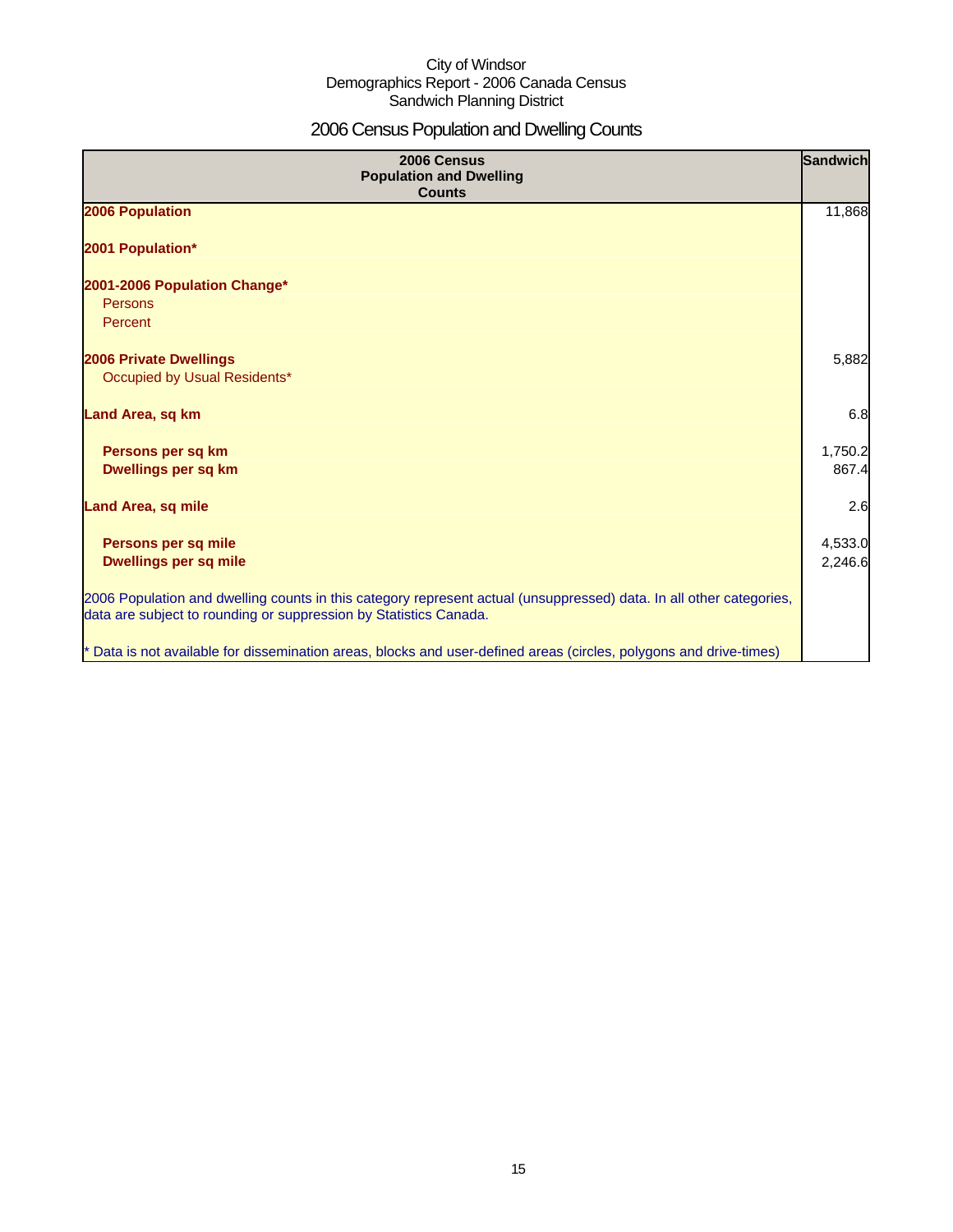| 2006 Census<br>Population by Age and Sex Comparison | <b>Sandwich</b>                   |    |                                                          |           |                |         |
|-----------------------------------------------------|-----------------------------------|----|----------------------------------------------------------|-----------|----------------|---------|
|                                                     | <b>Total</b><br><b>Population</b> |    | <b>Males</b>                                             |           | <b>Females</b> |         |
| <b>Population by Age</b>                            | 11,865                            |    | 5,883                                                    |           | 5,981          |         |
| 0 to 4 years                                        | 776                               | 7% | 385                                                      | 7%        | 391            | 7%      |
| 5 to 9 years                                        | 700                               | 6% | 404                                                      | 7%        | 296            | 5%      |
| 10 to 14 years                                      | 777                               | 7% | 422                                                      | 7%        | 356            | 6%      |
| 15 to 19 years                                      | 871                               | 7% | 427                                                      | 7%        | 445            | 7%      |
| 20 to 24 years                                      | 1,455 12%                         |    |                                                          | 743 13%   |                | 71212%  |
| 25 to 29 years                                      | 941                               | 8% | 454                                                      | 8%        | 487            | 8%      |
| 30 to 34 years                                      | 927                               | 8% | 476                                                      | 8%        | 451            | 8%      |
| 35 to 39 years                                      | 810                               | 7% | 435                                                      | 7%        | 375            | 6%      |
| 40 to 44 years                                      | 831                               | 7% | 419                                                      | 7%        | 411            | 7%      |
| 45 to 49 years                                      | 728                               | 6% | 386                                                      | 7%        | 342            | 6%      |
| 50 to 54 years                                      | 593                               | 5% | 309                                                      | 5%        | 284            | 5%      |
| 55 to 59 years                                      | 491                               | 4% | 231                                                      | 4%        | 260            | 4%      |
| 60 to 64 years                                      | 421                               | 4% | 202                                                      | 3%        | 220            | 4%      |
| 65 to 69 years                                      | 325                               | 3% | 152                                                      | <b>3%</b> | 174            | 3%      |
| 70 to 74 years                                      | 359                               | 3% | 159                                                      | 3%        | 200            | 3%      |
| 75 to 79 years                                      | 294                               | 2% | 130                                                      | 2%        | 165            | 3%      |
| 80 to 84 years                                      | 247                               | 2% | 90                                                       | 2%        | 157            | 3%      |
| 85 years and over                                   | 283                               | 2% | 63                                                       | 1%        | 219            | 4%      |
| 65 years and over                                   | 1,507 13%                         |    |                                                          | 593 10%   |                | 914 15% |
| <b>Average age</b>                                  | 35.6                              |    | 34.1                                                     |           | 37.0           |         |
| <b>Median age</b>                                   | 32.1                              |    | 31.1                                                     |           | 33.2           |         |
| Dominant age group                                  |                                   |    | 20 to 24 years 12% 20 to 24 years 13% 20 to 24 years 12% |           |                |         |

# 2006 Census Population by Age and Sex Comparison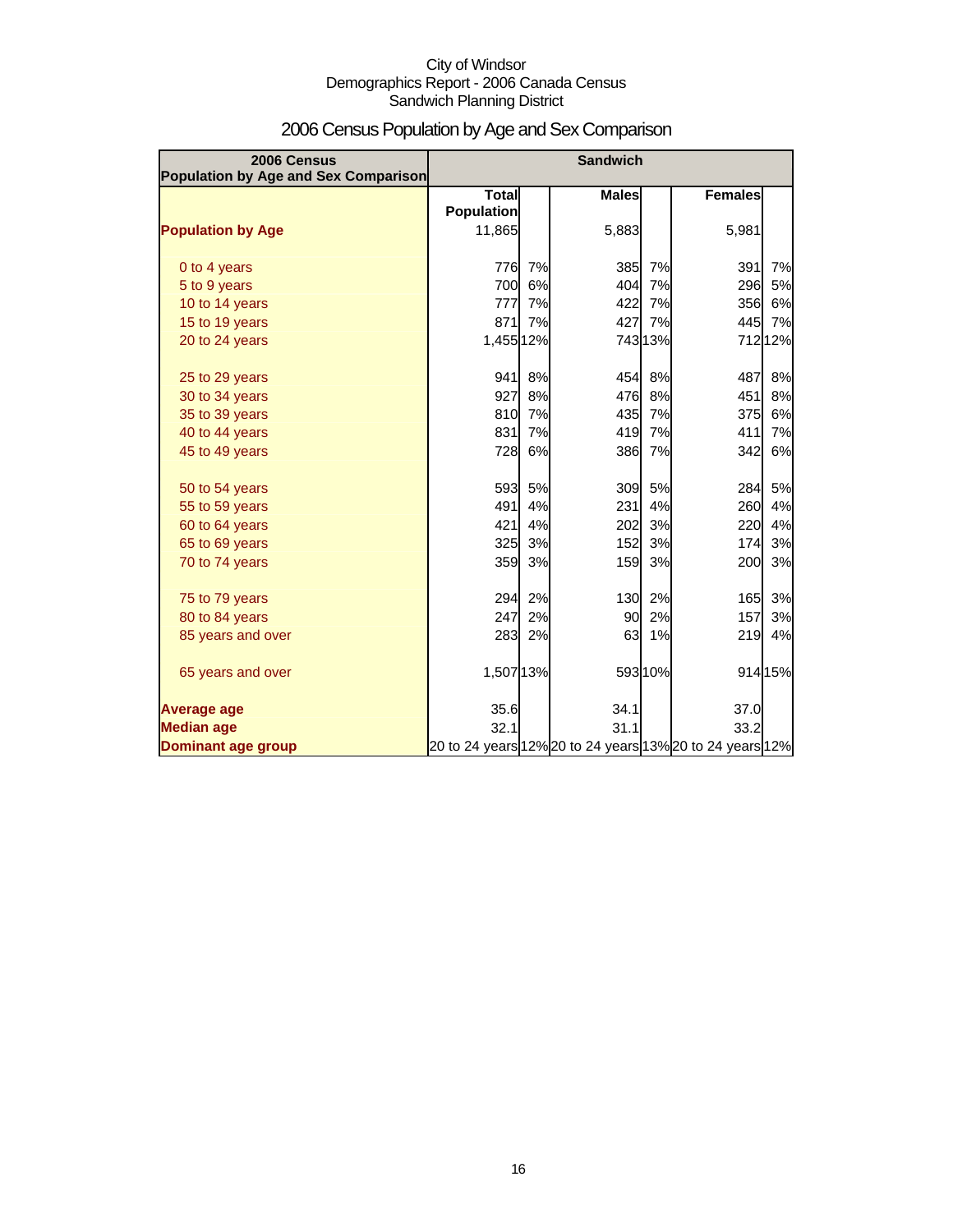# 2006 Census Population by Age and Sex

| 2006 Census<br><b>Population by Age and Sex</b> | <b>Sandwich</b> |         |
|-------------------------------------------------|-----------------|---------|
|                                                 |                 | %       |
| <b>2006 Population by Sex</b>                   | 11,865          |         |
| <b>Males</b>                                    | 5,88350%        |         |
| <b>Females</b>                                  | 5,98150%        |         |
|                                                 |                 |         |
| <b>2006 Population by Age</b>                   | 11,865          |         |
| 0 to 4 years                                    | 776             | 7%      |
| 5 to 9 years                                    |                 | 700 6%  |
| 10 to 14 years                                  | 777             | 7%      |
| 15 to 19 years                                  | 871             | 7%      |
| 20 to 24 years                                  | 1,455 12%       |         |
|                                                 |                 |         |
| 25 to 29 years                                  | 941             | 8%      |
| 30 to 34 years                                  | 927             | 8%      |
| 35 to 39 years                                  | 810             | 7%      |
| 40 to 44 years                                  | 831             | 7%      |
| 45 to 49 years                                  | 728             | 6%      |
|                                                 |                 |         |
| 50 to 54 years                                  | 593             | 5%      |
| 55 to 59 years                                  | 491             | 4%      |
| 60 to 64 years                                  | 421             | 4%      |
| 65 to 69 years                                  | 325             | 3%      |
| 70 to 74 years                                  | 359             | 3%      |
|                                                 |                 |         |
| 75 to 79 years                                  | 294             | 2%      |
| 80 to 84 years                                  | 247             | 2%      |
| 85 years and over                               | 283             | 2%      |
| 65 years and over                               | 1,507 13%       |         |
| <b>Average age</b>                              | 35.6            |         |
| <b>Median age</b>                               | 32.1            |         |
| <b>Dominant age group</b>                       | 20 to 24 years  |         |
| <b>Males by Age</b>                             | 5,883           |         |
|                                                 |                 |         |
| 0 to 4 years                                    | 385             | 7%      |
| 5 to 9 years                                    | 404             | 7%      |
| 10 to 14 years                                  | 422             | 7%      |
| 15 to 19 years                                  | 427             | 7%      |
| 20 to 24 years                                  |                 | 743 13% |
| 25 to 29 years                                  | 454             | 8%      |
| 30 to 34 years                                  | 476             | 8%      |
| 35 to 39 years                                  | 435             | 7%      |
| 40 to 44 years                                  | 419             | 7%      |
| 45 to 49 years                                  | 3861            | 7%      |
| 50 to 54 years                                  | 309             | 5%      |
| 55 to 59 years                                  | 231             | 4%      |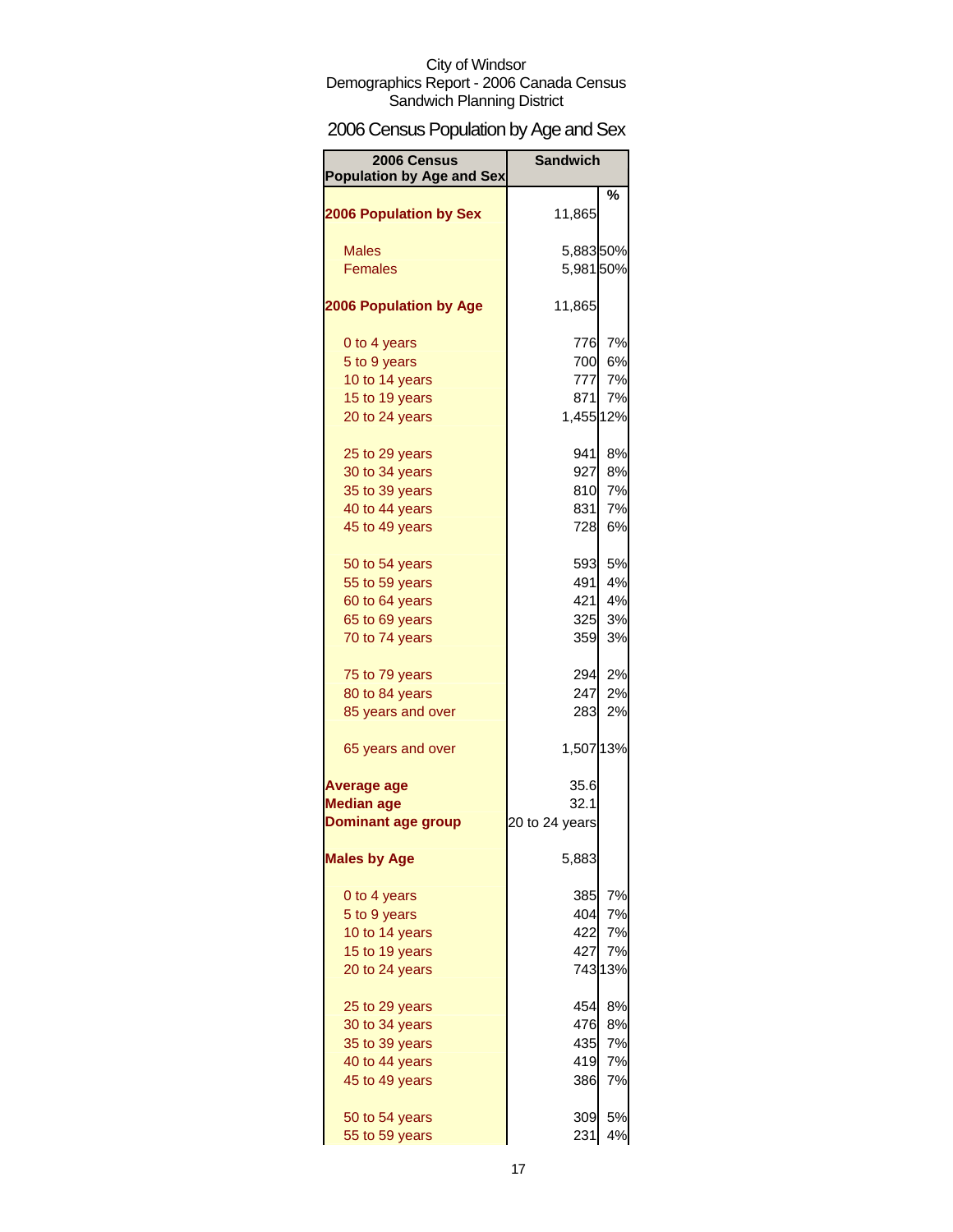| Sandwich Planning District       |                 |         |
|----------------------------------|-----------------|---------|
| 2006 Census                      | <b>Sandwich</b> |         |
| <b>Population by Age and Sex</b> |                 |         |
|                                  |                 | %       |
| 60 to 64 years                   | 202             | 3%      |
| 65 to 69 years                   | 152             | 3%      |
| 70 to 74 years                   | 159             | 3%      |
| 75 to 79 years                   | 130             | 2%      |
| 80 to 84 years                   | 90              | 2%      |
| 85 years and over                | 63              | 1%      |
| 65 years and over                |                 | 593 10% |
| <b>Average age of males</b>      | 34.1            |         |
| <b>Median age of males</b>       | 31.1            |         |
| <b>Dominant age group</b>        | 20 to 24 years  |         |
| <b>Females by Age</b>            | 5,981           |         |
| 0 to 4 years                     | 391             | 7%      |
| 5 to 9 years                     | 296             | 5%      |
| 10 to 14 years                   | 356             | 6%      |
| 15 to 19 years                   | 445             | 7%      |
| 20 to 24 years                   |                 | 71212%  |
| 25 to 29 years                   | 487             | 8%      |
| 30 to 34 years                   | 451             | 8%      |
| 35 to 39 years                   | 375             | 6%      |
| 40 to 44 years                   | 411             | 7%      |
| 45 to 49 years                   | 342             | 6%      |
| 50 to 54 years                   | 284             | 5%      |
| 55 to 59 years                   | 260             | 4%      |
| 60 to 64 years                   | 220             | 4%      |
|                                  | 174             | 3%      |
| 65 to 69 years<br>70 to 74 years | 200             | 3%      |
|                                  |                 |         |
| 75 to 79 years                   | 165             | 3%      |
| 80 to 84 years                   | 157             | 3%      |
| 85 years and over                | 219             | 4%      |
| 65 years and over                |                 | 914 15% |
| <b>Average age of females</b>    | 37.0            |         |
| <b>Median age of females</b>     | 33.2            |         |
| <b>Dominant age group</b>        | 20 to 24 years  |         |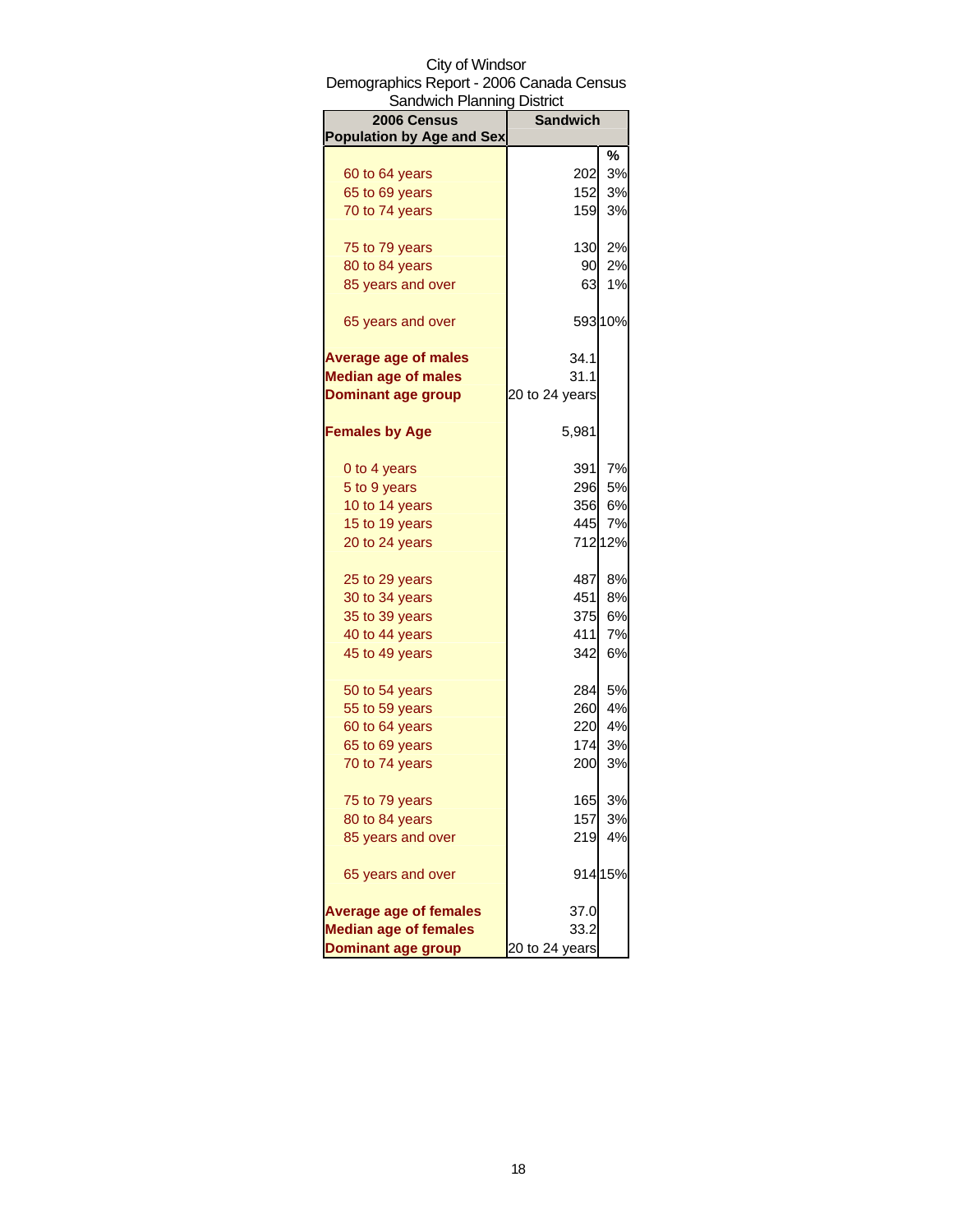### 2006 Census Marital Status

| 2006 Census<br><b>Marital Status</b>                            | <b>Sandwich</b> |    |
|-----------------------------------------------------------------|-----------------|----|
| <b>Persons 15 years of age and over by marital status</b> 9,641 |                 | %  |
| Single (never married)                                          | 4,25344%        |    |
| Married (not separated)                                         | 3,519 36%       |    |
| Widowed                                                         | 729             | 8% |
| <b>Divorced</b>                                                 | 805             | 8% |
| Separated (legally married)                                     | 309             | 3% |
| Dominant marital status                                         | Single 44%      |    |
| Persons 15 years and over by common-law status                  | 9,654           |    |
| Not in a common-law relationship                                | 8,78691%        |    |
| In a common-law relationship                                    | 880             | 9% |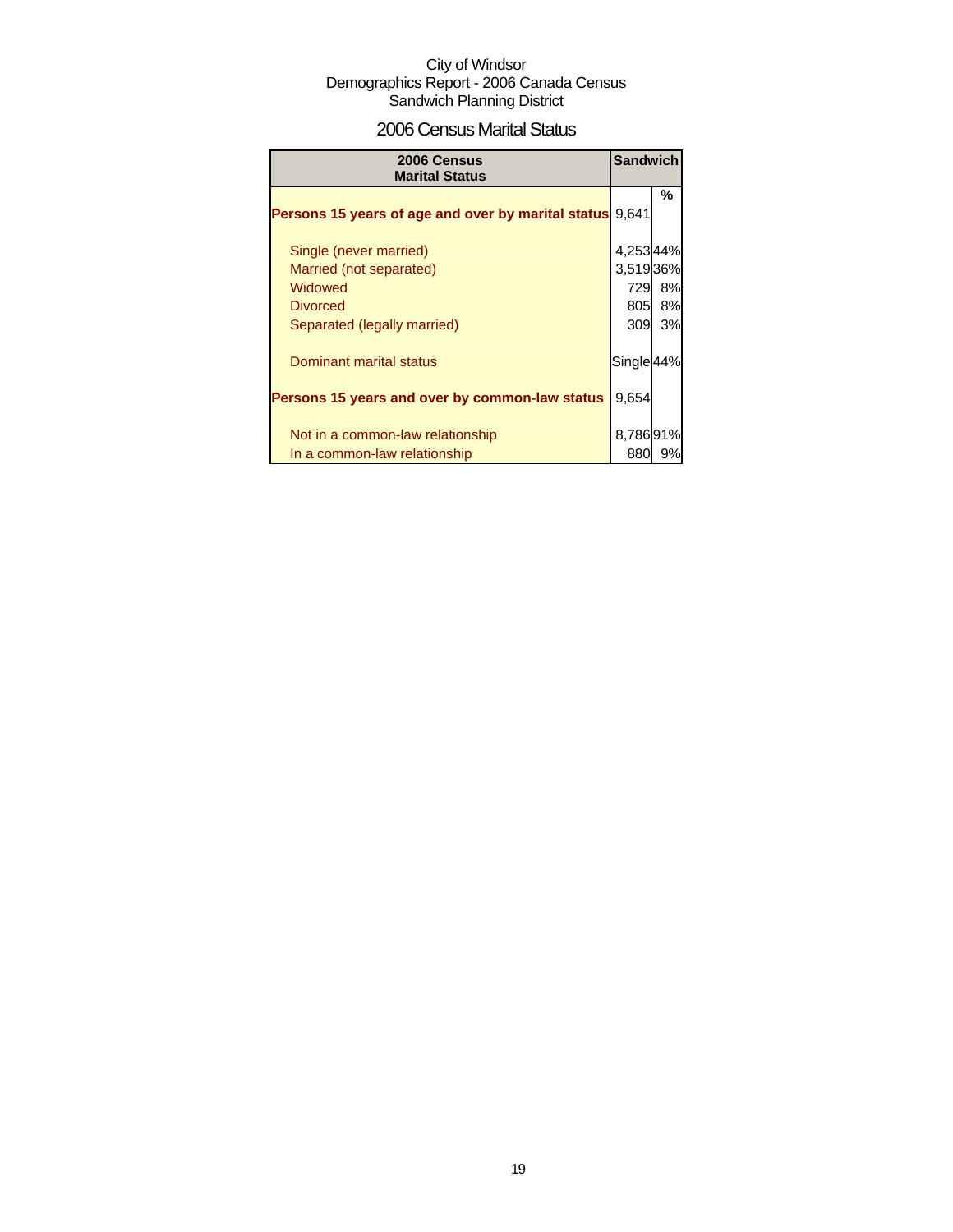# 2006 Census Family Structure and Children

| 2006 Census<br><b>Family Structure and Children</b>             |           | <b>Sandwich</b> |
|-----------------------------------------------------------------|-----------|-----------------|
|                                                                 |           | %               |
| Census families in private households by family structure 2,895 |           |                 |
| <b>Married couples</b>                                          | 1,68458%  |                 |
| With no children at home                                        |           | 686 24%         |
| With children at home                                           |           | 97734%          |
| 1 child                                                         |           | 387 13%         |
| 2 children                                                      |           | 362 12%         |
| 3 or more children                                              |           | 210 7%          |
| Common-law couples                                              |           | 426 15%         |
| With no children at home                                        | 261       | 9%              |
| With children at home                                           |           | 170 6%          |
| 1 child                                                         | 110       | 4%              |
| 2 children                                                      | 40        | 1%              |
| 3 or more children                                              | 30        | 1%              |
| Lone-parent families                                            |           | 778 27%         |
| Male parent                                                     |           | 90 3%           |
| 1 child                                                         |           | 50 2%           |
| 2 children                                                      | 27        | 1%              |
| 3 or more children                                              | 10        | 0%              |
| Lone Female parent                                              |           | 66623%          |
| 1 child                                                         |           | 366 13%         |
| 2 children                                                      |           | 157 5%          |
| 3 or more children                                              |           | 140 5%          |
| Total children at home by age                                   | 3,625     |                 |
| Under 6 years of age                                            |           | 827 23%         |
| $6 - 14$ years                                                  | 1,304 36% |                 |
| 15 - 17 years                                                   |           | 401 11%         |
| 18 - 24 years                                                   |           | 657 18%         |
| 25 years and over                                               |           | 375 10%         |
| Children/family                                                 | 1.3       |                 |
| Census families in private households by size of family         | 2,895     |                 |
| 2 persons                                                       | 1,38848%  |                 |
| 3 persons                                                       |           | 698 24%         |
| 4 persons                                                       |           | 507 18%         |
| 5 or more persons                                               |           | 305 11%         |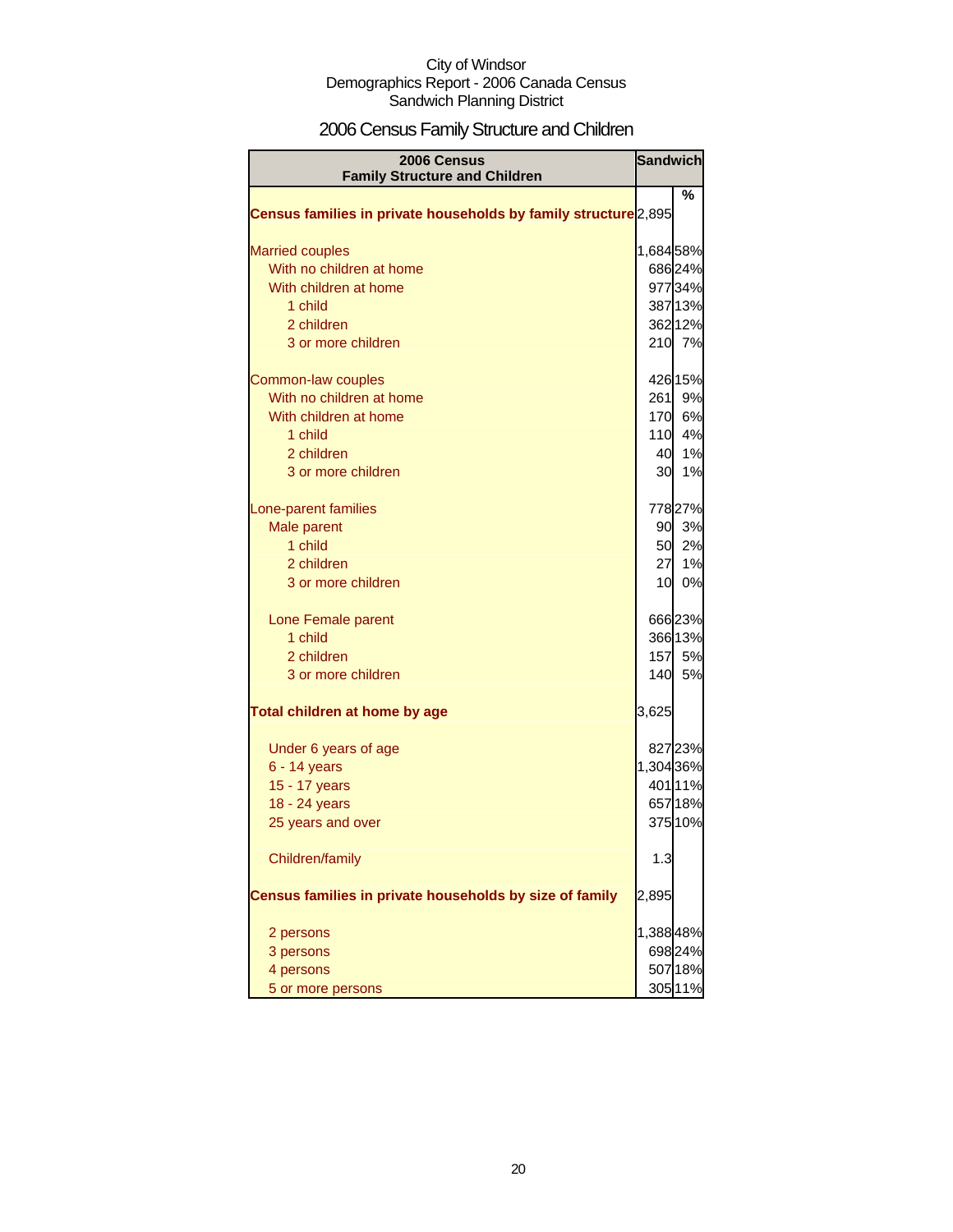# 2006 Census Families by Living Arrangements

| 2006 Census<br><b>Families by Living Arrangements</b>       | <b>Sandwich</b> |        |
|-------------------------------------------------------------|-----------------|--------|
|                                                             |                 | %      |
| Persons in private households by living arrangements 11,476 |                 |        |
| Non-family persons                                          | 2,811 24%       |        |
| Living with relatives                                       |                 | 339 3% |
| Living with non-relatives only                              |                 | 764 7% |
| Living alone                                                | 1,693 15%       |        |
| <b>Family persons</b>                                       | 8,637 75%       |        |
|                                                             |                 |        |
| Persons per family                                          | 3.0             |        |
| Persons 65 years and over by living arrangements            | 1,233           |        |
| Non-family persons                                          |                 | 51242% |
| Living with relatives                                       |                 | 50 4%  |
| Living with non-relatives only                              |                 | 50 4%  |
| Living alone                                                |                 | 45537% |
| <b>Family persons</b>                                       |                 | 73860% |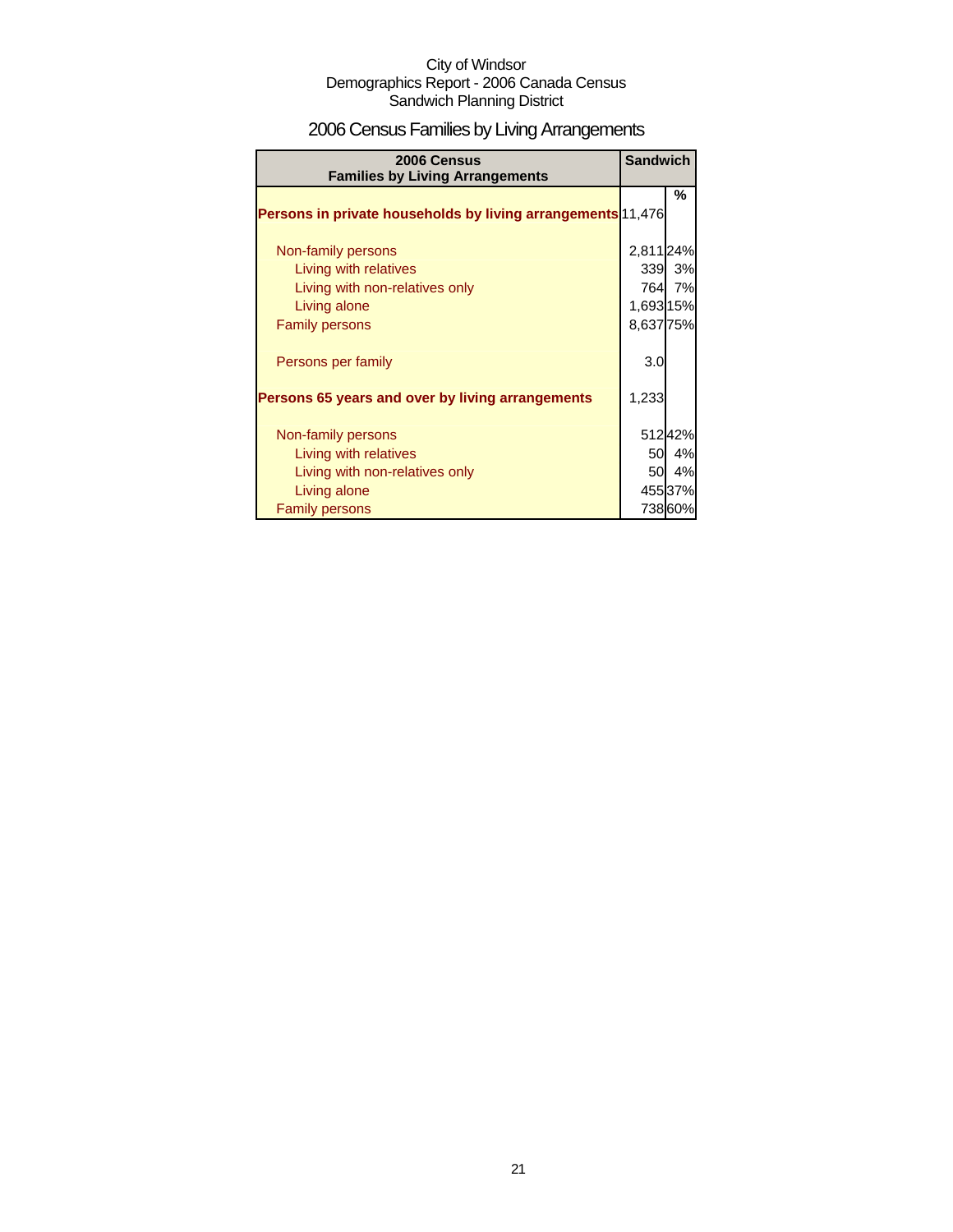# 2006 Census Dwellings

| 2006 Census<br><b>Dwellings</b>                      | <b>Sandwich</b>                      |         |
|------------------------------------------------------|--------------------------------------|---------|
|                                                      |                                      | %       |
| Occupied private dwellings by structure type         | 4,943                                |         |
| Single-detached house                                | 2,53751%                             |         |
| Semi-detached house                                  | 82                                   | 2%      |
| Row house                                            | 394I                                 | 8%      |
| Apartment, duplex                                    | 173                                  | 4%      |
| Apartment less than 5 storeys                        |                                      | 899 18% |
| Apartment 5 or more storeys                          |                                      | 870 18% |
| Other single-attached house                          | 15                                   | 0%      |
| Movable dwelling                                     | $\Omega$                             | 0%      |
| Dominant dwelling type                               | Single-detached house <sup>51%</sup> |         |
| Occupied private dwellings by tenure                 | 4,943                                |         |
| Owned                                                | 2,200 45%                            |         |
| <b>Rented</b>                                        | 2,712 55%                            |         |
| <b>Band housing</b>                                  | 0                                    | 0%      |
| Occupied private dwellings by maintenance required   | 4,943                                |         |
| Regular maintenance only                             | 3,220 65%                            |         |
| Minor repairs                                        | 1,297 26%                            |         |
| <b>Major repairs</b>                                 | 378                                  | 8%      |
| Occupied private dwellings by period of construction | 4,943                                |         |
| Before 1946                                          |                                      | 962 19% |
| 1946 - 1960                                          | 1,429 29%                            |         |
| 1961 - 1970                                          |                                      | 962 19% |
| 1971 - 1980                                          |                                      | 878 18% |
| 1981 - 1985                                          | 150                                  | 3%      |
| 1986 - 1990                                          | 184                                  | 4%      |
| 1991 - 1995                                          | 103                                  | 2%      |
| 1996 - 2000                                          | 174                                  | 4%      |
| 2001 - 2006                                          | 51                                   | 1%      |
| Dominant period of construction                      | 1946 - 1960 29%                      |         |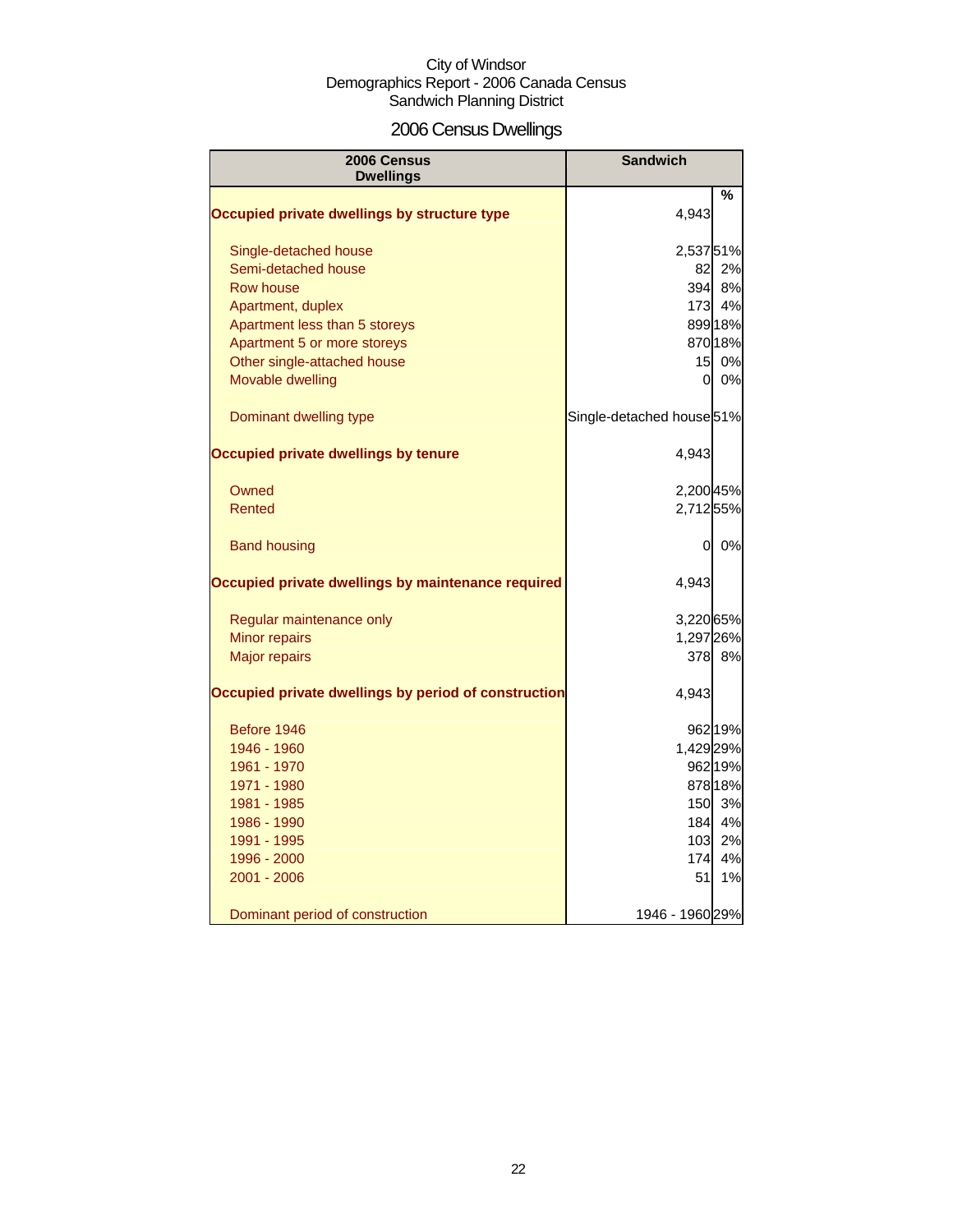### 2006 Census Households

| 2006 Census<br><b>Households</b>                                          |              | <b>Sandwich</b>   |
|---------------------------------------------------------------------------|--------------|-------------------|
| Private households by size of household                                   | 4,958        | %                 |
| 1 person                                                                  | 1,697 34%    |                   |
| 2 persons                                                                 | 1,561 31%    |                   |
| 3 persons                                                                 |              | 807 16%           |
| 4 - 5 persons                                                             |              | 728 15%<br>181 4% |
| 6 or more persons                                                         |              |                   |
| Dominant household size                                                   | 1 person 34% |                   |
| <b>Persons in households</b>                                              | 11,504       |                   |
| Persons per household                                                     | 2.3          |                   |
| Private households by household type                                      | 4,943        |                   |
| One-family households                                                     | 2,770 56%    |                   |
| Multiple-family households                                                | 60           | 1%                |
| Non-family households                                                     | 2,097 42%    |                   |
| <b>Rented Dwellings</b>                                                   | 2,712        |                   |
| Tenant households in non-farm, non-reserve private dwellings              | 2,697 99%    |                   |
| Average gross monthly rent                                                | \$626        |                   |
| Households spending 30% or more of household income on gross rent         | 1,46254%     |                   |
| Households spending 30 to 99% of household income on gross rent           |              | 992 37%           |
| One-family tenant households without additional persons                   | 1,16643%     |                   |
| Average gross rent                                                        | \$609        |                   |
| Households spending 30% or more of household income on gross rent         |              | 58722%            |
| <b>Owned Dwellings</b>                                                    | 2,200        |                   |
| Owner-occupied private non-farm, non-reserve dwellings                    | 2,146 98%    |                   |
| Average value of dwelling                                                 | \$123,426    |                   |
| Average owner's major payments                                            | \$796        |                   |
| Households spending 30% or more of household income on major payments     |              | 42319%            |
| Households spending 30% to 99% more of household income on major payments |              | 339 15%           |
| One-family owner-occupied households without additional persons           | 1,395 63%    |                   |
| Average major payments                                                    | \$845        |                   |
| Spending 30%+ of hh income on shelter                                     |              | 188 9%            |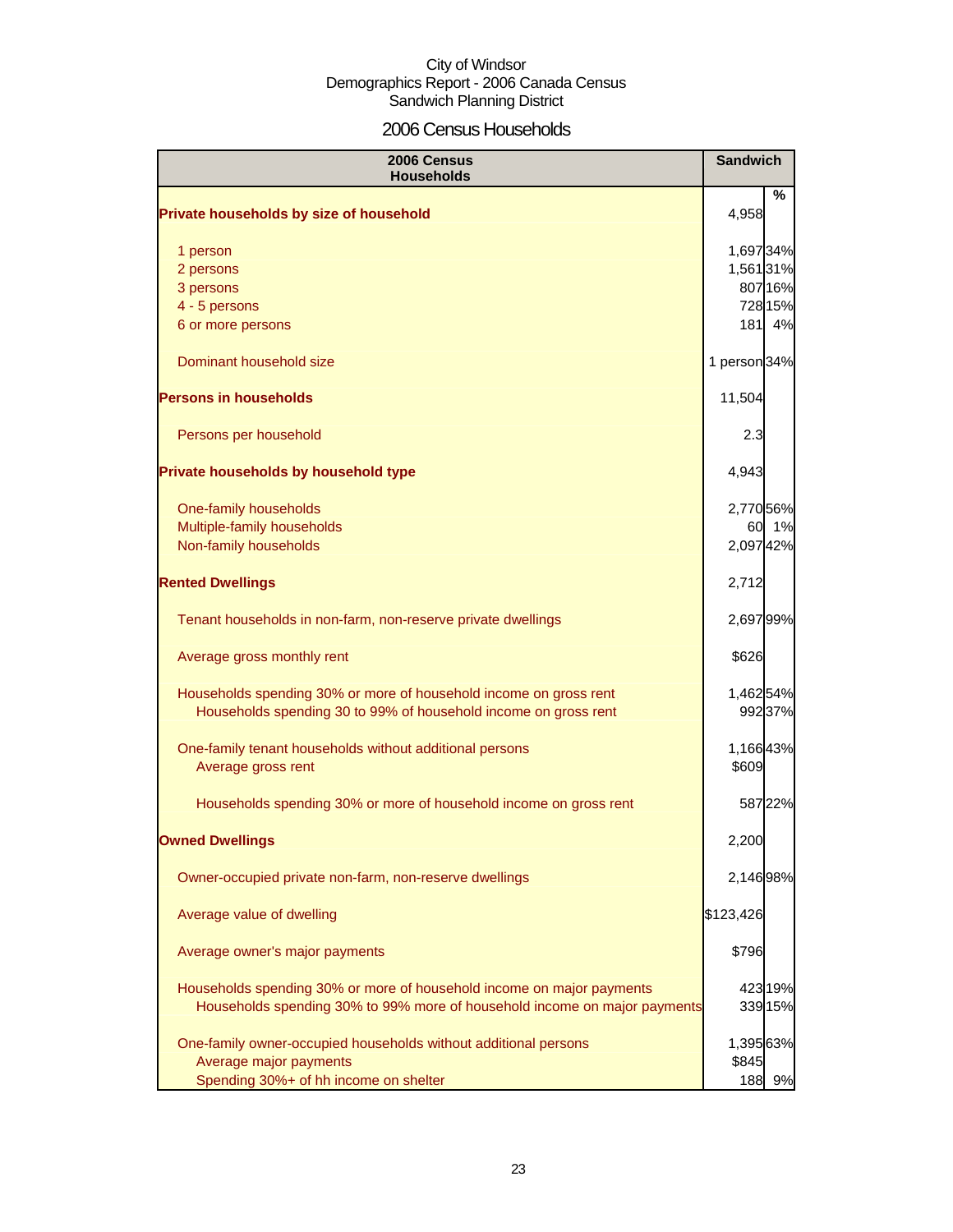# 2006 Census Mother Tongue

| 2006 Census<br><b>Mother Tongue</b>      | <b>Sandwich</b>                                                               |                      |
|------------------------------------------|-------------------------------------------------------------------------------|----------------------|
|                                          |                                                                               | %                    |
| <b>Total Population by Mother Tongue</b> | 11,537                                                                        |                      |
| Dominant language                        | English                                                                       | 71%                  |
| Dominant official language               | English                                                                       | 98%                  |
| Top 5 non-official languages             | Chinese <sub>25.2%</sub><br>Arabic 17.4%<br>Urdu<br>Other languages<br>Somali | 7.5%<br>6.5%<br>5.3% |
| <b>Single responses</b>                  | 11,321                                                                        | 98%                  |
| <b>Official languages</b>                | 8,098                                                                         | 70%                  |
| <b>English</b>                           | 7,934                                                                         | 69%                  |
| French                                   | 164                                                                           | 1%                   |
|                                          |                                                                               |                      |
| Non-official languages                   | 3,194                                                                         | 28%                  |
| <b>Italian</b>                           | 76                                                                            | 1%                   |
| Portuguese                               | 30                                                                            | 0%                   |
| Romanian                                 | 40                                                                            | 0%                   |
|                                          | 135                                                                           | 1%                   |
| Spanish                                  |                                                                               |                      |
| Danish                                   | 0                                                                             | 0%                   |
| <b>Dutch</b>                             | 25                                                                            | 0%                   |
| Flemish                                  | 0                                                                             | 0%                   |
| Frisian                                  | 0                                                                             | 0%                   |
| German                                   | 55                                                                            | 0%                   |
| Norwegian                                | 0                                                                             | 0%                   |
| <b>Swedish</b>                           | 0                                                                             | 0%                   |
| <b>Yiddish</b>                           | 0                                                                             | 0%                   |
| <b>Bosnian</b>                           | 0                                                                             | 0%                   |
| <b>Bulgarian</b>                         | 0                                                                             | 0%                   |
| Croatian                                 | 30                                                                            | 0%                   |
| Czech                                    |                                                                               |                      |
| Macedonian                               | U<br>20                                                                       | U% <br>0%            |
| Polish                                   | 35                                                                            | 0%                   |
|                                          |                                                                               |                      |
| <b>Russian</b>                           | 39                                                                            | 0%                   |
| <b>Serbian</b>                           | 20                                                                            | 0%                   |
| Serbo-Croatian                           | 0                                                                             | 0%                   |
| Slovak                                   | 10                                                                            | 0%                   |
| Slovenian                                | 5                                                                             | 0%                   |
| <b>Ukrainian</b>                         | 25                                                                            | 0%                   |
| Latvian                                  | 10                                                                            | 0%                   |
| Lithuanian                               | 20                                                                            | 0%                   |
| Estonian                                 | 0                                                                             | 0%                   |
| Finnish                                  | 0                                                                             | 0%                   |
| Hungarian                                | 10                                                                            | 0%                   |
| <b>Greek</b>                             | 10                                                                            | 0%                   |
|                                          |                                                                               |                      |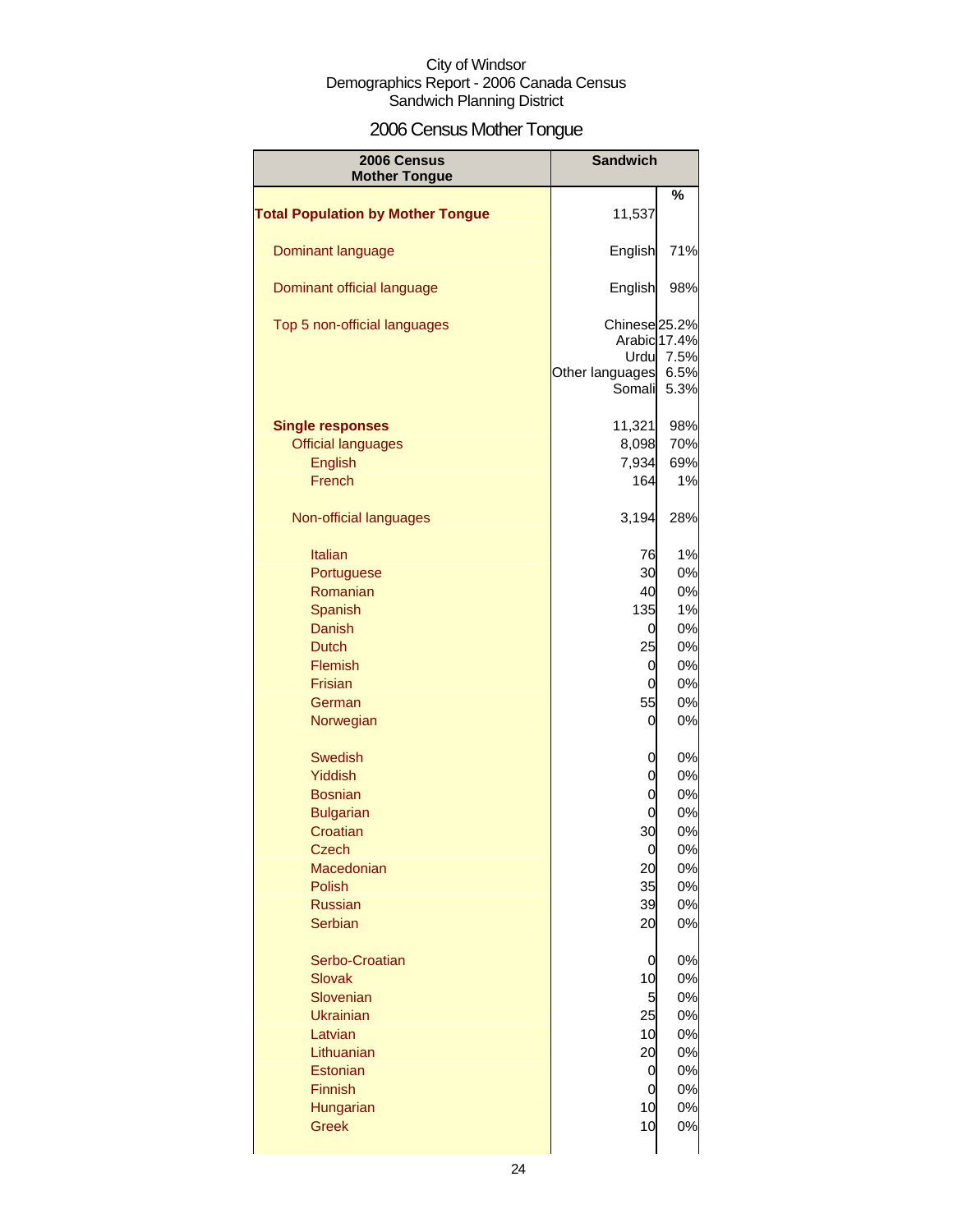| 2006 Census                     | <b>Sandwich</b> |               |
|---------------------------------|-----------------|---------------|
| <b>Mother Tongue</b>            |                 | $\frac{1}{2}$ |
| Armenian                        | 10              | 0%            |
| <b>Turkish</b>                  | 45              | 0%            |
| Amharic                         | 10              | 0%            |
| Arabic                          | 546             | 5%            |
| <b>Hebrew</b>                   | 0               | 0%            |
| <b>Maltese</b>                  | 0               | 0%            |
| Somali                          | 165             | 1%            |
| <b>Tigrigna</b>                 | 0               | 0%            |
| Bengali                         | 132             | 1%            |
| Gujarati                        | 70              | 1%            |
| Hindi                           | 40              | 0%            |
| <b>Kurdish</b>                  | 0               | 0%            |
| Panjabi (Punjabi)               | 24              | 0%            |
| Pashto                          | 0               | 0%            |
| Persian (Farsi)                 | 95              | 1%            |
| Sindhi                          | 0               | 0%            |
| Sinhala (Sinhalese)             | 0               | 0%<br>2%      |
| Urdu<br>Malayalam               | 235             | 0%            |
| Tamil                           | 0<br>10         | 0%            |
|                                 |                 |               |
| <b>Telugu</b>                   | 0<br>0          | 0%<br>0%      |
| Japanese<br>Korean              |                 | 0%            |
| Chinese                         | 20<br>791       | 7%            |
| Cantonese                       | 100             | 1%            |
| <b>Mandarin</b>                 | 70              | 1%            |
| Taiwanese                       | 0               | 0%            |
| Chinese, n.o.s.                 | 621             | 5%            |
| Lao                             | 0               | 0%            |
| Khmer (Cambodian)               | 15              | 0%            |
| Vietnamese                      | 34              | 0%            |
| <b>Bisayan languages</b>        | 0               | 0%            |
| Ilocano                         | 0               | 0%            |
| <b>Malay</b>                    | 0               | 0%            |
| Tagalog (Pilipino, Filipino)    | 40              | 0%            |
| Akan (Twi)                      | 0               | 0%            |
| Swahili                         | 30              | 0%            |
| <b>Creoles</b>                  | 20              | 0%            |
| <b>Aboriginal Languages</b>     | 0               | 0%            |
| Algonquin                       | 0               | 0%            |
| Atikamekw                       | 0               | 0%            |
| <b>Blackfoot</b>                | 0               | 0%            |
| Carrier                         | 0               | 0%            |
| Chilcotin                       | 0               | 0%            |
| Chipewyan                       | 0               | 0%            |
| <b>Cree</b>                     | 0               | 0%            |
| Siouan languages (Dakota/Sioux) | 0               | 0%<br>0%      |
| Dene<br><b>Dogrib</b>           | 0<br>0          | 0%            |
| Gitksan                         | 0               | $0\%$         |
|                                 |                 |               |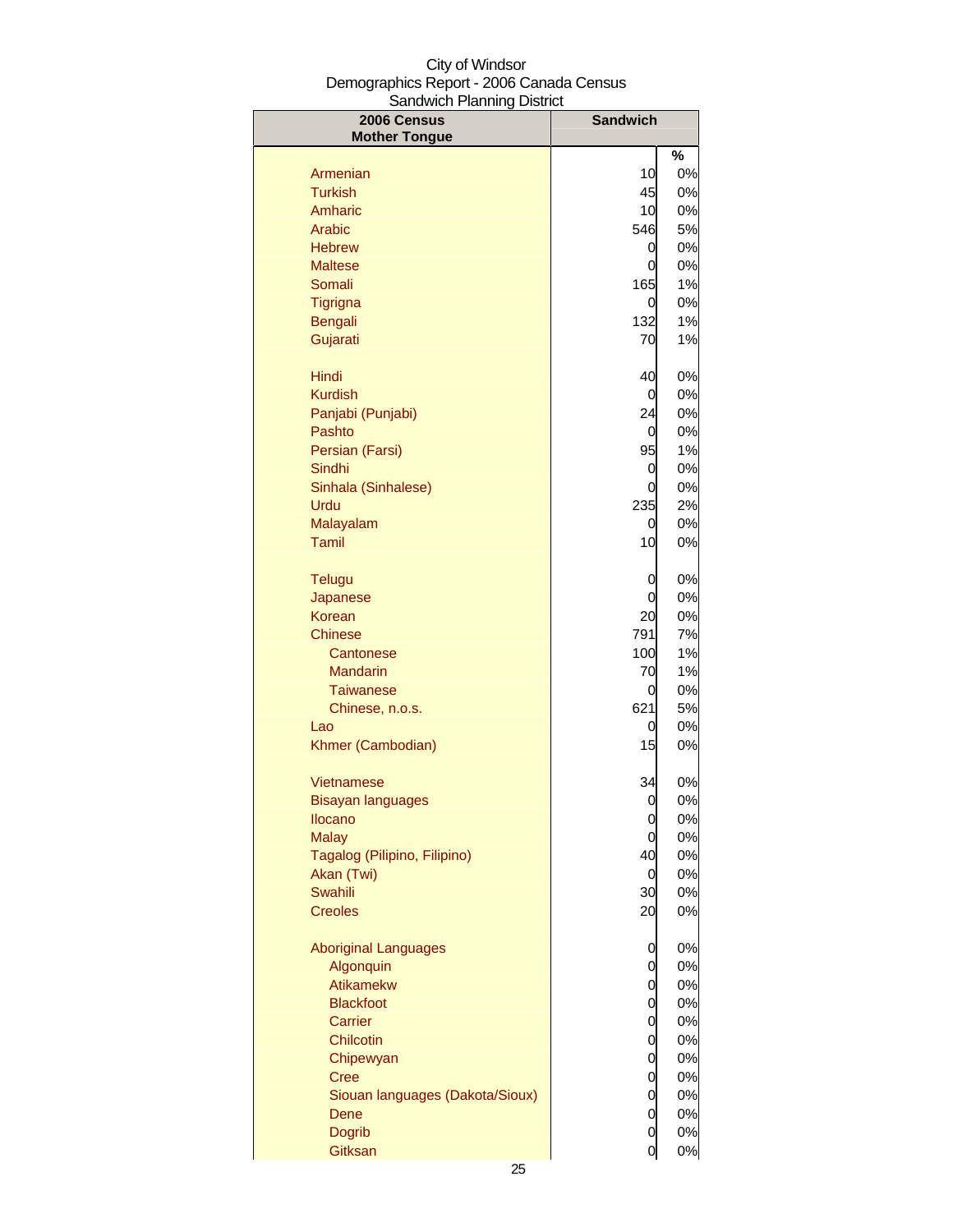| City of Windsor                          |
|------------------------------------------|
| Demographics Report - 2006 Canada Census |
| Sandwich Planning District               |

| 2006 Census<br><b>Mother Tongue</b>       | <b>Sandwich</b> |    |
|-------------------------------------------|-----------------|----|
|                                           |                 | %  |
| Inuinnagtun                               | 0               | 0% |
| Inuktitut, n.i.e.                         | 0               | 0% |
| Kutchin-Gwich'in (Loucheux)               | 0               | 0% |
| <b>Malecite</b>                           | 0               | 0% |
| Mi'kmag                                   | 0               | 0% |
| <b>Mohawk</b>                             | 0               | 0% |
| Montagnais-Naskapi                        | 0               | 0% |
| Nisga'a                                   | 0               | 0% |
| North Slave (Hare)                        | 0               | 0% |
| Ojibway                                   | 0               | 0% |
| Oji-Cree                                  | 0               | 0% |
| Shuswap                                   | 0               | 0% |
| <b>South Slave</b>                        | 0               | 0% |
| <b>Tlingit</b>                            | 0               | 0% |
| Other languages                           | 205             | 2% |
| <b>Multiple responses</b>                 | 232             | 2% |
| <b>English and French</b>                 | 60              | 1% |
| English and non-official language         | 162             | 1% |
| French and non-official language          | 10              | 0% |
| English, French and non-official language | 0               | 0% |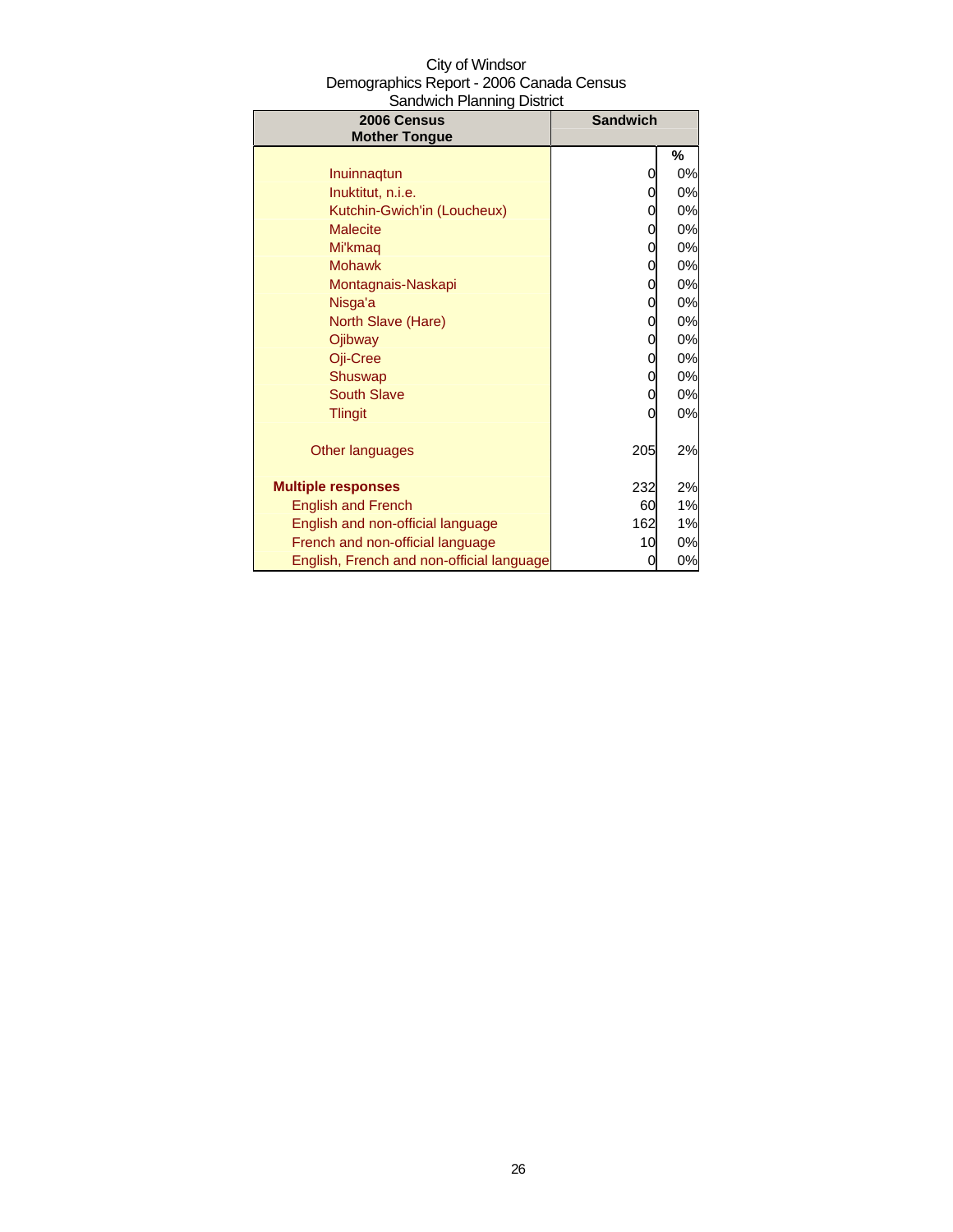# 2006 Census Knowledge of Official Language

| 2006 Census<br><b>Knowledge of Official Language</b>       | <b>Sandwich</b>        |    |
|------------------------------------------------------------|------------------------|----|
|                                                            |                        | %  |
| <b>Total Population by knowledge of official languages</b> | 11,526                 |    |
| English only                                               | 10,63192%              |    |
| French only                                                | 10                     | 0% |
| <b>English and French</b>                                  | 724                    | 6% |
| Neither English nor French                                 | 137                    | 1% |
| <b>Dominant Group</b>                                      | English only 92%       |    |
| Total population by first official language spoken         | 11,535                 |    |
| English                                                    | 11,15997%              |    |
| French                                                     | 176                    | 2% |
| <b>English and French</b>                                  | 60                     | 1% |
| Neither English nor French                                 | 146                    | 1% |
| <b>Dominant Group</b>                                      | English <sub>97%</sub> |    |
| <b>Official language minority</b>                          |                        |    |
| (English in Quebec, French elsewhere)                      |                        |    |
| <b>Number</b>                                              | 161                    |    |
| Percentage                                                 | 1.4%                   |    |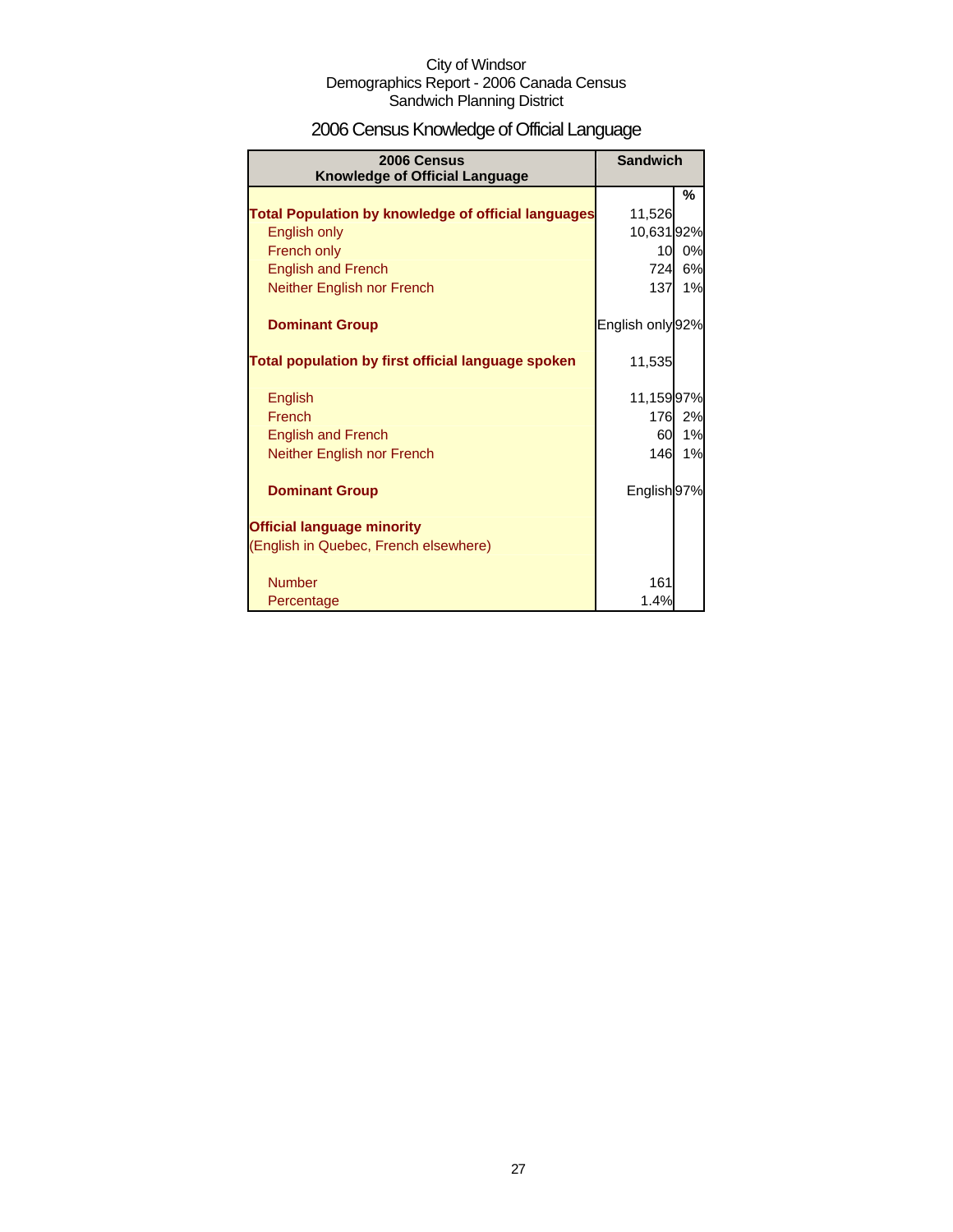# 2006 Census Knowledge of Non-official Language

| 2006 Census<br>Knowledge of Non-official Language              | <b>Sandwich</b>        |          |
|----------------------------------------------------------------|------------------------|----------|
|                                                                |                        | $\%$     |
| <b>Total Population by Knowledge of Non-official Languages</b> | 11,526                 |          |
| <b>Population Speaking Non-official Languages</b>              | 4,076 35%              |          |
| <b>Top 5 Non-official Languages</b>                            | Chinese <sub>20%</sub> |          |
|                                                                | Arabic 18%<br>Urdu     | 8%       |
|                                                                | Other languages        | 7%       |
|                                                                | Hindi                  | 5%       |
| <b>Italian</b>                                                 | 92                     | 1%       |
| Portuguese                                                     | 20                     | 0%       |
| Romanian                                                       | 40                     | 0%       |
| Spanish                                                        | 197                    | 2%       |
| <b>Danish</b>                                                  | $\overline{0}$         | 0%       |
| <b>Dutch</b>                                                   | 30                     | 0%       |
| Flemish<br>Frisian                                             | $\overline{0}$         | 0%<br>0% |
| German                                                         | $\overline{0}$<br>73   | 1%       |
| Norwegian                                                      | $\overline{0}$         | 0%       |
| <b>Swedish</b>                                                 | 10                     | 0%       |
| <b>Yiddish</b>                                                 | $\overline{0}$         | 0%       |
| <b>Bosnian</b>                                                 | 0                      | 0%       |
| <b>Bulgarian</b>                                               | $\overline{0}$         | 0%       |
| Croatian                                                       | 20                     | 0%       |
| Czech                                                          | $\mathbf 0$            | 0%       |
| Macedonian                                                     | 20                     | 0%       |
| <b>Polish</b>                                                  | 26                     | 0%       |
| <b>Russian</b>                                                 | 59                     | 1%       |
| <b>Serbian</b>                                                 | 20                     | 0%       |
| Serbo-Croatian                                                 | 0                      | 0%       |
| <b>Slovak</b><br>Slovenian                                     | 0                      | 0%       |
| <b>Ukrainian</b>                                               | 5<br>45                | 0%<br>0% |
| Latvian                                                        | $\overline{0}$         | 0%       |
| Lithuanian                                                     | 10                     | 0%       |
| Estonian                                                       | $\mathbf 0$            | 0%       |
| Finnish                                                        | 0                      | 0%       |
| Hungarian                                                      | 10                     | 0%       |
| <b>Greek</b>                                                   | 55                     | 0%       |
| Armenian                                                       | 35                     | 0%       |
| <b>Turkish</b>                                                 | 45                     | 0%       |
| Amharic<br>Arabic                                              | 10<br>731              | 0%<br>6% |
| <b>Hebrew</b>                                                  | 0                      | 0%       |
| <b>Maltese</b>                                                 | $\overline{0}$         | 0%       |
| Somali                                                         | 170                    | 1%       |
| Tigrigna                                                       | $\overline{0}$         | 0%       |
| <b>Bengali</b>                                                 | 164                    | 1%       |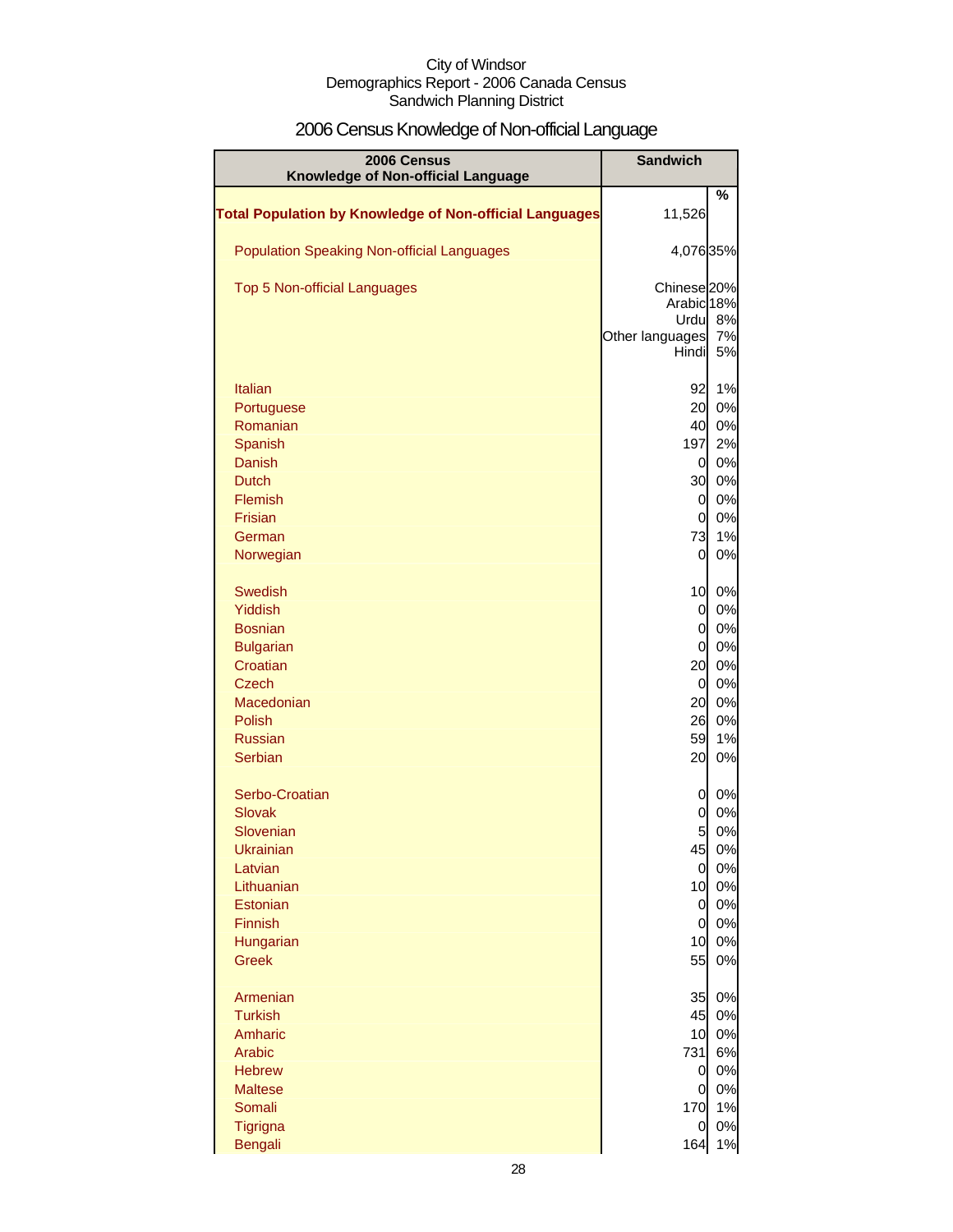| 2006 Census<br>Knowledge of Non-official Language | <b>Sandwich</b>                |          |
|---------------------------------------------------|--------------------------------|----------|
|                                                   |                                | $\%$     |
| Gujarati                                          | 70                             | 1%       |
| Hindi                                             | 215                            | 2%       |
| <b>Kurdish</b>                                    | 10                             | 0%       |
| Panjabi (Punjabi)                                 | 24                             | 0%       |
| Pashto                                            | 10                             | 0%       |
| Persian (Farsi)                                   | 95                             | 1%       |
| Sindhi                                            | $\overline{0}$                 | 0%       |
| Sinhala (Sinhalese)                               | 0                              | 0%       |
| Urdu                                              | 335                            | 3%       |
| Malayalam                                         | $\overline{0}$                 | 0%       |
| <b>Tamil</b>                                      | 44                             | 0%       |
| <b>Telugu</b>                                     | $\overline{0}$                 | 0%       |
| Japanese                                          | 37                             | 0%       |
| Korean                                            | 35                             | 0%       |
| <b>Chinese</b>                                    | 803                            | 7%       |
| Cantonese                                         | 80                             | 1%       |
| <b>Mandarin</b>                                   | 95                             | 1%       |
| <b>Taiwanese</b>                                  | $\overline{0}$                 | 0%       |
| Chinese, n.o.s.                                   | 628                            | 5%<br>0% |
| Lao<br>Khmer (Cambodian)                          | 0<br>35                        | 0%       |
| <b>Vietnamese</b>                                 | 57                             | 0%       |
| <b>Bisayan languages</b>                          | 0                              | 0%       |
| Ilocano                                           | 0                              | 0%       |
| <b>Malay</b>                                      | 0                              | 0%       |
| Tagalog (Pilipino, Filipino)                      | 60                             | 1%       |
| Akan (Twi)                                        | $\overline{0}$                 | 0%       |
| Swahili                                           | 30                             | 0%       |
| <b>Creoles</b>                                    | 50                             | 0%       |
| <b>Aboriginal Languages</b>                       | 0                              | 0%       |
| Algonquin                                         | $\overline{0}$                 | 0%       |
| Atikamekw                                         | $\overline{0}$                 | 0%       |
| <b>Blackfoot</b>                                  | $\overline{0}$                 | 0%       |
| Carrier                                           | $\overline{0}$                 | 0%       |
| Chilcotin                                         | $\overline{0}$                 | 0%       |
| Chipewyan                                         | $\overline{0}$                 | 0%       |
| <b>Cree</b>                                       | $\overline{0}$                 | 0%       |
| Siouan languages (Dakota/Sioux)<br>Dene           | $\overline{0}$<br><sub>0</sub> | 0%<br>0% |
| <b>Dogrib</b>                                     | <sub>0</sub>                   | 0%       |
| Gitksan                                           | <sub>0</sub>                   | 0%       |
| Inuinnaqtun                                       | $\overline{0}$                 | 0%       |
| Inuktitut, n.i.e.                                 | $\overline{0}$                 | 0%       |
| Kutchin-Gwich'in (Loucheux)                       | $\overline{0}$                 | 0%       |
| <b>Malecite</b>                                   | $\overline{0}$                 | 0%       |
| Mi'kmaq                                           | $\overline{0}$                 | 0%       |
| <b>Mohawk</b>                                     | $\overline{O}$                 | 0%       |
| Montagnais-Naskapi                                | 0                              | 0%       |
| Nisga'a                                           | 0                              | 0%       |
| North Slave (Hare)                                | $\overline{0}$                 | $0\%$    |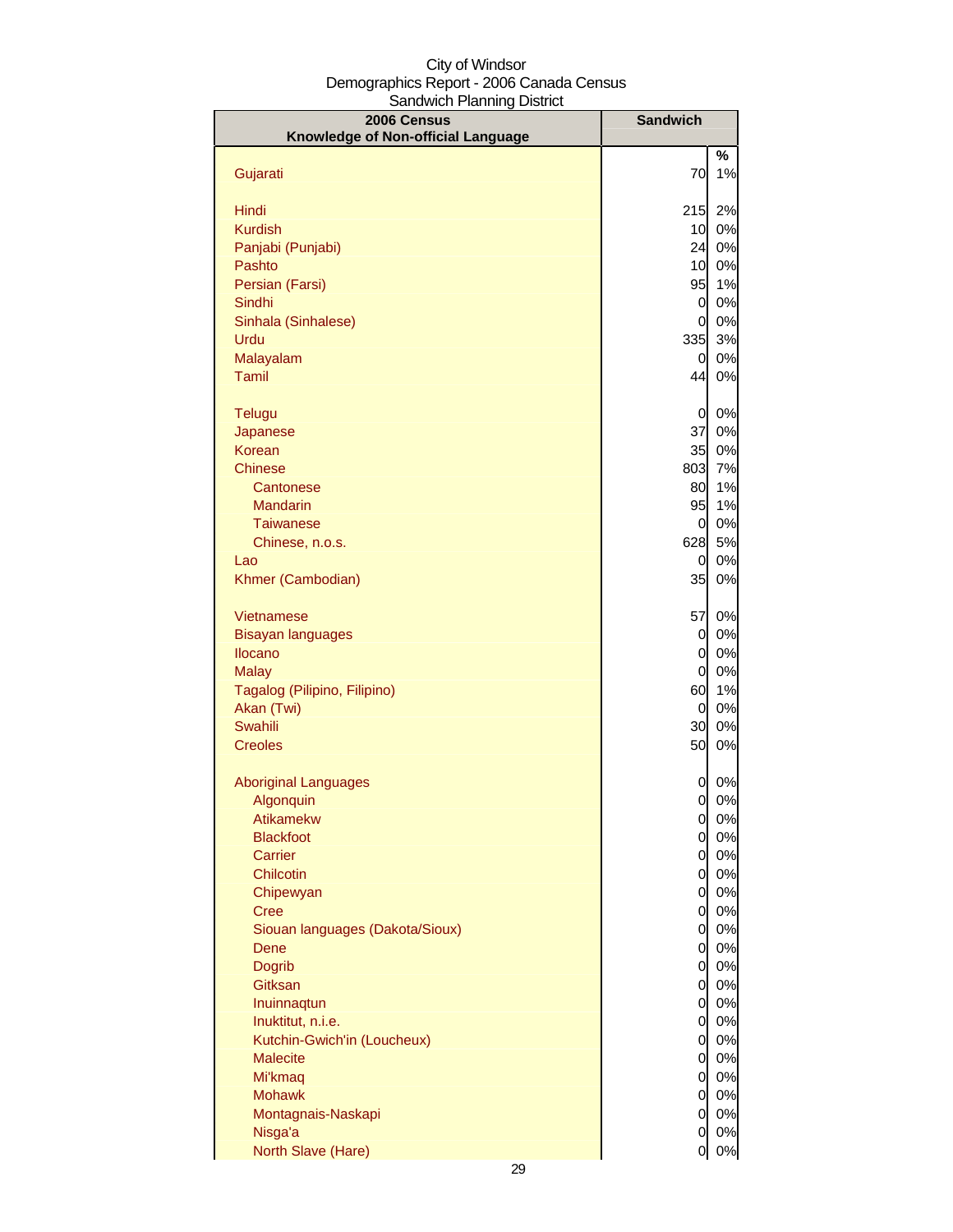| 2006 Census<br>Knowledge of Non-official Language | <b>Sandwich</b> |    |
|---------------------------------------------------|-----------------|----|
|                                                   |                 | %  |
| Ojibway                                           |                 | 0% |
| Oji-Cree                                          |                 | 0% |
| Shuswap                                           |                 | 0% |
| <b>South Slave</b>                                |                 | 0% |
| <b>Tlingit</b>                                    | 0               | 0% |
|                                                   |                 |    |
| Other languages                                   | 279             | 2% |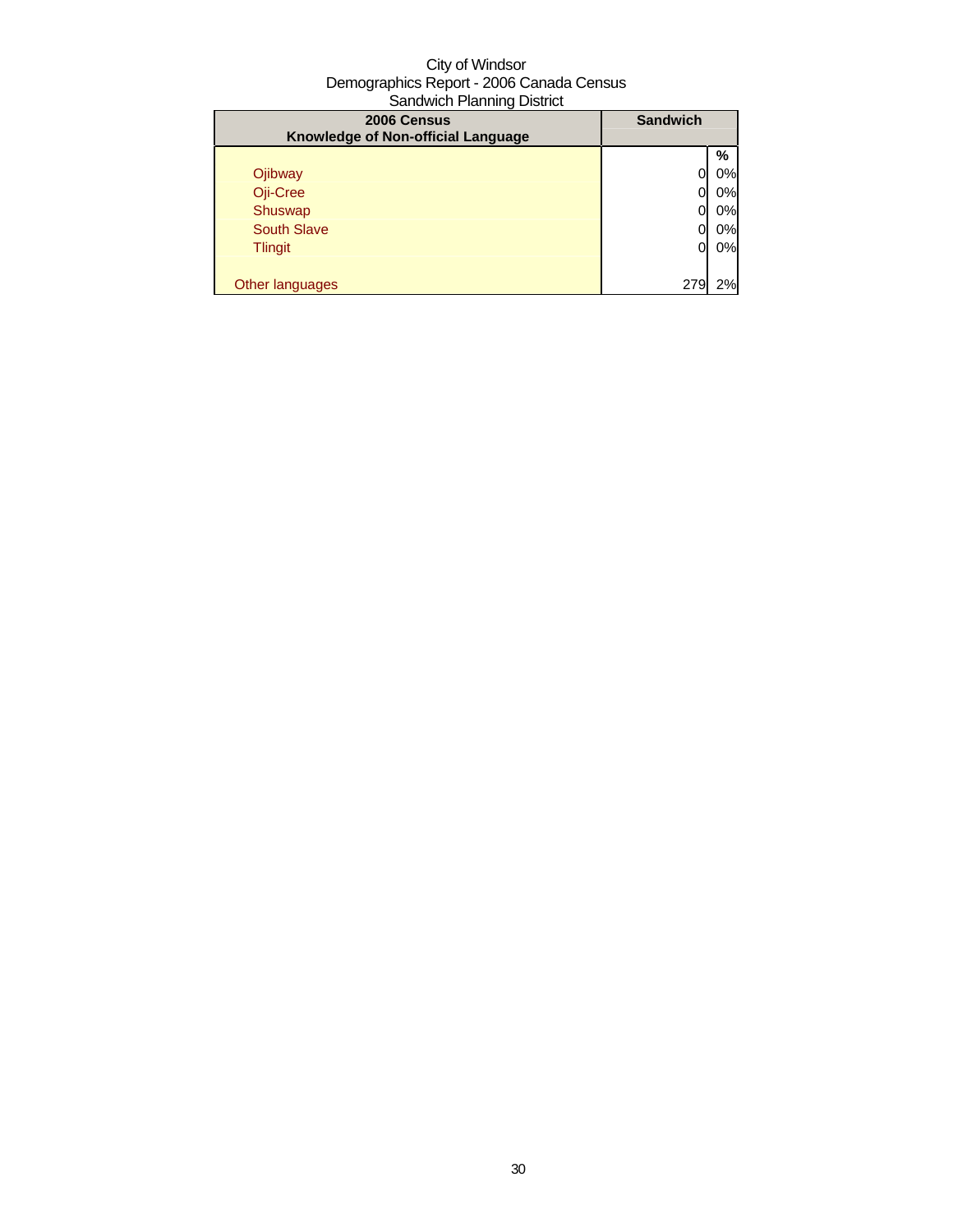# 2006 Census Home Language

| 2006 Census                              | <b>Sandwich</b>                                                            |                |
|------------------------------------------|----------------------------------------------------------------------------|----------------|
| <b>Home Language</b>                     |                                                                            |                |
| <b>Total Population by Home Language</b> | \$11,535                                                                   | %              |
| <b>Dominant Official Language</b>        | English                                                                    |                |
| <b>Top 5 Non-official Languages</b>      | Chinese <sub>33%</sub><br>Arabic 22%<br>Other languages<br>Bengali<br>Urdu | 7%<br>5%<br>5% |
| Single responses                         | 11,13797%                                                                  |                |
| <b>Official languages</b>                | 9,246 80%                                                                  |                |
| <b>English</b>                           | 9,236 80%                                                                  |                |
| French                                   | 10                                                                         | 0%             |
| Non-official languages                   | 1,878 16%                                                                  |                |
| <b>Italian</b>                           | 10                                                                         | 0%             |
| Portuguese                               | $\overline{0}$                                                             | 0%             |
| Romanian                                 | 20                                                                         | 0%             |
| Spanish                                  | 65                                                                         | 1%             |
| Danish                                   | 0                                                                          | 0%             |
| <b>Dutch</b>                             | 0                                                                          | 0%             |
| Flemish                                  | 0                                                                          | 0%             |
| <b>Frisian</b>                           | 0                                                                          | 0%             |
| German                                   | 10                                                                         | 0%             |
| Norwegian                                | 0                                                                          | 0%             |
| <b>Swedish</b>                           | 0                                                                          | 0%             |
| Yiddish                                  | 0                                                                          | 0%             |
| <b>Bosnian</b>                           | $\overline{0}$                                                             | 0%             |
| <b>Bulgarian</b>                         | $\overline{O}$                                                             | 0%             |
| Croatian                                 | 10                                                                         | 0%             |
| <b>Czech</b>                             | 0                                                                          | 0%             |
| Macedonian                               | 0                                                                          | 0%             |
| Polish                                   | 0I                                                                         | 0%             |
| <b>Russian</b>                           | 10                                                                         | 0%             |
| <b>Serbian</b>                           | 10                                                                         | 0%             |
| Serbo-Croatian                           | 0                                                                          | 0%             |
| <b>Slovak</b>                            | 0                                                                          | 0%             |
| Slovenian                                | $\overline{O}$                                                             | 0%             |
| <b>Ukrainian</b>                         | $5\overline{a}$                                                            | 0%             |
| Latvian                                  | $\overline{0}$                                                             | 0%             |
| Lithuanian                               | 10                                                                         | 0%             |
| Estonian                                 | 0                                                                          | 0%             |
| <b>Finnish</b>                           | 0                                                                          | 0%             |
| Hungarian                                | 0                                                                          | 0%             |
| <b>Greek</b>                             | 10                                                                         | 0%             |
| Armenian                                 | 0                                                                          | 0%             |
| <b>Turkish</b>                           | 30                                                                         | 0%             |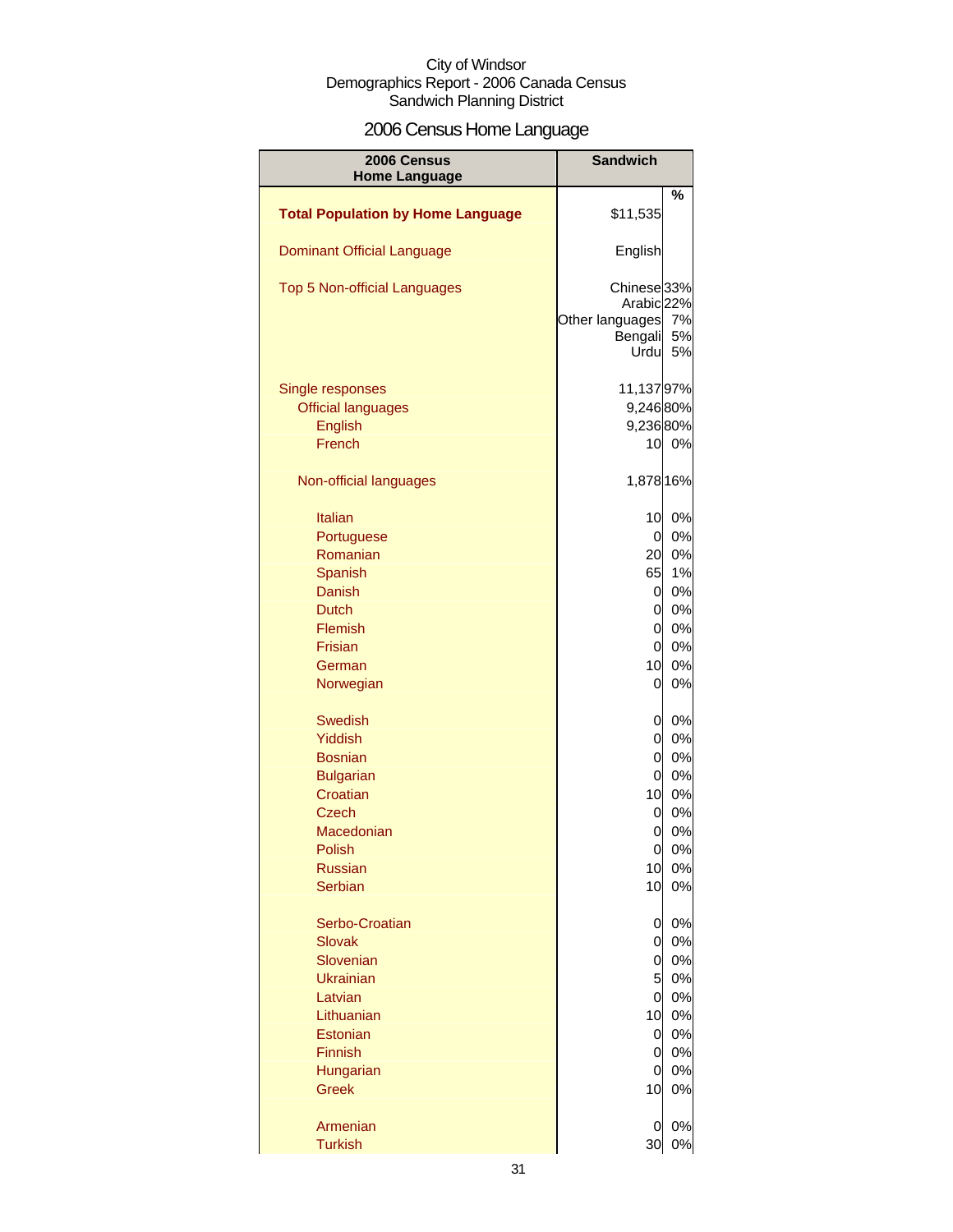| 2006 Census                     | <b>Sandwich</b>    |             |
|---------------------------------|--------------------|-------------|
| <b>Home Language</b>            |                    |             |
|                                 |                    | %           |
| Amharic                         | 10                 | $0\%$       |
| Arabic                          | 410                | 4%          |
| <b>Hebrew</b>                   | 0                  | $0\%$       |
| <b>Maltese</b>                  | 0                  | 0%<br>$0\%$ |
| Somali                          | 35                 | $0\%$       |
| Tigrigna                        | <sub>0</sub><br>95 | 1%          |
| Bengali<br>Gujarati             | 50                 | 0%          |
|                                 |                    |             |
| Hindi                           | 10                 | 0%          |
| <b>Kurdish</b>                  | 0                  | $0\%$       |
| Panjabi (Punjabi)               | 17                 | $0\%$       |
| Pashto                          | 0                  | $0\%$       |
| Persian (Farsi)                 | 85                 | 1%          |
| Sindhi                          | 0                  | $0\%$       |
| Sinhala (Sinhalese)             | 0                  | 0%          |
| Urdu                            | 90                 | 1%          |
| Malayalam                       | 0                  | 0%          |
| <b>Tamil</b>                    | 0                  | 0%          |
| <b>Telugu</b>                   | 0                  | $0\%$       |
| Japanese                        | 0                  | 0%          |
| Korean                          | 20                 | 0%          |
| Chinese                         | 603                | 5%          |
| Cantonese                       | 30                 | 0%          |
| <b>Mandarin</b>                 | 55                 | 0%          |
| <b>Taiwanese</b>                | 0                  | 0%          |
| Chinese, n.o.s.                 | 518                | 4%          |
| Lao                             | 0                  | 0%          |
| Khmer (Cambodian)               | 15                 | 0%          |
| Vietnamese                      | 34                 | 0%          |
| <b>Bisayan languages</b>        | 0                  | 0%          |
| Ilocano                         | 0                  | 0%          |
| <b>Malay</b>                    | 0                  | 0%          |
| Tagalog (Pilipino, Filipino)    | 48                 | 0%          |
| Akan (Twi)                      | 0                  | 0%          |
| <b>Swahili</b>                  | 0                  | 0%          |
| <b>Creoles</b>                  | 0                  | 0%          |
| <b>Aboriginal Languages</b>     | 0                  | 0%          |
| Algonquin                       | $\overline{0}$     | $0\%$       |
| <b>Atikamekw</b>                | $\overline{O}$     | $0\%$       |
| <b>Blackfoot</b>                | <sub>0</sub>       | $0\%$       |
| <b>Carrier</b>                  | 0                  | $0\%$       |
| Chilcotin                       | $\overline{O}$     | 0%          |
| Chipewyan                       | <sub>0</sub>       | $0\%$       |
| <b>Cree</b>                     | 0                  | $0\%$       |
| Siouan languages (Dakota/Sioux) | <sub>0</sub>       | 0%          |
| Dene                            | <sub>0</sub>       | $0\%$       |
| <b>Dogrib</b>                   | <sub>0</sub>       | $0\%$       |
| Gitksan<br>Inuinnaqtun          | $\mathbf 0$        | $0\%$<br>0% |
| Inuktitut, n.i.e.               | 0<br>0             | 0%          |
|                                 |                    |             |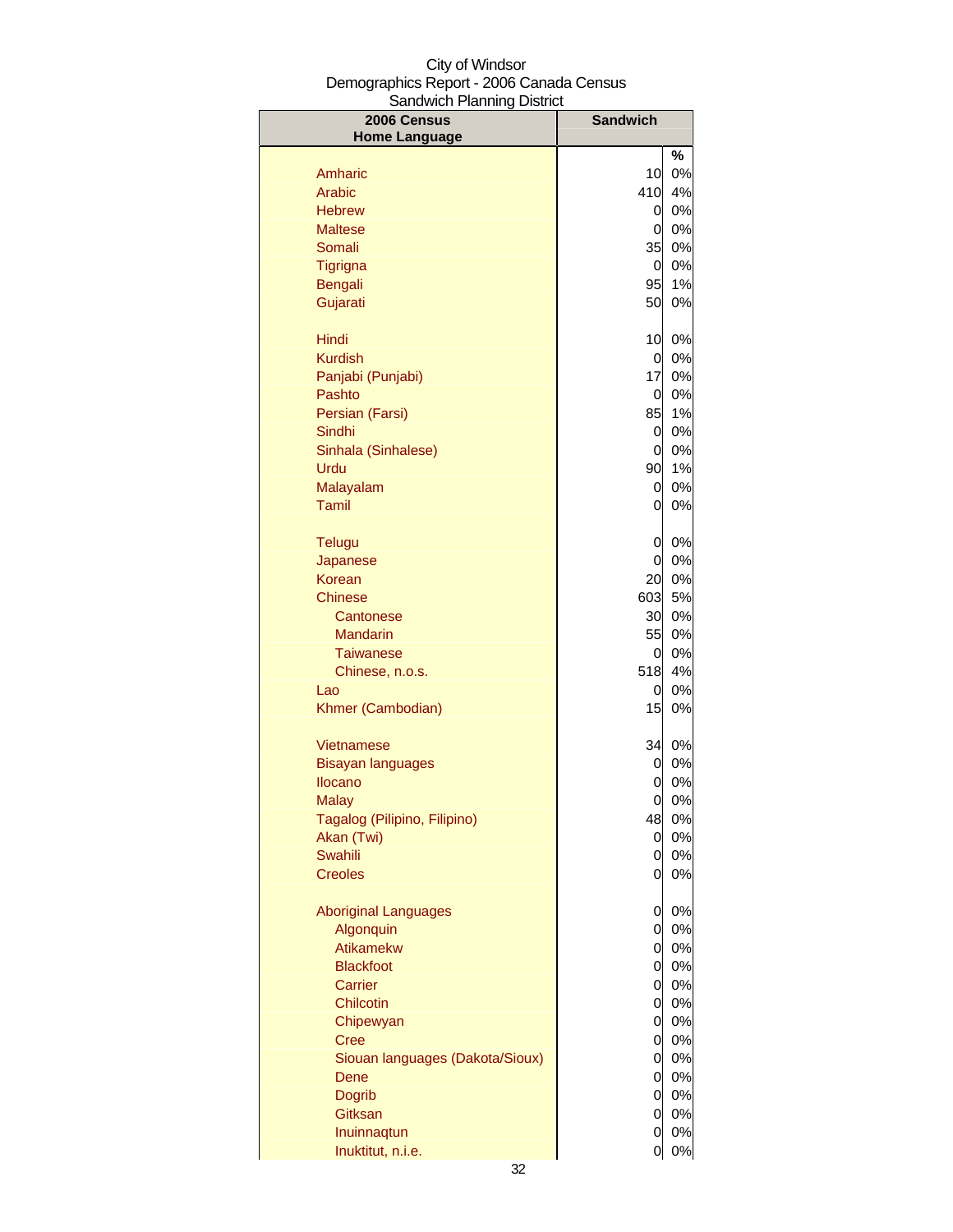| 2006 Census                               | <b>Sandwich</b> |    |
|-------------------------------------------|-----------------|----|
| <b>Home Language</b>                      |                 |    |
|                                           |                 | %  |
| Kutchin-Gwich'in (Loucheux)               | 0               | 0% |
| <b>Malecite</b>                           | 0               | 0% |
| Mi'kmaq                                   | 0               | 0% |
| <b>Mohawk</b>                             | 0               | 0% |
| Montagnais-Naskapi                        | 0               | 0% |
| Nisga'a                                   | 0               | 0% |
| North Slave (Hare)                        | 0               | 0% |
| Ojibway                                   | 0               | 0% |
| Oji-Cree                                  | 0               | 0% |
| Shuswap                                   | 0               | 0% |
| <b>South Slave</b>                        | 0               | 0% |
| <b>Tlingit</b>                            | 0               | 0% |
|                                           |                 |    |
| Other languages                           | 134             | 1% |
|                                           |                 |    |
| <b>Multiple responses</b>                 | 389             | 3% |
| <b>English and French</b>                 | 17              | 0% |
| English and non-official language         | 346             | 3% |
| French and non-official language          | 0               | 0% |
| English, French and non-official language | 25              | 0% |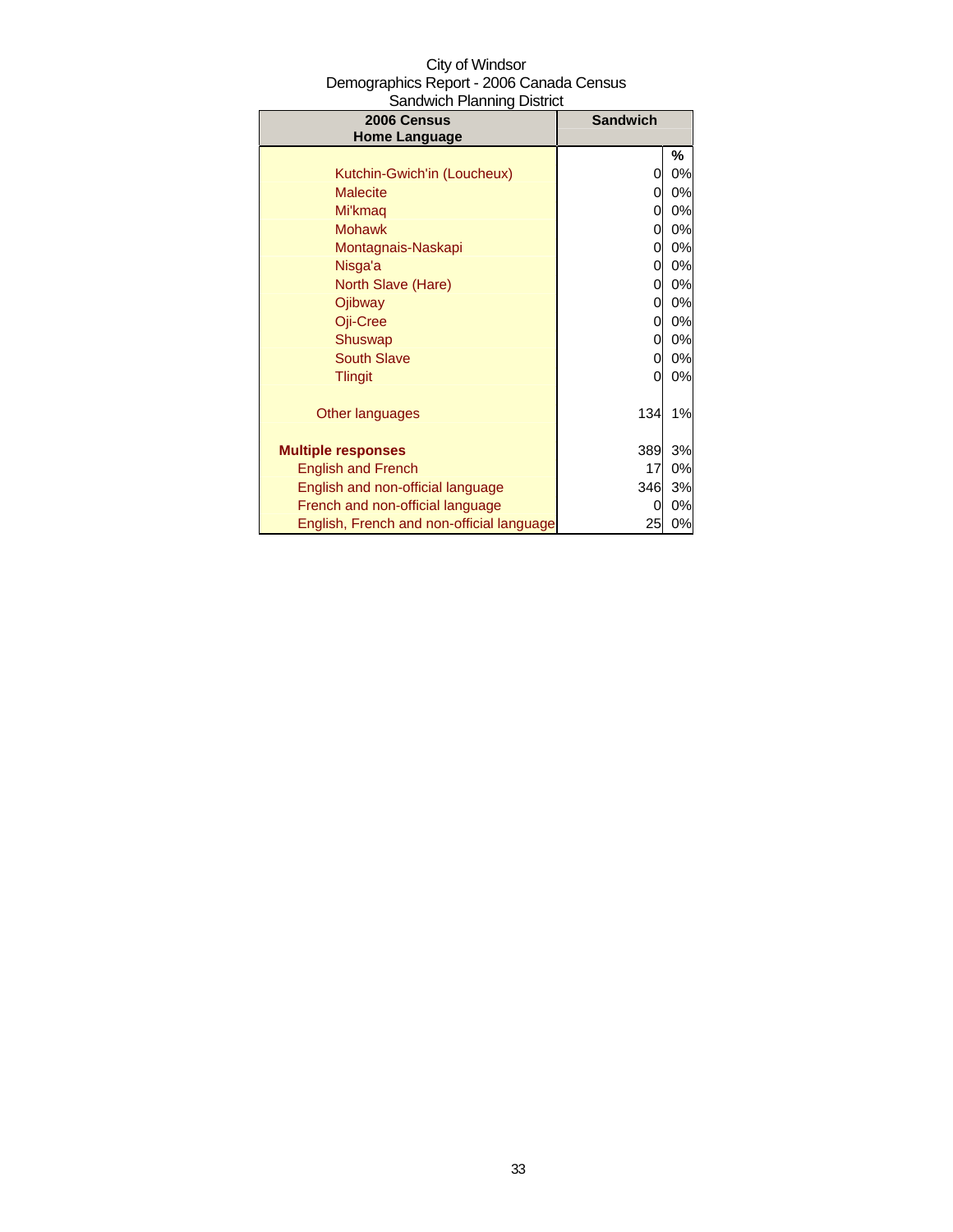# 2006 Census Citizenship and Generation Status

| 2006 Census<br><b>Citizenship and Generation Status</b>                                                                                                                       | <b>Sandwich</b> |   |
|-------------------------------------------------------------------------------------------------------------------------------------------------------------------------------|-----------------|---|
| <b>Total Population by Citizenship</b>                                                                                                                                        | 11,540          | % |
| Canadian citizens                                                                                                                                                             | 9.56983%        |   |
| Under age 18                                                                                                                                                                  | 2,19919%        |   |
| Age 18 and over                                                                                                                                                               | 7,33364%        |   |
| Not Canadian citizens                                                                                                                                                         | 1,957 17%       |   |
| Population 15 years and over by Generation Status*                                                                                                                            | 9,330           |   |
| 1st generation                                                                                                                                                                | 3,121 33%       |   |
| 2nd generation                                                                                                                                                                | 1,587 17%       |   |
| 3rd generation or more                                                                                                                                                        | 4.60449%        |   |
| *Generation status of the respondent, i.e. "1st", "2nd" or "3rd+" generation, refers to whether the respondent or the<br>respondent's parents were born in or outside Canada. |                 |   |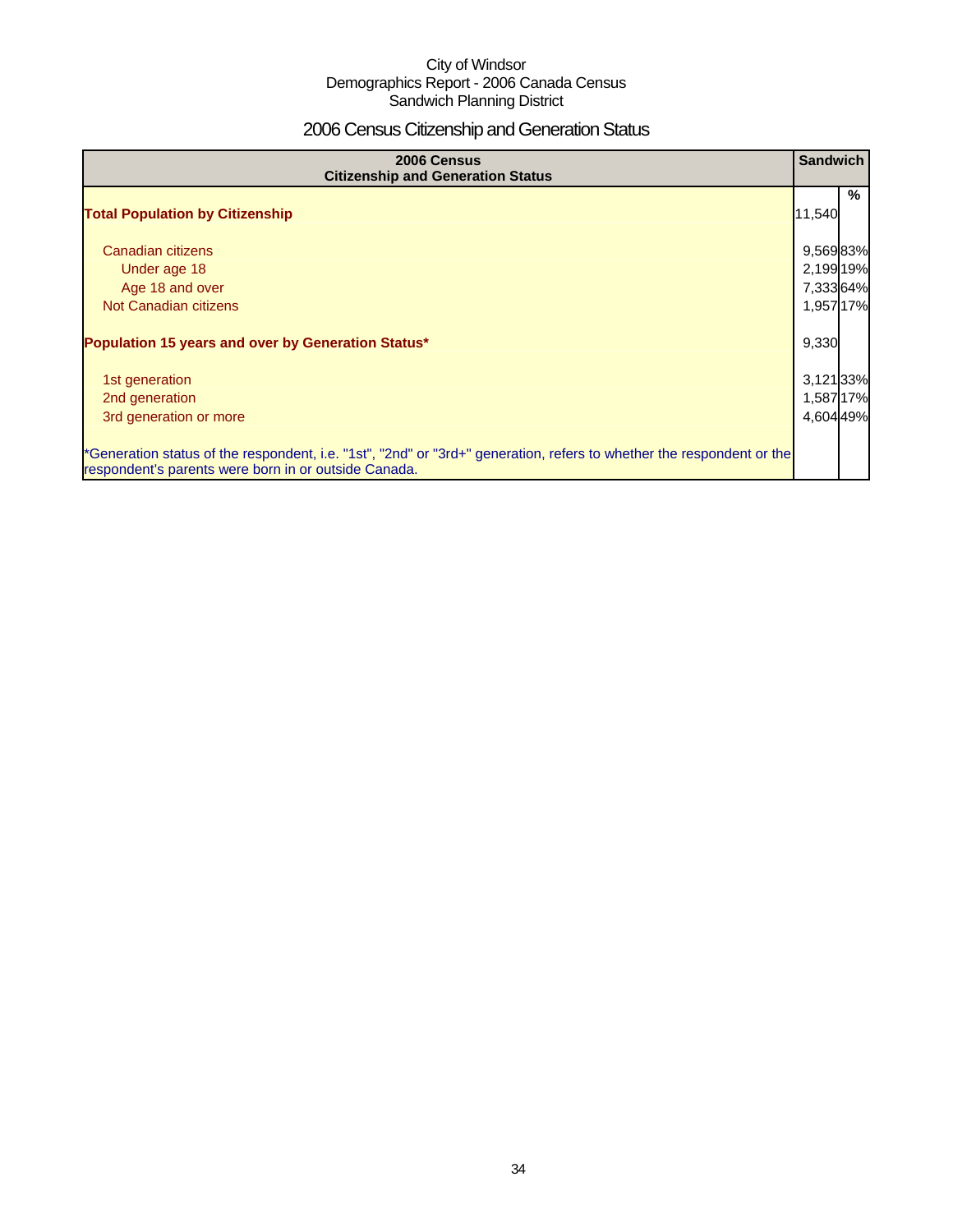# 2006 Census Immigration and Place of Birth

| 2006 Census<br><b>Immigration and Place of Birth</b>           | <b>Sandwich</b>                                                |
|----------------------------------------------------------------|----------------------------------------------------------------|
| <b>Total Immigrant Population by Period of Immigration</b>     | %<br>2,989                                                     |
|                                                                |                                                                |
| Before 1961                                                    | 6%<br>177                                                      |
| 1961 to 1970                                                   | 4%<br>127                                                      |
| 1971 to 1980                                                   | 6%<br>169                                                      |
| 1981 to 1990                                                   | 220<br>7%                                                      |
| 1991 to 2000<br>1991 to 1995                                   | 1,079 36%<br>238 8%                                            |
| 1996 to 2000                                                   | 842 28%                                                        |
| 2001 to 2006                                                   | 1,155 39%                                                      |
| <b>Total Immigrant Population by Age at Immigration</b>        | 2,981                                                          |
| Under 5 years                                                  | 349 12%                                                        |
| 5 to 14 years                                                  | 72924%                                                         |
| 15 to 24 years                                                 | 526 18%                                                        |
| 25 to 44 years                                                 | 1,149 39%                                                      |
| 45 years and over                                              | 195 7%                                                         |
| <b>Total Population by Immigrant Status and Place of Birth</b> | 11,522                                                         |
| Non-immigrants                                                 | 7,881 68%                                                      |
| Born in province of residence                                  | 7,33464%                                                       |
| Born outside province of residence                             | 529 5%                                                         |
| Immigrants                                                     | 2,969 26%                                                      |
| Non-permanent residents                                        | 658 6%                                                         |
| <b>Total Immigrants by Place of Birth</b>                      | 2,969                                                          |
| Top 5 Immigrant Places of Birth                                | West Central Asia and the Middle East 20%<br>Southern Asia 19% |
|                                                                | Eastern Asia 15%                                               |
|                                                                | United States of America 10%                                   |
|                                                                | Southern Europe 6%                                             |
| <b>United States of America</b>                                | 286 10%                                                        |
| <b>Central America</b>                                         | 5%<br>150                                                      |
| <b>Caribbean and Bermuda</b>                                   | 1%<br>44                                                       |
| <b>South America</b>                                           | 1%<br>20                                                       |
| <b>Europe</b>                                                  | 443 15%                                                        |
| <b>Western Europe</b>                                          | 2%<br>60                                                       |
| <b>Eastern Europe</b>                                          | 4%<br>$111$                                                    |
| <b>Southern Europe</b>                                         | 6%<br>177                                                      |
| <b>Italy</b><br><b>Other Southern Europe</b>                   | 2%<br>61<br>5%<br>148                                          |
| <b>Northern Europe</b>                                         | 4%<br>126                                                      |
| <b>United Kingdom</b>                                          | 4%<br>126                                                      |
| <b>Other Northern Europe</b>                                   | 0%<br>01                                                       |
| Africa                                                         | 345 12%                                                        |
| <b>Western Africa</b>                                          | 50 2%                                                          |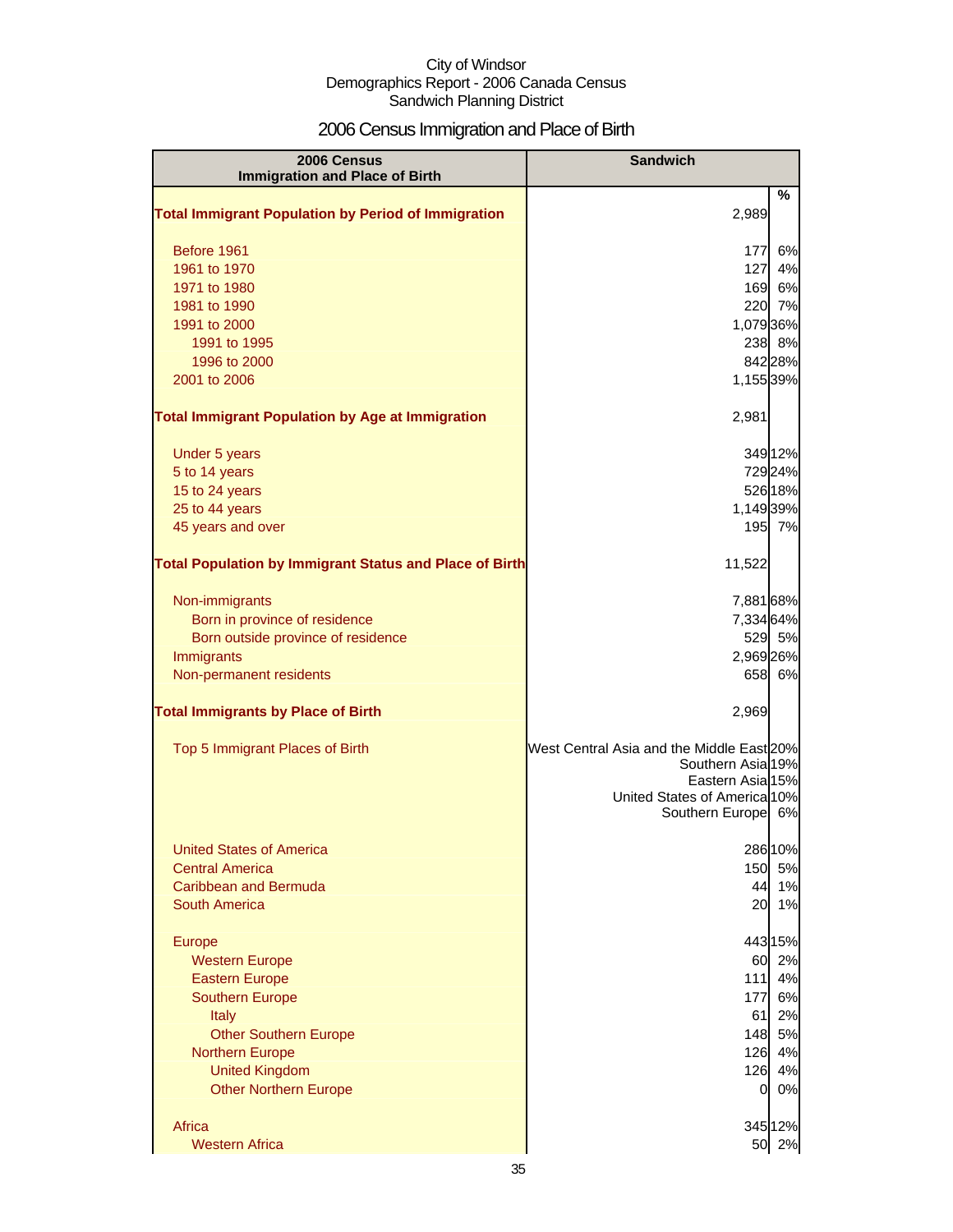| sanamon nammig sisaist<br>2006 Census | <b>Sandwich</b> |         |
|---------------------------------------|-----------------|---------|
| <b>Immigration and Place of Birth</b> |                 |         |
|                                       |                 | %       |
| <b>Eastern Africa</b>                 | 170             | 6%      |
| <b>Northern Africa</b>                | 80              | 3%      |
| <b>Central Africa</b>                 | 0               | 0%      |
| <b>Southern Africa</b>                | $\Omega$        | 0%      |
|                                       |                 |         |
| Asia and the Middle East              | 1,73258%        |         |
| West Central Asia and the Middle East |                 | 580 20% |
| Eastern Asia                          |                 | 438 15% |
| China                                 |                 | 373 13% |
| Hong Kong                             | 70              | 2%      |
| <b>Other Eastern Asia</b>             | 15              | 1%      |
| Southeast Asia                        | 116             | 4%      |
| <b>Philippines</b>                    | 51              | 2%      |
| <b>Other Southeast Asia</b>           | 68              | 2%      |
| <b>Southern Asia</b>                  |                 | 558 19% |
| India                                 |                 | 180 6%  |
| <b>Other Southern Asia</b>            |                 | 38713%  |
|                                       |                 |         |
| Oceania and other                     |                 | 0%      |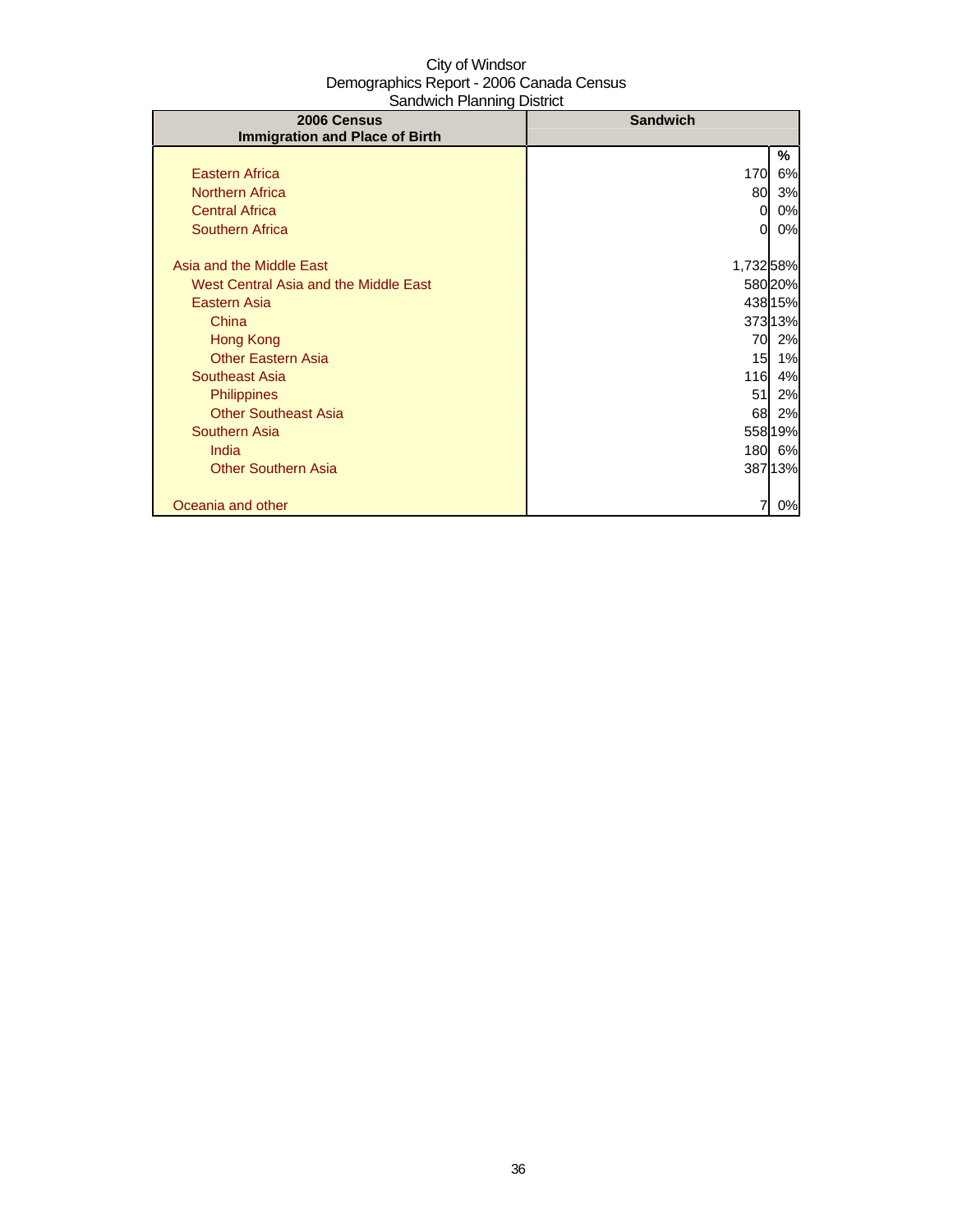| 2006 Census<br>Recent Immigration and Place of Birth (2001-2006) | <b>Sandwich</b>                           |               |
|------------------------------------------------------------------|-------------------------------------------|---------------|
|                                                                  |                                           | %             |
| <b>Total Recent Immigrants by Selected Places of Birth</b>       | 1,142                                     |               |
| Top 5 Recent Immigrant Places of Birth                           | Southern Asia 34%<br>Eastern Asia 27%     |               |
|                                                                  | West Central Asia and the Middle East 13% |               |
|                                                                  | Northern Africa                           | 7%            |
|                                                                  | United States of Americal                 | 6%            |
| <b>United States of America</b>                                  | 71                                        | 6%            |
| <b>Central America</b>                                           | 10                                        | 1%            |
| Caribbean and Bermuda                                            | 24                                        | 2%            |
| <b>South America</b>                                             | $\overline{0}$                            | 0%            |
| Europe                                                           | 20                                        | 2%            |
| <b>Western Europe</b>                                            | $\overline{0}$                            | 0%            |
| <b>Eastern Europe</b>                                            | 10                                        | 1%            |
| <b>Southern Europe</b>                                           | 10                                        | 1%            |
| <b>Italy</b>                                                     | $\overline{0}$                            | 0%            |
| <b>Other Southern Europe</b>                                     | 10                                        | 1%            |
| <b>Northern Europe</b>                                           | $\mathbf 0$                               | 0%            |
| <b>United Kingdom</b>                                            | $\mathbf 0$                               | 0%            |
| <b>Other Northern Europe</b>                                     | $\overline{0}$                            | 0%            |
| Africa                                                           |                                           | 170 15%       |
| <b>Western Africa</b>                                            | 45                                        | 4%            |
| <b>Eastern Africa</b>                                            | 40                                        | 4%            |
| <b>Northern Africa</b>                                           | 75                                        | 7%            |
| <b>Central Africa</b>                                            | $\overline{0}$                            | 0%            |
| <b>Southern Africa</b>                                           | 0                                         | 0%            |
| Asia and the Middle East                                         |                                           | 84874%        |
| West Central Asia and the Middle East                            |                                           | 145 13%       |
| <b>Eastern Asia</b>                                              |                                           | 308 27%       |
| China                                                            |                                           | 31327%        |
| <b>Hong Kong</b>                                                 | 0                                         | 0%            |
| <b>Other Eastern Asia</b>                                        | 15                                        | 1%            |
| <b>Southeast Asia</b>                                            | 20                                        | 2%            |
| Philippines                                                      | $\overline{0}$                            | 0%            |
| <b>Other Southeast Asia</b><br>Southern Asia                     | 10                                        | 1%            |
| India                                                            | 65                                        | 38534%        |
| <b>Other Southern Asia</b>                                       |                                           | 6%<br>295 26% |
|                                                                  |                                           |               |
| Oceania and other                                                | 0                                         | 0%            |

# 2006 Census Recent Immigration and Place of Birth (2001-2006)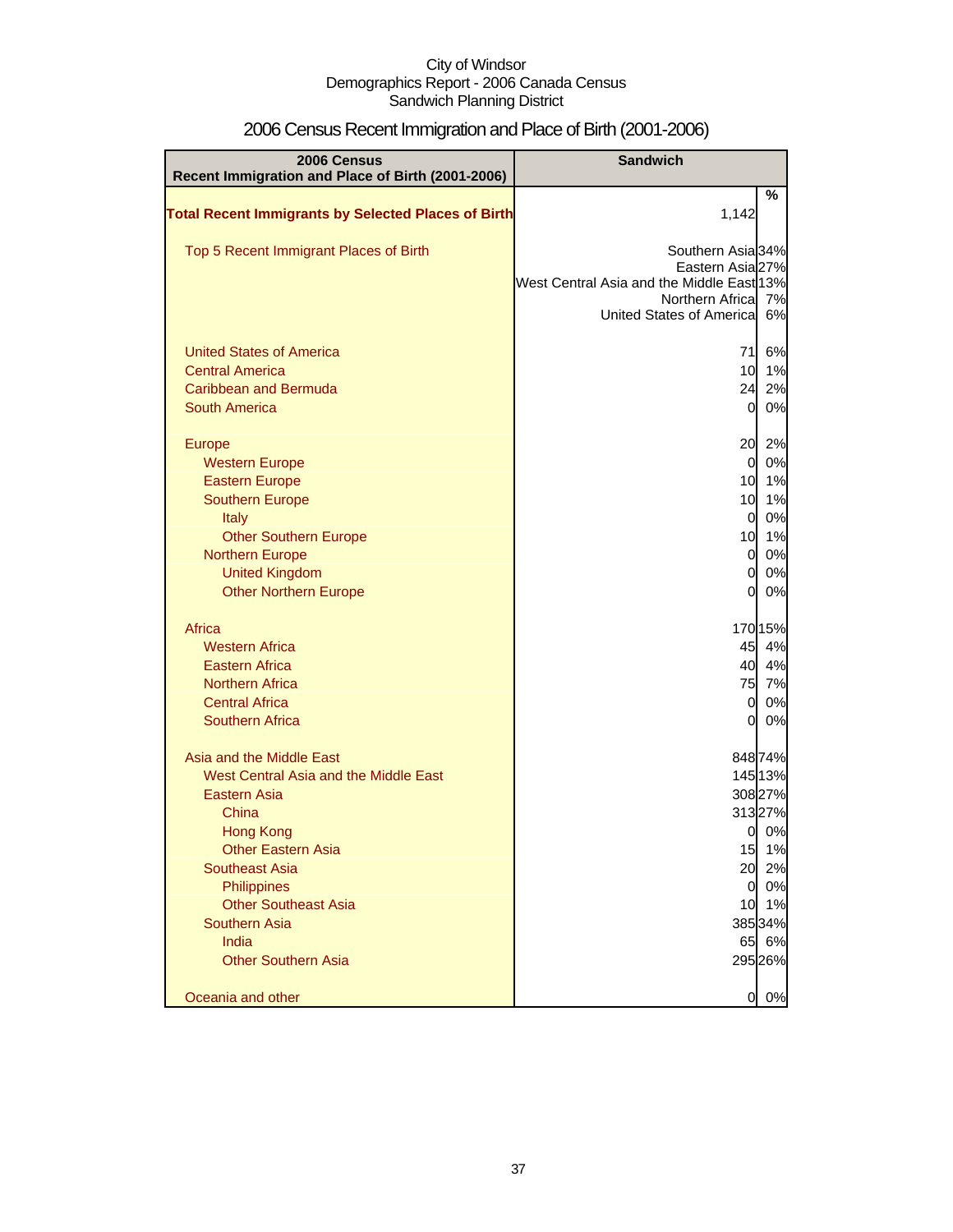# 2006 Census Mobility

| 2006 Census<br><b>Mobility</b>                                                                                                                                                                        |                                                                                          | <b>Sandwich</b>      |
|-------------------------------------------------------------------------------------------------------------------------------------------------------------------------------------------------------|------------------------------------------------------------------------------------------|----------------------|
| <b>Total Population by 1 year mobility status</b>                                                                                                                                                     | 11,372                                                                                   | %                    |
| Non-movers (same address one year ago)<br><b>Movers</b><br>Non-migrants<br><b>Migrants</b><br>Internal migrants<br>Intraprovincial migrants<br>Interprovincial migrants                               | 8,738 77%<br>2,620 23%<br>1,859 16%<br>723<br>407<br>342<br>52                           | 6%<br>4%<br>3%<br>0% |
| <b>External migrants</b><br><b>Total Population by 5 year mobility status</b>                                                                                                                         | 335<br>10,799                                                                            | 3%                   |
| Non-movers (same address five years ago)<br><b>Movers</b><br>Non-migrants<br><b>Migrants</b><br>Internal migrants<br>Intraprovincial migrants<br>Interprovincial migrants<br><b>External migrants</b> | 5,32347%<br>5,44248%<br>2,675 24%<br>2,786 24%<br>1,294 11%<br>1,032<br>266<br>1,434 13% | 9%<br>2%             |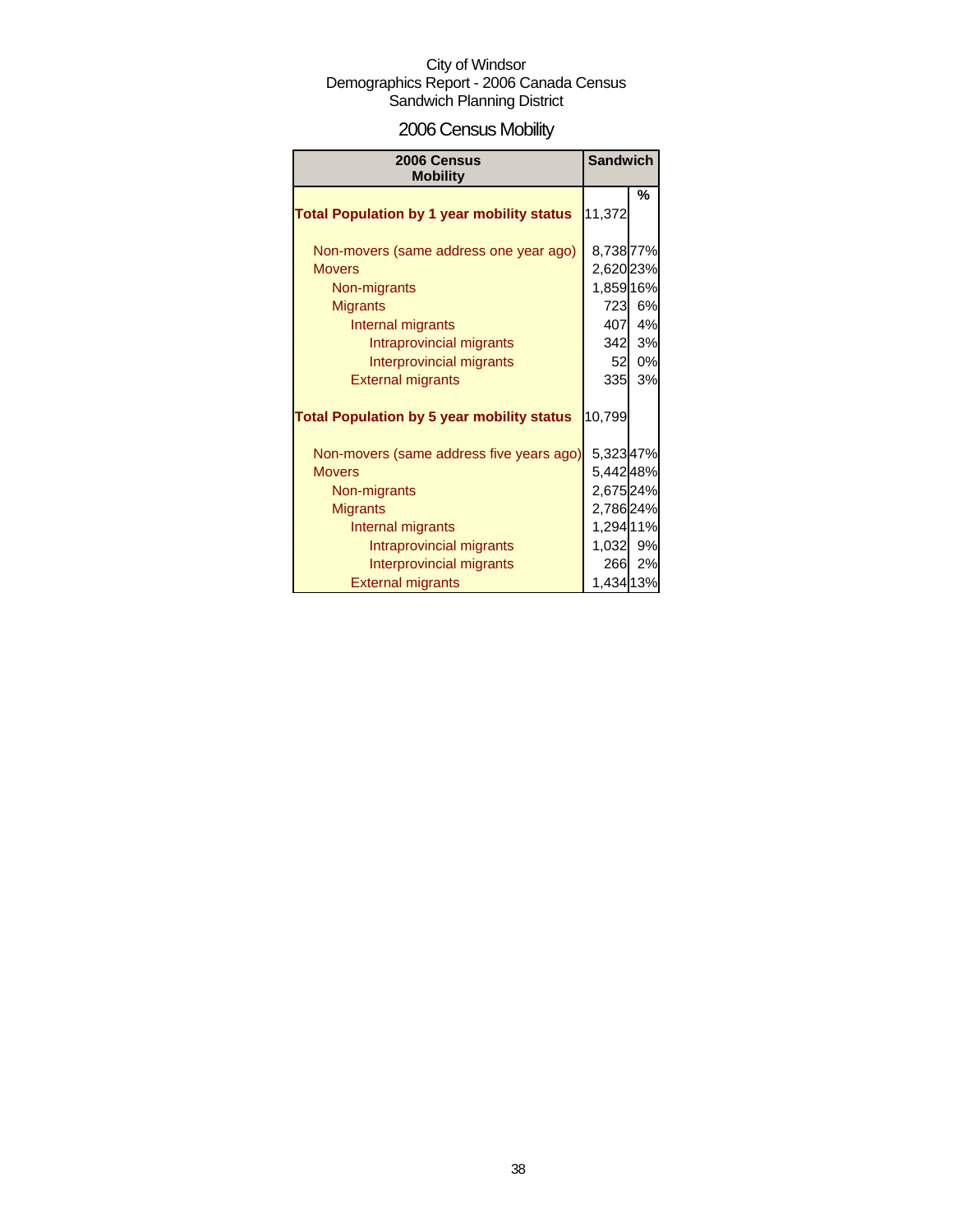# 2006 Census Aboriginal Population

| 2006 Census<br><b>Aboriginal Population</b>                                                                                                    | <b>Sandwich</b> |     |
|------------------------------------------------------------------------------------------------------------------------------------------------|-----------------|-----|
| Population by Aboriginal* and non-Aboriginal Identity                                                                                          | 11,540          |     |
|                                                                                                                                                |                 |     |
| Aboriginal population                                                                                                                          | 206             | 2%  |
| <b>Single Response</b>                                                                                                                         | 201             | 2%  |
| <b>Inuit</b>                                                                                                                                   | $\overline{0}$  | 0%  |
| <b>Metis</b>                                                                                                                                   | 96              | 1%  |
| North American Indian                                                                                                                          | 105             | 1%  |
| Multiple responses                                                                                                                             | 15              | 0%  |
| Aboriginal responses not included elsewhere                                                                                                    | $\Omega$        | 0%  |
| Non-Aboriginal population                                                                                                                      | 11,322          | 98% |
| <b>Population by Registered Indian Status</b>                                                                                                  | 11,547          |     |
| <b>Registered Indian</b>                                                                                                                       | 35              | 0%  |
| Not a Registered Indian                                                                                                                        | 11,496 100%     |     |
| <b>Population by Aboriginal and Non-Aboriginal Ancestry</b>                                                                                    | 11,511          |     |
| Aboriginal ancestry                                                                                                                            | 638             | 6%  |
| North American Indian single ancestry                                                                                                          | 65              | 1%  |
| North American Indian and non-Aboriginal ancestries                                                                                            | 436             | 4%  |
| Métis single ancestry                                                                                                                          | 55              | 0%  |
| Métis and non-Aboriginal ancestries                                                                                                            | 80              | 1%  |
| Inuit single ancestry                                                                                                                          | $\mathbf 0$     | 0%  |
| Inuit and non-Aboriginal ancestries                                                                                                            | $\mathbf 0$     | 0%  |
| Other Aboriginal multiple ancestries                                                                                                           | $\Omega$        | 0%  |
| Non-Aboriginal ancestry                                                                                                                        | 10,871          | 94% |
| Indian Reservation DAs that refused enumeration                                                                                                | 0               |     |
| * Refers to those persons who reported identifying with at least one Aboriginal group, i.e. North American Indian,<br>Métis or Inuit (Eskimo). |                 |     |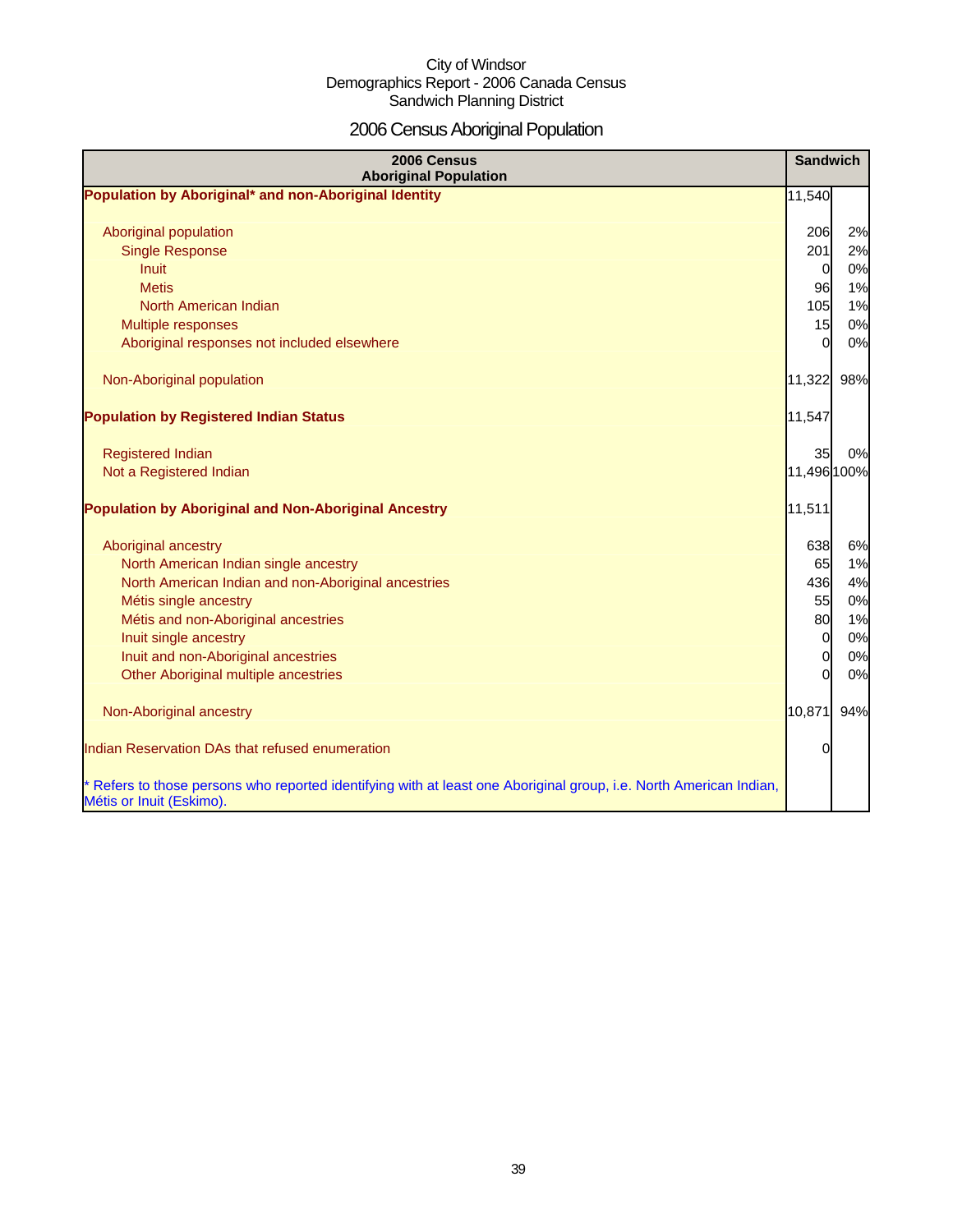# 2006 Census Labour Force by Sex Comparison

| 2006 Census                                                        | <b>Sandwich</b>            |         |                     |         |                |         |
|--------------------------------------------------------------------|----------------------------|---------|---------------------|---------|----------------|---------|
| <b>Labour Force by Sex</b><br>Comparison                           |                            |         |                     |         |                |         |
|                                                                    | <b>Total</b>               |         | <b>Males</b>        |         | <b>Females</b> |         |
| <b>Total Population 15 years and over by Labour Force Activity</b> | <b>Population</b><br>9,335 |         | 4,556               |         | 4,757          |         |
|                                                                    |                            |         |                     |         |                |         |
| In the labour force                                                |                            |         | 5,29957% 2,79561%   |         | 2,491 52%      |         |
| Employed                                                           |                            |         | 4,53249% 2,44554%   |         | 2,078 44%      |         |
| <b>Unemployed</b>                                                  | 770                        | 8%      | 327                 | 7%      | 438            | 9%      |
| Not in the labour force                                            |                            |         | 4,024 43% 1,781 39% |         | 2,268 48%      |         |
| Participation rate                                                 | 56.8%                      |         | 61.3%               |         | 52.4%          |         |
| Employment-population ratio                                        | 48.5%                      |         | 53.7%               |         | 43.7%          |         |
| Unemployment rate                                                  | 14.5%                      |         | 11.7%               |         | 17.6%          |         |
| <b>Total Population 15-24 years by Labour Force Activity</b>       | 2,308                      |         | 1,193               |         | 1,130          |         |
| In the labour force                                                | 1,39961%                   |         |                     | 67456%  |                | 69061%  |
| Employed                                                           | 1,054 46%                  |         |                     | 52744%  |                | 51245%  |
| <b>Unemployed</b>                                                  |                            | 361 16% |                     | 160 13% |                | 215 19% |
| Not in the labour force                                            |                            | 904 39% |                     | 48941%  |                | 424 38% |
| Participation rate                                                 | 60.6%                      |         | 56.5%               |         | 61.1%          |         |
| Employment-population ratio                                        | 45.7%                      |         | 44.2%               |         | 45.3%          |         |
| Unemployment rate                                                  | 25.8%                      |         | 23.8%               |         | 31.1%          |         |
| <b>Total Population 25 years and over by Labour Force Activity</b> | 7,000                      |         | 3,351               |         | 3,644          |         |
| In the labour force                                                |                            |         | 3,870 55% 2,079 62% |         | 1,788 49%      |         |
| Employed                                                           |                            |         | 3,480 50% 1,913 57% |         | 1,574 43%      |         |
| <b>Unemployed</b>                                                  | 380                        | 5%      |                     | 150 4%  | 237            | 6%      |
| Not in the labour force                                            |                            |         | 3,12545% 1,24537%   |         | 1,84251%       |         |
| Participation rate                                                 | 55.3%                      |         | 62.1%               |         | 49.1%          |         |
| <b>Employment-population ratio</b>                                 | 49.7%                      |         | 57.1%               |         | 43.2%          |         |
| Unemployment rate                                                  | 9.8%                       |         | 7.2%                |         | 13.2%          |         |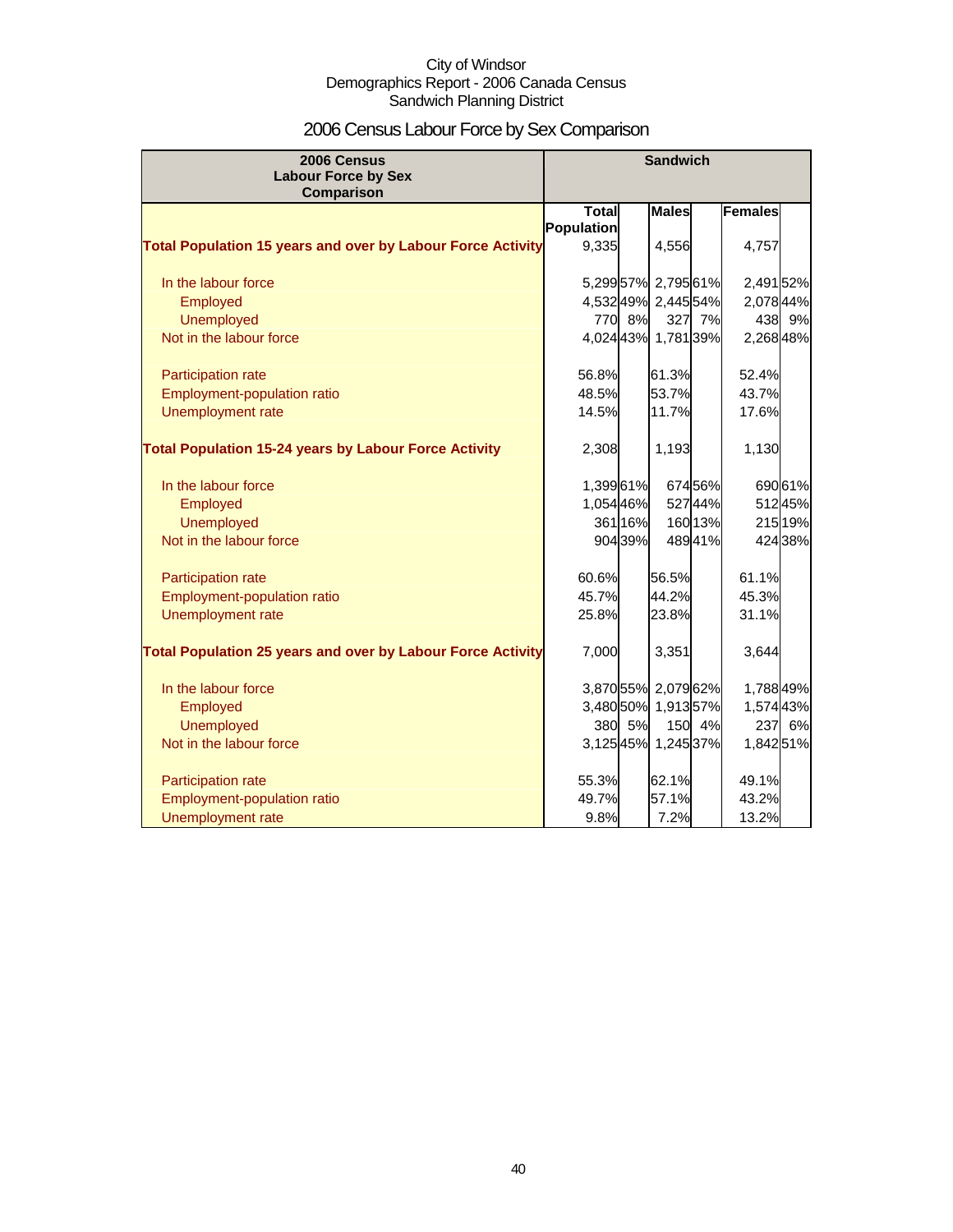# 2006 Census Labour Force by Sex

| 2006 Census<br><b>Labour Force by Sex</b>                          |           | <b>Sandwich</b> |
|--------------------------------------------------------------------|-----------|-----------------|
|                                                                    |           | %               |
| <b>Total Population 15 years and over by Labour Force Activity</b> | 9,335     |                 |
| In the labour force                                                | 5,299 57% |                 |
| Employed                                                           | 4,53249%  |                 |
| <b>Unemployed</b>                                                  |           | 770 8%          |
| Not in the labour force                                            | 4,024 43% |                 |
| Participation rate                                                 | 56.8%     |                 |
| <b>Employment-population ratio</b>                                 | 48.5%     |                 |
| Unemployment rate                                                  | 14.5%     |                 |
| <b>Total Population 15-24 years by Labour Force Activity</b>       | 2,308     |                 |
| In the labour force                                                | 1,39961%  |                 |
| Employed                                                           | 1,054 46% |                 |
| <b>Unemployed</b>                                                  |           | 361 16%         |
| Not in the labour force                                            |           | 904 39%         |
| Participation rate                                                 | 60.6%     |                 |
| <b>Employment-population ratio</b>                                 | 45.7%     |                 |
| Unemployment rate                                                  | 25.8%     |                 |
| <b>Total Population 25 years and over by Labour Force Activity</b> | 7,000     |                 |
| In the labour force                                                | 3,870 55% |                 |
| Employed                                                           | 3,480 50% |                 |
| <b>Unemployed</b>                                                  |           | 380 5%          |
| Not in the labour force                                            | 3,12545%  |                 |
| Participation rate                                                 | 55.3%     |                 |
| <b>Employment-population ratio</b>                                 | 49.7%     |                 |
| Unemployment rate                                                  | 9.8%      |                 |
| Males 15 years and over by Labour Force Activity                   | 4,556     |                 |
| In the labour force                                                | 2,795 61% |                 |
| Employed                                                           | 2,445 54% |                 |
| <b>Unemployed</b>                                                  |           | 327 7%          |
| Not in the labour force                                            | 1,781 39% |                 |
| <b>Participation rate</b>                                          | 61.3%     |                 |
| Employment-population ratio                                        | 53.7%     |                 |
| Unemployment rate                                                  | 11.7%     |                 |
| <b>Males 15-24 years by Labour Force Activity</b>                  | 1,193     |                 |
| In the labour force                                                |           | 67456%          |
| Employed                                                           |           | 52744%          |
| <b>Unemployed</b>                                                  |           | 160 13%         |
| Not in the labour force                                            |           | 48941%          |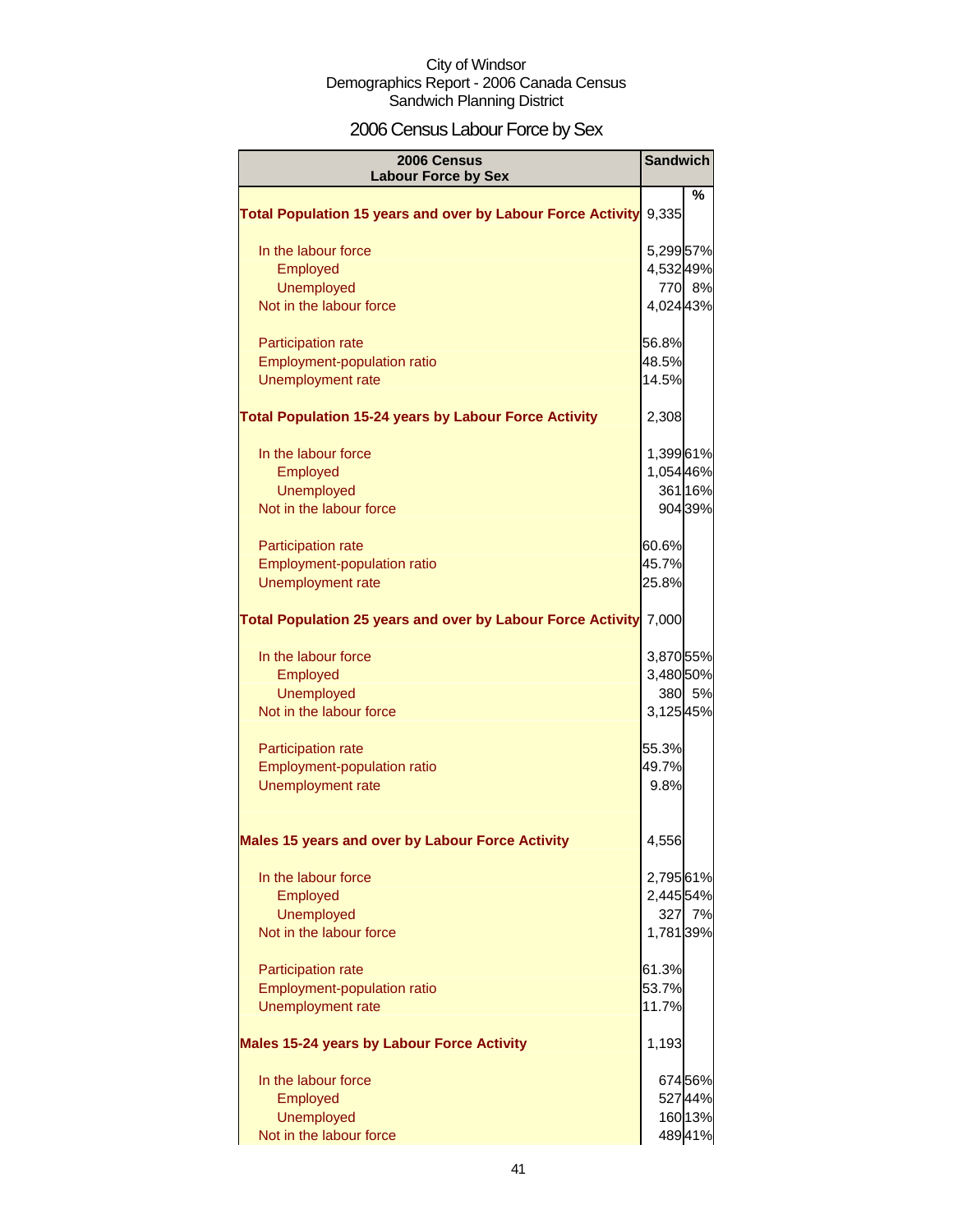| <b>Participation rate</b><br>56.5%<br><b>Employment-population ratio</b><br>44.2%<br>Unemployment rate<br>23.8% | ℅         |
|-----------------------------------------------------------------------------------------------------------------|-----------|
|                                                                                                                 |           |
|                                                                                                                 |           |
|                                                                                                                 |           |
|                                                                                                                 |           |
| Males 25 years and over by Labour Force Activity<br>3,351                                                       |           |
| In the labour force                                                                                             | 2,079 62% |
| Employed                                                                                                        | 1,91357%  |
| <b>Unemployed</b>                                                                                               | 150 4%    |
| Not in the labour force                                                                                         | 1,245 37% |
| 62.1%                                                                                                           |           |
| <b>Participation rate</b><br>Employment-population ratio<br>57.1%                                               |           |
| 7.2%                                                                                                            |           |
| Unemployment rate                                                                                               |           |
| <b>Females 15 years and over by Labour Force Activity</b><br>4,757                                              |           |
| In the labour force                                                                                             | 2,491 52% |
| Employed                                                                                                        | 2,078 44% |
| <b>Unemployed</b>                                                                                               | 438 9%    |
| Not in the labour force                                                                                         | 2,268 48% |
| 52.4%<br>Participation rate                                                                                     |           |
| 43.7%<br><b>Employment-population ratio</b>                                                                     |           |
| Unemployment rate<br>17.6%                                                                                      |           |
| <b>Females 15-24 years by Labour Force Activity</b><br>1,130                                                    |           |
| In the labour force                                                                                             | 69061%    |
| Employed                                                                                                        | 51245%    |
| <b>Unemployed</b>                                                                                               | 215 19%   |
| Not in the labour force                                                                                         | 42438%    |
| 61.1%<br><b>Participation rate</b>                                                                              |           |
| 45.3%<br><b>Employment-population ratio</b>                                                                     |           |
| 31.1%<br>Unemployment rate                                                                                      |           |
| <b>Females 25 years and over by Labour Force Activity</b><br>3,644                                              |           |
| In the labour force                                                                                             | 1,788 49% |
| Employed                                                                                                        | 1,574 43% |
| <b>Unemployed</b><br>237                                                                                        | 6%        |
| Not in the labour force                                                                                         | 1,84251%  |
| 49.1%<br><b>Participation rate</b>                                                                              |           |
| 43.2%<br><b>Employment-population ratio</b>                                                                     |           |
| Unemployment rate<br>13.2%                                                                                      |           |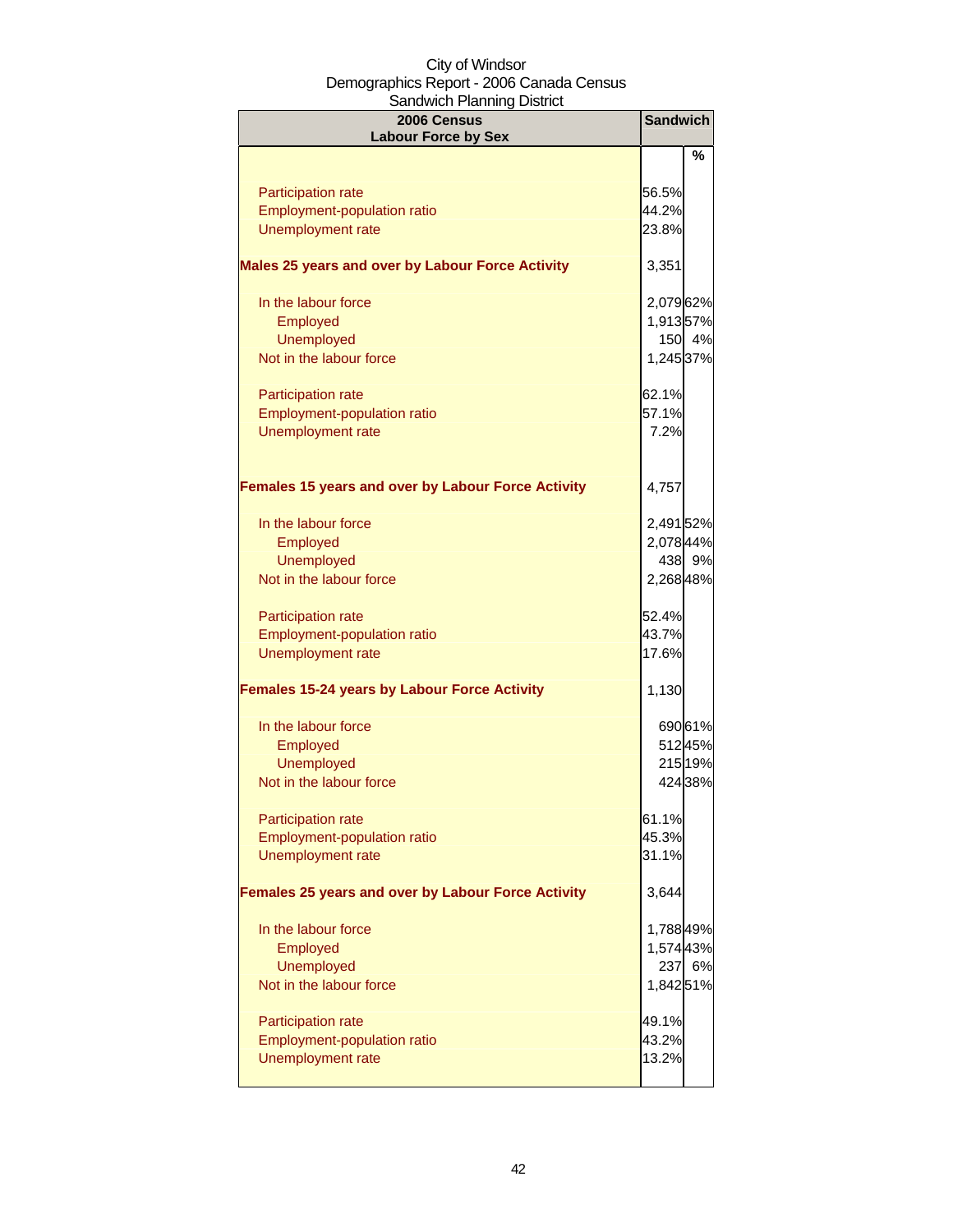# 2006 Census Presence of Children and Labour Force by Sex Comparison

| 2006 Census<br>Presence of Children and Labour Force by Sex Comparison                                          | <b>Sandwich</b>   |         |                   |         |           |
|-----------------------------------------------------------------------------------------------------------------|-------------------|---------|-------------------|---------|-----------|
|                                                                                                                 | <b>Total</b>      |         | <b>Males</b>      |         | Females   |
|                                                                                                                 | <b>Population</b> |         |                   |         |           |
| <b>Population 15 years and over in Private Households</b>                                                       | 9,304             |         | 4,543             |         | 4,752     |
| In the labour force                                                                                             |                   |         | 5,26957% 2,78561% |         | 2,489 52% |
| Employed                                                                                                        |                   |         | 4,52449% 2,41853% |         | 2,073 44% |
| <b>Unemployed</b>                                                                                               |                   | 755 8%  |                   | 327 7%  | 408 9%    |
| Not in the labour force                                                                                         |                   |         | 4,01543% 1,75639% |         | 2,245 47% |
| Participation rate                                                                                              | 56.6%             |         | 61.3%             |         | 52.4%     |
| Employment-population ratio                                                                                     | 48.6%             |         | 53.2%             |         | 43.6%     |
| Unemployment rate                                                                                               | 14.3%             |         | 11.7%             |         | 16.4%     |
| Population 15 years and over in Private Households with No Children at<br><b>Home</b>                           | 6,190             |         | 3,263             |         | 2,918     |
| In the labour force                                                                                             |                   |         | 3,31454% 1,83056% |         | 1,48251%  |
| Employed                                                                                                        |                   |         | 2,76845% 1,59349% |         | 1,19041%  |
| <b>Unemployed</b>                                                                                               |                   | 541 9%  |                   | 261 8%  | 266 9%    |
| Not in the labour force                                                                                         |                   |         | 2,86946% 1,40843% |         | 1,434 49% |
| Participation rate                                                                                              | 53.5%             |         | 56.1%             |         | 50.8%     |
| Employment-population ratio                                                                                     | 44.7%             |         | 48.8%             |         | 40.8%     |
| Unemployment rate                                                                                               | 16.3%             |         | 14.3%             |         | 18.0%     |
| Population 15 years and over in Private Households with Children at Home                                        | 3,097             |         | 1,267             |         | 1,821     |
| In the labour force                                                                                             | 1,952 63%         |         |                   | 926 73% | 994 55%   |
| Employed                                                                                                        | 1,735 56%         |         |                   | 845 67% | 88649%    |
| <b>Unemployed</b>                                                                                               |                   | 207 7%  |                   | 80 6%   | 132 7%    |
| Not in the labour force                                                                                         | 1,145 37%         |         |                   | 315 25% | 81245%    |
| Participation rate                                                                                              | 63.0%             |         | 73.1%             |         | 54.6%     |
| <b>Employment-population ratio</b>                                                                              | 56.0%             |         | 66.7%             |         | 48.6%     |
| Unemployment rate                                                                                               | 10.6%             |         | 8.7%              |         | 13.2%     |
| Population 15 years and over in Private Households with Children under 6<br>years only                          | 559               |         | 210               |         | 333       |
| In the labour force                                                                                             |                   | 358 64% |                   | 17583%  | 15346%    |
| Employed                                                                                                        |                   | 298 53% |                   | 12560%  | 14343%    |
| Unemployed                                                                                                      |                   | 35 6%   |                   | 2512%   | 10 3%     |
| Not in the labour force                                                                                         |                   | 22540%  |                   | 3517%   | 17051%    |
| Participation rate                                                                                              | 64.0%             |         | 83.3%             |         | 46.0%     |
| Employment-population ratio                                                                                     | 53.3%             |         | 59.5%             |         | 43.0%     |
| Unemployment rate                                                                                               | 9.8%              |         | 14.2%             |         | 6.5%      |
| Population 15 years and over in Private Households with Children under 6<br>years and Children 6 years and over | 518               |         | 200               |         | 275       |
| In the labour force                                                                                             |                   | 351 68% |                   | 18593%  | 11040%    |
| Employed                                                                                                        |                   | 290 56% |                   | 17587%  | 120 44%   |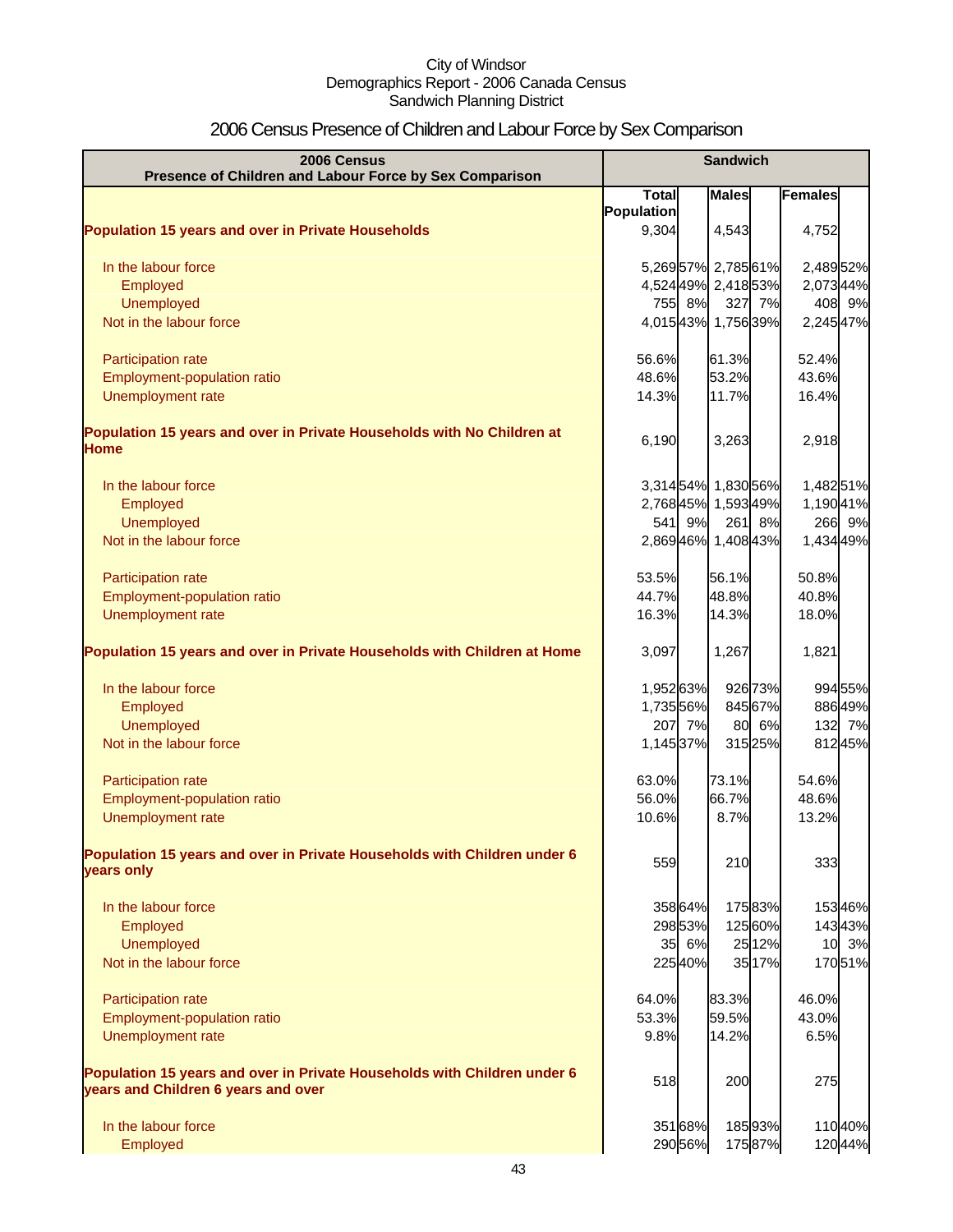| 2006 Census<br>Presence of Children and Labour Force by Sex Comparison                    | <b>Sandwich</b>            |        |              |        |                |        |
|-------------------------------------------------------------------------------------------|----------------------------|--------|--------------|--------|----------------|--------|
|                                                                                           | <b>Total</b><br>Population |        | <b>Males</b> |        | <b>Females</b> |        |
| <b>Unemployed</b>                                                                         |                            | 55 11% |              | 2513%  | 15             | 5%     |
| Not in the labour force                                                                   |                            | 15530% | 15           | 7%     |                | 19069% |
| <b>Participation rate</b>                                                                 | 67.7%                      |        | 92.5%        |        | 40.1%          |        |
| Employment-population ratio                                                               | 56.1%                      |        | 87.3%        |        | 43.7%          |        |
| Unemployment rate                                                                         | 15.8%                      |        | 13.7%        |        | 13.6%          |        |
| Population 15 years and over in Private Households with Children 6 years<br>and over only | 2,011                      |        | 826          |        | 1,193          |        |
| In the labour force                                                                       | 1,264 63%                  |        |              | 56568% |                | 71460% |
| <b>Employed</b>                                                                           | 1,13556%                   |        |              | 53064% |                | 64554% |
| <b>Unemployed</b>                                                                         |                            | 107 5% | 30           | 4%     |                | 72 6%  |
| Not in the labour force                                                                   |                            | 74037% |              | 25130% |                | 46039% |
| <b>Participation rate</b>                                                                 | 62.8%                      |        | 68.4%        |        | 59.8%          |        |
| Employment-population ratio                                                               | 56.4%                      |        | 64.2%        |        | 54.1%          |        |
| Unemployment rate                                                                         | 8.4%                       |        | 5.3%         |        | 10.0%          |        |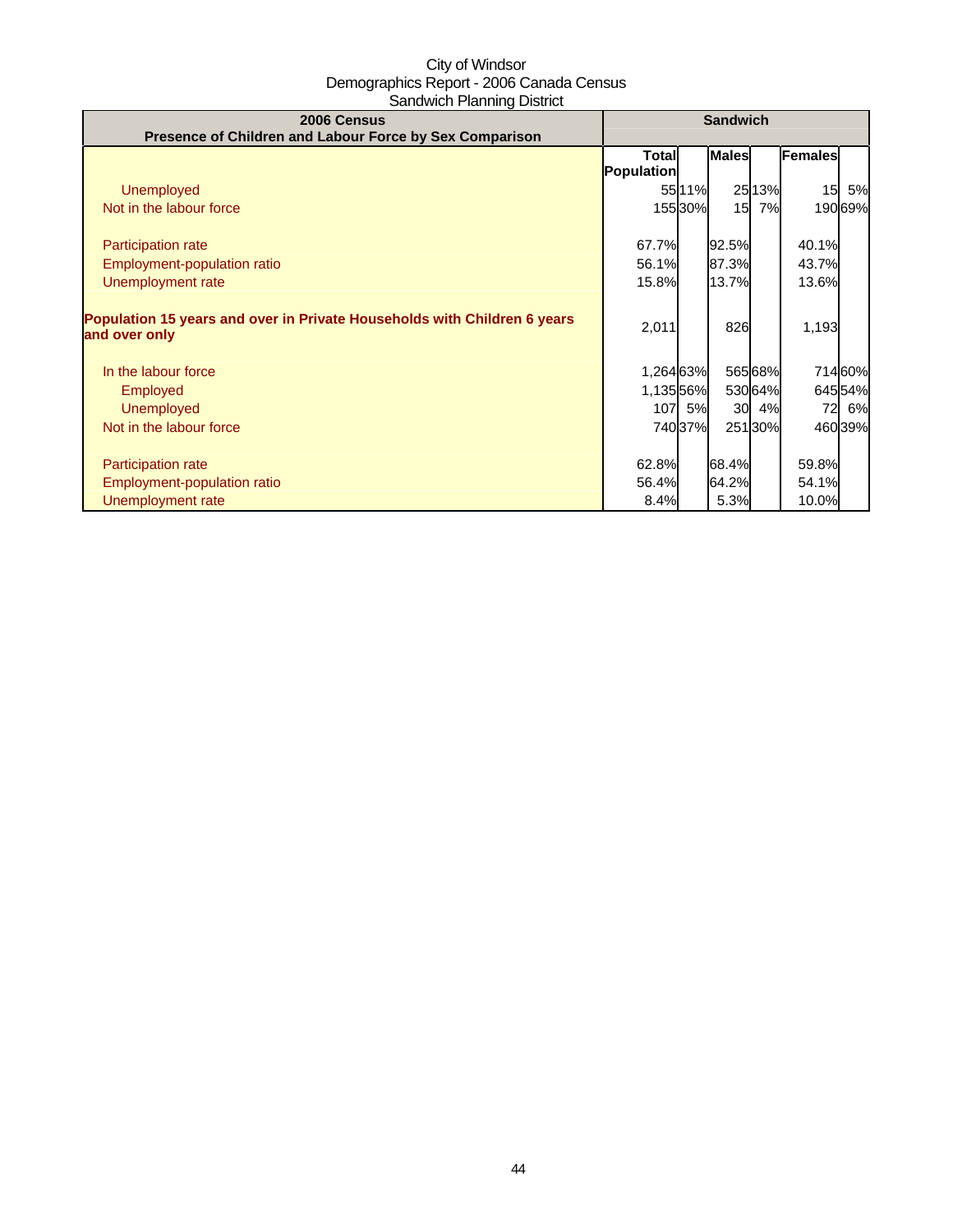# 2006 Census Presence of Children and Labour Force by Sex

| 2006 Census<br>Presence of Children and Labour Force by Sex                                                     | <b>Sandwich</b> |         |
|-----------------------------------------------------------------------------------------------------------------|-----------------|---------|
| <b>Population 15 years and over in Private Households</b>                                                       | 9,304           | %       |
| In the labour force                                                                                             | 5,269 57%       |         |
| Employed                                                                                                        | 4,524 49%       |         |
| <b>Unemployed</b>                                                                                               |                 | 755 8%  |
| Not in the labour force                                                                                         | 4,01543%        |         |
| <b>Participation rate</b>                                                                                       | 56.6%           |         |
| Employment-population ratio                                                                                     | 48.6%           |         |
| Unemployment rate                                                                                               | 14.3%           |         |
| Population 15 years and over in Private Households with No Children at Home                                     | 6,190           |         |
| In the labour force                                                                                             | 3,314 54%       |         |
| Employed                                                                                                        | 2,768 45%       |         |
| Unemployed                                                                                                      |                 | 541 9%  |
| Not in the labour force                                                                                         | 2,869 46%       |         |
| Participation rate                                                                                              | 53.5%           |         |
| Employment-population ratio                                                                                     | 44.7%           |         |
| Unemployment rate                                                                                               | 16.3%           |         |
| Population 15 years and over in Private Households with Children at Home                                        | 3,097           |         |
| In the labour force                                                                                             | 1,952 63%       |         |
| Employed                                                                                                        | 1,735 56%       |         |
| Unemployed                                                                                                      |                 | 207 7%  |
| Not in the labour force                                                                                         | 1,145 37%       |         |
| Participation rate                                                                                              | 63.0%           |         |
| Employment-population ratio                                                                                     | 56.0%           |         |
| Unemployment rate                                                                                               | 10.6%           |         |
| Population 15 years and over in Private Households with Children under 6 years only                             | 559             |         |
| In the labour force                                                                                             |                 | 35864%  |
| Employed                                                                                                        |                 | 29853%  |
| Unemployed                                                                                                      |                 | 35 6%   |
| Not in the labour force                                                                                         |                 | 22540%  |
| Participation rate                                                                                              | 64.0%           |         |
| Employment-population ratio                                                                                     | 53.3%           |         |
| Unemployment rate                                                                                               | 9.8%            |         |
| Population 15 years and over in Private Households with Children under 6 years and Children 6 years and<br>over | 518             |         |
|                                                                                                                 |                 |         |
| In the labour force                                                                                             |                 | 351 68% |
| Employed                                                                                                        |                 | 29056%  |
| Unemployed                                                                                                      |                 | 5511%   |
| Not in the labour force                                                                                         |                 | 15530%  |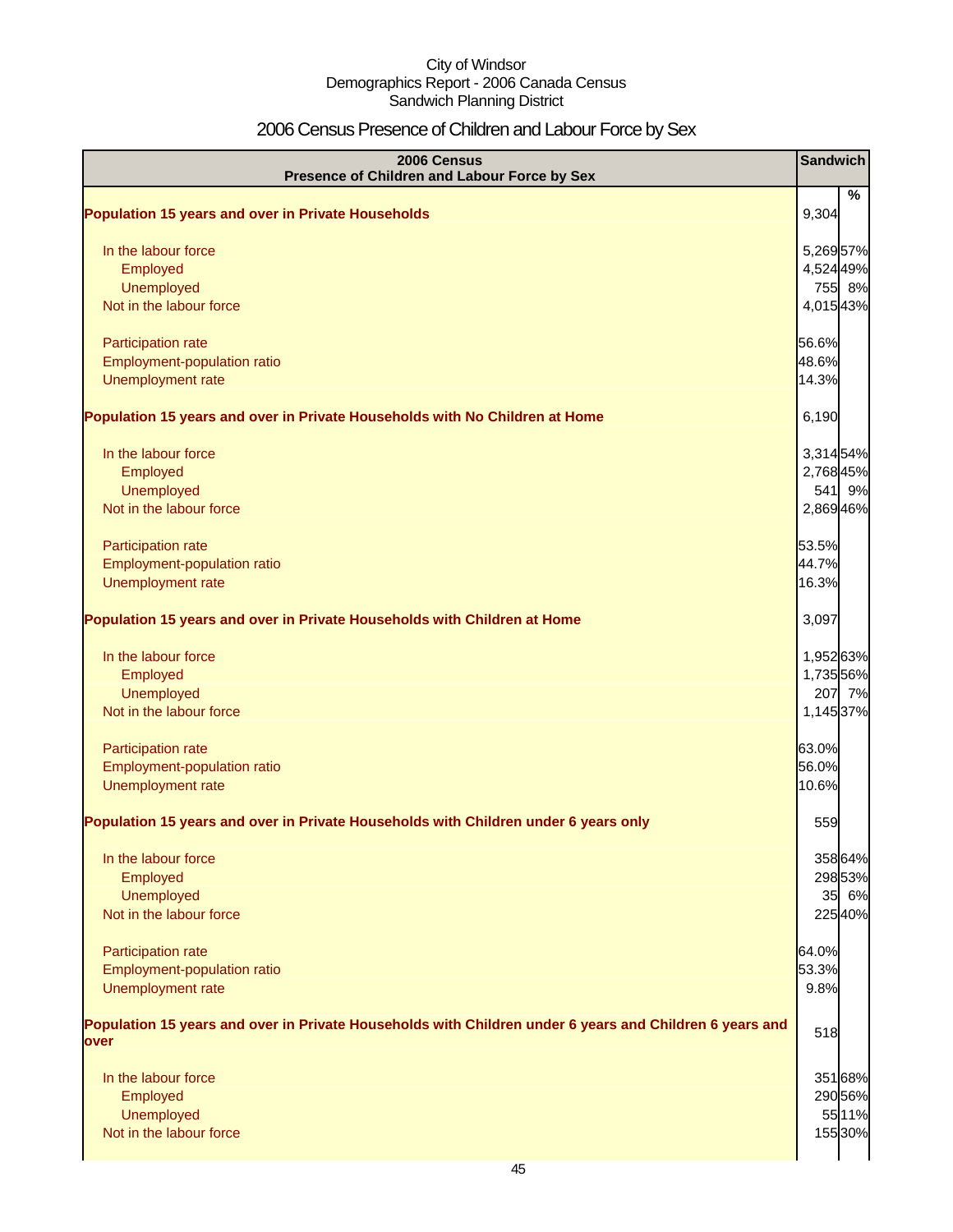| - - - - - - -<br>2006 Census<br>Presence of Children and Labour Force by Sex           | <b>Sandwich</b> |
|----------------------------------------------------------------------------------------|-----------------|
|                                                                                        | %               |
| Participation rate                                                                     | 67.7%           |
| Employment-population ratio                                                            | 56.1%           |
| Unemployment rate                                                                      | 15.8%           |
| Population 15 years and over in Private Households with Children 6 years and over only | 2,011           |
| In the labour force                                                                    | 1,264 63%       |
| Employed                                                                               | 1,135 56%       |
| Unemployed                                                                             | 107 5%          |
| Not in the labour force                                                                | 740 37%         |
| Participation rate                                                                     | 62.8%           |
| Employment-population ratio                                                            | 56.4%           |
| Unemployment rate                                                                      | 8.4%            |
| <b>Males 15 years and over in Private Households</b>                                   | 4,543           |
| In the labour force                                                                    | 2,785 61%       |
| Employed                                                                               | 2,418 53%       |
| Unemployed                                                                             | 327 7%          |
| Not in the labour force                                                                | 1,756 39%       |
| Participation rate                                                                     | 61.3%           |
| Employment-population ratio                                                            | 53.2%           |
| Unemployment rate                                                                      | 11.7%           |
| Males 15 years and over in Private Households with no children at home                 | 3,263           |
| In the labour force                                                                    | 1,830 56%       |
| Employed                                                                               | 1,593 49%       |
| Unemployed                                                                             | 261 8%          |
| Not in the labour force                                                                | 1,408 43%       |
| <b>Participation rate</b>                                                              | 56.1%           |
| <b>Employment-population ratio</b>                                                     | 48.8%           |
| Unemployment rate                                                                      | 14.3%           |
| Males 15 years and over in Private Households with children at home                    | 1,267           |
| In the labour force                                                                    | 926 73%         |
| Employed                                                                               | 845 67%         |
| Unemployed                                                                             | 80 6%           |
| Not in the labour force                                                                | 315 25%         |
| Participation rate                                                                     | 73.1%           |
| Employment-population ratio                                                            | 66.7%           |
| Unemployment rate                                                                      | 8.7%            |
| Males 15 years and over in Private Households with children under 6 years only         | 210             |
| In the labour force                                                                    | 17583%          |
| Employed                                                                               | 12560%          |
| Unemployed                                                                             | 25 1 2%         |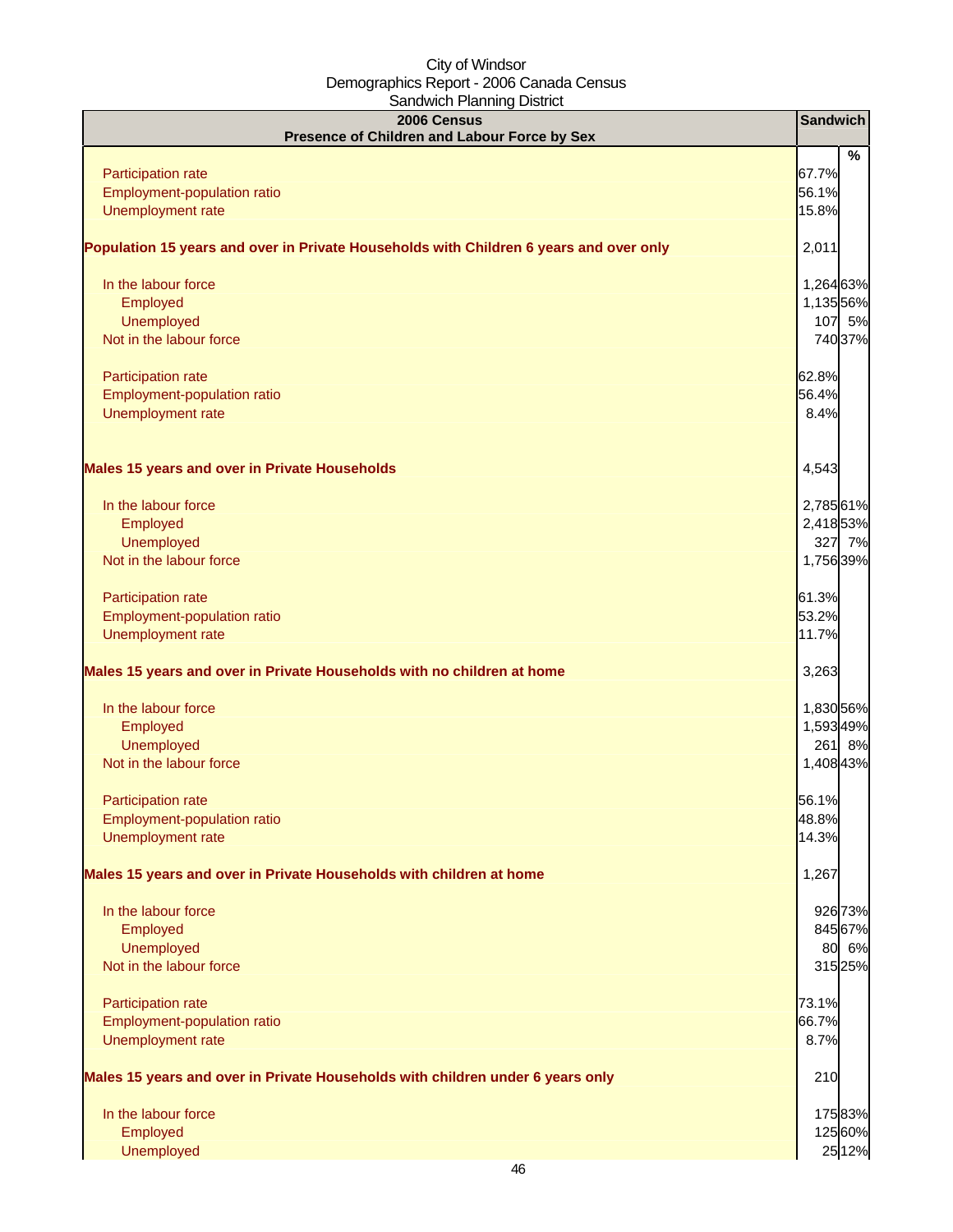|                                                                                                         | $-0.000$<br>2006 Census<br>Presence of Children and Labour Force by Sex | <b>Sandwich</b>       |         |
|---------------------------------------------------------------------------------------------------------|-------------------------------------------------------------------------|-----------------------|---------|
|                                                                                                         |                                                                         |                       | %       |
| Not in the labour force                                                                                 |                                                                         |                       | 35 17%  |
|                                                                                                         |                                                                         |                       |         |
| Participation rate                                                                                      |                                                                         | 83.3%                 |         |
| Employment-population ratio                                                                             |                                                                         | 59.5%                 |         |
| Unemployment rate                                                                                       |                                                                         | 14.2%                 |         |
| Males 15 years and over in Private Households with children under 6 years and children 6 years and over |                                                                         | 200                   |         |
| In the labour force                                                                                     |                                                                         |                       | 18593%  |
| Employed                                                                                                |                                                                         |                       | 17587%  |
| Unemployed                                                                                              |                                                                         |                       | 25 13%  |
| Not in the labour force                                                                                 |                                                                         |                       | 15 7%   |
| Participation rate                                                                                      |                                                                         | 92.5%                 |         |
| Employment-population ratio                                                                             |                                                                         | 87.3%                 |         |
| Unemployment rate                                                                                       |                                                                         | 13.7%                 |         |
|                                                                                                         |                                                                         |                       |         |
| Males 15 years and over in Private Households with children 6 years and over only                       |                                                                         | 826                   |         |
| In the labour force                                                                                     |                                                                         |                       | 56568%  |
| Employed                                                                                                |                                                                         |                       | 53064%  |
| Unemployed                                                                                              |                                                                         |                       | 30 4%   |
| Not in the labour force                                                                                 |                                                                         |                       | 251 30% |
| Participation rate                                                                                      |                                                                         | 68.4%                 |         |
| Employment-population ratio                                                                             |                                                                         | 64.2%                 |         |
| Unemployment rate                                                                                       |                                                                         | 5.3%                  |         |
| Females 15 years and over in Private Households                                                         |                                                                         | 4,752                 |         |
| In the labour force                                                                                     |                                                                         | 2,489 52%             |         |
| Employed                                                                                                |                                                                         | 2,073 44%             |         |
| <b>Unemployed</b>                                                                                       |                                                                         |                       | 408 9%  |
| Not in the labour force                                                                                 |                                                                         | 2.24547%              |         |
| Participation rate                                                                                      |                                                                         | 52.4%                 |         |
| Employment-population ratio                                                                             |                                                                         | 43.6%                 |         |
| Unemployment rate                                                                                       |                                                                         | 16.4%                 |         |
| Females 15 years and over in Private Households with No Children at Home                                |                                                                         | 2,918                 |         |
|                                                                                                         |                                                                         |                       |         |
| In the labour force<br>Employed                                                                         |                                                                         | 1,482 51%<br>1,19041% |         |
| Unemployed                                                                                              |                                                                         |                       | 266 9%  |
| Not in the labour force                                                                                 |                                                                         | 1,434 49%             |         |
|                                                                                                         |                                                                         |                       |         |
| Participation rate                                                                                      |                                                                         | 50.8%                 |         |
| Employment-population ratio                                                                             |                                                                         | 40.8%                 |         |
| Unemployment rate                                                                                       |                                                                         | 18.0%                 |         |
| Females 15 years and over in Private Households with Children at Home                                   |                                                                         | 1,821                 |         |
| In the labour force                                                                                     |                                                                         |                       | 99455%  |
|                                                                                                         | 17                                                                      |                       |         |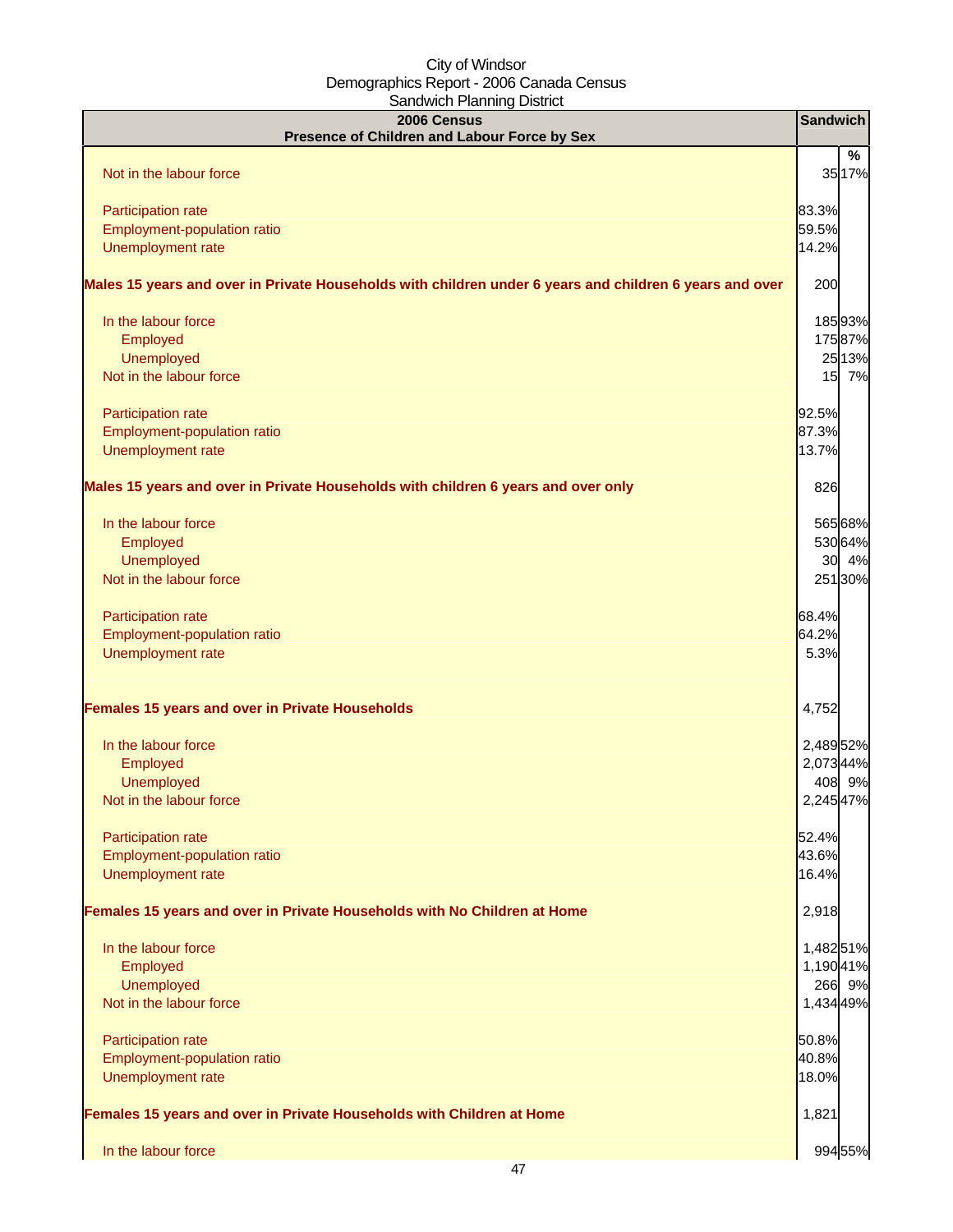| 2006 Census<br>Presence of Children and Labour Force by Sex                                                  | <b>Sandwich</b> |
|--------------------------------------------------------------------------------------------------------------|-----------------|
|                                                                                                              | $\frac{9}{6}$   |
| Employed                                                                                                     | 88649%          |
| Unemployed                                                                                                   | 132 7%          |
| Not in the labour force                                                                                      | 81245%          |
| Participation rate                                                                                           | 54.6%           |
| Employment-population ratio                                                                                  | 48.6%           |
| Unemployment rate                                                                                            | 13.2%           |
| Females 15 years and over in Private Households with Children under 6 years only                             | 333             |
| In the labour force                                                                                          | 15346%          |
| Employed                                                                                                     | 14343%          |
| <b>Unemployed</b>                                                                                            | 10 3%           |
| Not in the labour force                                                                                      | 17051%          |
| Participation rate                                                                                           | 46.0%           |
| Employment-population ratio                                                                                  | 43.0%           |
| Unemployment rate                                                                                            | 6.5%            |
| Females 15 years and over in Private Households with Children under 6 years and Children 6 years and<br>over | 275             |
| In the labour force                                                                                          | 110 40%         |
| Employed                                                                                                     | 12044%          |
| <b>Unemployed</b>                                                                                            | 15 5%           |
| Not in the labour force                                                                                      | 19069%          |
| Participation rate                                                                                           | 40.1%           |
| Employment-population ratio                                                                                  | 43.7%           |
| Unemployment rate                                                                                            | 13.6%           |
| Females 15 years and over in Private Households with Children 6 years and over only                          | 1,193           |
| In the labour force                                                                                          | 71460%          |
| Employed                                                                                                     | 645 54%         |
| <b>Unemployed</b>                                                                                            | 72 6%           |
| Not in the labour force                                                                                      | 460 39%         |
| Participation rate                                                                                           | 59.8%           |
| Employment-population ratio                                                                                  | 54.1%           |
| Unemployment rate                                                                                            | 10.0%           |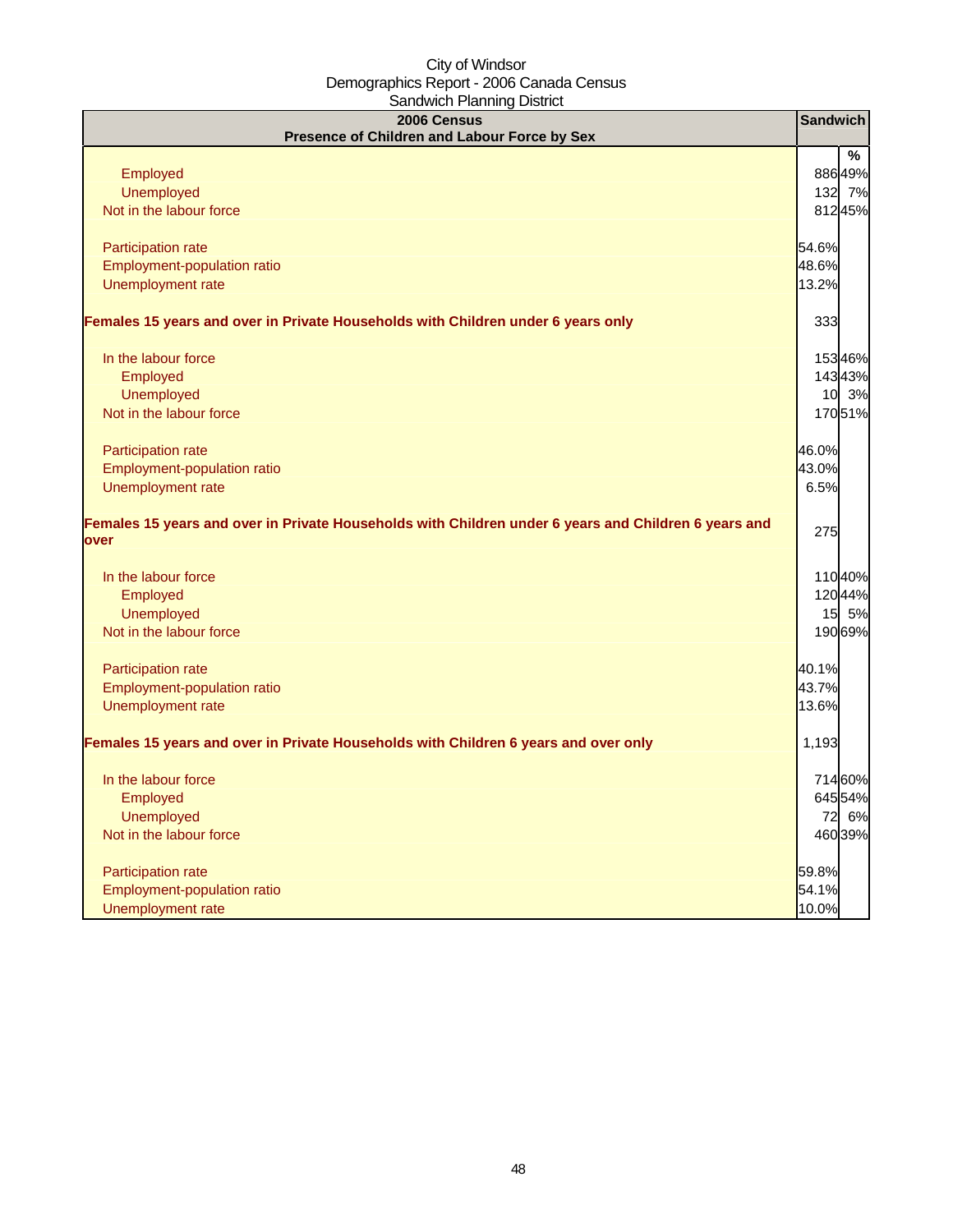# 2006 Census Labour Force by Industry and Sex Comparison

| 2006 Census<br><b>Labour Force by Industry and Sex</b><br><b>Comparison</b> |                                                                                                                                                             |                  | <b>Sandwich</b>                                                                                                                                                      |                      |                                                                                                                                                             |                                 |
|-----------------------------------------------------------------------------|-------------------------------------------------------------------------------------------------------------------------------------------------------------|------------------|----------------------------------------------------------------------------------------------------------------------------------------------------------------------|----------------------|-------------------------------------------------------------------------------------------------------------------------------------------------------------|---------------------------------|
|                                                                             | Total $\overline{\%}$                                                                                                                                       |                  | <b>Males</b>                                                                                                                                                         | $\frac{0}{0}$        | <b>Females</b>                                                                                                                                              | %                               |
|                                                                             | Labour<br>Force                                                                                                                                             |                  |                                                                                                                                                                      |                      |                                                                                                                                                             |                                 |
| <b>Total Labour Force 15 years and</b><br>over by Industry*                 | 5,287                                                                                                                                                       |                  | 2,790                                                                                                                                                                |                      | 2,491                                                                                                                                                       |                                 |
| <b>Top 5 Industries</b>                                                     | 31-33 Manufacturing<br>44-45 Retail trade<br>72 Accommodation and<br>food services<br>61 Educational<br>services<br>62 Health care and<br>social assistance | 22%<br>10%<br>8% | 31-33 Manufacturing<br>44-45 Retail trade 31%<br>13% 61 Educational services<br>12% 72 Accommodation and<br>food services<br>48-49 Transportation<br>and warehousing | 9%<br>8%<br>8%<br>7% | 44-45 Retail trade<br>72 Accommodation and<br>food services<br>62 Health care and<br>social assistance<br>61 Educational<br>services<br>31-33 Manufacturing | 17%<br>17%<br>13%<br>11%<br>11% |
| <b>All industries</b>                                                       | 5,02695%                                                                                                                                                    |                  | 2,668 96%                                                                                                                                                            |                      | 2,33694%                                                                                                                                                    |                                 |
| 11 Agriculture, forestry, fishing and<br>hunting                            |                                                                                                                                                             | 65 1%            | 45                                                                                                                                                                   | 2%                   | 40                                                                                                                                                          | 2%                              |
| 21 Mining and oil and gas<br>extraction                                     | $\overline{0}$                                                                                                                                              | 0%               | $\overline{0}$                                                                                                                                                       | 0%                   | 0                                                                                                                                                           | 0%                              |
| <b>22 Utilities</b>                                                         | 10                                                                                                                                                          | 0%               | 10                                                                                                                                                                   | 0%                   | 0                                                                                                                                                           | 0%                              |
| 23 Construction                                                             | <b>211</b>                                                                                                                                                  | 4%               | 155                                                                                                                                                                  | 6%                   | 20                                                                                                                                                          | 1%                              |
| 31-33 Manufacturing                                                         | 1,063 20%                                                                                                                                                   |                  |                                                                                                                                                                      | 790 28%              |                                                                                                                                                             | 253 10%                         |
| 41 Wholesale trade<br>44-45 Retail trade                                    |                                                                                                                                                             | 93 2%<br>614 12% | 85<br>229                                                                                                                                                            | 3%<br>8%             |                                                                                                                                                             | 38 2%<br>400 16%                |
| 48-49 Transportation and<br>warehousing                                     |                                                                                                                                                             | 244 5%           | 175                                                                                                                                                                  | 6%                   | 66                                                                                                                                                          | 3%                              |
| 51 Information and cultural<br>industries                                   | 50                                                                                                                                                          | 1%               | 70                                                                                                                                                                   | 3%                   | 0                                                                                                                                                           | 0%                              |
| 52 Finance and insurance                                                    |                                                                                                                                                             | 70 1%            | 30                                                                                                                                                                   | 1%                   | 55                                                                                                                                                          | 2%                              |
| 53 Real estate and rental and<br>leasing                                    | 40                                                                                                                                                          | 1%               | 17                                                                                                                                                                   | 1%                   | 10                                                                                                                                                          | 0%                              |
| 54 Professional, scientific and<br>technical services                       | 177                                                                                                                                                         | 3%               | 75                                                                                                                                                                   | 3%                   | 80                                                                                                                                                          | 3%                              |
| 55 Management of companies and<br>enterprises                               |                                                                                                                                                             | 0 0%             | 0I                                                                                                                                                                   | 0%                   | $\overline{0}$                                                                                                                                              | 0%                              |
| 56 Administrative and support,<br>waste management and                      | 175                                                                                                                                                         | 3%               | 140                                                                                                                                                                  | 5%                   | 70                                                                                                                                                          | 3%                              |
| remediation services<br>61 Educational services                             |                                                                                                                                                             | 498 9%           | 217                                                                                                                                                                  | 8%                   |                                                                                                                                                             | 257 10%                         |
| 62 Health care and social<br>assistance                                     |                                                                                                                                                             | 383 7%           | 87                                                                                                                                                                   | 3%                   |                                                                                                                                                             | 30612%                          |
| 71 Arts, entertainment and<br>recreation                                    |                                                                                                                                                             | 230 4%           | 75                                                                                                                                                                   | 3%                   |                                                                                                                                                             | 185 7%                          |
| 72 Accommodation and food<br>services                                       |                                                                                                                                                             | 58511%           | 204                                                                                                                                                                  | 7%                   |                                                                                                                                                             | 396 16%                         |
| 81 Other services (except public                                            |                                                                                                                                                             | 190 4%           | 87                                                                                                                                                                   | 3%                   | 110                                                                                                                                                         | 4%                              |
| administration)<br>91 Public administration                                 |                                                                                                                                                             | 160 3%           | 60                                                                                                                                                                   | 2%                   | 75                                                                                                                                                          | 3%                              |
| Industry - Not applicable                                                   |                                                                                                                                                             | 266 5%           |                                                                                                                                                                      | 115 4%               |                                                                                                                                                             | 157 6%                          |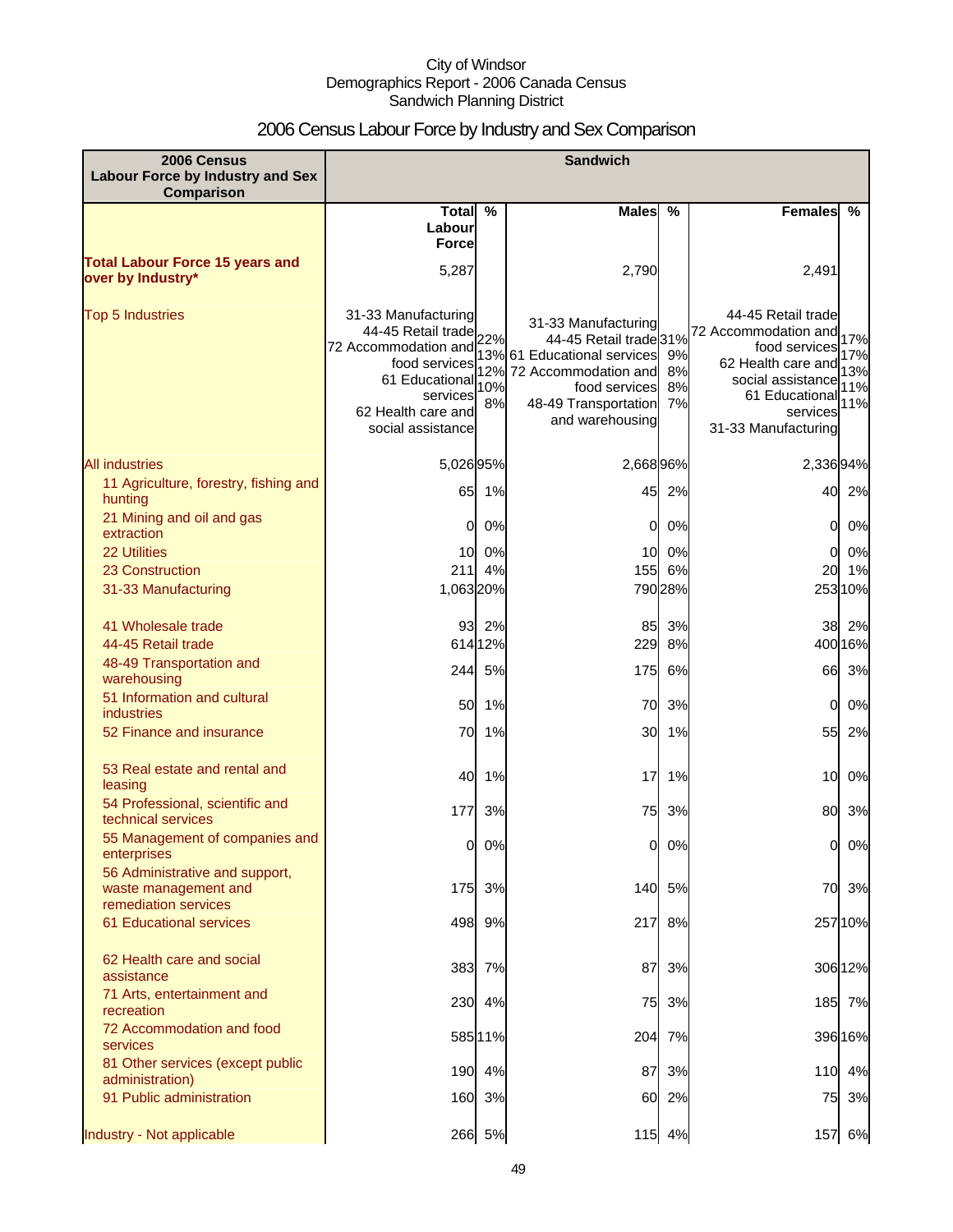| 2006 Census<br>Labour Force by Industry and Sex<br><b>Comparison</b> |                                    |  | <b>Sandwich</b> |   |           |  |
|----------------------------------------------------------------------|------------------------------------|--|-----------------|---|-----------|--|
| * 2002 North American Industry<br><b>Classification System</b>       | Total %<br>Labourl<br><b>Force</b> |  | Malesl          | % | Females % |  |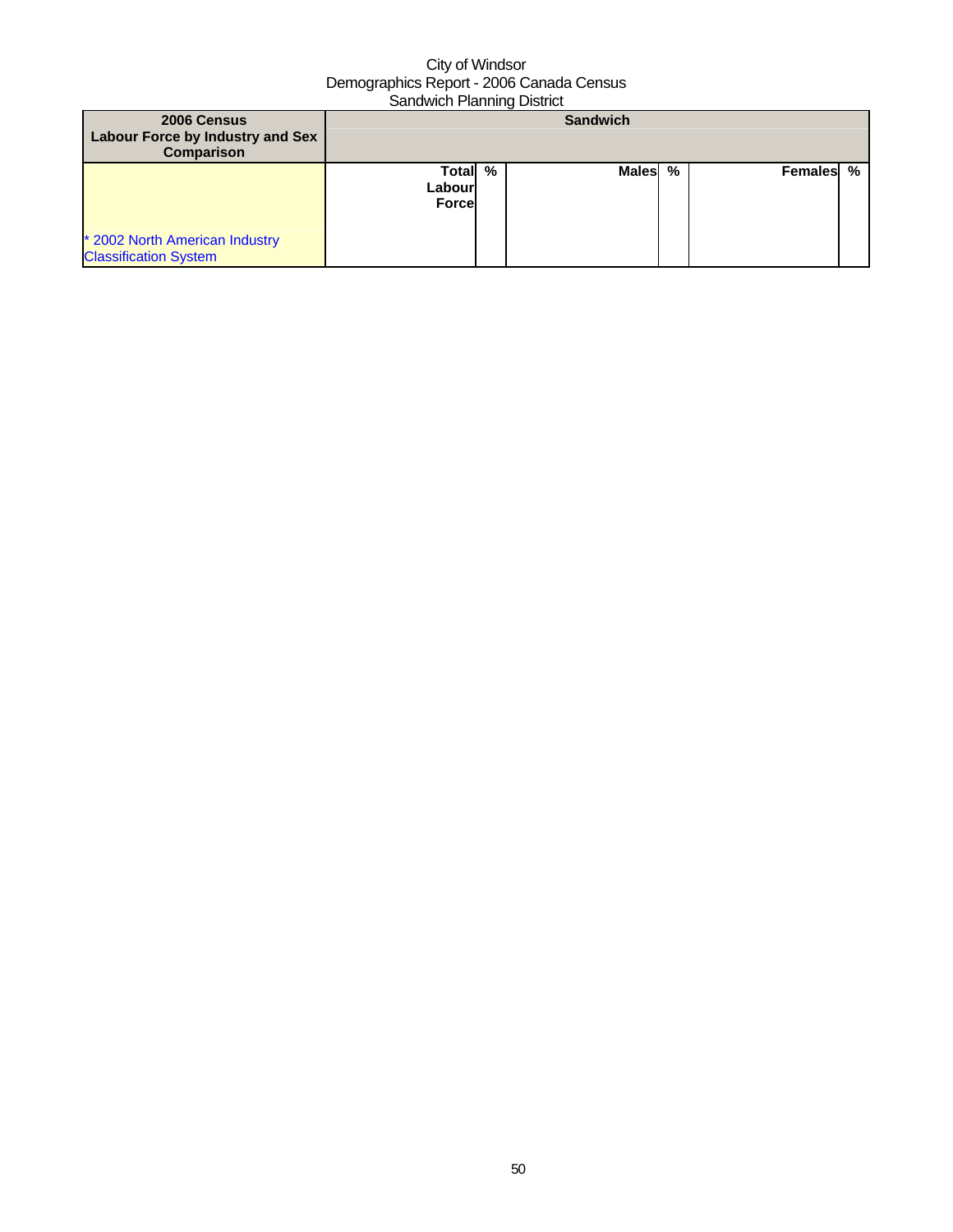# 2006 Census Labour Force by Industry and Sex

| 2006 Census<br><b>Labour Force by Industry and Sex</b>                         | <b>Sandwich</b>                                                                                                                                                       |
|--------------------------------------------------------------------------------|-----------------------------------------------------------------------------------------------------------------------------------------------------------------------|
| Total Labour Force 15 years and over by Industry*                              | ℅<br>5,287                                                                                                                                                            |
| <b>Top 5 Industries</b>                                                        | 31-33 Manufacturing 22%<br>44-45 Retail trade 13%<br>72 Accommodation and food services 12%<br>61 Educational services 10%<br>62 Health care and social assistance 8% |
| <b>All industries</b>                                                          | 5,02695%                                                                                                                                                              |
| 11 Agriculture, forestry, fishing and hunting                                  | 65 1%                                                                                                                                                                 |
| 21 Mining and oil and gas extraction                                           | 0%<br>O                                                                                                                                                               |
| <b>22 Utilities</b>                                                            | 10 0%                                                                                                                                                                 |
| 23 Construction                                                                | 4%<br>211<br>1,063 20%                                                                                                                                                |
| 31-33 Manufacturing                                                            |                                                                                                                                                                       |
| 41 Wholesale trade                                                             | 93 2%                                                                                                                                                                 |
| 44-45 Retail trade                                                             | 614 12%                                                                                                                                                               |
| 48-49 Transportation and warehousing<br>51 Information and cultural industries | 244 5%                                                                                                                                                                |
| 52 Finance and insurance                                                       | 50 1%<br>70 1%                                                                                                                                                        |
|                                                                                |                                                                                                                                                                       |
| 53 Real estate and rental and leasing                                          | 1%<br>40                                                                                                                                                              |
| 54 Professional, scientific and technical services                             | 177<br>3%                                                                                                                                                             |
| 55 Management of companies and enterprises                                     | 0%<br>O                                                                                                                                                               |
| 56 Administrative and support, waste management and remediation services       | 175 3%                                                                                                                                                                |
| 61 Educational services                                                        | 498<br>9%                                                                                                                                                             |
| 62 Health care and social assistance                                           | 383<br>7%                                                                                                                                                             |
| 71 Arts, entertainment and recreation                                          | 230<br>4%                                                                                                                                                             |
| 72 Accommodation and food services                                             | 585 11%                                                                                                                                                               |
| 81 Other services (except public administration)                               | 190<br>4%                                                                                                                                                             |
| 91 Public administration                                                       | 160<br>3%                                                                                                                                                             |
| Industry - Not applicable                                                      | 266 5%                                                                                                                                                                |
| Male Labour Force 15 years and over by Industry*                               | 2,790                                                                                                                                                                 |
|                                                                                |                                                                                                                                                                       |
| <b>Top 5 Industries</b>                                                        | 31-33 Manufacturing 31%                                                                                                                                               |
|                                                                                | 44-45 Retail trade 9%<br>61 Educational services                                                                                                                      |
|                                                                                | 8%<br>72 Accommodation and food services<br>8%                                                                                                                        |
|                                                                                | 48-49 Transportation and warehousing<br>7%                                                                                                                            |
| <b>All industries</b>                                                          | 2,66896%                                                                                                                                                              |
| 11 Agriculture, forestry, fishing and hunting                                  | 45 2%                                                                                                                                                                 |
| 21 Mining and oil and gas extraction                                           | 0%<br>$\overline{0}$                                                                                                                                                  |
| <b>22 Utilities</b>                                                            | 10 0%                                                                                                                                                                 |
| 23 Construction                                                                | 155 6%                                                                                                                                                                |
| 31-33 Manufacturing                                                            | 790 28%                                                                                                                                                               |
| 41 Wholesale trade                                                             | 85 3%                                                                                                                                                                 |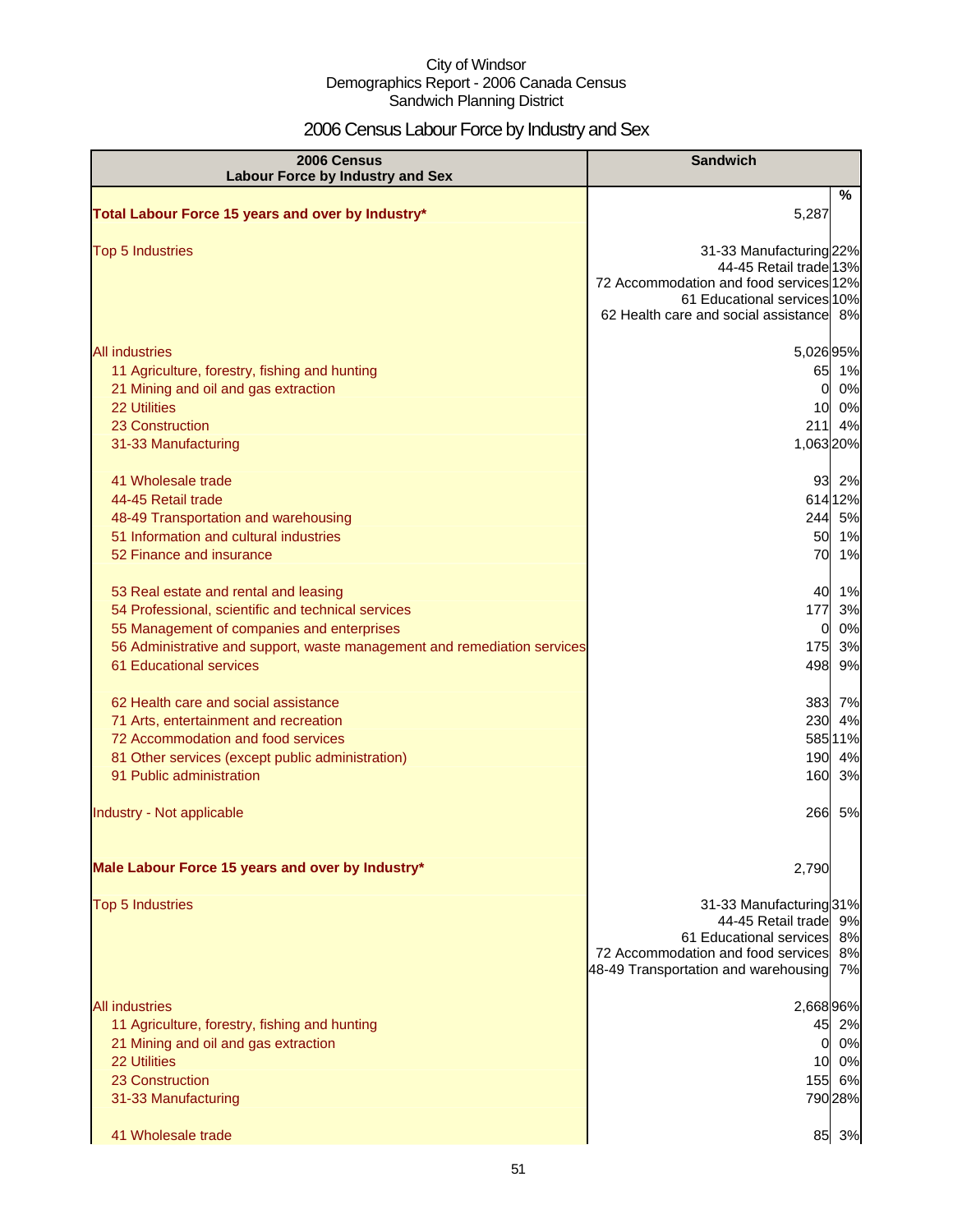| 2006 Census<br>Labour Force by Industry and Sex                                                     | <b>Sandwich</b>                                                         |
|-----------------------------------------------------------------------------------------------------|-------------------------------------------------------------------------|
|                                                                                                     | %                                                                       |
| 44-45 Retail trade                                                                                  | 229<br>8%                                                               |
| 48-49 Transportation and warehousing                                                                | 6%<br>175                                                               |
| 51 Information and cultural industries<br>52 Finance and insurance                                  | 70<br>3%<br>30 1%                                                       |
|                                                                                                     |                                                                         |
| 53 Real estate and rental and leasing                                                               | 17<br>1%                                                                |
| 54 Professional, scientific and technical services                                                  | 75<br>3%                                                                |
| 55 Management of companies and enterprises                                                          | 0%<br>$\mathbf{0}$                                                      |
| 56 Administrative and support, waste management and remediation services<br>61 Educational services | 140 5%<br>217<br>8%                                                     |
|                                                                                                     |                                                                         |
| 62 Health care and social assistance                                                                | 87<br>3%                                                                |
| 71 Arts, entertainment and recreation                                                               | 75<br>3%                                                                |
| 72 Accommodation and food services                                                                  | 204 7%                                                                  |
| 81 Other services (except public administration)<br>91 Public administration                        | 3%<br>87<br>60<br>2%                                                    |
|                                                                                                     |                                                                         |
| Industry - Not applicable                                                                           | 115<br>4%                                                               |
|                                                                                                     |                                                                         |
|                                                                                                     |                                                                         |
| Female Labour Force 15 years and over by Industry*                                                  | 2,491                                                                   |
| <b>Top 5 Industries</b>                                                                             | 44-45 Retail trade 17%                                                  |
|                                                                                                     | 72 Accommodation and food services 17%                                  |
|                                                                                                     | 62 Health care and social assistance 13%<br>61 Educational services 11% |
|                                                                                                     | 31-33 Manufacturing 11%                                                 |
|                                                                                                     |                                                                         |
| <b>All industries</b><br>11 Agriculture, forestry, fishing and hunting                              | 2,33694%<br>40<br>2%                                                    |
| 21 Mining and oil and gas extraction                                                                | 0%<br>0                                                                 |
| <b>22 Utilities</b>                                                                                 | 0%<br>01                                                                |
| 23 Construction                                                                                     | 1%<br>20                                                                |
| 31-33 Manufacturing                                                                                 | 253 10%                                                                 |
| 41 Wholesale trade                                                                                  | 38 2%                                                                   |
| 44-45 Retail trade                                                                                  | 400 16%                                                                 |
| 48-49 Transportation and warehousing                                                                | 66 3%                                                                   |
| 51 Information and cultural industries                                                              | 0%<br>$\mathbf{0}$                                                      |
| 52 Finance and insurance                                                                            | 55<br>2%                                                                |
| 53 Real estate and rental and leasing                                                               | 10<br>0%                                                                |
| 54 Professional, scientific and technical services                                                  | 80 3%                                                                   |
| 55 Management of companies and enterprises                                                          | 0 0%                                                                    |
| 56 Administrative and support, waste management and remediation services                            | 70 3%                                                                   |
| 61 Educational services                                                                             | 25710%                                                                  |
| 62 Health care and social assistance                                                                | 30612%                                                                  |
| 71 Arts, entertainment and recreation                                                               | 185 7%                                                                  |
| 72 Accommodation and food services                                                                  | 396 16%                                                                 |
| 81 Other services (except public administration)<br>91 Public administration                        | 110 4%<br>75<br>3%                                                      |
|                                                                                                     |                                                                         |
| Industry - Not applicable                                                                           | 157<br>6%                                                               |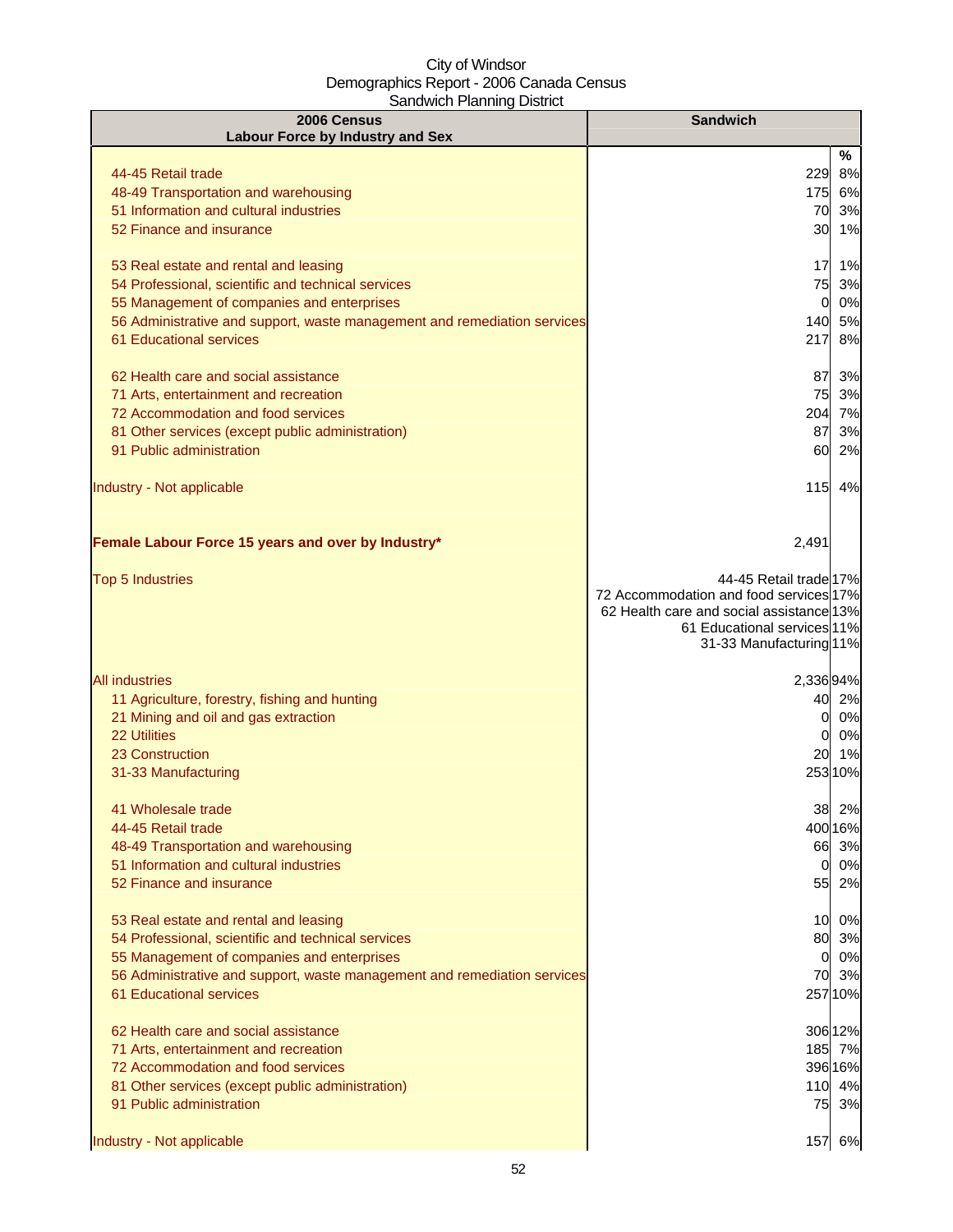| 2006 Census                                          | <b>Sandwich</b> |   |
|------------------------------------------------------|-----------------|---|
| Labour Force by Industry and Sex                     |                 |   |
|                                                      |                 | % |
|                                                      |                 |   |
| * 2002 North American Industry Classification System |                 |   |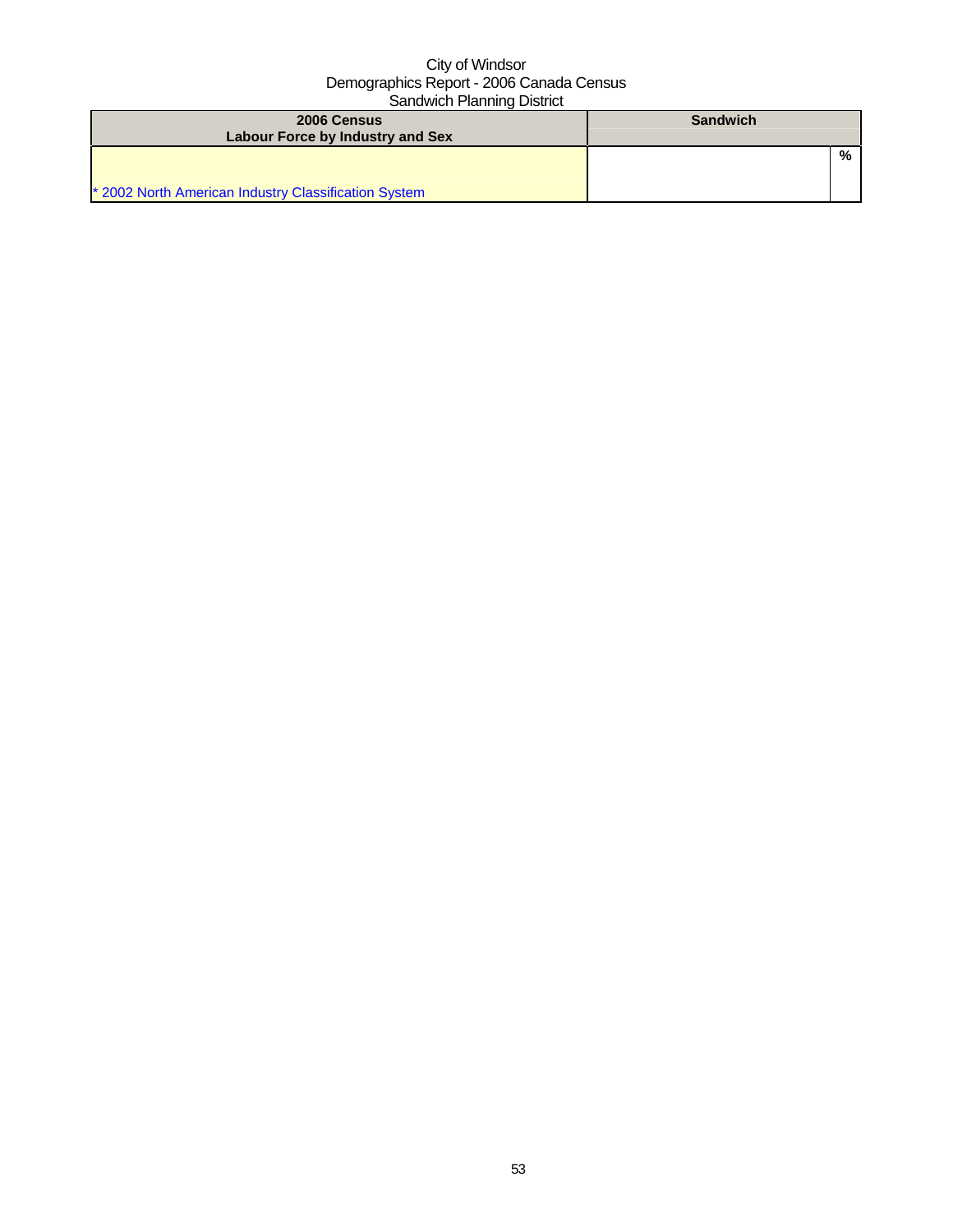# 2006 Census Labour Force by Occupation and Sex Comparison

| 2006 Census<br><b>Labour Force by Occupation and Sex</b><br><b>Comparison</b>        | <b>Sandwich</b>                      |               |                                        |          |                                      |          |
|--------------------------------------------------------------------------------------|--------------------------------------|---------------|----------------------------------------|----------|--------------------------------------|----------|
|                                                                                      | <b>Total</b>                         | $\frac{0}{0}$ | <b>Males</b>                           | %        | Females                              | %        |
|                                                                                      | Labour                               |               |                                        |          |                                      |          |
|                                                                                      | <b>Force</b>                         |               |                                        |          |                                      |          |
| <b>Labour Force 15 years and over</b>                                                | 5,279                                |               | 2,778                                  |          | 2,494                                |          |
| Dominant major group                                                                 | Sales and service 38%<br>occupations |               | Trades, transport 35%<br>and equipment |          | Sales and service 50%<br>occupations |          |
|                                                                                      |                                      |               |                                        |          |                                      |          |
| <b>Top 5 Occupations</b>                                                             | Other sales and                      |               | Assemblers in                          |          | Other sales and                      |          |
|                                                                                      | service                              |               | manufacturing                          |          | service                              |          |
|                                                                                      | Assemblers in<br>manufacturing       | 10%           | Transportation<br>equipment            | 11%      | Clerical<br>occupations              | 14%      |
|                                                                                      | Teachers and                         | 8%            | Machine operators                      | 8%       | Retail                               | 9%       |
|                                                                                      | professors                           | 7%            | in manuf.                              | 6%       | salespersons and                     | 9%       |
|                                                                                      | Clerical                             | 6%<br>6%      | Other sales and                        | 6%<br>5% | clerks                               | 7%<br>7% |
|                                                                                      | occupations                          |               | service                                |          | Teachers and                         |          |
|                                                                                      | Retail salespersons<br>and clerks    |               | Teachers and                           |          | professors<br>Cashiers               |          |
|                                                                                      |                                      |               | professors                             |          |                                      |          |
| All occupations                                                                      | 5,034 95%                            |               | 2,67096%                               |          | 2,33193%                             |          |
| Management                                                                           | 165                                  | 3%            | 80                                     | 3%       |                                      | 70 3%    |
| Senior management                                                                    | 10                                   | 0%            | 0                                      | 0%       | 10                                   | 0%       |
| <b>Specialist managers</b>                                                           | 30                                   | 1%            | 10                                     | 0%       | 10                                   | 0%       |
| Managers in retail trade, food and<br>accommodation                                  | 80                                   | 2%            | 40                                     | 1%       | 30                                   | 1%       |
| Other managers                                                                       | 65                                   | 1%            | 20                                     | 1%       | 30                                   | 1%       |
| Business, finance and administrative                                                 | 477                                  | 9%            | 130                                    | 5%       |                                      | 321 13%  |
| Professional                                                                         | 40                                   | 1%            | 0                                      | 0%       | 20                                   | 1%       |
| <b>Finance and insurance</b>                                                         | 10                                   | 0%            | 0                                      | 0%       | 0                                    | 0%       |
| <b>Secretaries</b>                                                                   | 20                                   | 0%            | 0                                      | 0%       | 50                                   | 2%       |
| Administrative and regulatory                                                        | 82                                   | 2%            | 17                                     | 1%       | 40                                   | 2%       |
| <b>Clerical supervisors</b>                                                          | 30                                   | 1%            | 10                                     | 0%       | 20                                   | 1%       |
| <b>Clerical occupations</b>                                                          | 313                                  | 6%            | 95                                     | 3%       | 213                                  | 9%       |
| Natural and applied sciences                                                         | 279                                  | 5%            | 256                                    | 9%       | 60                                   | 2%       |
| Professional                                                                         | 1831                                 | 3%            | 125                                    | 5%       | 40.                                  | 2%       |
| <b>Technical</b>                                                                     | 108                                  | 2%            | 123                                    | 4%       | 10                                   | 0%       |
| <b>Health occupations</b>                                                            |                                      | 234 4%        | 45                                     | 2%       | 147                                  | 6%       |
| Professional                                                                         | 20                                   | 0%            | 17                                     | 1%       | 10                                   | 0%       |
| Nurses and supervisors                                                               | 70                                   | 1%            | 0                                      | 0%       | 53                                   | 2%       |
| <b>Technical occupations</b>                                                         | 65                                   | 1%            | 20                                     | 1%       | 50                                   | 2%       |
| Assisting/support occupations                                                        | 50                                   | 1%            | 20                                     | 1%       | 40                                   | 2%       |
| Social science, education, government and<br>religion                                | 426                                  | 8%            | 155                                    | 6%       |                                      | 249 10%  |
| Judges, lawyers, psychologists, social<br>workers, ministers of religion, policy and | 0                                    | 0%            | 20                                     | 1%       | 0                                    | 0%       |
| program officers<br><b>Teachers and professors</b>                                   | 337                                  | 6%            | 137                                    | 5%       | 172                                  | 7%       |
| Paralegals, social service workers and                                               |                                      |               |                                        |          |                                      |          |
| occupations in education and religion                                                | 82                                   | 2%            |                                        | 20 1%    | 77                                   | 3%       |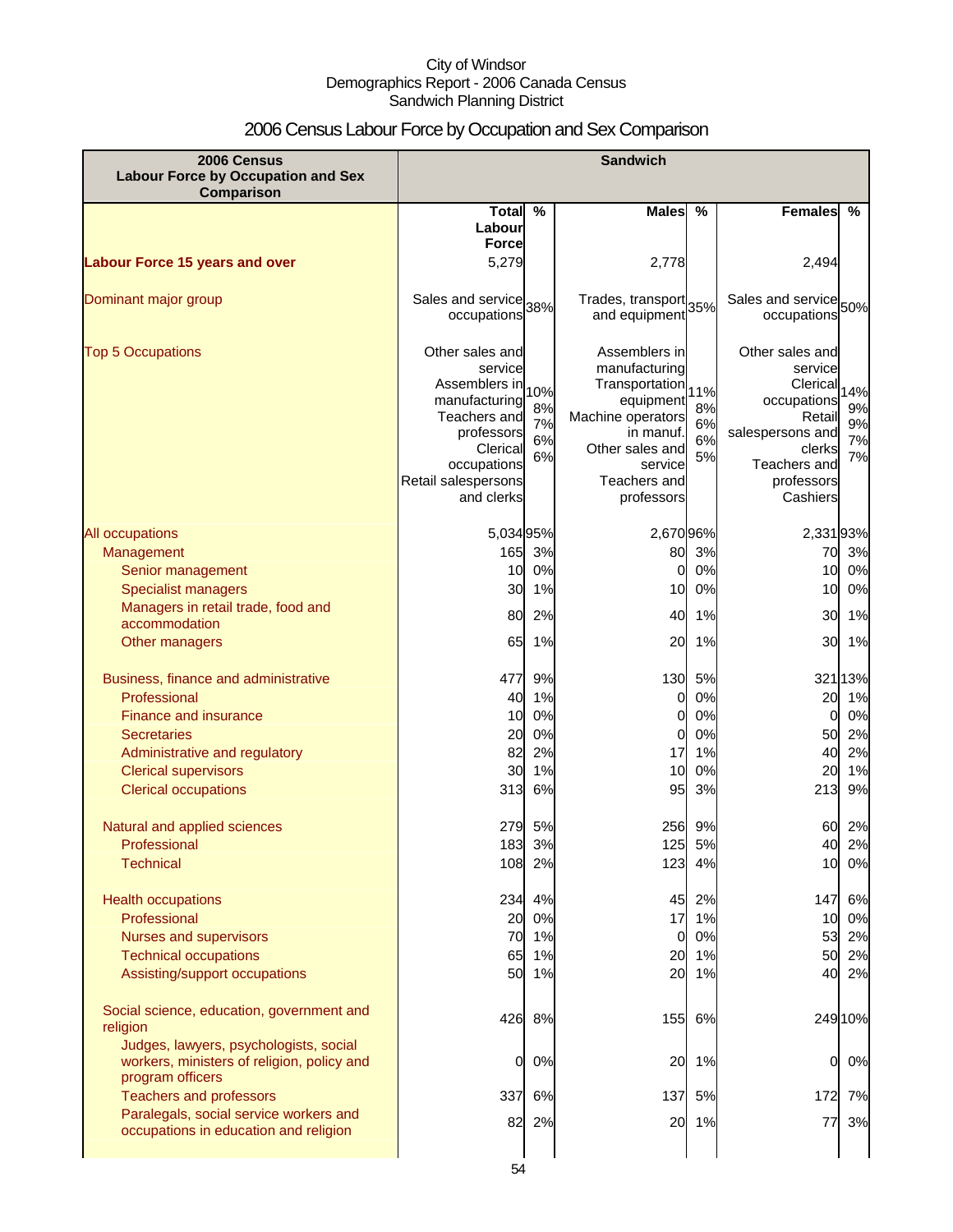| 2006 Census<br><b>Labour Force by Occupation and Sex</b><br>Comparison                                |                                        |                | <b>Sandwich</b> |                |                |                |
|-------------------------------------------------------------------------------------------------------|----------------------------------------|----------------|-----------------|----------------|----------------|----------------|
|                                                                                                       | <b>Total</b><br>Labour<br><b>Force</b> | %              | <b>Males</b>    | %              | Females        | %              |
| Art, culture, recreation and sport<br><b>Professional occupations</b><br><b>Technical occupations</b> | 115<br>30<br>80                        | 2%<br>1%<br>2% | 40<br>30<br>15  | 1%<br>1%<br>1% | 80<br>10<br>60 | 3%<br>0%<br>2% |
| Sales and service                                                                                     | 1,608 30%                              |                |                 | 547 20%        | 1,051 42%      |                |
| <b>Supervisors</b><br>Wholesale, technical, insurance, real estate                                    | 122<br>15                              | 2%<br>0%       | 57<br>10        | 2%<br>0%       | 65<br>10       | 3%<br>0%       |
| sales, retail, wholesale and grain buyers<br>Retail salespersons and clerks                           | 310                                    | 6%             | 125             | 5%             | 200            | 8%             |
| <b>Cashiers</b><br>Chefs and cooks                                                                    | 162<br>183                             | 3%<br>3%       | 20<br>80        | 1%<br>3%       | 168<br>90      | 7%<br>4%       |
| Food and beverage service                                                                             | 87                                     | 2%             | 10              | 0%             | 75             | 3%             |
| <b>Protective services</b><br>Travel and accommodation, recreation and                                | 85                                     | 2%             | 65              | 2%             | 15             | 1%             |
| sport attendants                                                                                      | 50                                     | 1%             | 20              | 1%             | 35             | 1%             |
| Childcare and home support<br>Other sales and service                                                 | 45<br>472                              | 1%<br>9%       | 10<br>147       | 0%<br>5%       | 75             | 3%<br>323 13%  |
| Trades, transport and equipment operators and<br>related                                              |                                        | 781 15%        |                 | 710 26%        | 60             | 2%             |
| Contractors and supervisors                                                                           | 50                                     | 1%             | 10 <sup>1</sup> | 0%             | 10             | 0%             |
| <b>Construction trades</b><br>Stationary engineers, power station                                     | 85                                     | 2%             | 95              | 3%             | 10             | 0%             |
| operators, electrical and<br>telecommunications                                                       | 30                                     | 1%             | 30              | 1%             | $\mathbf{0}$   | 0%             |
| Machinists, metal forming, shaping and<br>erecting                                                    | 95                                     | 2%             | 95              | 3%             | $\overline{0}$ | 0%             |
| <b>Mechanics</b>                                                                                      | 90                                     | 2%             | 83              | 3%             | 01             | 0%             |
| Other trades<br>Heavy equipment, crane operators and                                                  | 40                                     | 1%             | 20              | 1%             | Ol             | 0%             |
| drillers                                                                                              | 20                                     | 0%             | 10              | 0%             | οI             | 0%             |
| Transportation equipment operators,<br>excluding labourers                                            |                                        | 215 4%         |                 | 208 7%         |                | 20 1%          |
| <b>Helpers and labourers</b>                                                                          | 125                                    | 2%             | 95              | 3%             | 10             | 0%             |
| Primary industry-specific                                                                             | 135                                    | 3%             | 90              | 3%             | 70             | 3%             |
| Agriculture excluding labourers<br>Forestry, mining, oil and gas extraction, and                      | 90                                     | 2%             | 52              | 2%             | 35             | 1%             |
| fishing, excluding labourers                                                                          | 0                                      | 0%             | 0               | 0%             | $\overline{0}$ | $0\%$          |
| Primary production labourers                                                                          | 85                                     | 2%             | 45              | 2%             | 10             | 0%             |
| Processing, manufacturing and utilities                                                               |                                        | 720 14%        |                 | 499 18%        | 191            | 8%             |
| Supervisors in manufacturing                                                                          | 17                                     | 0%             | 27              | 1%             | 0              | 0%             |
| Machine operators in manuf.<br>Assemblers in manufacturing                                            | 185<br>385                             | 4%<br>7%       | 160             | 6%<br>288 10%  | 70<br>110      | 3%<br>4%       |
| Labourers in processing, manufacturing and<br>utilities                                               | 85                                     | 2%             | 65              | 2%             | 25             | 1%             |
| Occupation - Not applicable                                                                           | 262                                    | 5%             | 125             | 4%             | 140            | 6%             |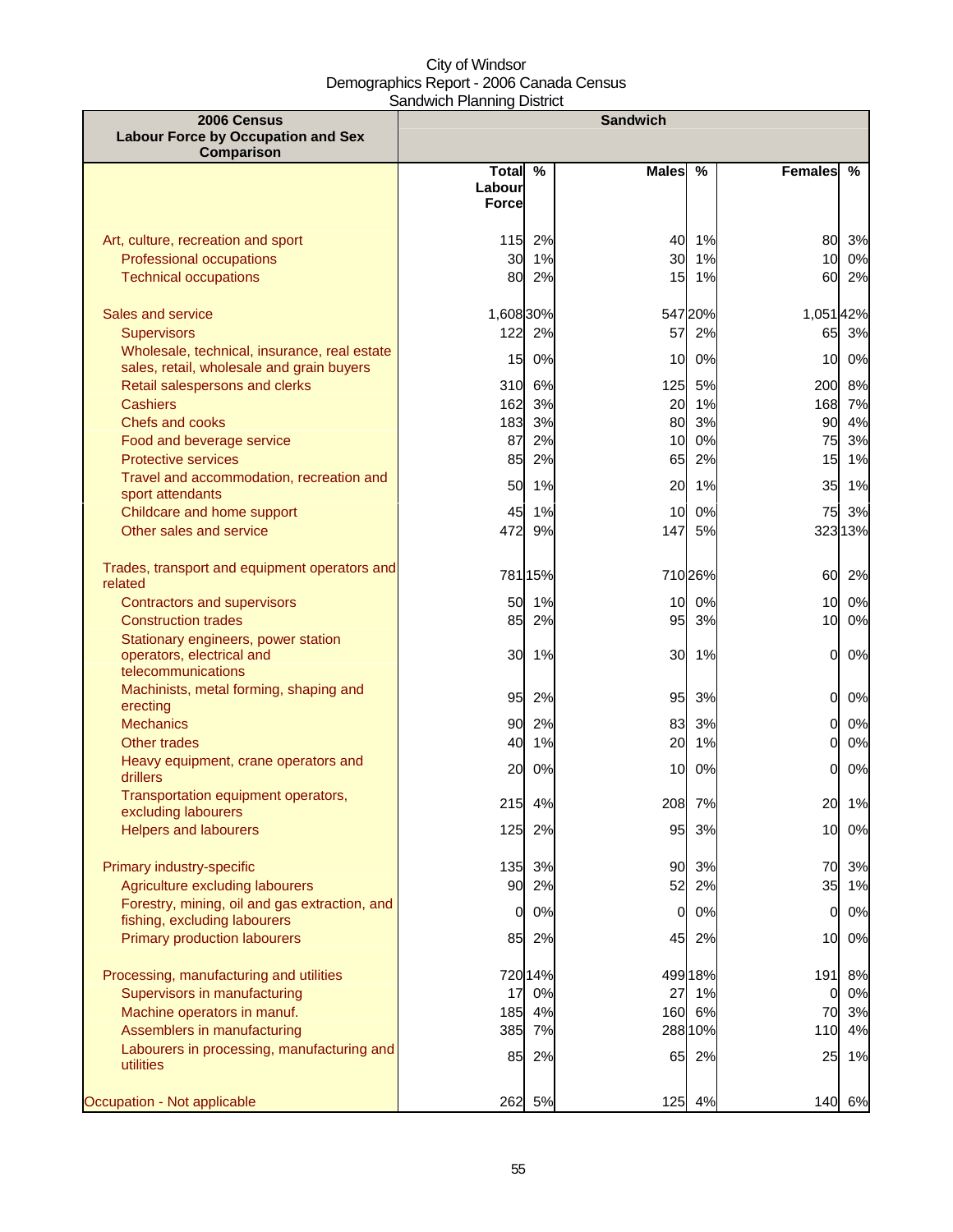# 2006 Census Labour Force by Occupation

| 2006 Census<br><b>Labour Force by Occupation</b>                                                      | <b>Sandwich</b>                       |    |
|-------------------------------------------------------------------------------------------------------|---------------------------------------|----|
| <b>Labour Force 15 years and over</b>                                                                 | 5,279                                 | %  |
|                                                                                                       |                                       |    |
| Dominant major group                                                                                  | Sales and service<br>occupations      |    |
| <b>Top 5 Occupations</b>                                                                              | Other sales and service               |    |
|                                                                                                       | Assemblers in 10%<br>manufacturing 8% |    |
|                                                                                                       | Teachers and professors 7%            |    |
|                                                                                                       | Clerical occupations                  | 6% |
|                                                                                                       | Retail salespersons and<br>clerks     | 6% |
| All occupations                                                                                       | 5,034 95%                             |    |
| Management                                                                                            | 165 3%                                |    |
| Senior management                                                                                     | 10 0%                                 |    |
| <b>Specialist managers</b>                                                                            | 30 1%                                 |    |
| Managers in retail trade, food and accommodation                                                      | 80                                    | 2% |
| Other managers                                                                                        | 65                                    | 1% |
| Business, finance and administrative                                                                  | 477                                   | 9% |
| Professional                                                                                          | 40 1%                                 |    |
| <b>Finance and insurance</b>                                                                          | 10 0%                                 |    |
| <b>Secretaries</b>                                                                                    | 20 0%                                 |    |
| Administrative and regulatory                                                                         | 82<br>30 1%                           | 2% |
| <b>Clerical supervisors</b><br><b>Clerical occupations</b>                                            | 313                                   | 6% |
| Natural and applied sciences                                                                          | 279 5%                                |    |
| Professional                                                                                          | 183 3%                                |    |
| <b>Technical</b>                                                                                      | 108 2%                                |    |
| <b>Health occupations</b>                                                                             | 234 4%                                |    |
| Professional                                                                                          | 20 0%                                 |    |
| Nurses and supervisors                                                                                | 70 1%                                 |    |
| <b>Technical occupations</b>                                                                          | 65                                    | 1% |
| Assisting/support occupations                                                                         | 50 1%                                 |    |
| Social science, education, government and religion                                                    | 426 8%                                |    |
| Judges, lawyers, psychologists, social workers, ministers of religion, policy and<br>program officers | $\mathbf{0}$                          | 0% |
| <b>Teachers and professors</b>                                                                        | 337                                   | 6% |
| Paralegals, social service workers and occupations in education and religion                          | 82                                    | 2% |
| Art, culture, recreation and sport                                                                    | $115$                                 | 2% |
| Professional occupations                                                                              | 30 1%                                 |    |
| <b>Technical occupations</b>                                                                          | 80 2%                                 |    |
| Sales and service                                                                                     | 1,608 30%                             |    |
| <b>Supervisors</b>                                                                                    | 122 2%                                |    |
| Wholesale, technical, insurance, real estate sales, retail, wholesale and grain<br>buyers             | 15 0%                                 |    |
| Retail salespersons and clerks                                                                        | 310 6%                                |    |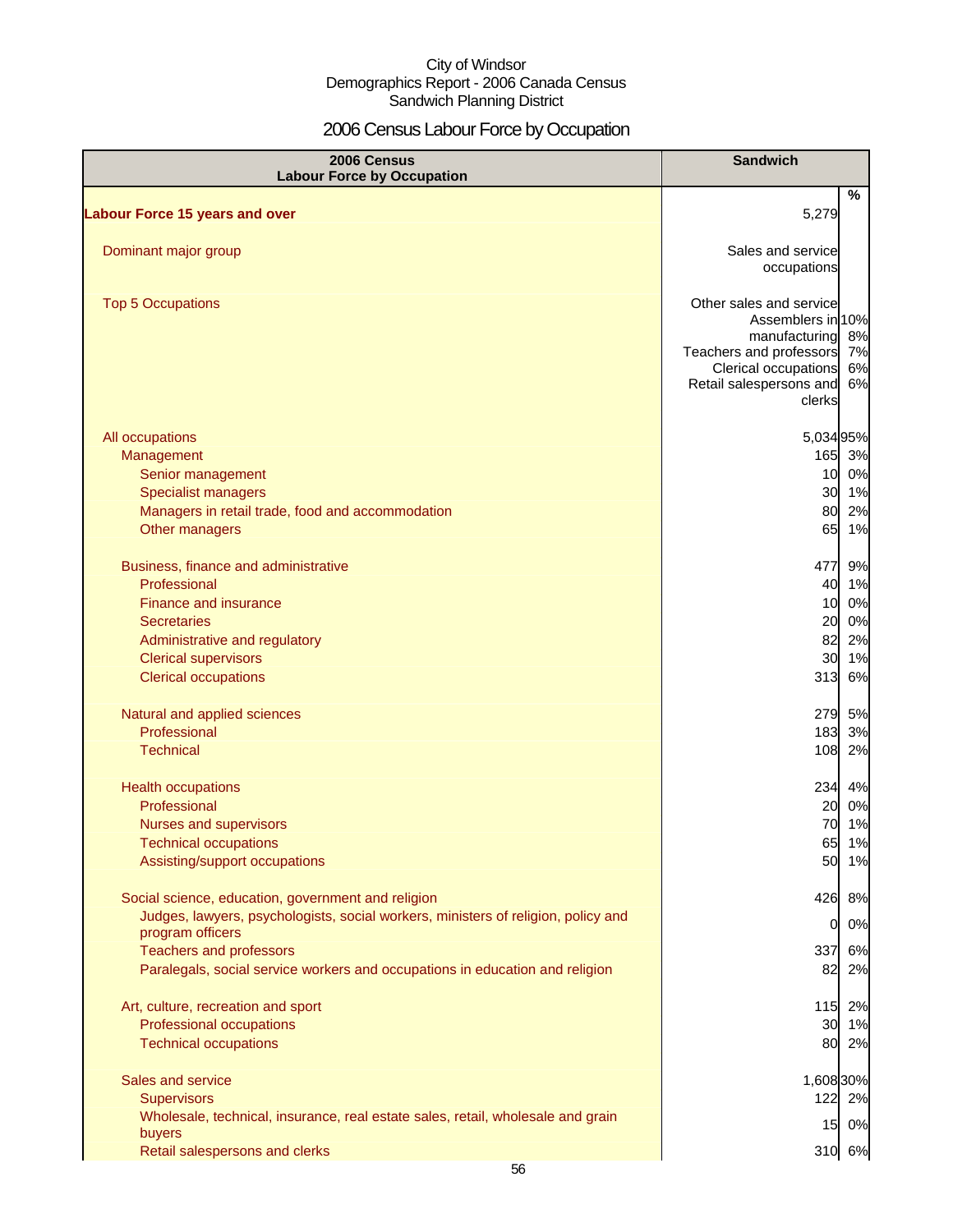| 2006 Census<br><b>Labour Force by Occupation</b>                                 | <b>Sandwich</b> |
|----------------------------------------------------------------------------------|-----------------|
|                                                                                  | %               |
| <b>Cashiers</b>                                                                  | 162<br>3%       |
| <b>Chefs and cooks</b>                                                           | 3%<br>183       |
| Food and beverage service                                                        | 87<br>2%        |
| <b>Protective services</b>                                                       | 85<br>2%        |
| Travel and accommodation, recreation and sport attendants                        | 50<br>1%        |
| Childcare and home support                                                       | 45<br>1%        |
| Other sales and service                                                          | 472<br>9%       |
| Trades, transport and equipment operators and related                            | 781 15%         |
| <b>Contractors and supervisors</b>                                               | 50<br>1%        |
| <b>Construction trades</b>                                                       | 85<br>2%        |
| Stationary engineers, power station operators, electrical and telecommunications | 30 1%           |
| Machinists, metal forming, shaping and erecting                                  | 2%<br>95        |
| <b>Mechanics</b>                                                                 | 90<br>2%        |
| Other trades                                                                     | 1%<br>40        |
| Heavy equipment, crane operators and drillers                                    | 20<br>0%        |
| Transportation equipment operators, excluding labourers                          | 215<br>4%       |
| <b>Helpers and labourers</b>                                                     | 125<br>2%       |
| Primary industry-specific                                                        | 135<br>3%       |
| Agriculture excluding labourers                                                  | 90<br>2%        |
| Forestry, mining, oil and gas extraction, and fishing, excluding labourers       | 0%<br>$\Omega$  |
| <b>Primary production labourers</b>                                              | 85<br>2%        |
| Processing, manufacturing and utilities                                          | 72014%          |
| Supervisors in manufacturing                                                     | 0%<br>17        |
| Machine operators in manuf.                                                      | 185<br>4%       |
| Assemblers in manufacturing                                                      | 385<br>7%       |
| Labourers in processing, manufacturing and utilities                             | 85<br>2%        |
| Occupation - Not applicable                                                      | 262<br>5%       |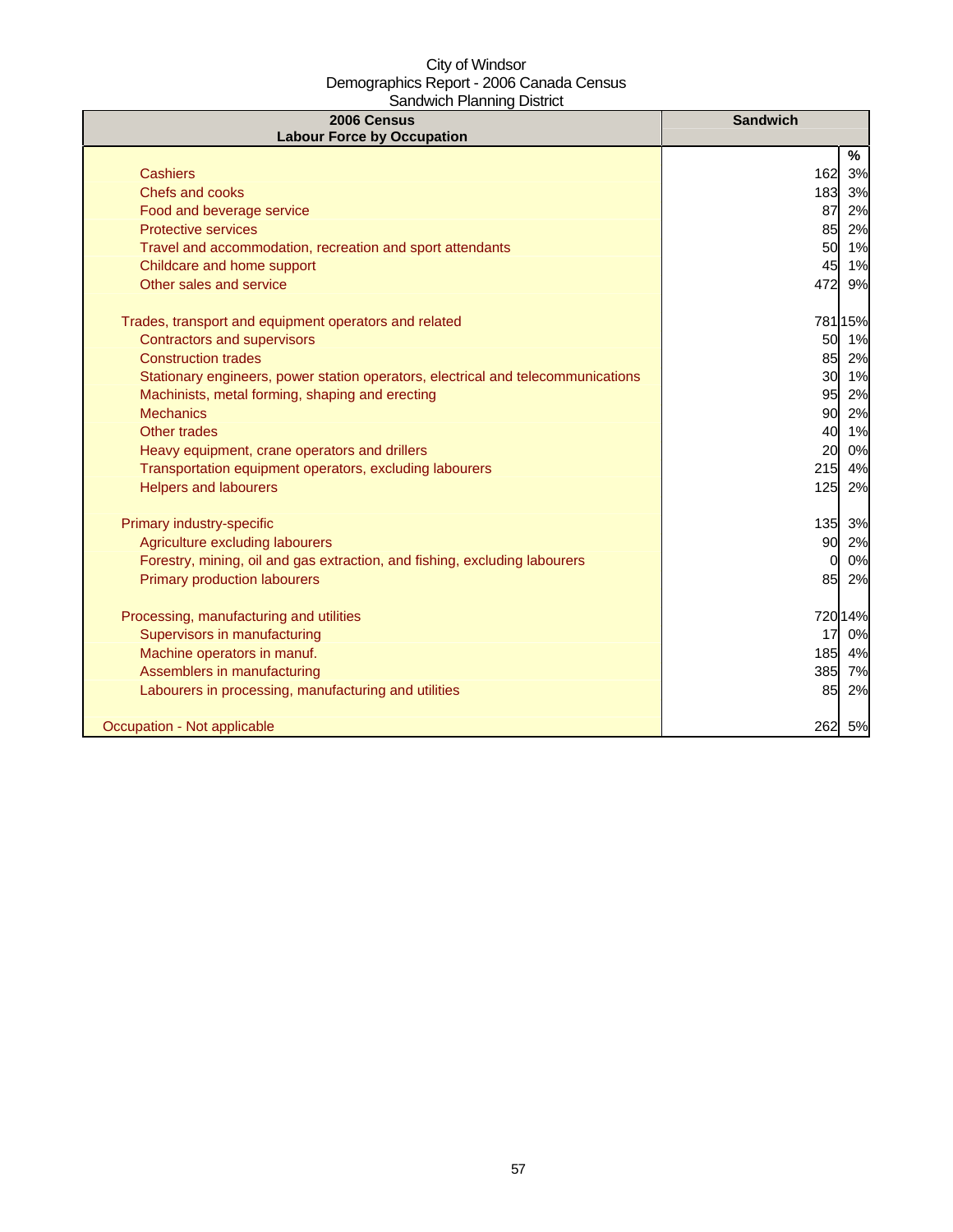# 2006 Census Labour Force by Occupation - Male

| 2006 Census<br><b>Labour Force by Occupation - Male</b>                                               | <b>Sandwich</b>                                                                                                                              |    |
|-------------------------------------------------------------------------------------------------------|----------------------------------------------------------------------------------------------------------------------------------------------|----|
| <b>Male Labour Force 15 years and over</b>                                                            | 2,778                                                                                                                                        | %  |
|                                                                                                       |                                                                                                                                              |    |
| Dominant major group                                                                                  | Trades, transport and<br>equipment                                                                                                           |    |
| <b>Top 5 Occupations</b>                                                                              | Assemblers in manufacturing<br>Transportation equipment<br>Machine operators in manuf.<br>Other sales and service<br>Teachers and professors |    |
| All occupations                                                                                       | 2,670 96%                                                                                                                                    |    |
| Management                                                                                            | 80 3%                                                                                                                                        |    |
| Senior management                                                                                     | $\overline{0}$                                                                                                                               | 0% |
| <b>Specialist managers</b>                                                                            | 10 0%                                                                                                                                        |    |
| Managers in retail trade, food and accommodation                                                      | 40                                                                                                                                           | 1% |
| Other managers                                                                                        | 20                                                                                                                                           | 1% |
| Business, finance and administrative                                                                  | 130                                                                                                                                          | 5% |
| Professional                                                                                          | $\overline{0}$                                                                                                                               | 0% |
| Finance and insurance                                                                                 | 0                                                                                                                                            | 0% |
| <b>Secretaries</b>                                                                                    | 0                                                                                                                                            | 0% |
| Administrative and regulatory                                                                         | 17                                                                                                                                           | 1% |
| <b>Clerical supervisors</b>                                                                           | 10                                                                                                                                           | 0% |
| <b>Clerical occupations</b>                                                                           | 95                                                                                                                                           | 3% |
| Natural and applied sciences                                                                          | 256 9%                                                                                                                                       |    |
| Professional                                                                                          | 125                                                                                                                                          | 5% |
| <b>Technical</b>                                                                                      | 123                                                                                                                                          | 4% |
| <b>Health occupations</b>                                                                             | 45                                                                                                                                           | 2% |
| Professional                                                                                          | 17                                                                                                                                           | 1% |
| <b>Nurses and supervisors</b>                                                                         | $\overline{0}$                                                                                                                               | 0% |
| <b>Technical occupations</b>                                                                          | 20                                                                                                                                           | 1% |
| Assisting/support occupations                                                                         | 20                                                                                                                                           | 1% |
| Social science, education, government and religion                                                    | 155                                                                                                                                          | 6% |
| Judges, lawyers, psychologists, social workers, ministers of religion, policy and<br>program officers | 20                                                                                                                                           | 1% |
| <b>Teachers and professors</b>                                                                        | 137                                                                                                                                          | 5% |
| Paralegals, social service workers and occupations in education and religion                          | 20 1%                                                                                                                                        |    |
| Art, culture, recreation and sport                                                                    | 40                                                                                                                                           | 1% |
| Professional occupations                                                                              | 30 1%                                                                                                                                        |    |
| <b>Technical occupations</b>                                                                          | 15 1%                                                                                                                                        |    |
| Sales and service                                                                                     | 547 20%                                                                                                                                      |    |
| <b>Supervisors</b>                                                                                    | 57                                                                                                                                           | 2% |
| Wholesale, technical, insurance, real estate sales, retail, wholesale and grain                       | 10 0%                                                                                                                                        |    |
| buyers<br>Retail salespersons and clerks                                                              | 125 5%                                                                                                                                       |    |
| <b>Cashiers</b>                                                                                       | 20 1%                                                                                                                                        |    |
|                                                                                                       |                                                                                                                                              |    |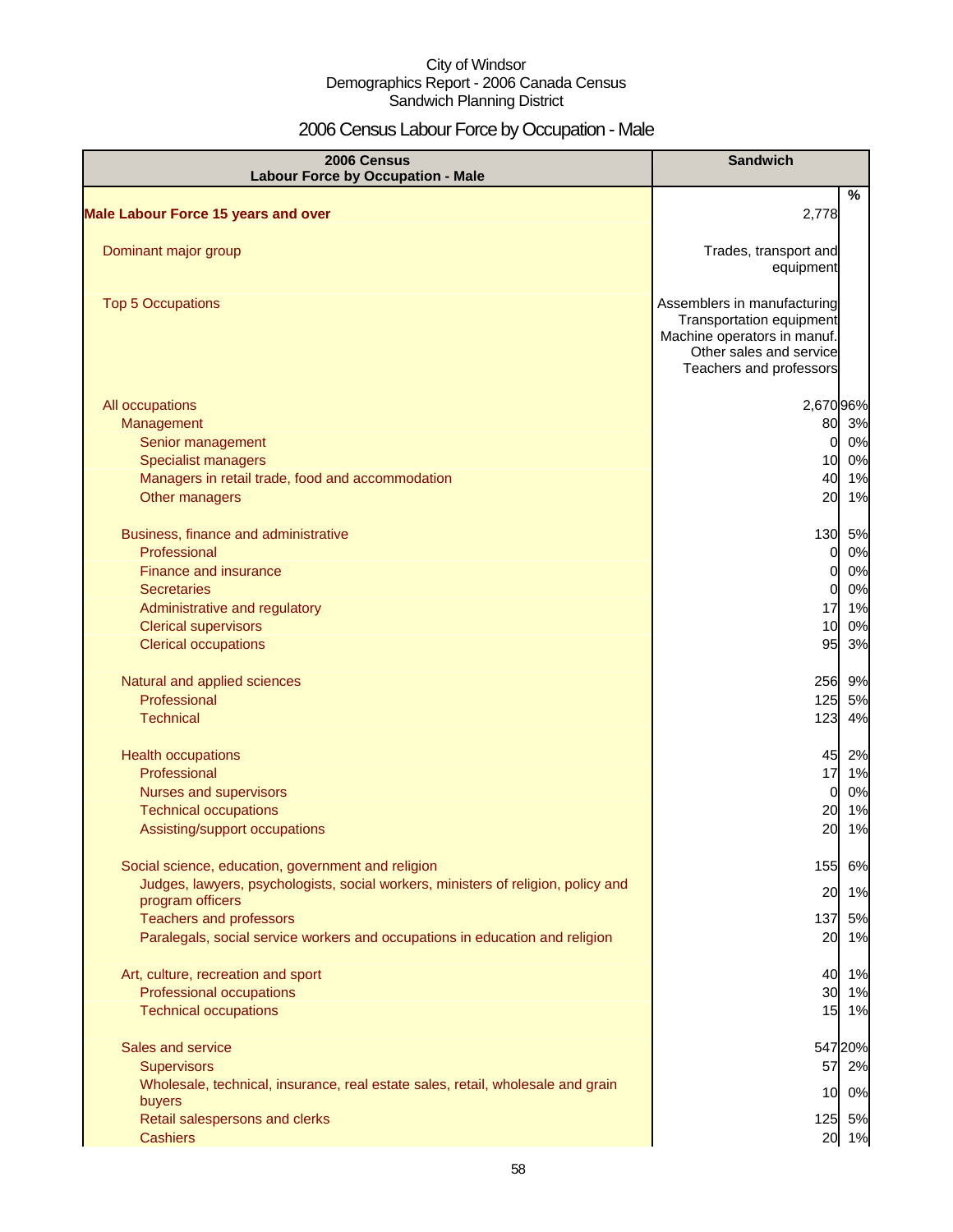| 2006 Census<br><b>Labour Force by Occupation - Male</b>                          | <b>Sandwich</b> |
|----------------------------------------------------------------------------------|-----------------|
|                                                                                  | %               |
| <b>Chefs and cooks</b>                                                           | 80<br>3%        |
| Food and beverage service                                                        | 0%<br>10        |
| <b>Protective services</b>                                                       | 65<br>2%        |
| Travel and accommodation, recreation and sport attendants                        | 20<br>1%        |
| Childcare and home support                                                       | 0%<br>10        |
| Other sales and service                                                          | 147<br>5%       |
| Trades, transport and equipment operators and related                            | 710 26%         |
| Contractors and supervisors                                                      | 10 0%           |
| <b>Construction trades</b>                                                       | 95<br>3%        |
| Stationary engineers, power station operators, electrical and telecommunications | 30<br>1%        |
| Machinists, metal forming, shaping and erecting                                  | 95<br>3%        |
| <b>Mechanics</b>                                                                 | 83<br>3%        |
| Other trades                                                                     | 20<br>1%        |
| Heavy equipment, crane operators and drillers                                    | 0%<br>10        |
| Transportation equipment operators, excluding labourers                          | 208<br>7%       |
| <b>Helpers and labourers</b>                                                     | 3%<br>95        |
| Primary industry-specific                                                        | 90<br>3%        |
| Agriculture excluding labourers                                                  | 52<br>2%        |
| Forestry, mining, oil and gas extraction, and fishing, excluding labourers       | 0%<br>$\Omega$  |
| <b>Primary production labourers</b>                                              | 45<br>2%        |
| Processing, manufacturing and utilities                                          | 49918%          |
| Supervisors in manufacturing                                                     | 27<br>1%        |
| Machine operators in manuf.                                                      | 160<br>6%       |
| Assemblers in manufacturing                                                      | 288 10%         |
| Labourers in processing, manufacturing and utilities                             | 65<br>2%        |
| Occupation - Not applicable                                                      | 125 4%          |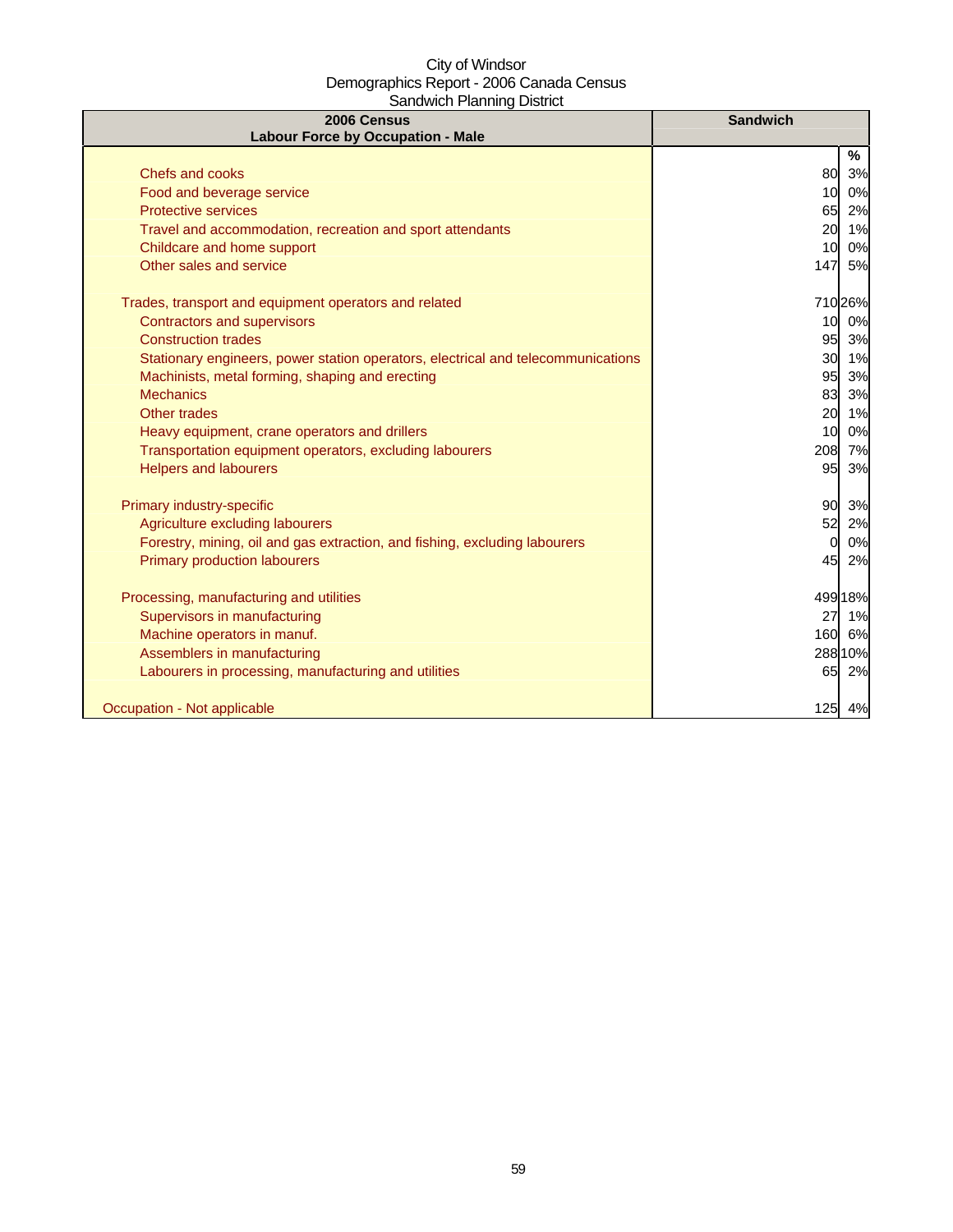# 2006 Census Labour Force by Occupation - Female

| 2006 Census<br><b>Labour Force by Occupation - Female</b>                                             | <b>Sandwich</b>                                                                      |
|-------------------------------------------------------------------------------------------------------|--------------------------------------------------------------------------------------|
| <b>Female Labour Force 15 years and over</b>                                                          | %<br>2,494                                                                           |
| Dominant major group                                                                                  | Sales and service<br>occupations                                                     |
| <b>Top 5 Occupations</b>                                                                              | Other sales and service<br>Clerical occupations<br>Retail salespersons and<br>clerks |
|                                                                                                       | Teachers and professors<br>Cashiers                                                  |
| All occupations                                                                                       | 2,33193%                                                                             |
| Management                                                                                            | 70 3%                                                                                |
| Senior management                                                                                     | 10 0%                                                                                |
| <b>Specialist managers</b>                                                                            | 0%<br>10                                                                             |
| Managers in retail trade, food and accommodation                                                      | 1%<br>30                                                                             |
| Other managers                                                                                        | 1%<br>30                                                                             |
| Business, finance and administrative                                                                  | 321 13%                                                                              |
| Professional                                                                                          | 1%<br>20                                                                             |
| Finance and insurance                                                                                 | 0%<br>0                                                                              |
| <b>Secretaries</b>                                                                                    | 50 2%                                                                                |
| Administrative and regulatory                                                                         | 2%<br>40                                                                             |
| <b>Clerical supervisors</b>                                                                           | 1%<br>20                                                                             |
| <b>Clerical occupations</b>                                                                           | 213<br>9%                                                                            |
| Natural and applied sciences                                                                          | 60 2%                                                                                |
| Professional                                                                                          | 2%<br>40                                                                             |
| <b>Technical</b>                                                                                      | 10<br>0%                                                                             |
| <b>Health occupations</b>                                                                             | 147 6%                                                                               |
| Professional                                                                                          | 10 0%                                                                                |
| Nurses and supervisors                                                                                | 53 2%                                                                                |
| <b>Technical occupations</b>                                                                          | 50 2%                                                                                |
| Assisting/support occupations                                                                         | 2%<br>40                                                                             |
| Social science, education, government and religion                                                    | 249 10%                                                                              |
| Judges, lawyers, psychologists, social workers, ministers of religion, policy and<br>program officers | 0%<br>$\mathbf{0}$                                                                   |
| <b>Teachers and professors</b>                                                                        | 172<br>7%                                                                            |
| Paralegals, social service workers and occupations in education and religion                          | 3%<br>77                                                                             |
| Art, culture, recreation and sport                                                                    | 3%<br>80                                                                             |
| Professional occupations                                                                              | 0%<br>10                                                                             |
| <b>Technical occupations</b>                                                                          | 60<br>2%                                                                             |
| Sales and service                                                                                     | 1,051 42%                                                                            |
| <b>Supervisors</b>                                                                                    | 65 3%                                                                                |
| Wholesale, technical, insurance, real estate sales, retail, wholesale and grain                       |                                                                                      |
| buyers                                                                                                | 10 0%                                                                                |
| Retail salespersons and clerks                                                                        | 200 8%                                                                               |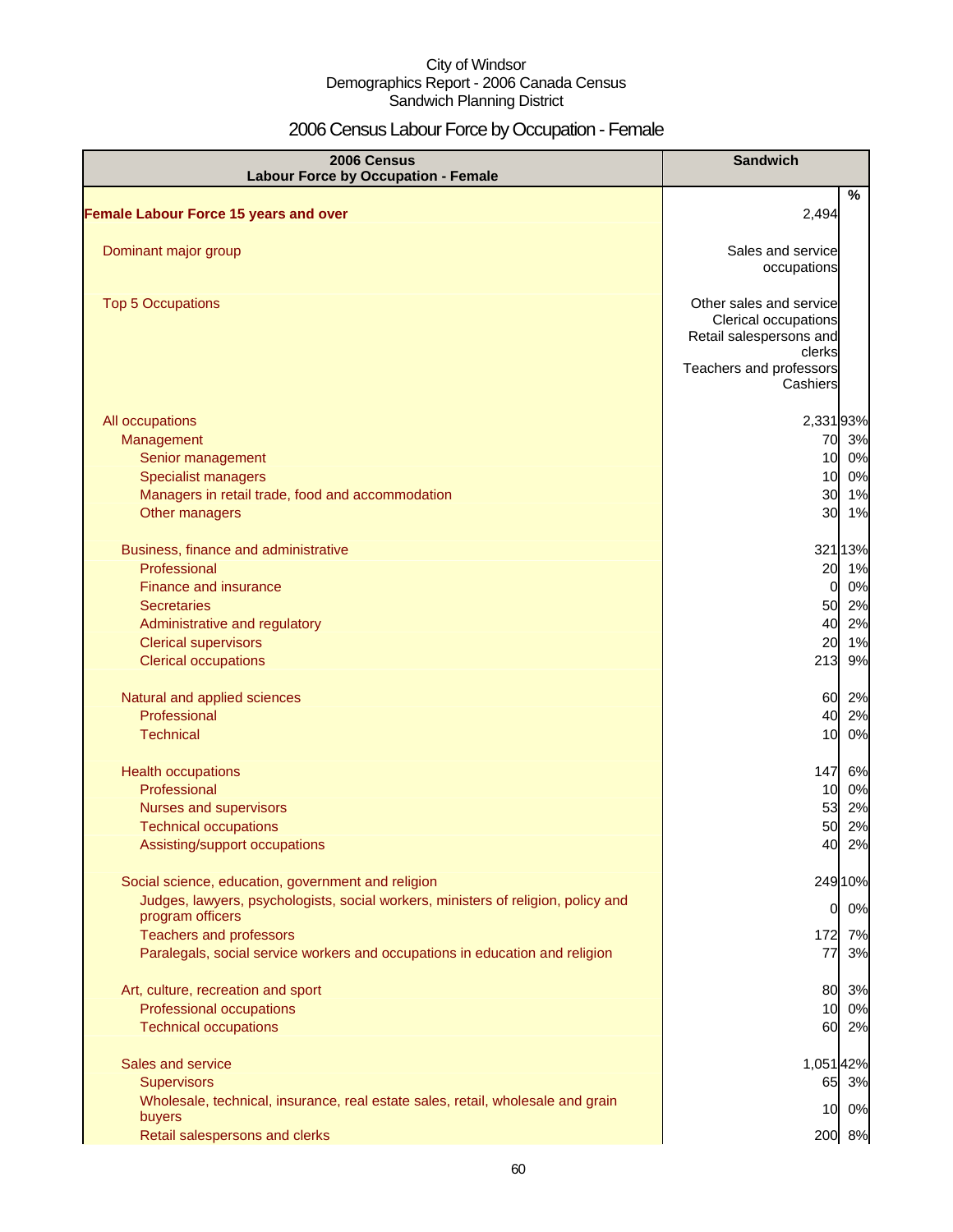| 2006 Census<br><b>Labour Force by Occupation - Female</b>                        | <b>Sandwich</b> |
|----------------------------------------------------------------------------------|-----------------|
|                                                                                  | %               |
| <b>Cashiers</b>                                                                  | 168 7%          |
| <b>Chefs and cooks</b>                                                           | 90 4%           |
| Food and beverage service                                                        | 75<br>3%        |
| <b>Protective services</b>                                                       | 1%<br>15        |
| Travel and accommodation, recreation and sport attendants                        | 35<br>1%        |
| Childcare and home support                                                       | 75<br>3%        |
| Other sales and service                                                          | 32313%          |
| Trades, transport and equipment operators and related                            | 60<br>2%        |
| <b>Contractors and supervisors</b>                                               | 10 0%           |
| <b>Construction trades</b>                                                       | 10 0%           |
| Stationary engineers, power station operators, electrical and telecommunications | 0%<br>$\Omega$  |
| Machinists, metal forming, shaping and erecting                                  | 0%<br>$\Omega$  |
| <b>Mechanics</b>                                                                 | 0%<br>$\Omega$  |
| Other trades                                                                     | 0%<br>0         |
| Heavy equipment, crane operators and drillers                                    | 0%<br>$\Omega$  |
| Transportation equipment operators, excluding labourers                          | 20<br>1%        |
| <b>Helpers and labourers</b>                                                     | 0%<br>10        |
| Primary industry-specific                                                        | 70<br>3%        |
| Agriculture excluding labourers                                                  | 35<br>1%        |
| Forestry, mining, oil and gas extraction, and fishing, excluding labourers       | 0%<br>$\Omega$  |
| <b>Primary production labourers</b>                                              | 0%<br>10        |
| Processing, manufacturing and utilities                                          | 191<br>8%       |
| Supervisors in manufacturing                                                     | 0%<br>$\Omega$  |
| Machine operators in manuf.                                                      | 70<br>3%        |
| Assemblers in manufacturing                                                      | 110<br>4%       |
| Labourers in processing, manufacturing and utilities                             | 1%<br>25        |
| Occupation - Not applicable                                                      | 140 6%          |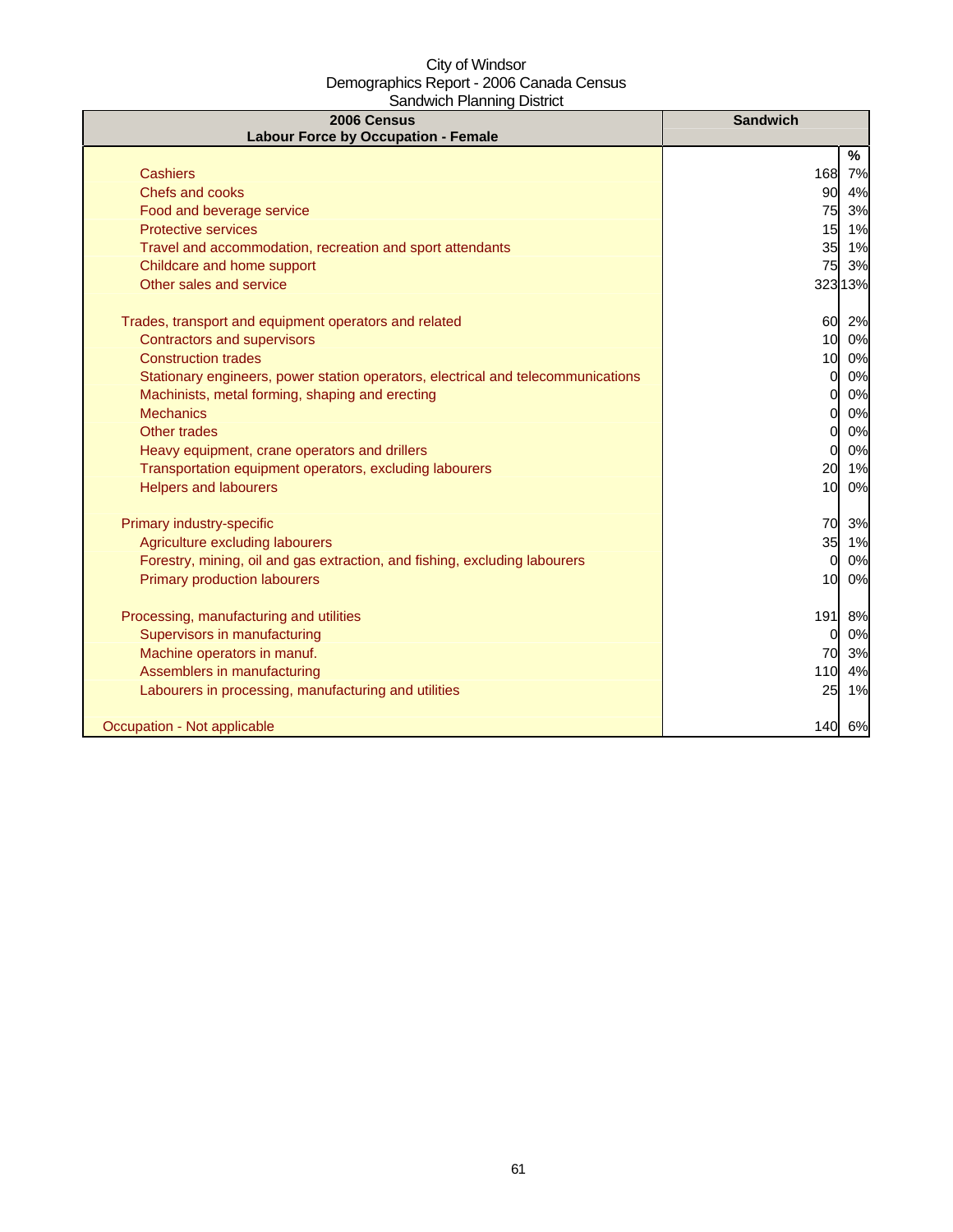| 2006 Census                                        | <b>Sandwich</b>        |    |                     |    |                 |    |
|----------------------------------------------------|------------------------|----|---------------------|----|-----------------|----|
| Labour Force by Class of Worker and Sex Comparison | <b>Males</b>           |    |                     |    |                 |    |
|                                                    | <b>Total</b><br>Labour |    |                     |    | Females         |    |
|                                                    | <b>Forcel</b>          |    |                     |    |                 |    |
| Labour Force 15 years and over by Class of Worker  | 5,287                  |    | 2,788               |    | 2,496           |    |
|                                                    |                        |    |                     |    |                 |    |
| All classes of worker                              |                        |    | 5,041 95% 2,678 96% |    | 2,34694%        |    |
| Paid workers                                       |                        |    | 4,84292% 2,56192%   |    | 2,295 92%       |    |
| <b>Employees</b>                                   |                        |    | 4,85292% 2,56992%   |    | 2,26591%        |    |
| Self-employed (incorporated)                       | 20                     | 0% | <b>20</b>           | 1% | 20              | 1% |
| Without paid help                                  | 10                     | 0% | 10                  | 0% | 10 <sup>1</sup> | 0% |
| With paid help                                     | 10                     | 0% | $\Omega$            | 0% | 10 <sup>1</sup> | 0% |
| Self-employed (unincorp.)                          | 151                    | 3% | 98                  | 4% | 38              | 2% |
| Without paid help                                  | 141                    | 3% | 80                  | 3% | 48              | 2% |
| With paid help                                     | 20                     | 0% | 15                  | 1% | 0               | 0% |
| Unpaid family workers                              | Ω                      | 0% | $\Omega$            | 0% | <sup>O</sup>    | 0% |
|                                                    |                        |    |                     |    |                 |    |
| Class of worker - Not applicable                   | 265                    | 5% | 100                 | 4% | 145I            | 6% |

# 2006 Census Labour Force by Class of Worker and Sex Comparison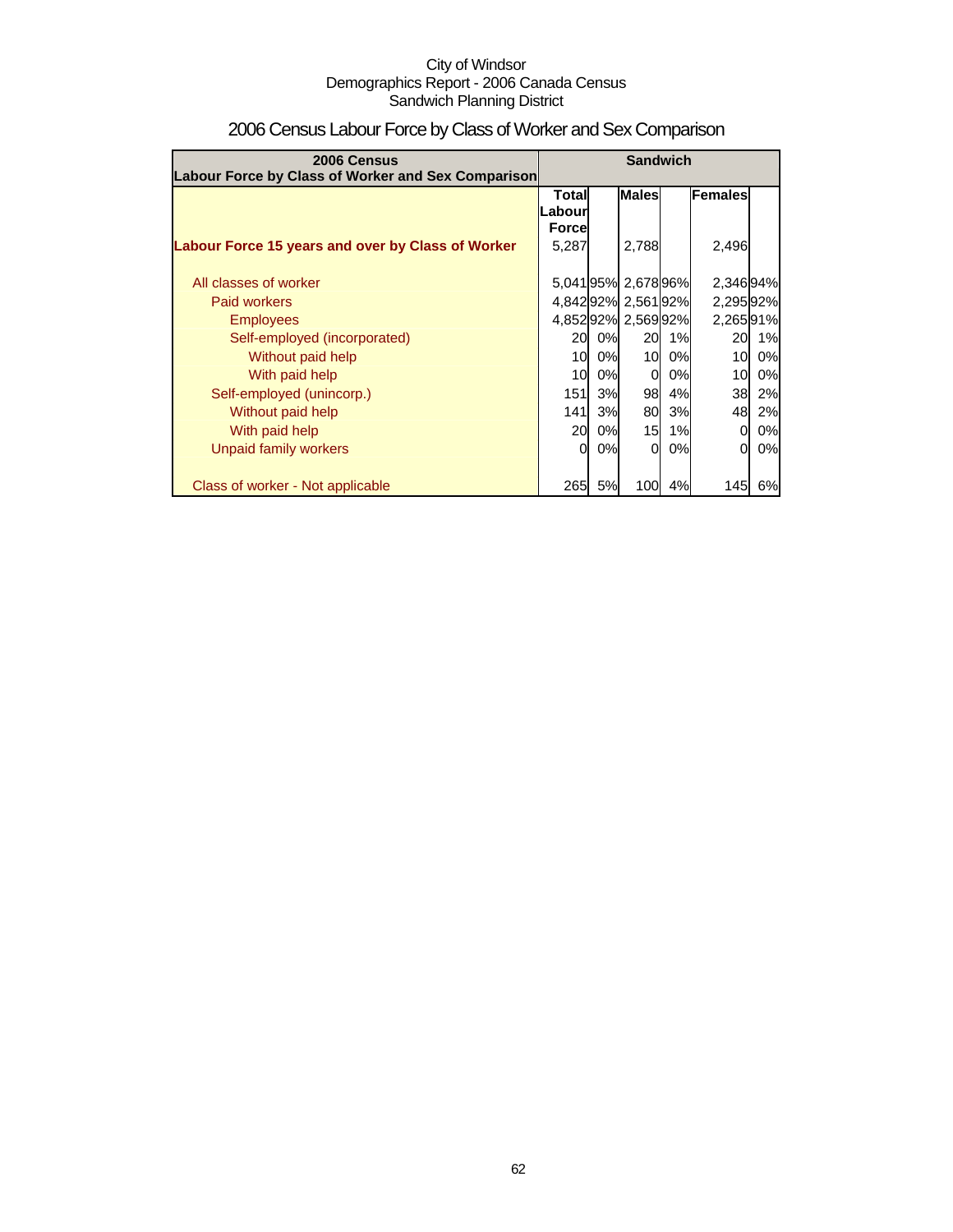# 2006 Census Labour Force by Class of Worker and Sex

| 2006 Census<br>Labour Force by Class of Worker and Sex   | <b>Sandwich</b> |       |
|----------------------------------------------------------|-----------------|-------|
|                                                          |                 |       |
| Labour Force 15 years and over by Class of Worker        | 5,287           | %     |
| All classes of worker                                    | 5,04195%        |       |
| <b>Paid workers</b>                                      | 4,84292%        |       |
| <b>Employees</b>                                         | 4,85292%        |       |
| Self-employed (incorporated)                             | 20              | 0%    |
| Without paid help                                        | 10              | 0%    |
| With paid help                                           | 10 <sup>1</sup> | 0%    |
| Self-employed (unincorp.)                                | 151             | 3%    |
| Without paid help                                        | $141$           | 3%    |
| With paid help                                           | 20              | 0%    |
| <b>Unpaid family workers</b>                             | $\overline{0}$  | 0%    |
|                                                          |                 |       |
| Class of worker - Not applicable                         | 265             | 5%    |
| Male Labour Force 15 and over by Class of Worker         | 2,788           |       |
| All classes of worker                                    | 2,678 96%       |       |
| <b>Paid workers</b>                                      | 2,56192%        |       |
| <b>Employees</b>                                         | 2,56992%        |       |
| Self-employed (incorporated)                             | 20              | 1%    |
| Without paid help                                        |                 | 10 0% |
| With paid help                                           |                 | 0 0%  |
| Self-employed (unincorp.)                                |                 | 98 4% |
| Without paid help                                        | 80              | 3%    |
| With paid help                                           | 15              | 1%    |
| <b>Unpaid family workers</b>                             | $\overline{0}$  | 0%    |
|                                                          |                 |       |
| Class of worker - Not applicable                         | 100             | 4%    |
| Female Labour Force 15 and over by Class of Worker 2,496 |                 |       |
| All classes of worker                                    | 2,34694%        |       |
| <b>Paid workers</b>                                      | 2,29592%        |       |
| Employees                                                | 2,26591%        |       |
| Self-employed (incorporated)                             | 20              | 1%    |
| Without paid help                                        | 10              | 0%    |
| With paid help                                           | 10              | 0%    |
| Self-employed (unincorp)                                 | 38              | 2%    |
| Without paid help                                        | 48              | 2%    |
| With paid help                                           | 0               | 0%    |
| <b>Unpaid family workers</b>                             | 0               | 0%    |
| Class of worker - Not applicable                         | 145             | 6%    |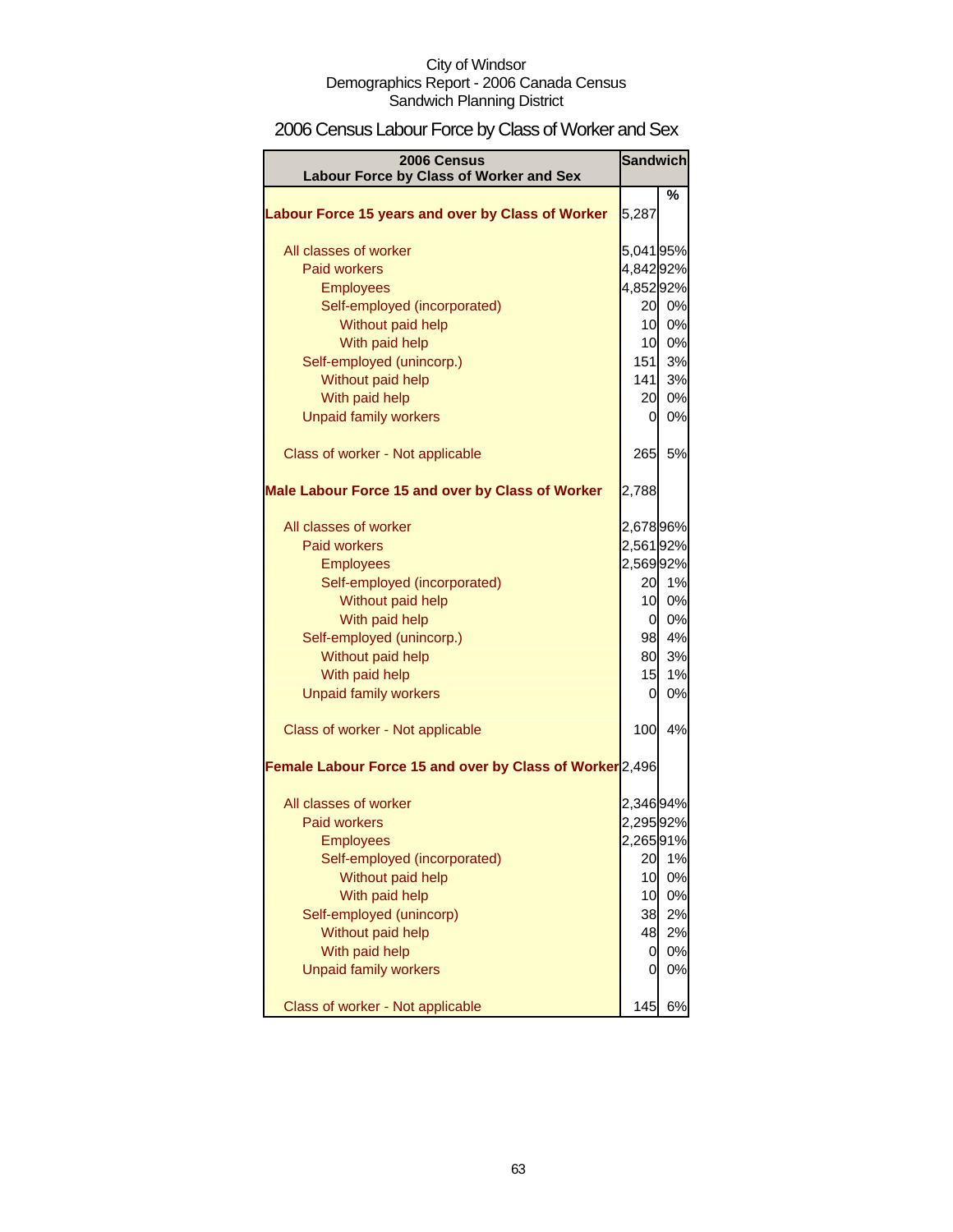# 2006 Census Language at Work

| 2006 Census<br><b>Language at Work</b>                                 | <b>Sandwich</b> |            |
|------------------------------------------------------------------------|-----------------|------------|
| Total Population 15 years and over who worked by Language Used at Work | 5,608           |            |
| Dominant official language used at work                                | English 100%    |            |
| Dominant non-official language used at work                            | Chinese, n.o.s. | 59%        |
| <b>Single Responses</b>                                                |                 | 5,587 100% |
| English                                                                | 5,502           | 98%        |
| French                                                                 | 0               | 0%         |
| Non-official languages                                                 | 65              | 1%         |
| Chinese, n.o.s.                                                        | 50              | 1%         |
| Cantonese                                                              | $\overline{0}$  | 0%         |
| Panjabi (Punjabi)                                                      | 0               | 0%         |
| German                                                                 | $\overline{0}$  | 0%         |
| <b>Mandarin</b>                                                        | $\overline{0}$  | 0%         |
| Portuguese                                                             | 0               | 0%         |
| Spanish                                                                | 20              | 0%         |
| Vietnamese                                                             | 15              | 0%         |
| Korean                                                                 | 0               | 0%         |
| Italian                                                                | $\overline{0}$  | 0%         |
| Other languages                                                        | $\Omega$        | 0%         |
| Multiple responses                                                     | 25              | 0%         |
| <b>English and French</b>                                              | 0               | 0%         |
| English and non-official                                               | 30              | 1%         |
| French and non-official                                                | $\overline{0}$  | 0%         |
| English, French and non-official language                              | $\overline{0}$  | 0%         |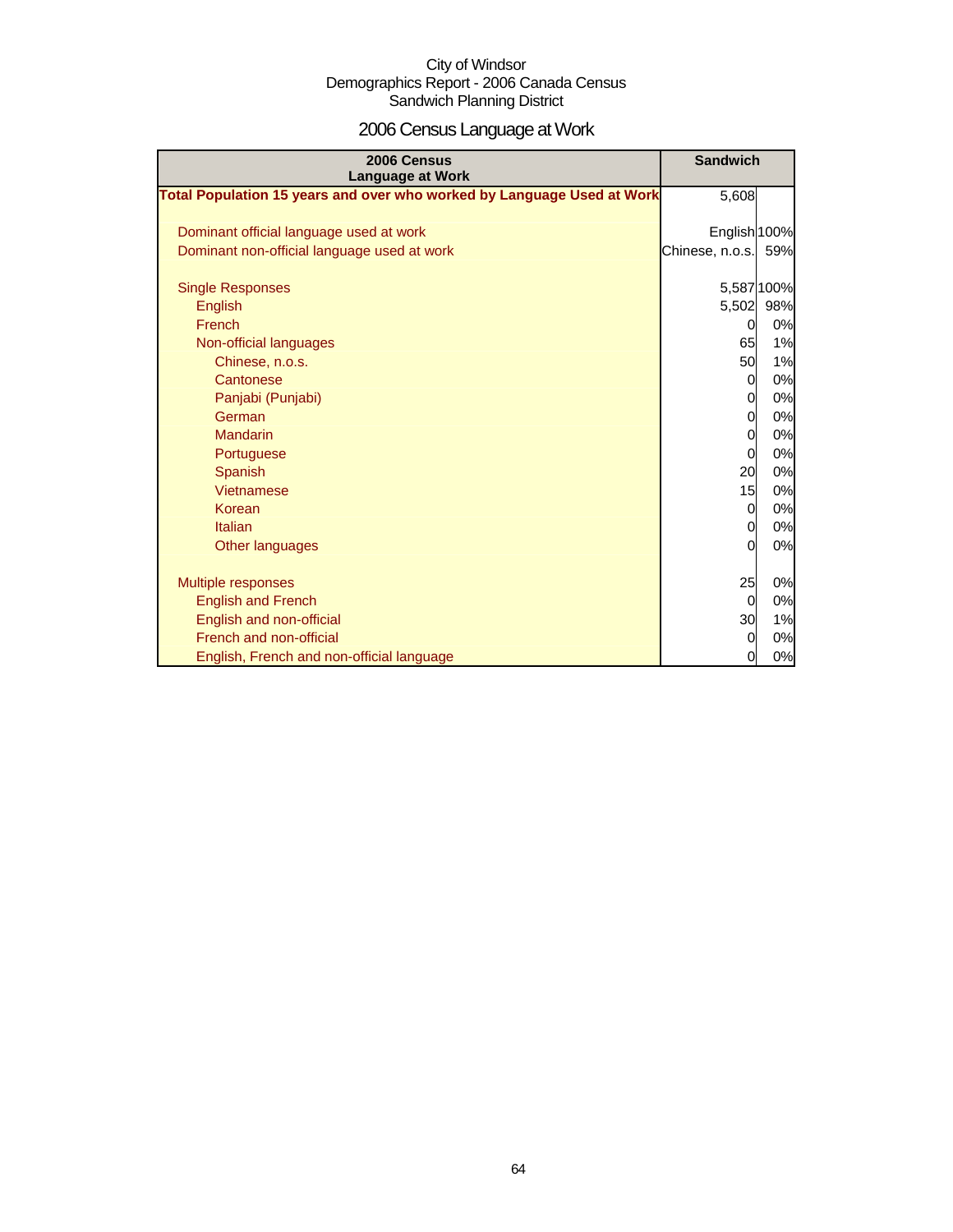# 2006 Census Unpaid Housework

| 2006 Census<br><b>Unpaid Housework</b>                                 | <b>Sandwich</b>        |         |
|------------------------------------------------------------------------|------------------------|---------|
| <b>Total Population 15 years and over by Hours of Unpaid Housework</b> | 9,335                  |         |
| No hours                                                               |                        | 935 10% |
| Less than 5 hours                                                      | 2,586 28%              |         |
| 5 to 14 hours                                                          | 2,728 29%              |         |
| 15 to 29 hours                                                         | 1,545 17%              |         |
| 30 to 59 hours                                                         | 1,028 11%              |         |
| 60 or more hours                                                       |                        | 436 5%  |
| Dominant group                                                         | 5 to 14 hours 29%      |         |
| Males 15 years and over by Hours of Unpaid Housework                   | 4,548                  |         |
| No hours                                                               |                        | 588 13% |
| Less than 5 hours                                                      | 1,571 35%              |         |
| 5 to 14 hours                                                          | 1,350 30%              |         |
| 15 to 29 hours                                                         |                        | 578 13% |
| 30 to 59 hours                                                         |                        | 303 7%  |
| 60 or more hours                                                       | 95                     | 2%      |
| Dominant group                                                         | Less than 5 hours 35%  |         |
| Females 15 years and over by Hours of Unpaid Housework                 | 4,759                  |         |
| By hours of unpaid housework                                           |                        |         |
| No hours                                                               |                        | 355 7%  |
| Less than 5 hours                                                      | 1,034 22%              |         |
| 5 to 14 hours                                                          | 1,378 29%              |         |
| 15 to 29 hours                                                         |                        | 976 20% |
| 30 to 59 hours                                                         |                        | 689 14% |
| 60 or more hours                                                       |                        | 351 7%  |
| Dominant group                                                         | 5 to 14 hours 29%      |         |
| <b>Hours of Housework by Sex</b>                                       |                        |         |
| <b>No Hours</b>                                                        | Males <sup>62%</sup>   |         |
| Less than 5 hours                                                      | Males 60%              |         |
| 5 to 14 hours                                                          | Females <sub>51%</sub> |         |
| 15 to 29 hours                                                         | Females <sup>63%</sup> |         |
| 30 to 59 hours                                                         | Females 69%            |         |
| 60 or more hours                                                       | Females <sup>79%</sup> |         |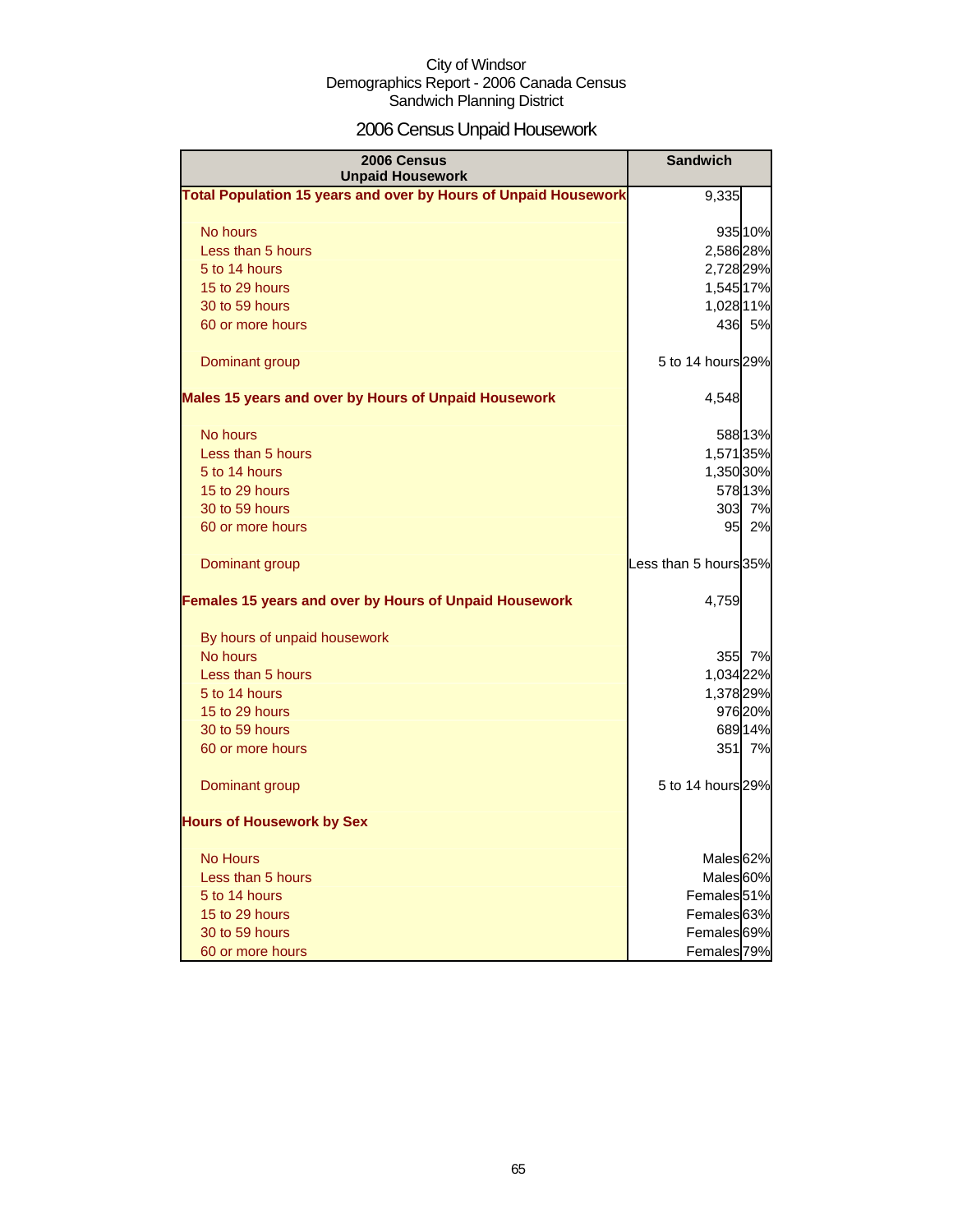# 2006 Census Unpaid Childcare

| 2006 Census<br><b>Unpaid Childcare</b>                    | <b>Sandwich</b>         |         |
|-----------------------------------------------------------|-------------------------|---------|
| Population 15 years and over by hours of Unpaid Childcare | 9,332                   |         |
| No hours                                                  | 6,321 68%               |         |
| Less than 5 hours                                         | 735                     | 8%      |
| 5 to 14 hours                                             | 744                     | 8%      |
| 15 to 29 hours                                            | 396                     | 4%      |
| 30 to 59 hours                                            | 482                     | 5%      |
| 60 or more hours                                          | 613                     | 7%      |
| Dominant group                                            | No hours 68%            |         |
| Males 15 years and over by hours of Unpaid Childcare      | 4,538                   |         |
| No hours                                                  | 3,315 73%               |         |
| Less than 5 hours                                         | 357                     | 8%      |
| 5 to 14 hours                                             | 388                     | 9%      |
| 15 to 29 hours                                            | <b>181l</b>             | 4%      |
| 30 to 59 hours                                            | 170I                    | 4%      |
| 60 or more hours                                          | 125                     | 3%      |
| Dominant group                                            | No hours <sup>73%</sup> |         |
| Females 15 years and over by hours of Unpaid Childcare    | 4,750                   |         |
| No hours                                                  | 3,006 63%               |         |
| Less than 5 hours                                         |                         | 370 8%  |
| 5 to 14 hours                                             |                         | 323 7%  |
| 15 to 29 hours                                            | 215                     | 5%      |
| 30 to 59 hours                                            | 292                     | 6%      |
| 60 or more hours                                          |                         | 493 10% |
| Dominant group                                            | No hours 64%            |         |
| <b>Hours of Child Care by Sex</b>                         |                         |         |
| <b>No Hours</b>                                           | Males <sub>52%</sub>    |         |
| Less than 5 hours                                         | Females <sup>51%</sup>  |         |
| 5 to 14 hours                                             | Males <sub>55%</sub>    |         |
| 15 to 29 hours                                            | Females 54%             |         |
| 30 to 59 hours                                            | Females <sup>63%</sup>  |         |
| 60 or more hours                                          | Females 80%             |         |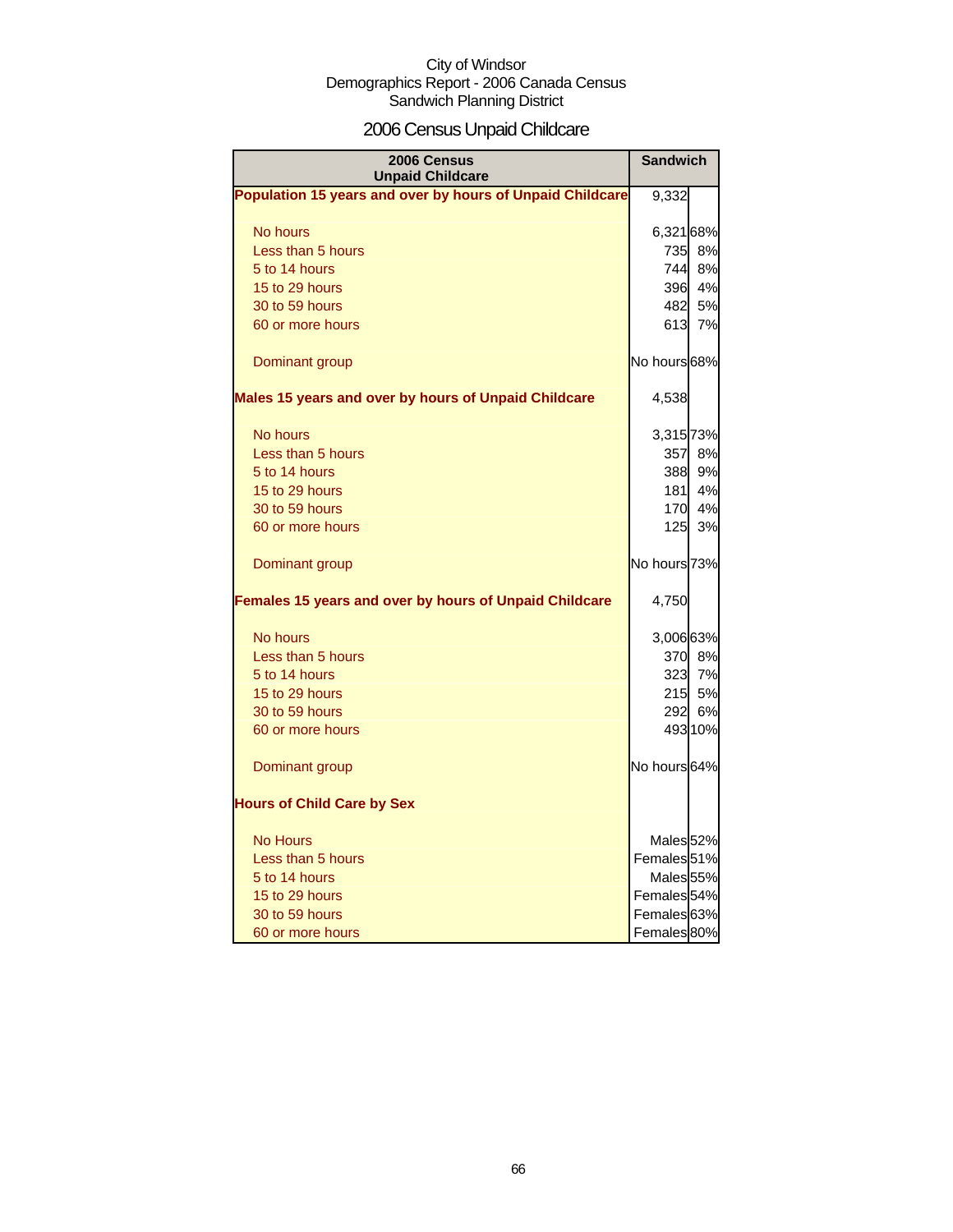# 2006 Census Unpaid Senior Care

| 2006 Census<br><b>Unpaid Senior Care</b>                              | <b>Sandwich</b>        |    |
|-----------------------------------------------------------------------|------------------------|----|
| <b>Total Population 15 years and over by Hours of Care to Seniors</b> | 9,332                  |    |
| No hours                                                              | 7,96885%               |    |
| Less than 5 hours                                                     | 789                    | 8% |
| 5 to 9 hours                                                          | 297                    | 3% |
| 10 to 19 hours                                                        | 106                    | 1% |
| 20 or more hours                                                      | 146                    | 2% |
| Dominant group                                                        |                        |    |
| Males 15 years and over by Hours of Care to Seniors                   | 4,553                  |    |
| No hours                                                              | 3,996 88%              |    |
| Less than 5 hours                                                     | <b>330</b>             | 7% |
| 5 to 9 hours                                                          | 105                    | 2% |
| 10 to 19 hours                                                        | 30                     | 1% |
| 20 or more hours                                                      | 70                     | 2% |
| Dominant group                                                        | No hours 89%           |    |
| Females 15 years and over by Hours of Care to Seniors                 | 4,759                  |    |
| No hours                                                              | 3,94383%               |    |
| Less than 5 hours                                                     | 446                    | 9% |
| 5 to 9 hours                                                          | 157                    | 3% |
| 10 to 19 hours                                                        | 78                     | 2% |
| 20 or more hours                                                      | 80                     | 2% |
| Dominant group                                                        | No hours 85%           |    |
| <b>Senior Care by Sex</b>                                             |                        |    |
| No hours                                                              | Males <sub>50%</sub>   |    |
| Less than 5 hours                                                     | Females <sub>57%</sub> |    |
| 5 to 9 hours                                                          | Females 60%            |    |
| 10 to 19 hours                                                        | Females <sup>72%</sup> |    |
| 20 or more hours                                                      | Females 53%            |    |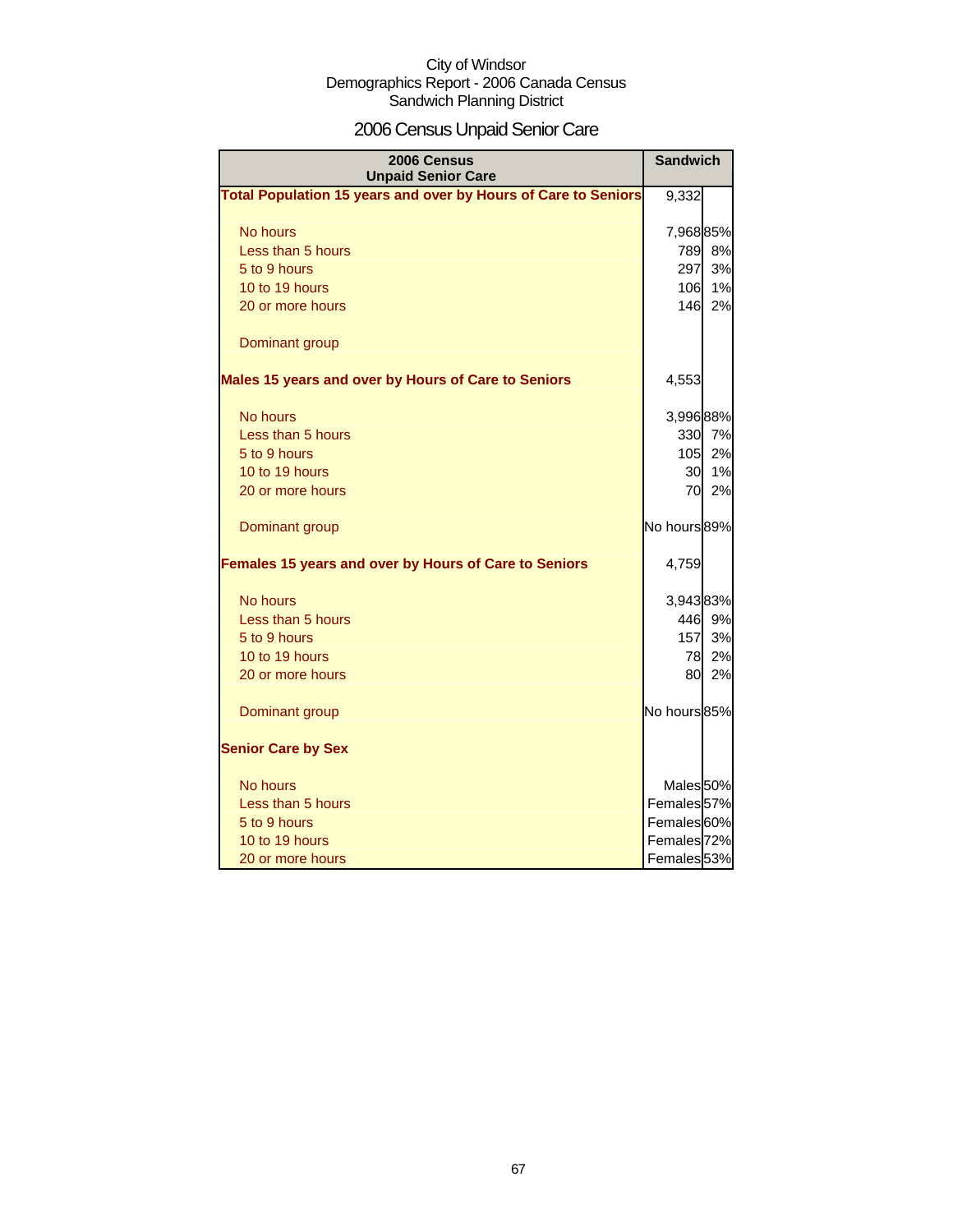# 2006 Census Place of Work by Sex Comparison

| 2006 Census<br><b>Place of Work by Sex Comparison</b>                                                 |                                  | <b>Sandwich</b> |                   |        |           |        |
|-------------------------------------------------------------------------------------------------------|----------------------------------|-----------------|-------------------|--------|-----------|--------|
|                                                                                                       | Totall<br>Labour<br><b>Force</b> |                 | <b>Males</b>      |        | Females   |        |
| <b>Total Employed Labour Force 15 years and over by Place of Work Status</b>                          | 4,538                            |                 | 2,451             |        | 2,073     |        |
| Usual place of work                                                                                   |                                  |                 | 3,75883% 1,90678% |        | 1,84589%  |        |
| In CSD <sup>*</sup> of residence                                                                      |                                  |                 | 3,04367% 1,47060% |        | 1,533 74% |        |
| In different CSD                                                                                      |                                  | 72216%          |                   | 41317% |           | 29714% |
| In same CD**                                                                                          |                                  | 63714%          |                   | 35114% |           | 27913% |
| At home                                                                                               | 120                              | 3%              | 60                | 2%     | 72        | 3%     |
| <b>Outside Canada</b>                                                                                 |                                  | 165 4%          | 122               | 5%     | 43        | 2%     |
| No fixed workplace                                                                                    |                                  | 45210%          |                   | 29512% | 132       | 6%     |
| * CSD: Area that is a municipality or an area that is deemed to be equivalent to a<br>municipality.   |                                  |                 |                   |        |           |        |
| ** CD: Group of neighbouring municipalities joined together for the purposes of regional<br>planning. |                                  |                 |                   |        |           |        |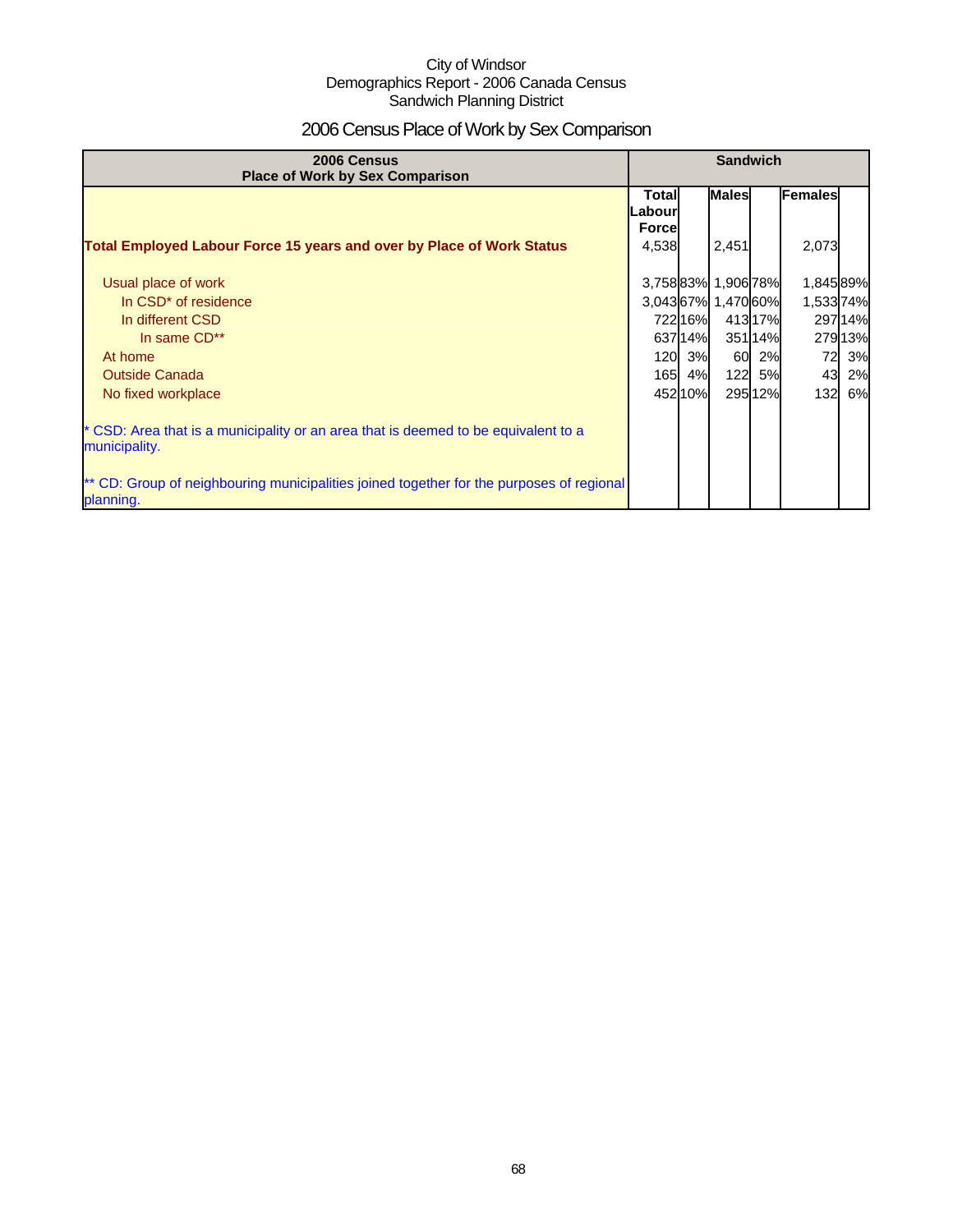# 2006 Census Place of Work by Sex

| 2006 Census<br><b>Place of Work by Sex</b>                                                         | <b>Sandwich</b> |         |
|----------------------------------------------------------------------------------------------------|-----------------|---------|
|                                                                                                    |                 | %       |
| Total Employed Labour Force 15 years and over by Place of Work Status                              | 4,538           |         |
| Usual place of work                                                                                | 3,758 83%       |         |
| In CSD* of residence                                                                               | 3,043 67%       |         |
| In different CSD                                                                                   |                 | 722 16% |
| In same CD**                                                                                       |                 | 637 14% |
| At home                                                                                            |                 | 120 3%  |
| <b>Outside Canada</b>                                                                              | 165             | 4%      |
| No fixed workplace                                                                                 |                 | 452 10% |
| Males Employed Labour Force 15 yrs and over by Place of Work Status                                | 2,451           |         |
| Usual place of work                                                                                | 1,906 78%       |         |
| In CSD of residence                                                                                | 1,470 60%       |         |
| In different CSD                                                                                   |                 | 413 17% |
| In same CD                                                                                         |                 | 351 14% |
| At home                                                                                            |                 | 60 2%   |
| <b>Outside Canada</b>                                                                              |                 | 122 5%  |
| No fixed workplace                                                                                 |                 | 295 12% |
| <b>Females Employed Labour Force 15 yrs and over by Place of Work Status</b>                       | 2,073           |         |
| Usual place of work                                                                                | 1,845 89%       |         |
| In CSD of residence                                                                                | 1,533 74%       |         |
| In different CSD                                                                                   |                 | 297 14% |
| In same CD                                                                                         |                 | 279 13% |
| At home                                                                                            | 72              | 3%      |
| <b>Outside Canada</b>                                                                              | 43              | 2%      |
| No fixed workplace                                                                                 | 132             | 6%      |
| * CSD: Area that is a municipality or an area that is deemed to be equivalent to a municipality.   |                 |         |
| ** CD: Group of neighbouring municipalities joined together for the purposes of regional planning. |                 |         |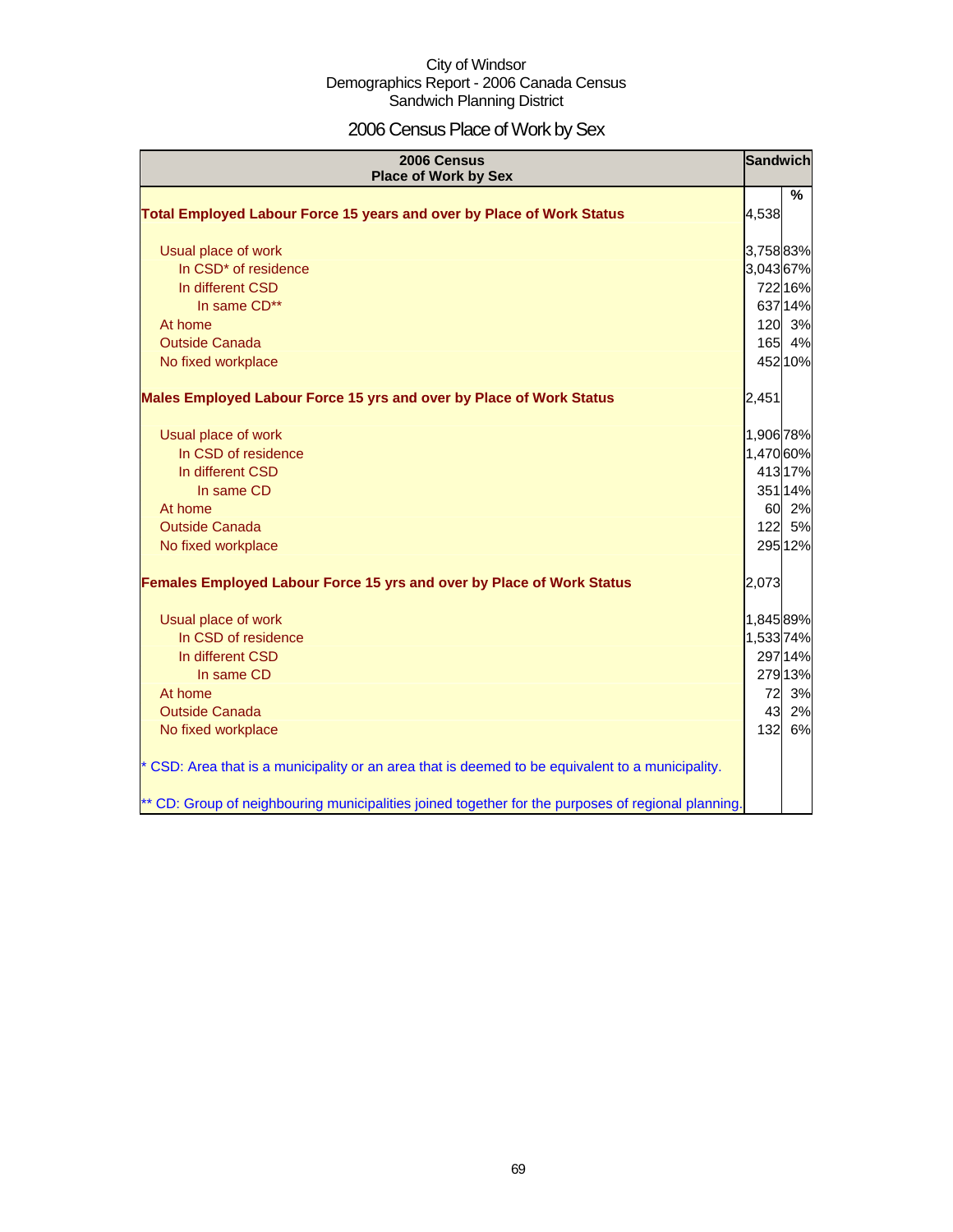# 2006 Census Mode of Transportation

| 2006 Census<br><b>Mode of Transportation</b>                                                                                      | <b>Sandwich</b>              |
|-----------------------------------------------------------------------------------------------------------------------------------|------------------------------|
| Total Employed Labour Force 15 years and over with usual place of work or no fixed workplace<br>address by Mode of Transportation | 4,190                        |
| Dominant mode of transportation                                                                                                   | Car/truck/van-168%<br>driver |
| Car, truck, van as driver                                                                                                         | 2,781 66%                    |
| Car, truck, van as passenger                                                                                                      | 360 9%                       |
| <b>Public transit</b>                                                                                                             | 345 8%                       |
| Walked to work                                                                                                                    | 50712%                       |
| <b>Bicycle</b>                                                                                                                    | 50 1%                        |
| Motorcycle                                                                                                                        | 20<br>0%                     |
| <b>Taxicab</b>                                                                                                                    | 35<br>1%                     |
| Other method                                                                                                                      | 25<br>1%                     |
| <b>Males with Usual Place of Work or No Fixed Workplace</b>                                                                       | 2,226                        |
| Car, truck, van as driver                                                                                                         | 1,652 74%                    |
| Car, truck, van as passenger                                                                                                      | 152 7%                       |
| <b>Public transit</b>                                                                                                             | 105 5%                       |
| Walked to work                                                                                                                    | 232 10%                      |
| <b>Bicycle</b>                                                                                                                    | 30 1%                        |
| Motorcycle                                                                                                                        | 0%<br>$\overline{0}$         |
| <b>Taxicab</b>                                                                                                                    | $\overline{0}$<br>0%         |
| Other method                                                                                                                      | 10 <sup>1</sup><br>0%        |
| <b>Females with Usual Place of Work or No Fixed Workplace</b>                                                                     | 1,960                        |
| Car, truck, van as driver                                                                                                         | 1,12657%                     |
| Car, truck, van as passenger                                                                                                      | 180 9%                       |
| <b>Public transit</b>                                                                                                             | 236 12%                      |
| Walked to work                                                                                                                    | 285 15%                      |
| <b>Bicycle</b>                                                                                                                    | $\overline{0}$<br>0%         |
| Motorcycle                                                                                                                        | 10 1%                        |
| <b>Taxicab</b>                                                                                                                    | 30<br>2%                     |
| Other method                                                                                                                      | 15<br>1%                     |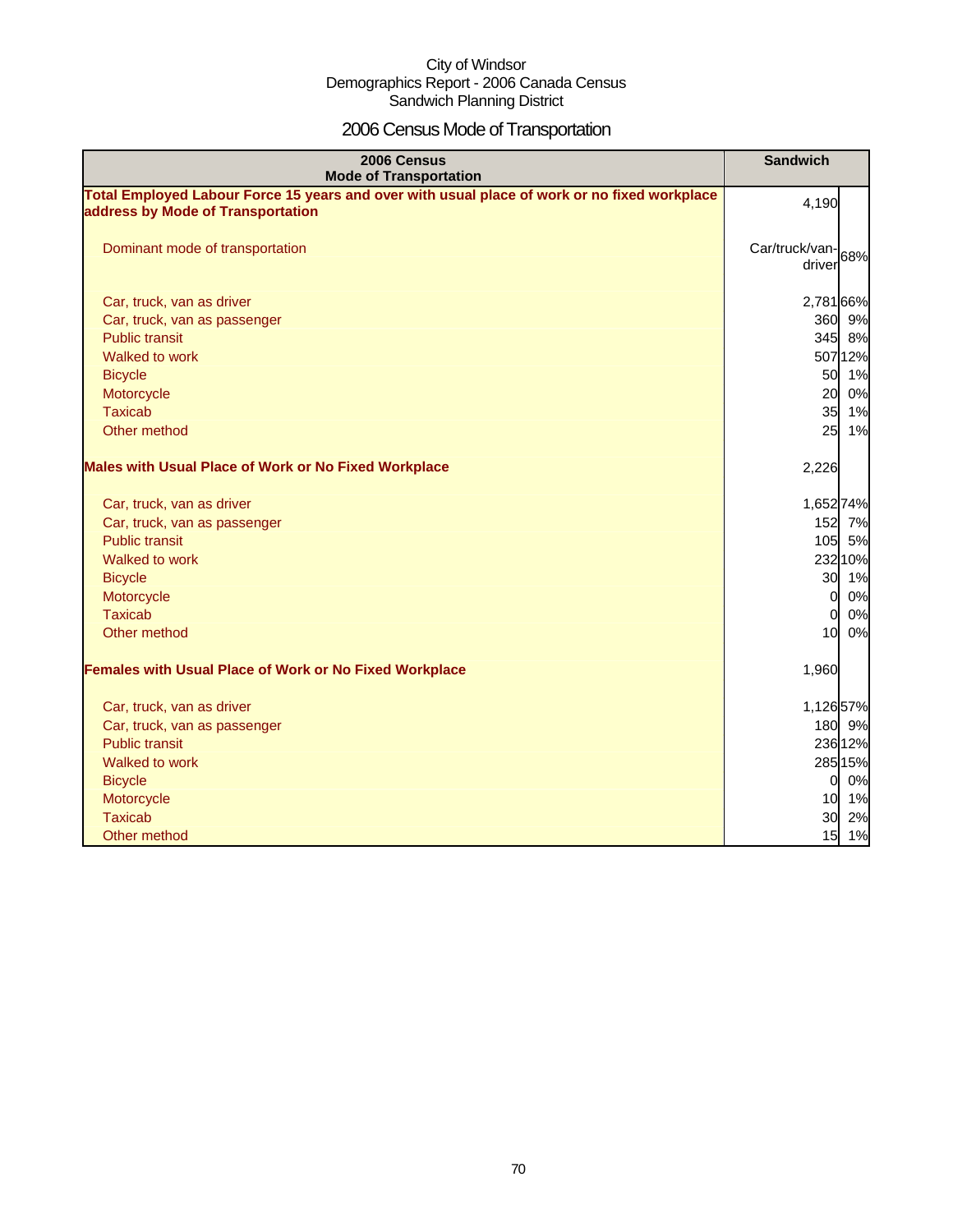# 2006 Census Educational Attainment Comparison

| 2006 Census<br><b>Educational Attainment</b><br>Comparison         | <b>Sandwich</b>                   |           |                        |         |                        |         |                            |         |
|--------------------------------------------------------------------|-----------------------------------|-----------|------------------------|---------|------------------------|---------|----------------------------|---------|
|                                                                    | <b>Total</b><br><b>Population</b> | $\%$      | $15$ to<br>24<br>years | %       | $25$ to<br>64<br>years | $\%$    | 65<br>years<br>and<br>over | $\%$    |
| <b>Population by Educational Attainment</b>                        | 9,303                             |           | 2,298                  |         | 5,754                  |         | 1,250                      |         |
| No certificate, diploma or degree                                  | 2,418 26%                         |           |                        | 684 30% | 1,117 19%              |         |                            | 61649%  |
| Certificate, diploma or degree                                     | 6,832 73%                         |           | 1,619 70%              |         | 4,594 80%              |         |                            | 61950%  |
| High school certificate                                            | 3,010 32%                         |           |                        | 94641%  | 1,848 32%              |         |                            | 21617%  |
| Apprenticeship or trades certificate or diploma                    |                                   | 501 5%    | 10 <sup>1</sup>        | 0%      |                        | 320 6%  |                            | 171 14% |
| College, CEGEP or other non-university<br>certificate/diploma      | 1,256 13%                         |           | 189                    | 8%      |                        | 910 16% |                            | 157 13% |
| University certificate, diploma or degree                          | 2,033 22%                         |           |                        | 446 19% | 1,476 26%              |         | 110                        | 9%      |
| University certificate or diploma below bachelor level             | 221                               | 2%        | 55                     | 2%      |                        | 146 3%  | 20                         | 2%      |
| University certificate or degree                                   | 1,731 19%                         |           |                        | 390 17% | 1,291 22%              |         | 50                         | 4%      |
| Bachelor's degree                                                  | 1,145 12%                         |           |                        | 34115%  |                        | 753 13% | 50                         | 4%      |
| University certificate or diploma above bachelor<br>level          | 57                                | 1%        | 10                     | 0%      | 47                     | 1%      | $\Omega$                   | 0%      |
| Degree in medicine, dentistry, veterinary medicine<br>or optometry | 42                                | 0%        | $\Omega$               | 0%      | 42                     | 1%      | $\overline{0}$             | 0%      |
| Master's degree                                                    | 422                               | <b>5%</b> | 35                     | 2%      | 387                    | 7%      | $\Omega$                   | 0%      |
| Earned doctorate                                                   | 40                                | 0%        | $\overline{0}$         | 0%      | 40                     | 1%      | $\Omega$                   | 0%      |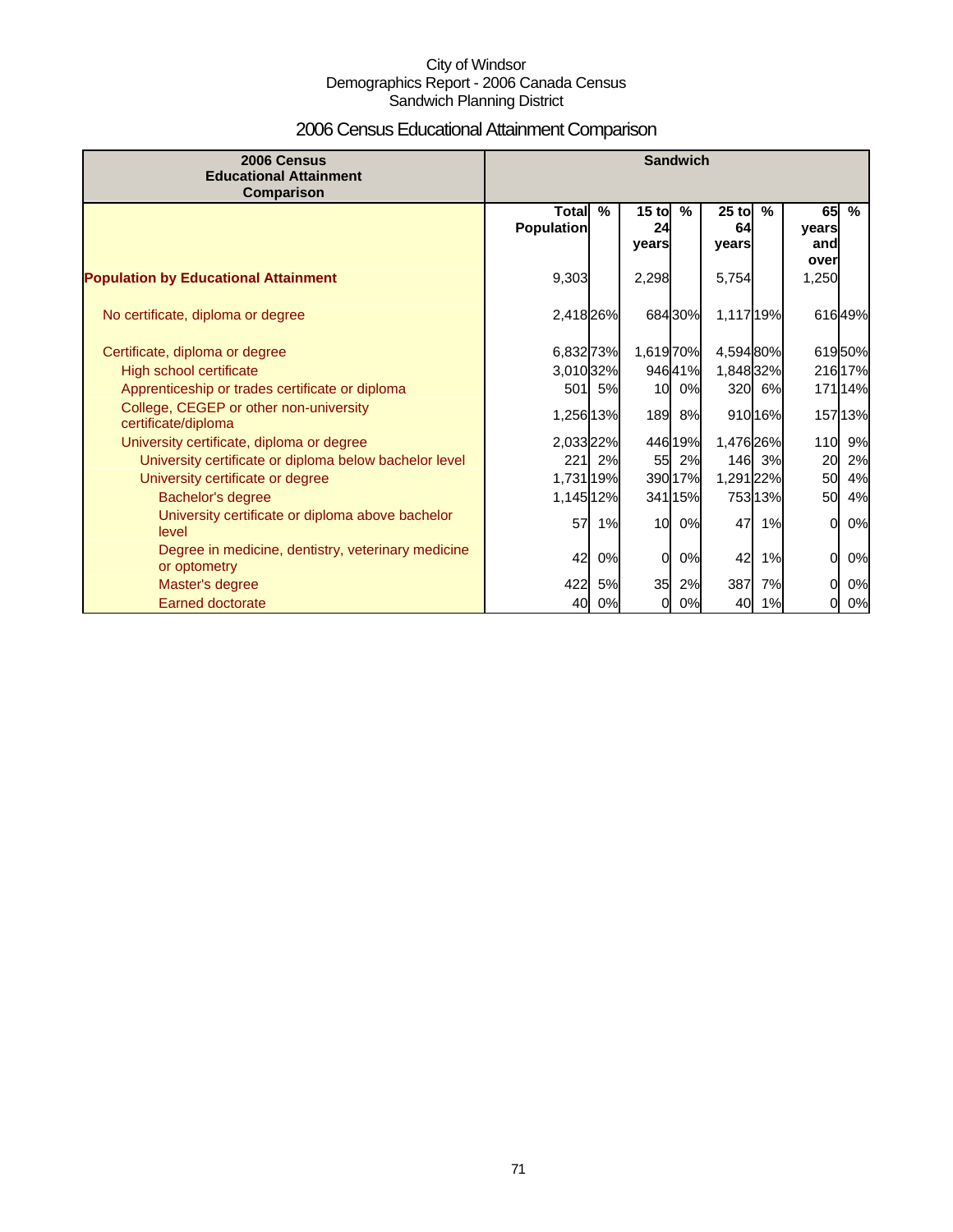### 2006 Census Educational Attainment

| <b>Sandwich</b><br><b>2006 Census</b><br><b>Educational Attainment</b> |           |             |  |  |
|------------------------------------------------------------------------|-----------|-------------|--|--|
| <b>Total Population 15 years and over by Educational Attainment</b>    | 9,303     |             |  |  |
|                                                                        |           |             |  |  |
| No certificate, diploma or degree                                      | 2,418 26% |             |  |  |
|                                                                        |           |             |  |  |
| Certificate, diploma or degree                                         | 6,832 73% |             |  |  |
| High school certificate                                                | 3,010 32% |             |  |  |
| Apprenticeship or trades certificate or diploma                        |           | 501 5%      |  |  |
| College, CEGEP or other non-university certificate/diploma             | 1,256 13% |             |  |  |
| University certificate, diploma or degree                              | 2,033 22% |             |  |  |
| University certificate or diploma below bachelor level                 |           | 221 2%      |  |  |
| University certificate or degree                                       | 1,731 19% |             |  |  |
| Bachelor's degree                                                      | 1,145 12% |             |  |  |
| University certificate or diploma above bachelor level                 | 57        | 1%<br>42 0% |  |  |
| Degree in medicine, dentistry, veterinary medicine or optometry        |           |             |  |  |
| Master's degree                                                        |           | 422 5%      |  |  |
| <b>Earned doctorate</b>                                                |           | 40 0%       |  |  |
| <b>Population 15 to 24 years by Educational Attainment</b>             | 2,298     |             |  |  |
|                                                                        |           |             |  |  |
| No certificate, diploma or degree                                      |           | 68430%      |  |  |
|                                                                        |           |             |  |  |
| Certificate, diploma or degree                                         | 1,619 70% |             |  |  |
| High school certificate                                                |           | 94641%      |  |  |
| Apprenticeship or trades certificate or diploma                        |           | 10 0%       |  |  |
| College, CEGEP or other non-university certificate/diploma             |           | 189 8%      |  |  |
| University certificate, diploma or degree                              |           | 446 19%     |  |  |
| University certificate or diploma below bachelor level                 |           | 55 2%       |  |  |
| University certificate or degree                                       |           | 390 17%     |  |  |
| Bachelor's degree                                                      |           | 341 15%     |  |  |
| University certificate or diploma above bachelor level                 |           | 10 0%       |  |  |
| Degree in medicine, dentistry, veterinary medicine or optometry        |           | 0 0%        |  |  |
| Master's degree                                                        | 35        | 2%          |  |  |
| <b>Earned doctorate</b>                                                | 01        | 0%          |  |  |
|                                                                        |           |             |  |  |
| Population 25 to 64 years by Educational Attainment                    | 5,754     |             |  |  |
|                                                                        |           |             |  |  |
| No certificate, diploma or degree                                      | 1,117 19% |             |  |  |
| Certificate, diploma or degree                                         | 4,594 80% |             |  |  |
| High school certificate or equivalent                                  | 1,848 32% |             |  |  |
| Apprenticeship or trades certificate or diploma                        |           | 320 6%      |  |  |
| College, CEGEP or other non-university certificate/diploma             |           | 910 16%     |  |  |
| University certificate, diploma or degree                              | 1,476 26% |             |  |  |
| University certificate or diploma below bachelor level                 |           | 146 3%      |  |  |
| University certificate or degree                                       | 1,291 22% |             |  |  |
| Bachelor's degree                                                      |           | 753 13%     |  |  |
| University certificate or diploma above bachelor level                 | 47        | 1%          |  |  |
| Degree in medicine, dentistry, veterinary medicine or optometry        | 42        | 1%          |  |  |
| Master's degree                                                        | 387       | 7%          |  |  |
| <b>Earned doctorate</b>                                                | 40        | 1%          |  |  |
|                                                                        |           |             |  |  |
| Population 65 years and over by Educational Attainment                 | 1,250     |             |  |  |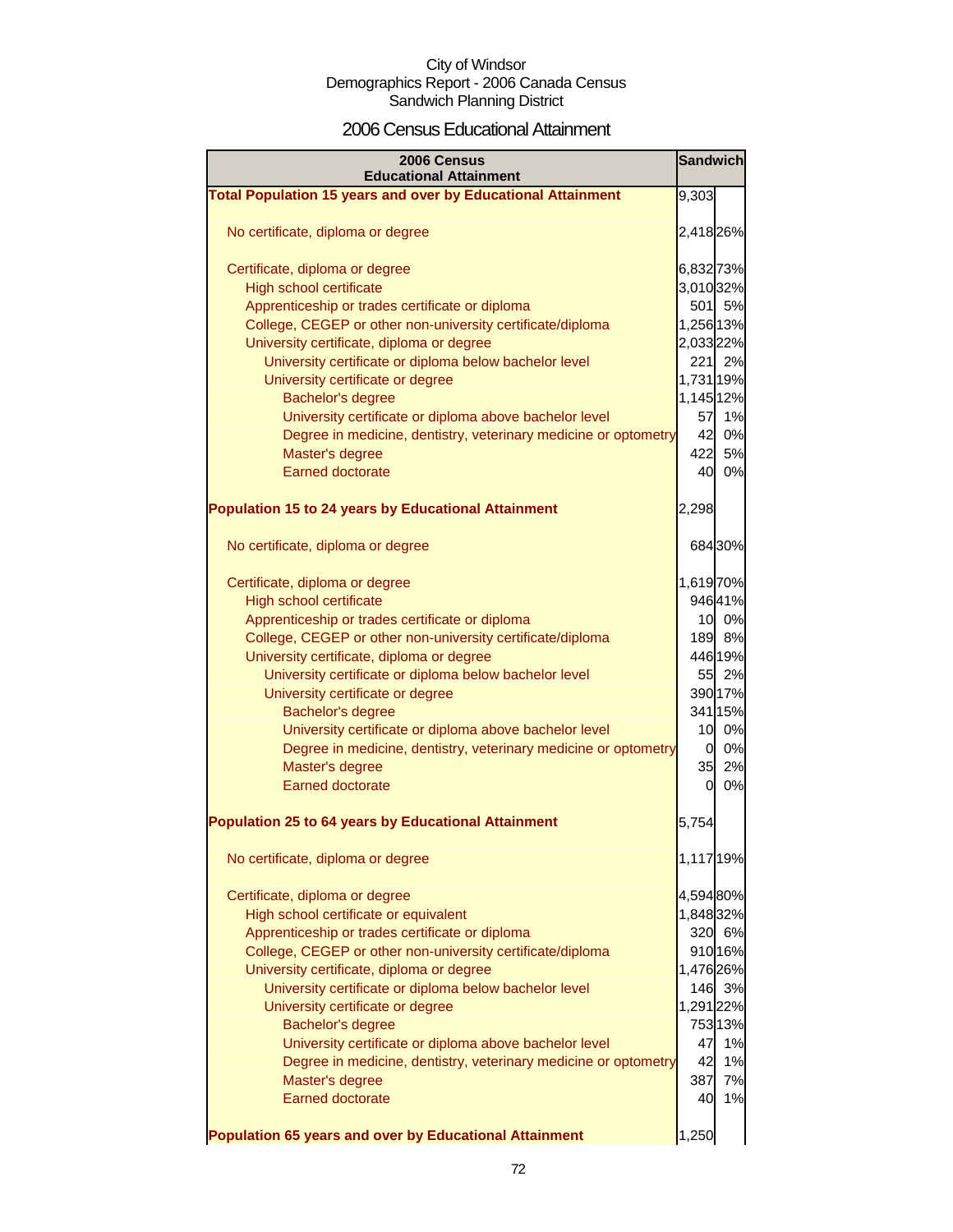| 2006 Census<br><b>Educational Attainment</b>                        | <b>Sandwich</b> |         |
|---------------------------------------------------------------------|-----------------|---------|
| <b>Total Population 15 years and over by Educational Attainment</b> | 9,303           |         |
| No certificate, diploma or degree                                   |                 | 61649%  |
| Certificate, diploma or degree                                      |                 | 61950%  |
| High school certificate                                             |                 | 216 17% |
| Apprenticeship or trades certificate or diploma                     |                 | 17114%  |
| College, CEGEP or other non-university certificate/diploma          |                 | 15713%  |
| University certificate, diploma or degree                           | 110             | 9%      |
| University certificate or diploma below bachelor level              | 20              | 2%      |
| University certificate or degree                                    | 50              | 4%      |
| Bachelor's degree                                                   | 50              | 4%      |
| University certificate or diploma above bachelor level              |                 | 0%      |
| Degree in medicine, dentistry, veterinary medicine or optometry     |                 | 0%      |
| Master's degree                                                     |                 | 0%      |
| <b>Earned doctorate</b>                                             |                 | 0%      |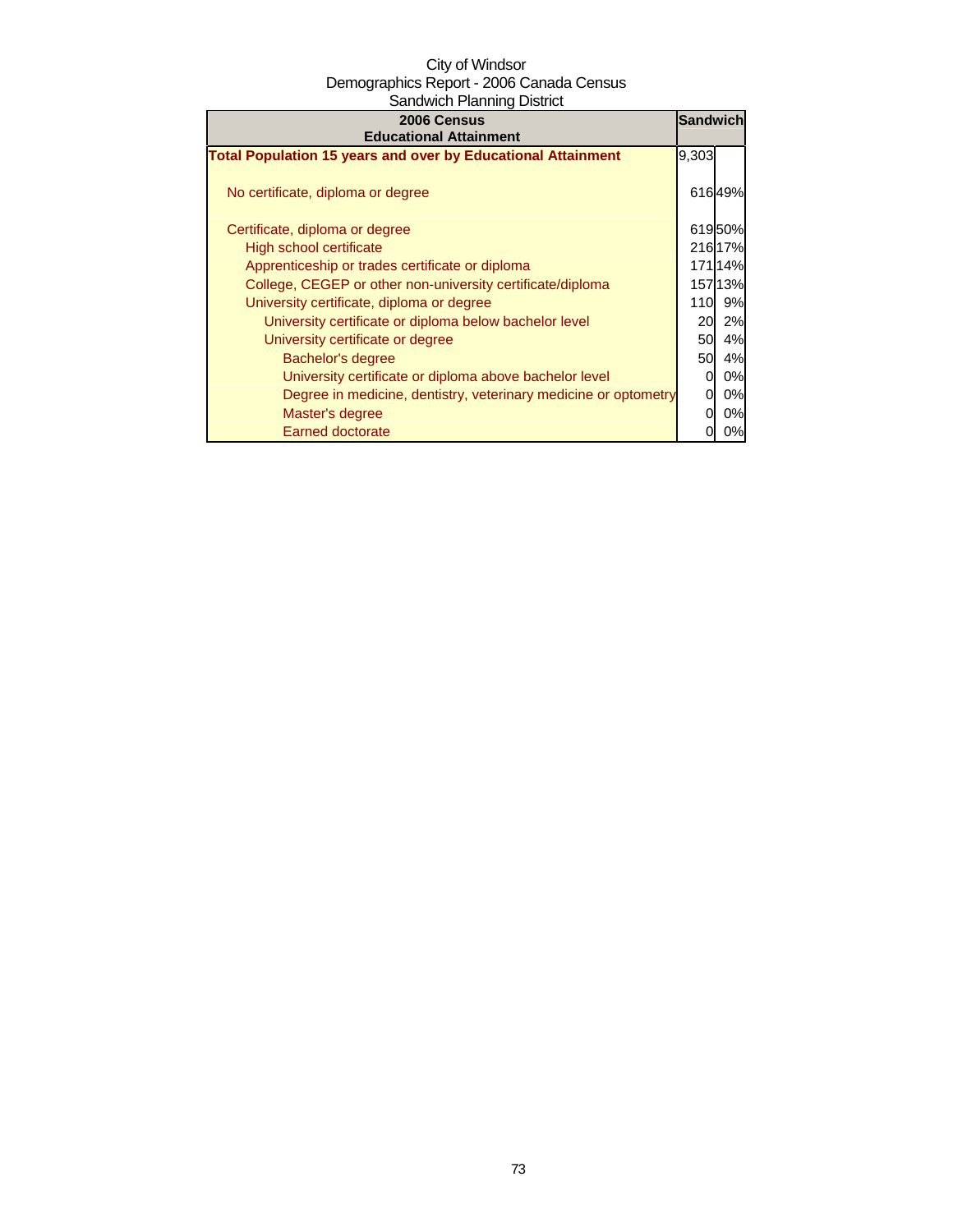# 2006 Census Location of Study

| 2006 Census<br><b>Location of Study</b>                                               |           | <b>Sandwich</b> |
|---------------------------------------------------------------------------------------|-----------|-----------------|
| Population 25 to 64 years with Postsecondary Qualification by Location of Study 2,726 |           | %               |
| <b>Inside Canada</b>                                                                  | 1,76765%  |                 |
| Newfoundland and Labrador                                                             | 0         | 0%              |
| <b>Prince Edward Island</b>                                                           | 0         | 0%              |
| Nova Scotia                                                                           | 10        | 0%              |
| <b>New Brunswick</b>                                                                  | $\Omega$  | 0%              |
| Quebec                                                                                | 35        | 1%              |
| Ontario                                                                               | 1,678 62% |                 |
| <b>Manitoba</b>                                                                       | 0         | 0%              |
| Saskatchewan                                                                          |           | 0%              |
| Alberta                                                                               | 47        | 2%              |
| <b>British Columbia</b>                                                               | 7         | 0%              |
| <b>Yukon Territory</b>                                                                | 10        | 0%              |
| <b>Northwest Territories</b>                                                          | 0         | 0%              |
| <b>Nunavut</b>                                                                        | 0         | 0%              |
| <b>Outside of Canada</b>                                                              |           | 92834%          |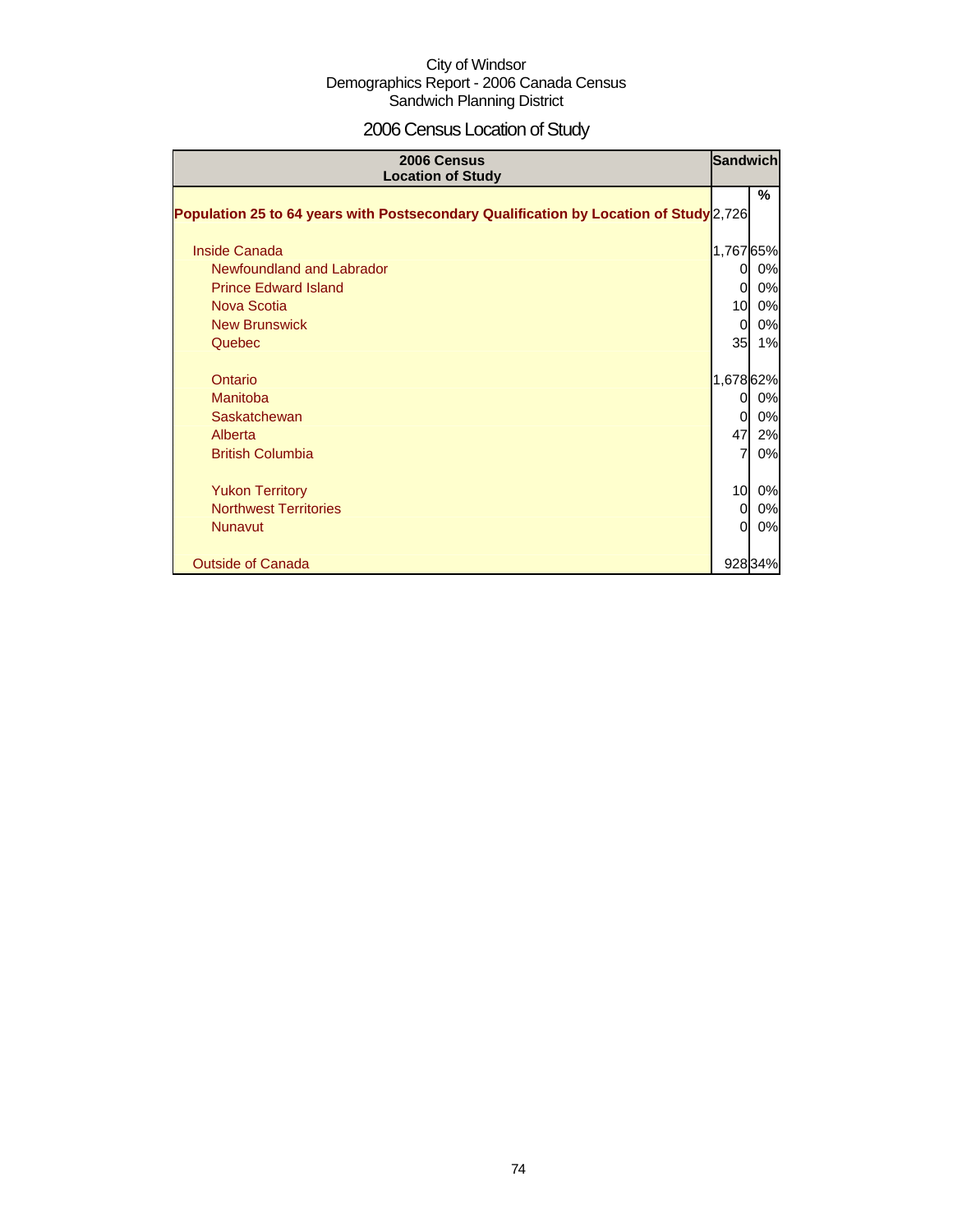# 2006 Census Post Secondary Education by Sex Comparison

| 2006 Census<br>Post Secondary Education by Sex                                                          |                                                                                                                                                               |         | <b>Sandwich</b>                                                                                                                                                           |         |                                                                                                                                                |         |
|---------------------------------------------------------------------------------------------------------|---------------------------------------------------------------------------------------------------------------------------------------------------------------|---------|---------------------------------------------------------------------------------------------------------------------------------------------------------------------------|---------|------------------------------------------------------------------------------------------------------------------------------------------------|---------|
| Comparison                                                                                              |                                                                                                                                                               |         |                                                                                                                                                                           |         |                                                                                                                                                |         |
|                                                                                                         | <b>Total</b><br><b>Population</b>                                                                                                                             |         | <b>Males</b>                                                                                                                                                              |         | <b>Females</b>                                                                                                                                 |         |
| Population 25 to 64 years with<br><b>Postsecondary Qualifications by</b><br><b>Major Field of Study</b> | 2,711                                                                                                                                                         |         | 1,432                                                                                                                                                                     |         | 1,279                                                                                                                                          |         |
| <b>Top 3 Fields</b>                                                                                     | Architecture,<br>engineering, and related<br>technologies<br>Business, management<br>and public<br>administration<br>Health, parks,<br>recreation and fitness |         | Architecture,<br>engineering, and related<br>technologies<br>Business, management<br>and public<br>administration<br>Mathematics, computer<br>and information<br>sciences |         | Health, parks,<br>recreation and fitness<br>Business, management<br>and public<br>administration<br>Social and behavioural<br>sciences and law |         |
| <b>Education</b>                                                                                        | 154                                                                                                                                                           | 6%      | 37                                                                                                                                                                        | 3%      | 117                                                                                                                                            | 9%      |
| Visual and performing arts, and<br>communications technologies                                          | 61                                                                                                                                                            | 2%      | 15                                                                                                                                                                        | 1%      | 45                                                                                                                                             | 4%      |
| <b>Humanities</b>                                                                                       | 155                                                                                                                                                           | 6%      | 20                                                                                                                                                                        | 1%      |                                                                                                                                                | 135 11% |
| Social and behavioural sciences<br>and law                                                              |                                                                                                                                                               | 285 11% | 120                                                                                                                                                                       | 8%      |                                                                                                                                                | 165 13% |
| Business, management and<br>public administration                                                       |                                                                                                                                                               | 482 18% |                                                                                                                                                                           | 182 13% |                                                                                                                                                | 300 23% |
| Physical and life sciences and<br>technologies                                                          | 135                                                                                                                                                           | 5%      |                                                                                                                                                                           | 105 7%  | 30                                                                                                                                             | 2%      |
| Mathematics, computer and<br>information sciences                                                       | 188                                                                                                                                                           | 7%      |                                                                                                                                                                           | 168 12% | 20                                                                                                                                             | 2%      |
| Architecture, engineering, and<br>related technologies                                                  |                                                                                                                                                               | 724 27% |                                                                                                                                                                           | 62343%  |                                                                                                                                                | 102 8%  |
| Agriculture, natural resources and<br>conservation                                                      |                                                                                                                                                               | 20 1%   | $\overline{0}$                                                                                                                                                            | 0%      | 20                                                                                                                                             | 2%      |
| Health, parks, recreation and<br>fitness                                                                |                                                                                                                                                               | 372 14% | 71                                                                                                                                                                        | 5%      |                                                                                                                                                | 300 23% |
| Personal, protective and<br>transportation services                                                     | 125                                                                                                                                                           | 5%      | 85                                                                                                                                                                        | 6%      | 40                                                                                                                                             | 3%      |
| Other fields of study                                                                                   |                                                                                                                                                               | 10 0%   | 01                                                                                                                                                                        | 0%      |                                                                                                                                                | 10 1%   |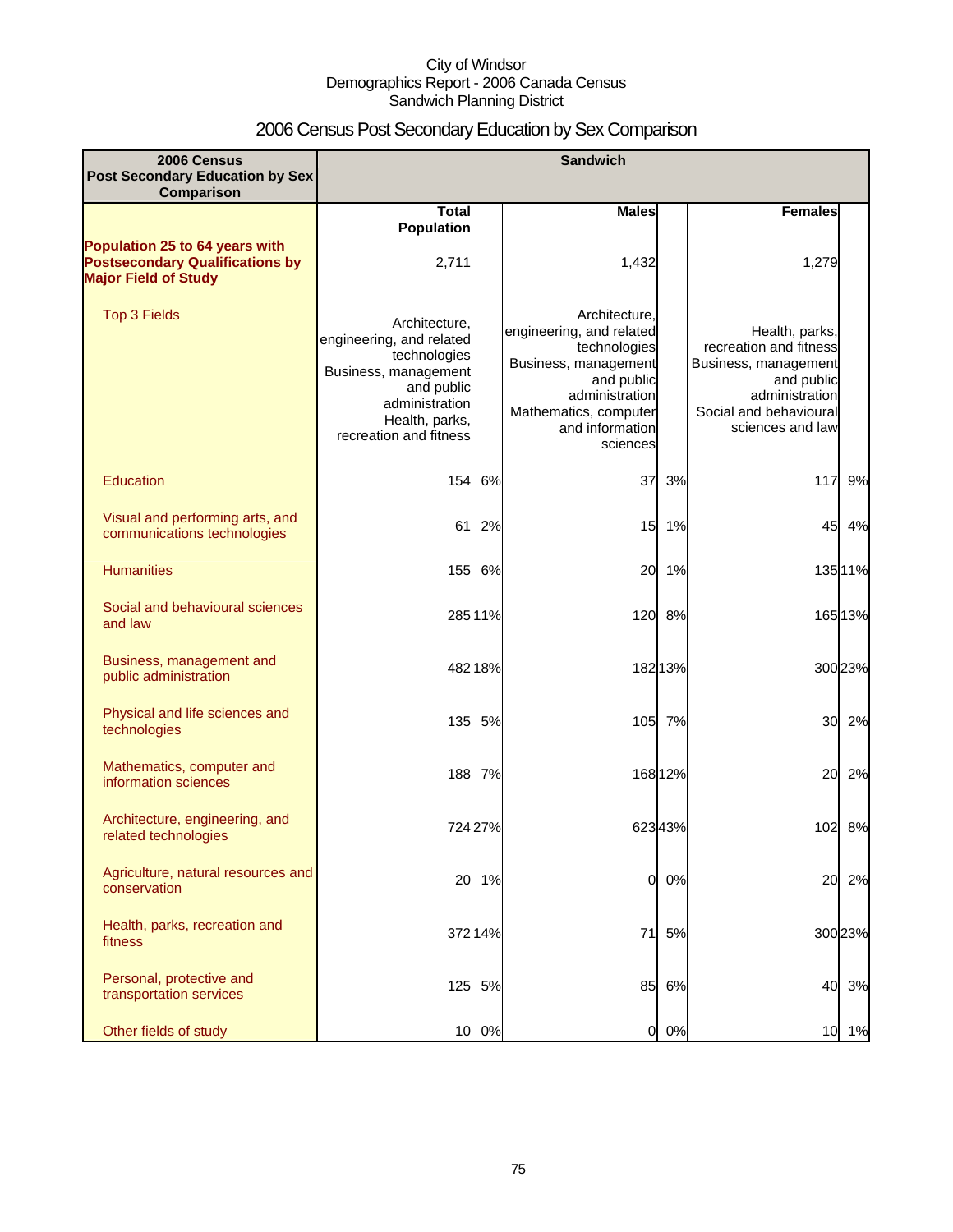# 2006 Census Post Secondary Education by Sex

| 2006 Census<br><b>Post Secondary Education by Sex</b>                                         | <b>Sandwich</b>                                                                                                                                                  |  |
|-----------------------------------------------------------------------------------------------|------------------------------------------------------------------------------------------------------------------------------------------------------------------|--|
| Population 25 to 64 years with Postsecondary Qualifications by Major<br><b>Field of Study</b> | $\%$<br>2,711                                                                                                                                                    |  |
| <b>Top 3 Fields</b>                                                                           | Architecture, engineering, and related<br>technologies<br>Business, management and public<br>administration<br>Health, parks, recreation and fitness             |  |
| Education                                                                                     | 154<br>6%                                                                                                                                                        |  |
| Visual and performing arts, and communications technologies                                   | 2%<br>61                                                                                                                                                         |  |
| <b>Humanities</b>                                                                             | 155<br>6%                                                                                                                                                        |  |
| Social and behavioural sciences and law                                                       | 28511%                                                                                                                                                           |  |
| Business, management and public administration                                                | 482 18%                                                                                                                                                          |  |
| Physical and life sciences and technologies                                                   | 135 5%                                                                                                                                                           |  |
| Mathematics, computer and information sciences                                                | 188 7%                                                                                                                                                           |  |
| Architecture, engineering, and related technologies                                           | 724 27%                                                                                                                                                          |  |
| Agriculture, natural resources and conservation                                               | 20<br>1%                                                                                                                                                         |  |
| Health, parks, recreation and fitness                                                         | 37214%                                                                                                                                                           |  |
| Personal, protective and transportation services                                              | 125 5%                                                                                                                                                           |  |
| Other fields of study                                                                         | 10<br>0%                                                                                                                                                         |  |
| Males 25 to 64 Years with Postsecondary Qualifications by Major Field<br>of Study             | 1,432                                                                                                                                                            |  |
| <b>Top 3 Fields</b>                                                                           | Architecture, engineering, and related<br>technologies<br>Business, management and public<br>administration<br>Mathematics, computer and information<br>sciences |  |
| <b>Education</b>                                                                              | 37<br>3%                                                                                                                                                         |  |
| Visual and performing arts, and communications technologies                                   | 1%<br>15                                                                                                                                                         |  |
| <b>Humanities</b>                                                                             | 20<br>1%                                                                                                                                                         |  |
| Social and behavioural sciences and law                                                       | 120<br>8%                                                                                                                                                        |  |
| Business, management and public administration                                                | 18213%                                                                                                                                                           |  |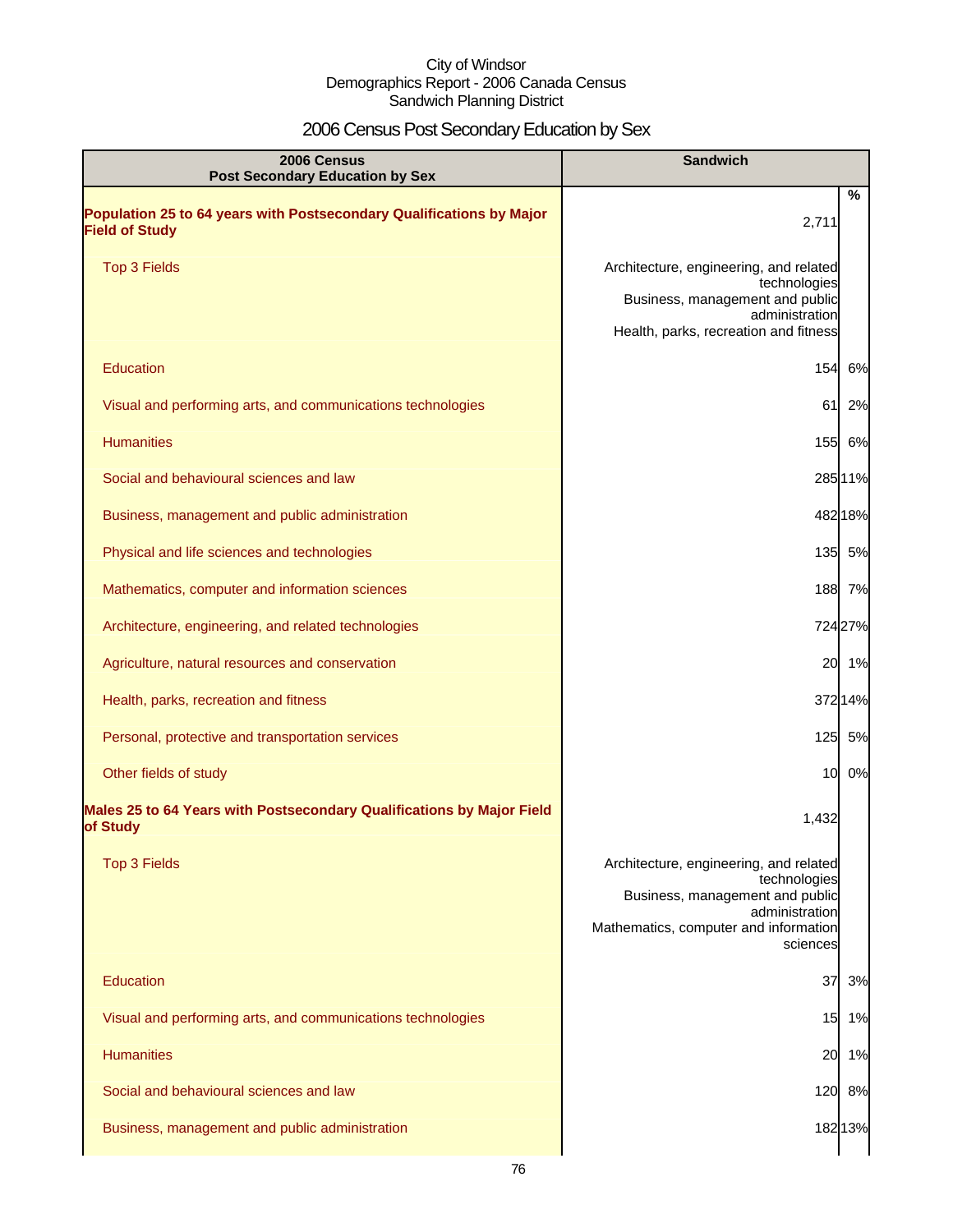| 2006 Census<br><b>Post Secondary Education by Sex</b>                                      | <b>Sandwich</b>                                                                                                                       |         |
|--------------------------------------------------------------------------------------------|---------------------------------------------------------------------------------------------------------------------------------------|---------|
| Physical and life sciences and technologies                                                | 105                                                                                                                                   | ℅<br>7% |
| Mathematics, computer and information sciences                                             |                                                                                                                                       | 16812%  |
| Architecture, engineering, and related technologies                                        |                                                                                                                                       | 62343%  |
| Agriculture, natural resources and conservation                                            | 0                                                                                                                                     | 0%      |
| Health, parks, recreation and fitness                                                      | 71                                                                                                                                    | 5%      |
| Personal, protective and transportation services                                           | 85                                                                                                                                    | 6%      |
| Other fields of study                                                                      | 0                                                                                                                                     | 0%      |
| Females 25 to 64 years with Postsecondary Qualifications by Major<br><b>Field of Study</b> | 1,279                                                                                                                                 |         |
| <b>Top 3 Fields</b>                                                                        | Health, parks, recreation and fitness<br>Business, management and public<br>administration<br>Social and behavioural sciences and law |         |
| <b>Education</b>                                                                           | 117                                                                                                                                   | 9%      |
| Visual and performing arts, and communications technologies                                | 45                                                                                                                                    | 4%      |
| <b>Humanities</b>                                                                          |                                                                                                                                       | 13511%  |
| Social and behavioural sciences and law                                                    |                                                                                                                                       | 165 13% |
| Business, management and public administration                                             |                                                                                                                                       | 300 23% |
| Physical and life sciences and technologies                                                |                                                                                                                                       | 30 2%   |
| Mathematics, computer and information sciences                                             | 20                                                                                                                                    | 2%      |
| Architecture, engineering, and related technologies                                        | 102                                                                                                                                   | 8%      |
| Agriculture, natural resources and conservation                                            | 20                                                                                                                                    | 2%      |
| Health, parks, recreation and fitness                                                      |                                                                                                                                       | 300 23% |
| Personal, protective and transportation services                                           | 40                                                                                                                                    | 3%      |
| Other fields of study                                                                      |                                                                                                                                       | 10 1%   |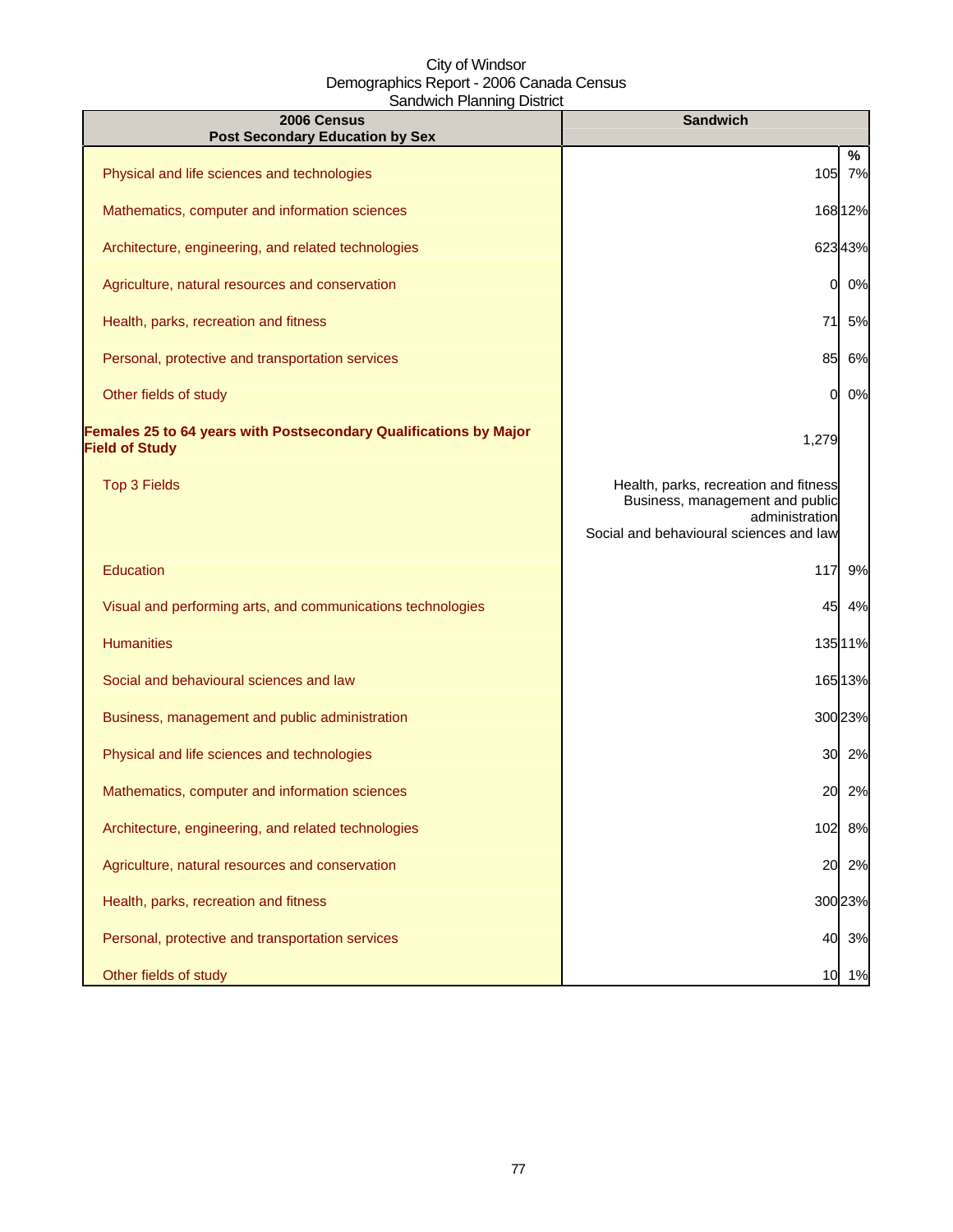# 2006 Census Ethnic Origin - Summary

| 2006 Census<br><b>Ethnic Origin - Summary</b> | <b>Sandwich</b> |                      |
|-----------------------------------------------|-----------------|----------------------|
|                                               |                 | %                    |
| <b>Total Population by Ethnic Origin*</b>     | 11,514          |                      |
| <b>Top 5 Ethnic Origins</b>                   | Canadian        |                      |
|                                               | French          |                      |
|                                               | English         |                      |
|                                               | Scottish        |                      |
|                                               | Irishl          |                      |
| European                                      |                 | 8,839 77%            |
| <b>British Isles</b>                          |                 | 3,744 33%            |
| <b>English</b>                                |                 | 2,281 20%            |
| <b>Irish</b>                                  |                 | 1,301 11%            |
| <b>Scottish</b>                               |                 | 1,466 13%            |
| Welsh                                         |                 | 175 2%               |
| <b>Other British Isles</b>                    |                 | 125 1%               |
| French                                        |                 | 2,44121%             |
| Acadian                                       |                 | 15 0%                |
| French                                        |                 | 2,438 21%            |
| <b>Western European</b>                       |                 | 9%<br>997            |
| Austrian                                      |                 | 0%<br>45             |
| <b>Belgian</b>                                |                 | 0%<br>20             |
| Dutch (Netherlands)                           |                 | 1%<br>145            |
| German                                        |                 | 814<br>7%            |
| <b>Swiss</b>                                  |                 | 0%<br>30             |
| <b>Other Western European</b>                 |                 | 0%<br>0              |
| Northern European                             |                 | 1%<br>130            |
| Finnish                                       |                 | 0%<br>30             |
| Scandinavian                                  |                 | 95<br>1%             |
| Eastern European                              |                 | 7%<br>826            |
| <b>Baltic</b>                                 |                 | 0%<br>20             |
| <b>Czech and Slovak</b>                       |                 | 1%<br>98             |
| <b>Other Eastern European</b>                 |                 | 749<br>7%            |
| Southern European                             | 1,041           | 9%                   |
| Croatian                                      |                 | 1%<br>65             |
| Greek                                         |                 | 1%<br>70             |
| Italian                                       |                 | 5%<br>613            |
| Portuguese                                    |                 | 0%<br>45             |
| Spanish                                       |                 | 179<br>2%            |
| <b>Other Southern European</b>                |                 | 1%<br>153            |
| <b>Other European</b>                         |                 | 0%<br>55             |
| <b>Jewish</b>                                 |                 | 55<br>0%             |
| <b>Other European</b>                         |                 | 0%<br>20             |
| Latin, Central and South American             |                 | 2%<br>178            |
| Aboriginal from Central/South American        |                 | 0%<br>$\mathbf 0$    |
| Argentinian                                   |                 | 0%<br>$\overline{0}$ |
| <b>Brazilian</b>                              |                 | 0%<br>$\overline{0}$ |
| Chilean                                       |                 | $\overline{0}$<br>0% |
| Colombian                                     |                 | $\mathbf 0$<br>0%    |
| Ecuadorian                                    |                 | 0%<br>$\mathbf{0}$   |
| Guatemalan                                    |                 | 0%<br>10             |
| Mexican                                       |                 | 0%<br>30             |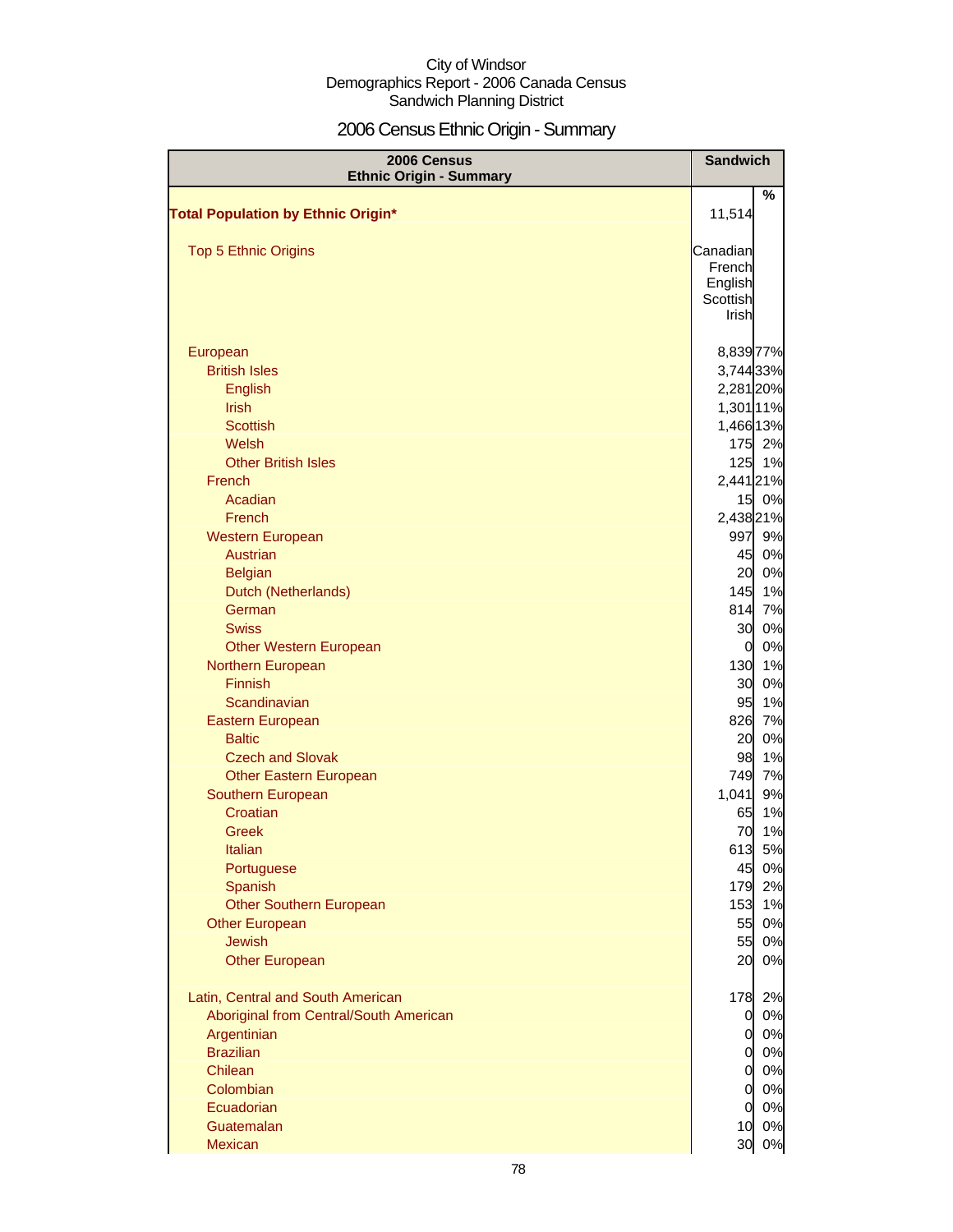| 2006 Census<br><b>Ethnic Origin - Summary</b> | <b>Sandwich</b> |          |
|-----------------------------------------------|-----------------|----------|
|                                               |                 | %        |
| Peruvian                                      | $\overline{0}$  | 0%       |
| Salvadorean                                   | 85              | 1%       |
| Other Latin, Central or South American        | 40              | 0%       |
| Caribbean                                     | 127             | 1%       |
| <b>Barbadian</b>                              | 30              | 0%       |
| Guyanese                                      | 10              | 0%       |
| <b>Haitian</b>                                | $\overline{0}$  | 0%       |
| Jamaican                                      | 95              | 1%       |
| Trinidadian/Tobagonian                        | 17              | 0%       |
| <b>West Indian</b>                            | 28              | 0%       |
| <b>Other Caribbean</b>                        | $\overline{0}$  | 0%       |
| African                                       | 596             | 5%       |
| <b>Black</b>                                  | 116             | 1%       |
| Ethiopian                                     | 30              | 0%       |
| Ghanaian                                      | $\overline{0}$  | 0%       |
| Nigerian<br>Somali                            | 35              | 0%       |
| South African                                 | 215             | 2%       |
| <b>Other African</b>                          | 01<br>235       | 0%<br>2% |
|                                               |                 |          |
| Arab                                          | 860             | 7%       |
| Egyptian                                      | $\mathbf{0}$    | 0%       |
| Iraqi                                         | 430             | 4%       |
| Lebanese                                      | 170             | 1%       |
| Maghrebi                                      | 45              | 0%       |
| Algerian<br>Moroccan                          | 10<br>45        | 0%<br>0% |
| <b>Other Maghrebi</b>                         | $\mathbf{0}$    | 0%       |
| Palestinian                                   | 30              | 0%       |
| Syrian                                        | 10              | 0%       |
| <b>Other Arab</b>                             | 120             | 1%       |
|                                               |                 |          |
| <b>West Asian</b>                             |                 | 195 2%   |
| Afghan                                        | 60              | 1%       |
| Armenian                                      | 70              | 1%       |
| <b>Iranian</b><br><b>Turk</b>                 | 65              | 1%       |
| <b>Other West Asian</b>                       | 10<br>55        | 0%<br>0% |
|                                               |                 |          |
| <b>South Asian</b>                            | 844             | 7%       |
| East Indian                                   | 335             | 3%       |
| Pakistani                                     | 231             | 2%       |
| Punjabi                                       | $\overline{a}$  | 0%       |
| Sri Lankan                                    | 10              | $0\%$    |
| <b>Other South Asian</b>                      | 317             | 3%       |
| <b>East and Southeast Asian</b>               | 1,163 10%       |          |
| <b>Chinese</b>                                | 872             | 8%       |
| Filipino                                      | 53              | 0%       |
| Japanese                                      | $\overline{0}$  | 0%       |
| Korean                                        | 25              | 0%       |
| Vietnamese                                    | 59              | 1%       |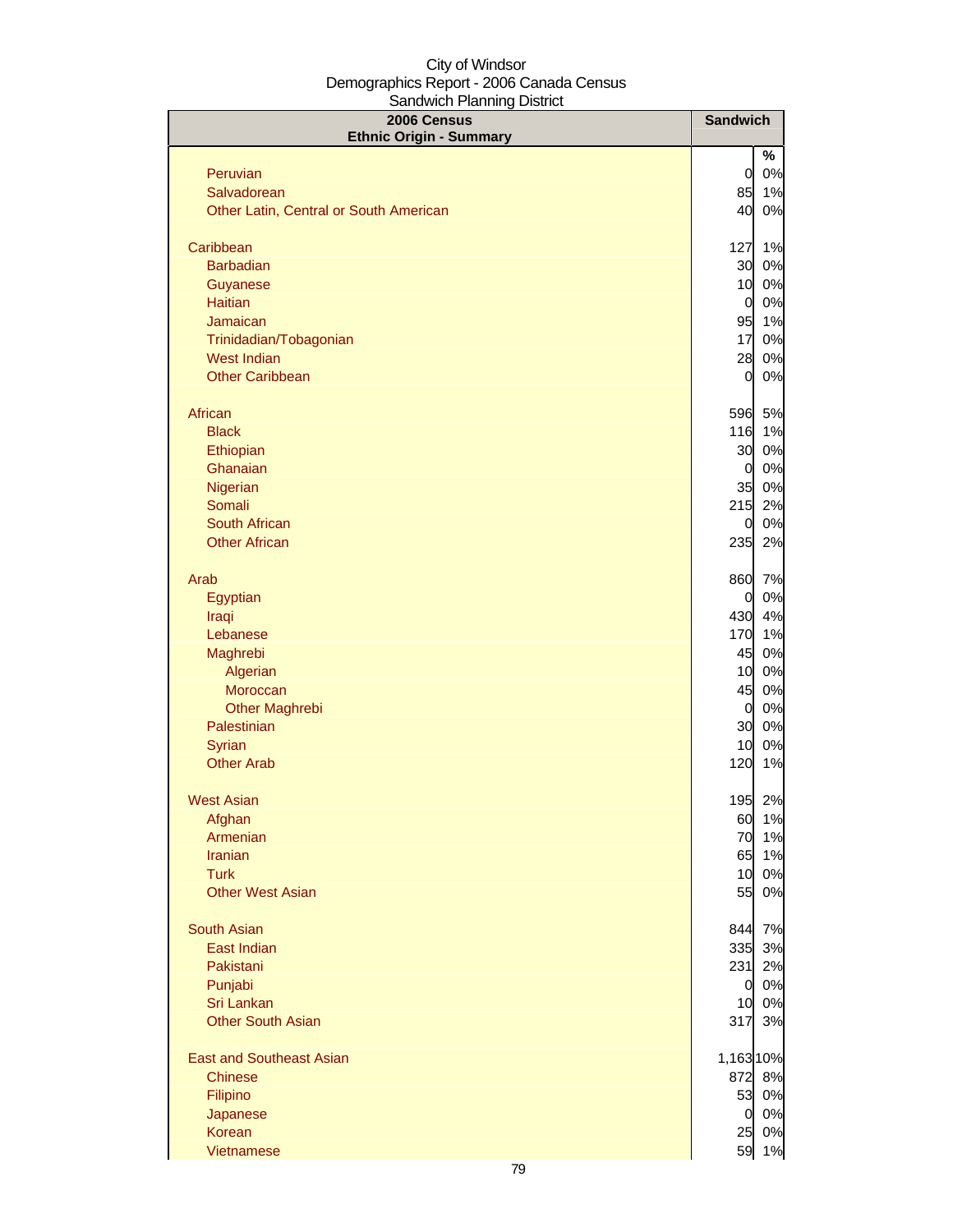| 2006 Census<br><b>Ethnic Origin - Summary</b>                                        |           | <b>Sandwich</b> |
|--------------------------------------------------------------------------------------|-----------|-----------------|
|                                                                                      |           | %               |
| <b>Other East Asian</b>                                                              | 142       | 1%              |
| Oceania                                                                              | 0         | 0%              |
| Australian                                                                           | 0         | 0%              |
| New Zealander                                                                        | 0         | 0%              |
| Pacific Islands                                                                      | 0         | 0%              |
| Fijian                                                                               | 0         | 0%              |
| Hawaiian                                                                             | 0         | 0%              |
| <b>Other Pacific Islander</b>                                                        | 0         | 0%              |
| North American Aboriginal                                                            | 638       | 6%              |
| <b>Inuit</b>                                                                         | 0         | 0%              |
| <b>Métis</b>                                                                         | 130       | 1%              |
| North American Indian                                                                | 511       | 4%              |
| North American                                                                       | 3,288 29% |                 |
| American                                                                             |           | 205 2%          |
| Canadian                                                                             | 3,14427%  |                 |
| <b>Other North American</b>                                                          | 10        | 0%              |
| *Total responses are the sum of single and multiple responses for each ethnic origin |           |                 |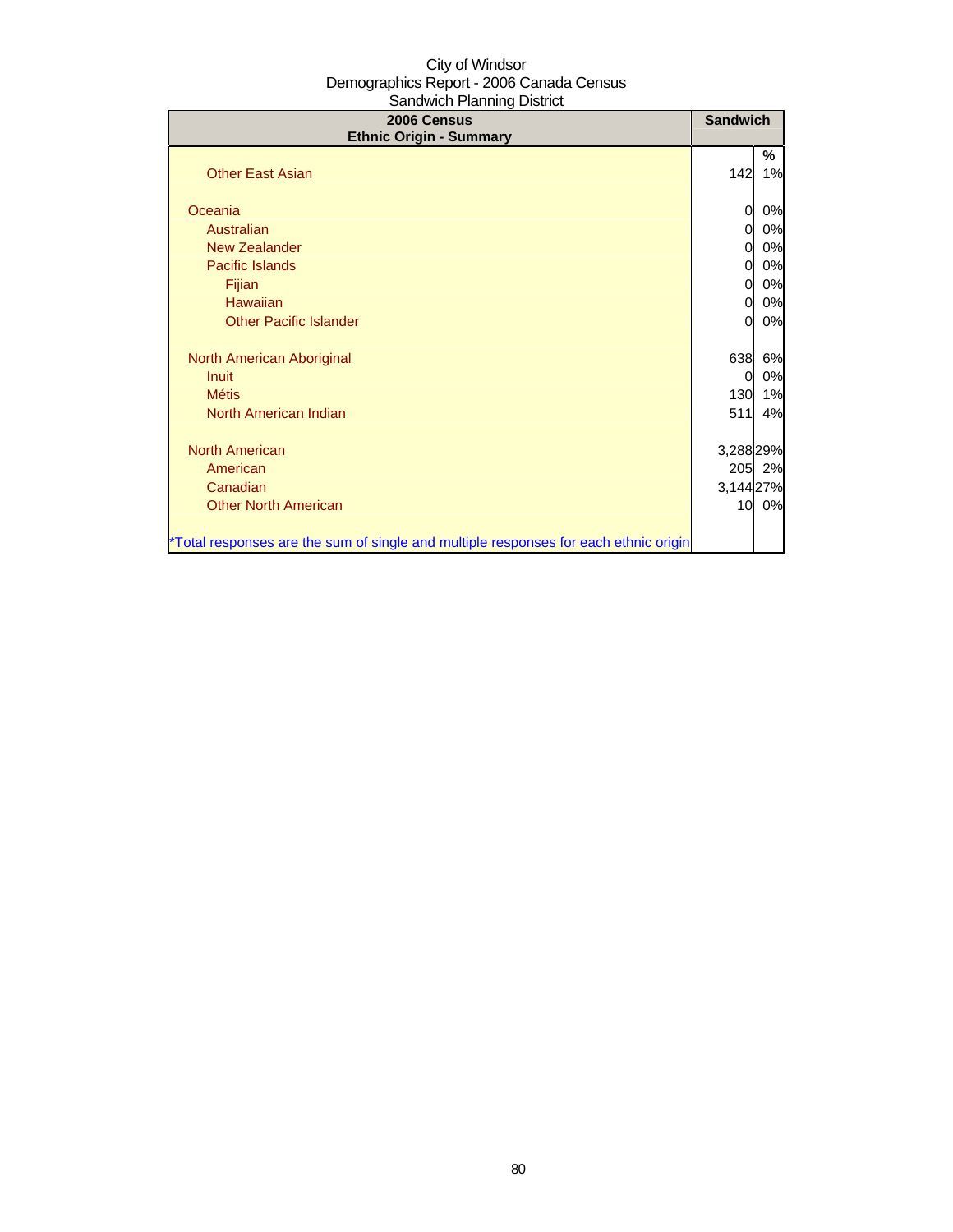# 2006 Census Ethnic Origin - European

| 2006 Census<br><b>Ethnic Origin - European</b> | <b>Sandwich</b>      |           |
|------------------------------------------------|----------------------|-----------|
|                                                |                      | %         |
| <b>Total Population by Ethnic Origin*</b>      | 11,514               |           |
| <b>British Isles</b>                           | 3,744                |           |
| Cornish                                        | 0                    | 0%        |
| English                                        | 2,281                | 61%       |
| <b>Irish</b>                                   | 1,301                | 35%       |
| <b>Manx</b>                                    | $\overline{0}$       | 0%        |
| <b>Scottish</b>                                | 1,466 39%            |           |
| Welsh                                          | 175                  | 5%        |
| British Isles, n.i.e.                          | 125                  | 3%        |
| <b>French</b>                                  | 2,441                |           |
| Acadian                                        | 15                   | 1%        |
| French                                         | 2,438 100%           |           |
| <b>Western European</b>                        | 997                  |           |
| Austrian                                       | 45                   | 5%        |
| <b>Belgian</b>                                 | 20                   | 2%        |
| Dutch (Netherlands)                            | 145                  | 15%       |
| <b>Flemish</b>                                 | $\overline{0}$       | 0%        |
| Frisian                                        | $\overline{0}$       | 0%        |
| German                                         | 814                  | 82%       |
| Luxembourger                                   | 0                    | 0%        |
| <b>Swiss</b>                                   | 30                   | 3%        |
| <b>Northern European</b>                       | 130                  |           |
| Finnish                                        | 30                   | 23%       |
| Scandinavian                                   | 95                   | 73%       |
| <b>Danish</b>                                  | 20                   | 15%       |
| Icelandic                                      | $\overline{O}$       | 0%        |
| Norwegian                                      |                      | 30 23%    |
| Swedish                                        | 30                   | 23%<br>0% |
| Scandinavian, n.i.e.                           | 0                    |           |
| <b>Eastern European</b>                        | 826                  |           |
| <b>Baltic</b>                                  | 20                   | 2%        |
| Estonian                                       | $\overline{0}$       | 0%        |
| Latvian                                        | 10                   | 1%        |
| Lithuanian                                     | 30                   | 4%        |
| <b>Byelorussian</b><br><b>Czech and Slovak</b> | $\overline{0}$<br>98 | 0%<br>12% |
| <b>Czech</b>                                   | 18                   | 2%        |
| Czechoslovakian                                | 20                   | 2%        |
| <b>Slovak</b>                                  | 55                   | 7%        |
| Hungarian (Magyar)                             | 157                  | 19%       |
| Polish                                         | 216                  | 26%       |
| Romanian                                       | 85                   | 10%       |
| <b>Russian</b>                                 | 65                   | 8%        |
| <b>Ukrainian</b>                               | 227                  | 27%       |
| <b>Southern European</b>                       | 1,041                |           |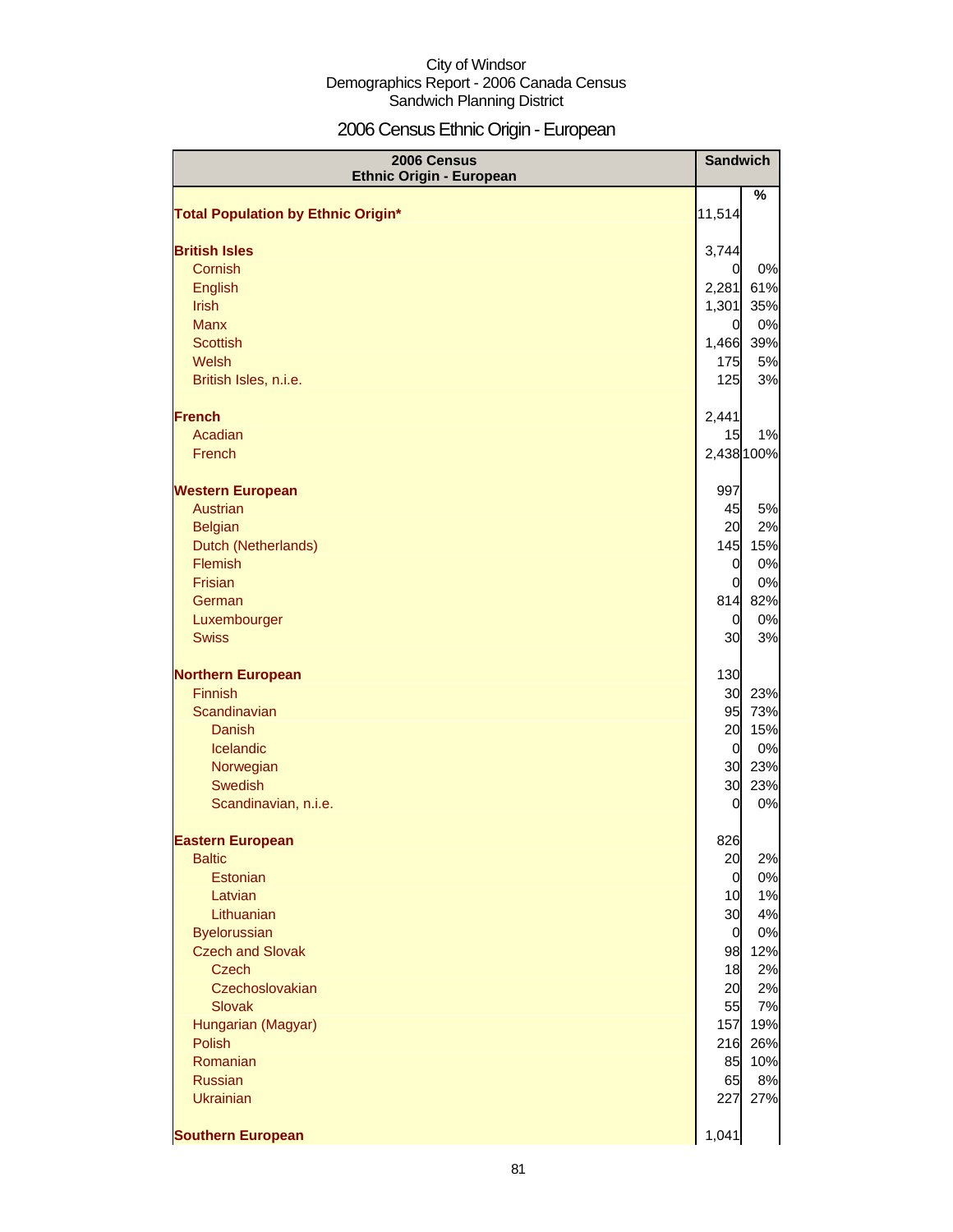| 2006 Census<br><b>Ethnic Origin - European</b>                                       | <b>Sandwich</b> |         |
|--------------------------------------------------------------------------------------|-----------------|---------|
|                                                                                      |                 | %       |
| Albanian                                                                             | 29              | 3%      |
| <b>Bosnian</b>                                                                       | $\overline{0}$  | 0%      |
| <b>Bulgarian</b>                                                                     | $\Omega$        | 0%      |
| Croatian                                                                             | 65              | 6%      |
| Cypriot                                                                              | $\overline{0}$  | 0%      |
| <b>Greek</b>                                                                         | 70              | 7%      |
| <b>Italian</b>                                                                       | 613             | 59%     |
| Kosovar                                                                              | 20              | 2%      |
| Macedonian                                                                           | 15              | 1%      |
| <b>Maltese</b>                                                                       | 0               | 0%      |
| Montenegrin                                                                          | $\overline{0}$  | 0%      |
| Portuguese                                                                           | 45              | 4%      |
| Serbian                                                                              | 30              | 3%      |
| <b>Sicilian</b>                                                                      | $\overline{0}$  | 0%      |
| Slovenian                                                                            | 18              | 2%      |
| <b>Spanish</b>                                                                       | 179             | 17%     |
| Yugoslav, n.i.e.                                                                     | 40              | 4%      |
| <b>Other European</b>                                                                | 55              |         |
| <b>Basque</b>                                                                        | 10              | 18%     |
| Gypsy (Roma)                                                                         | $\Omega$        | 0%      |
| <b>Jewish</b>                                                                        |                 | 55 100% |
| Slav (European)                                                                      | $\Omega$        | 0%      |
| European, n.i.e.                                                                     | 10 <sup>1</sup> | 18%     |
| *Total responses are the sum of single and multiple responses for each ethnic origin |                 |         |
| n.i.e.: not included elsewhere                                                       |                 |         |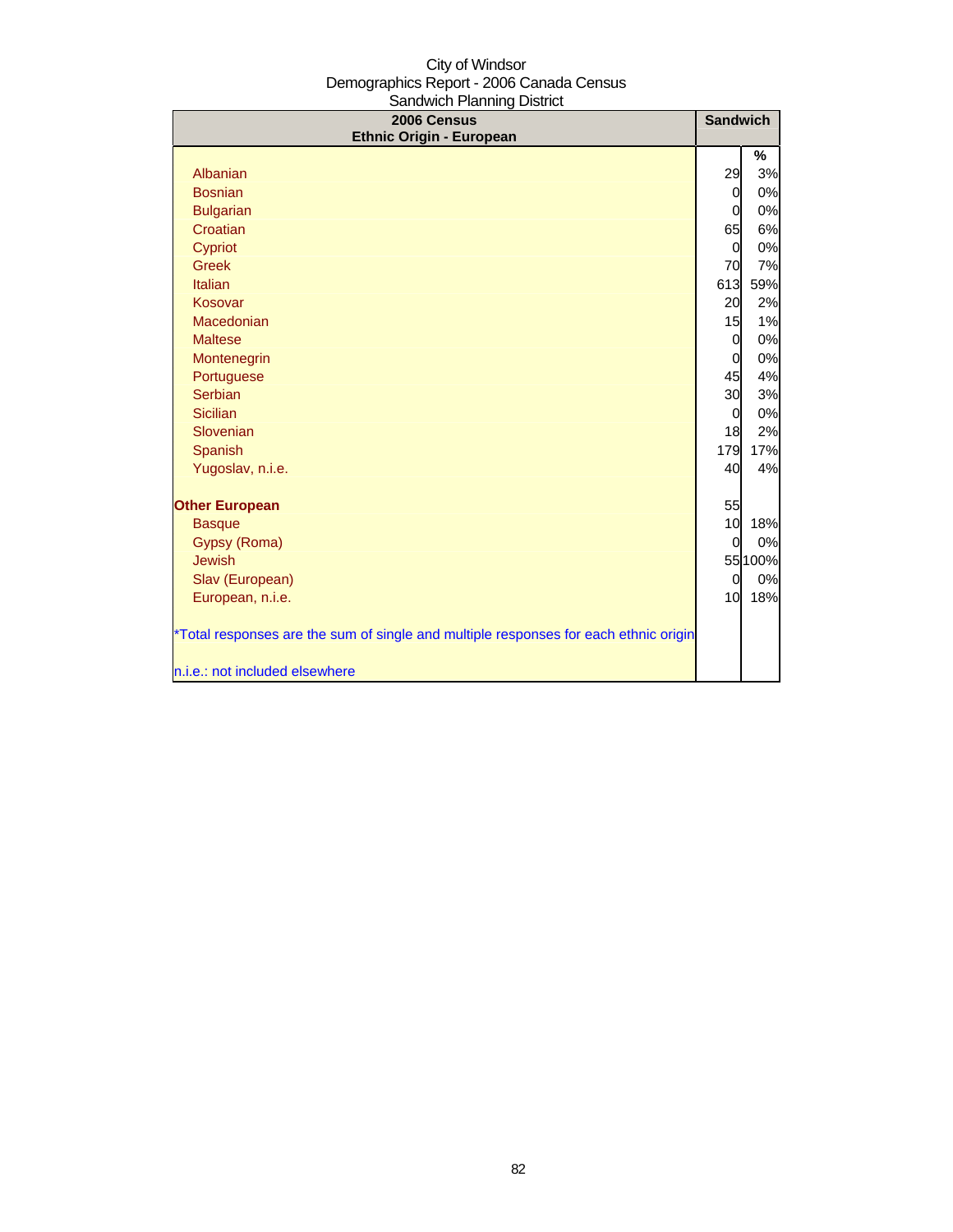# 2006 Census Ethnic Origin - Asian, Oceanic

| Ethnic Origin - Asian, Oceanic<br><b>Total Population by Ethnic Origin*</b> | 11,514         | $\%$    |
|-----------------------------------------------------------------------------|----------------|---------|
|                                                                             |                |         |
|                                                                             |                |         |
| <b>West Asian</b>                                                           | 195            |         |
| Afghan                                                                      |                | 6031%   |
| Armenian                                                                    |                | 7036%   |
| Assyrian                                                                    | $\overline{a}$ | 0%      |
| Azerbaijani                                                                 | $\overline{O}$ | 0%      |
| Georgian                                                                    | $\overline{0}$ | 0%      |
| Iranian                                                                     |                | 6533%   |
|                                                                             |                |         |
| <b>Israeli</b>                                                              | $\overline{O}$ | 0%      |
| <b>Kurd</b>                                                                 | $\overline{O}$ | 0%      |
| Pashtun                                                                     | $\overline{O}$ | 0%      |
| <b>Tatar</b>                                                                | $\overline{0}$ | 0%      |
| <b>Turk</b>                                                                 | 10             | 5%      |
| West Asian, n.i.e.                                                          |                | 5528%   |
| <b>South Asian</b>                                                          | 844            |         |
| Bangladeshi                                                                 |                | 163 19% |
| <b>Bengali</b>                                                              |                | 33 4%   |
| East Indian                                                                 |                | 33540%  |
| Goan                                                                        | $\overline{0}$ | 0%      |
| Gujarati                                                                    | 10             | 1%      |
| Kashmiri                                                                    | $\Omega$       | 0%      |
| Nepali                                                                      | 45             | 5%      |
| Pakistani                                                                   |                | 231 27% |
| Punjabi                                                                     | $\mathbf{0}$   | 0%      |
| <b>Sinhalese</b>                                                            | 10             | 1%      |
| Sri Lankan                                                                  | 10             | 1%      |
| Tamil                                                                       | 0              | 0%      |
| South Asian, n.i.e.                                                         | 55             | 7%      |
| <b>East and Southeast Asian</b>                                             | 1,163          |         |
| <b>Burmese</b>                                                              | $\mathbf{0}$   | 0%      |
| Cambodian                                                                   | 60             | 5%      |
| <b>Chinese</b>                                                              |                | 87275%  |
| Filipino                                                                    | 53             | 5%      |
| Hmong                                                                       | $\overline{O}$ | 0%      |
| Indonesian                                                                  | $\mathbf{0}$   | 0%      |
| Japanese                                                                    | $\mathbf{0}$   | 0%      |
| <b>Khmer</b>                                                                | $\overline{0}$ | 0%      |
| Korean                                                                      | 25             | 2%      |
| Laotian                                                                     | $\overline{O}$ | 0%      |
| Malaysian                                                                   | $\overline{7}$ | 1%      |
| Mongolian                                                                   | $\overline{0}$ | 0%      |
| Singaporean                                                                 | $\overline{0}$ | 0%      |
| <b>Taiwanese</b>                                                            | $\overline{0}$ | 0%      |
| Thai                                                                        | $\overline{0}$ | 0%      |
| Tibetan                                                                     | $\overline{0}$ | 0%      |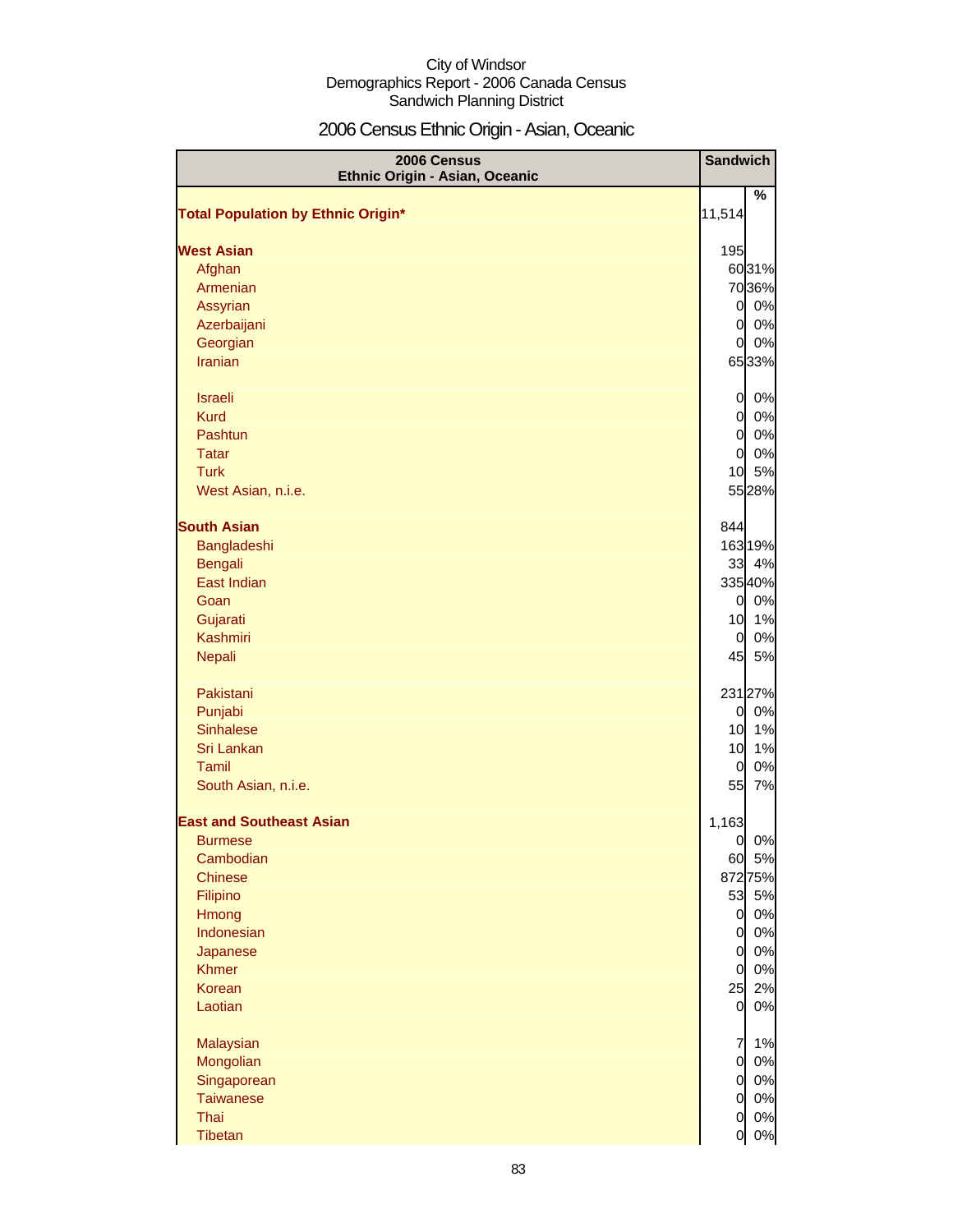| 2006 Census<br>Ethnic Origin - Asian, Oceanic                                        | <b>Sandwich</b> |    |
|--------------------------------------------------------------------------------------|-----------------|----|
|                                                                                      |                 | ℅  |
| Vietnamese                                                                           | 59              | 5% |
| East or Southeast Asian, n.i.e.                                                      | 75              | 6% |
| Asian, n.o.s.                                                                        | 0               | 0% |
| <b>Oceania</b>                                                                       |                 |    |
| Australian                                                                           |                 |    |
| <b>New Zealander</b>                                                                 |                 |    |
| Pacific Islands                                                                      |                 |    |
| Fijian                                                                               | 0               |    |
| <b>Hawaiian</b>                                                                      |                 |    |
| Maori                                                                                |                 |    |
| Polynesian                                                                           | 0               |    |
| Samoan                                                                               | 0               |    |
| Pacific Islander, n.i.e.                                                             |                 |    |
| *Total responses are the sum of single and multiple responses for each ethnic origin |                 |    |
| n.i.e.: not included elsewhere                                                       |                 |    |
| n.o.s: not otherwise specfied                                                        |                 |    |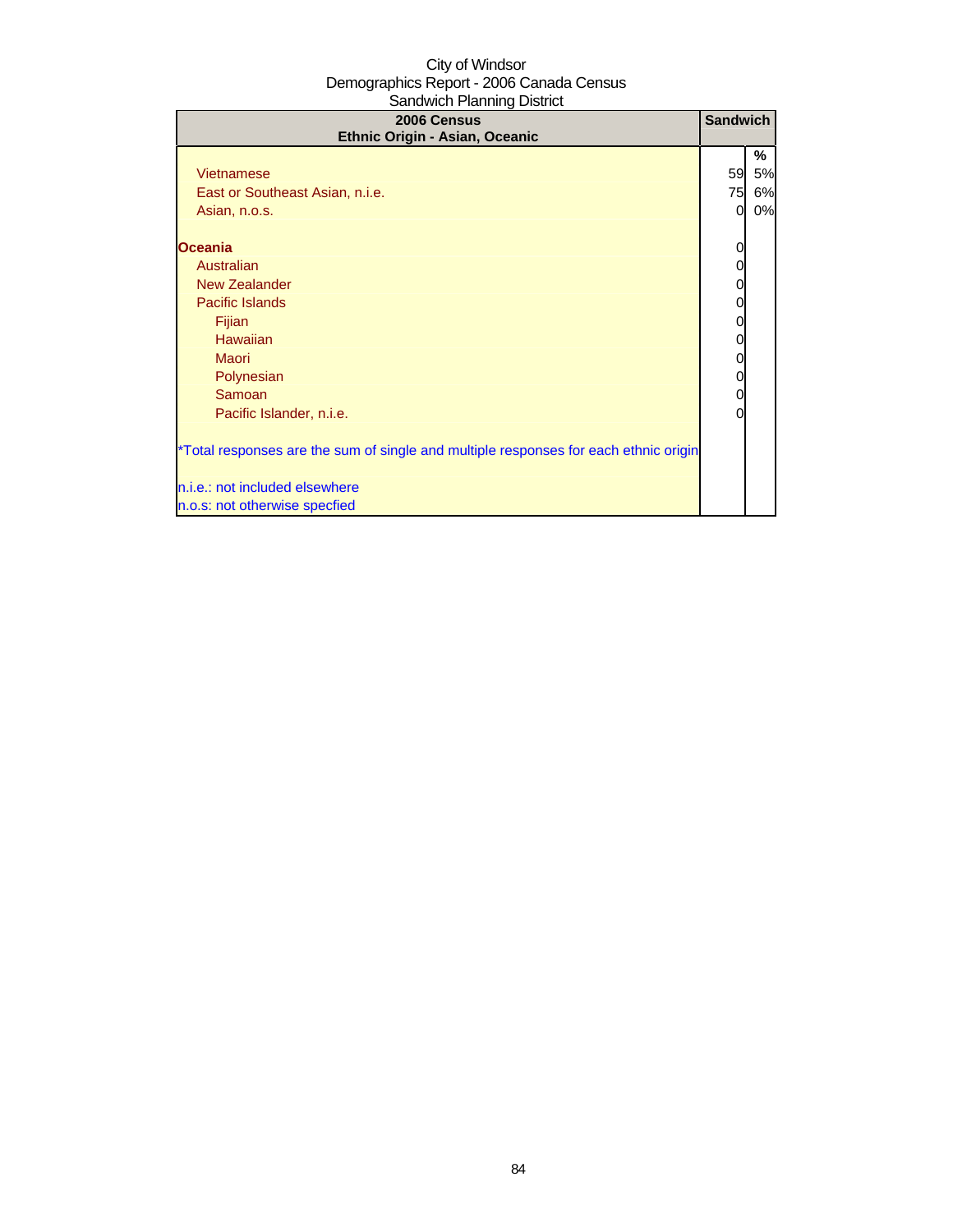# 2006 Census Ethnic Origin - Arab

| 2006 Census<br><b>Ethnic Origin - Arab</b>                                           | <b>Sandwich</b> |         |
|--------------------------------------------------------------------------------------|-----------------|---------|
|                                                                                      |                 | $\%$    |
| <b>Total Population by Ethnic Origin*</b>                                            | 11,514          |         |
| <b>Arab</b>                                                                          | 860             |         |
| Egyptian                                                                             | $\Omega$        | 0%      |
| Iraqi                                                                                |                 | 430 50% |
| Jordanian                                                                            | 10              | 1%      |
| Kuwaiti                                                                              | $\mathbf{0}$    | 0%      |
| Lebanese                                                                             |                 | 170 20% |
| Libyan                                                                               |                 | 10 1%   |
| Maghrebi                                                                             | 45              | 5%      |
| Algerian                                                                             | 10              | 1%      |
| <b>Berber</b>                                                                        | $\Omega$        | 0%      |
| Moroccan                                                                             | 45              | 5%      |
| Tunisian                                                                             | $\Omega$        | 0%      |
| Maghrebi, n.i.e.                                                                     | $\Omega$        | 0%      |
| Palestinian                                                                          | 30              | 3%      |
| Saudi Arabian                                                                        | $\overline{0}$  | 0%      |
| Syrian                                                                               | 10              | 1%      |
| Yemeni                                                                               | $\overline{0}$  | 0%      |
| Arab, n.i.e.                                                                         |                 | 100 12% |
| *Total responses are the sum of single and multiple responses for each ethnic origin |                 |         |
| n.i.e.: not included elsewhere                                                       |                 |         |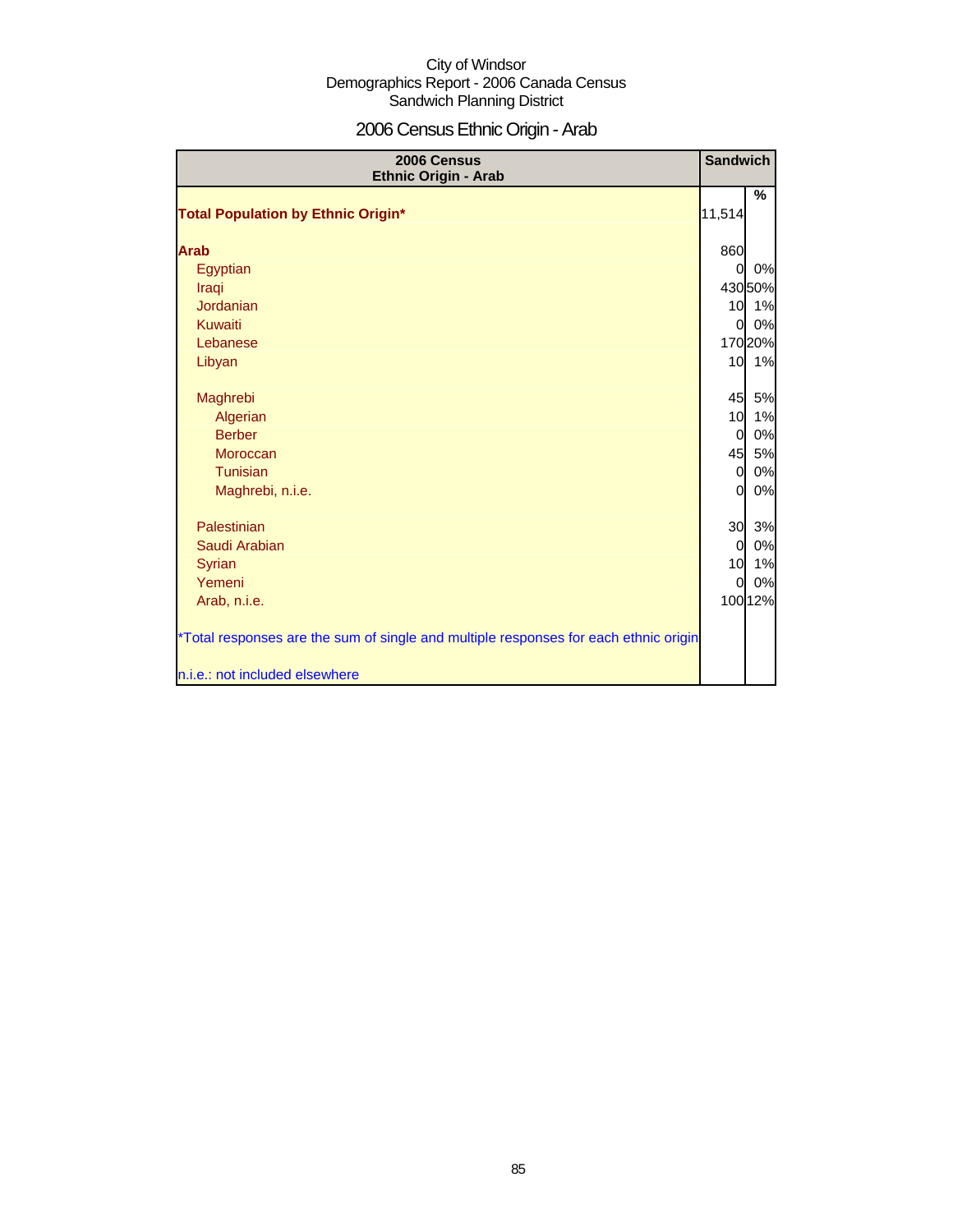# 2006 Census Ethnic Origin - African

| 2006 Census<br><b>Ethnic Origin - African</b> | <b>Sandwich</b> |         |
|-----------------------------------------------|-----------------|---------|
|                                               |                 | %       |
| <b>Total Population by Ethnic Origin*</b>     | 11,514          |         |
| <b>African</b>                                | 596             |         |
| Afrikaner                                     | $\mathbf{0}$    | 0%      |
| Akan                                          | $\overline{0}$  | 0%      |
| Amhara                                        | $\overline{0}$  | $0\%$   |
| Angolan                                       | $\overline{0}$  | 0%      |
| Ashanti                                       | $\overline{0}$  | $0\%$   |
| <b>Bantu</b>                                  | 0               | 0%      |
| <b>Black</b>                                  |                 | 116 20% |
| <b>Burundian</b>                              | $\overline{0}$  | 0%      |
| Cameroonian                                   | $\overline{0}$  | 0%      |
| Chadian                                       | $\overline{0}$  | 0%      |
|                                               |                 |         |
| Congolese (Zairian)                           | $\overline{0}$  | 0%      |
| Congolese, n.o.s.                             | $\overline{0}$  | $0\%$   |
| <b>Dinka</b>                                  | $\overline{0}$  | 0%      |
| <b>East African</b>                           | $\overline{0}$  | 0%      |
| Eritrean                                      | 0               | 0%      |
| Ethiopian                                     | 30              | 5%      |
| Gabonese                                      | $\overline{0}$  | 0%      |
| Gambian                                       | 0               | $0\%$   |
| Ghanaian                                      | 0               | $0\%$   |
| Guinean, n.o.s.                               | 0               | 0%      |
|                                               |                 |         |
| Harari                                        | $\overline{0}$  | 0%      |
| Ibo                                           | $\overline{0}$  | 0%      |
| <b>Ivorian</b>                                | $\overline{0}$  | 0%      |
| Kenyan                                        | $\overline{0}$  | 0%      |
| <b>Malagasy</b>                               | $\overline{0}$  | 0%      |
| <b>Malian</b>                                 | $\overline{0}$  | 0%      |
| <b>Mauritian</b>                              | 0               | 0%      |
| Nigerian                                      | 35              | 6%      |
| Oromo                                         | $\mathbf 0$     | $0\%$   |
| Peulh                                         | <sub>0</sub>    | $0\%$   |
|                                               |                 |         |
| Rwandan                                       | 10 <sub>1</sub> | 2%      |
| Senegalese                                    | $\overline{a}$  | 0%      |
| Seychellois                                   | $\overline{O}$  | 0%      |
| Sierra Leonean                                | $\mathbf{0}$    | 0%      |
| Somali                                        |                 | 21536%  |
| South African                                 | $\overline{0}$  | $0\%$   |
| Sudanese                                      | 55              | 9%      |
| Tanzanian                                     | $\mathbf{0}$    | 0%      |
| Tigrian                                       | $\overline{a}$  | 0%      |
| <b>Togolese</b>                               | $\overline{0}$  | 0%      |
|                                               |                 |         |
| Ugandan                                       | $\overline{O}$  | 0%      |
| Yoruba                                        | 20              | 3%      |
| Zambian                                       | $\overline{0}$  | $0\%$   |
| Zimbabwean                                    | 0               | 0%      |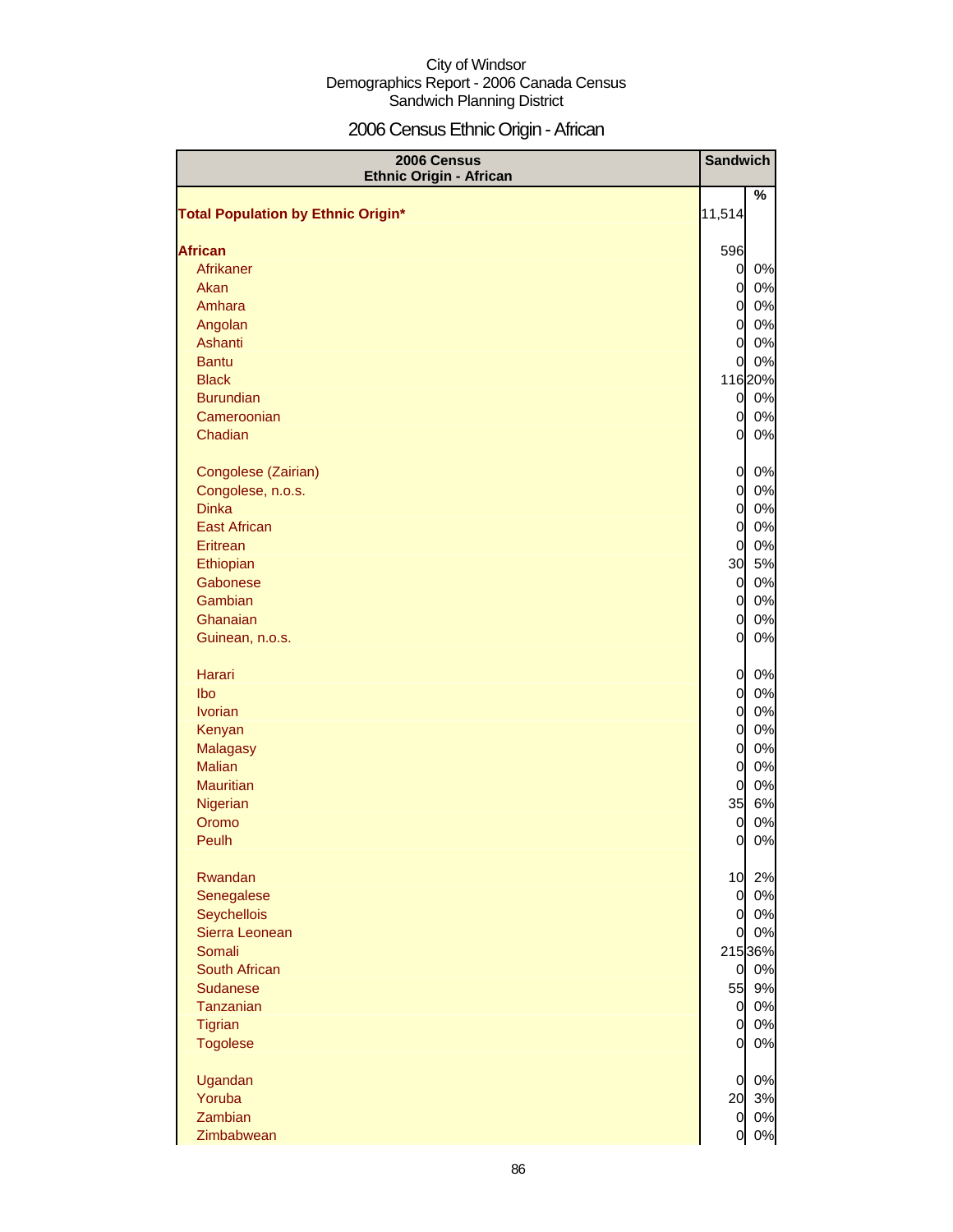| 2006 Census<br><b>Ethnic Origin - African</b>                                        | <b>Sandwich</b> |          |
|--------------------------------------------------------------------------------------|-----------------|----------|
| Zulu                                                                                 |                 | %<br>0%l |
| African, n.i.e.                                                                      |                 | 15025%   |
| *Total responses are the sum of single and multiple responses for each ethnic origin |                 |          |
| n.i.e.: not included elsewhere<br>n.o.s: not otherwise specfied                      |                 |          |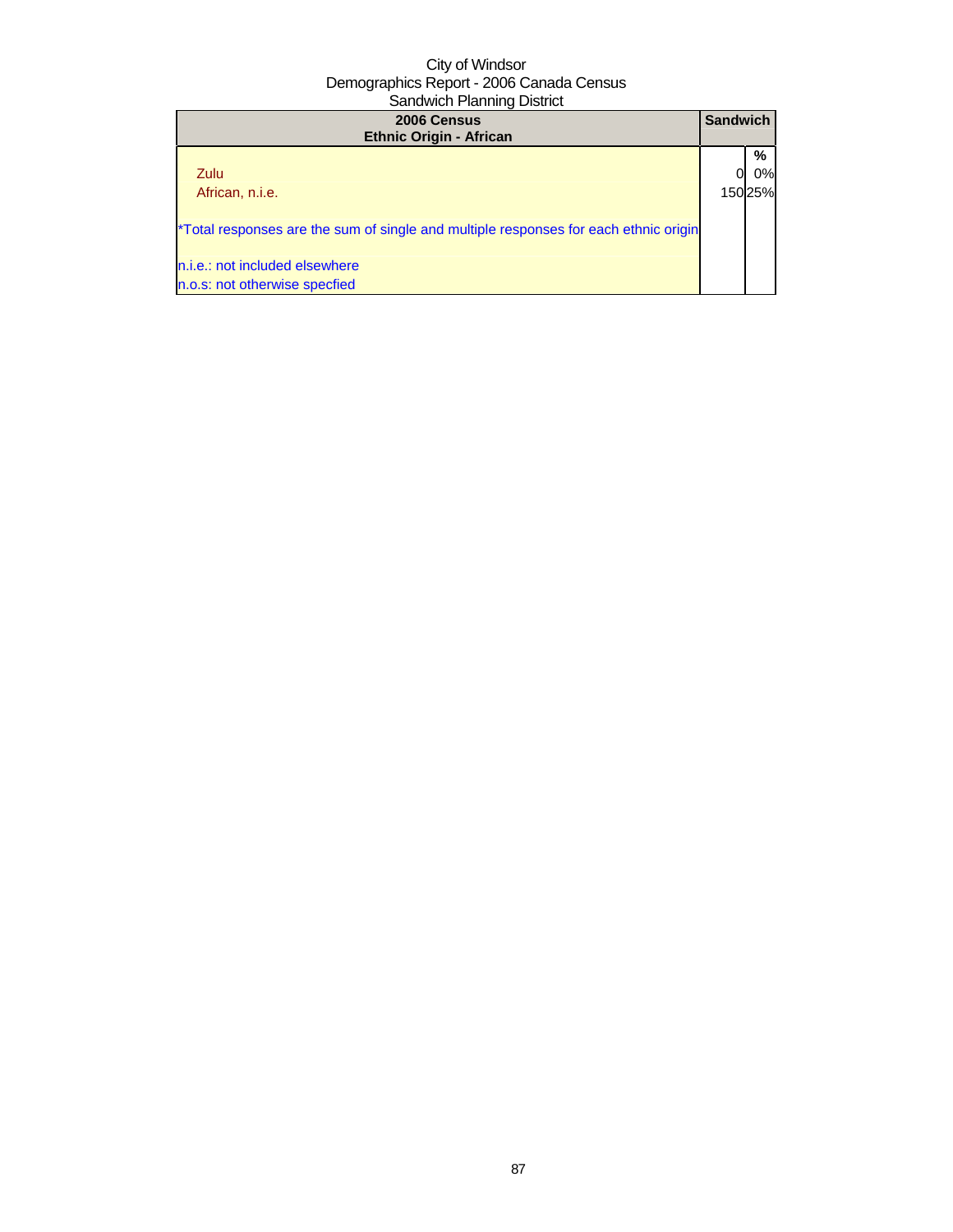# 2006 Census Ethnic Origin - Americas

| 2006 Census<br><b>Ethnic Origin - Americas</b> | <b>Sandwich</b>                  |             |
|------------------------------------------------|----------------------------------|-------------|
|                                                |                                  | $\%$        |
| <b>Total Population by Ethnic Origin*</b>      | 11,514                           |             |
| <b>Latin, Central and South American</b>       | 178                              |             |
| Aboriginal from Central/South America          | $\mathbf{0}$                     | 0%          |
| Argentinian                                    | $\overline{0}$                   | 0%          |
| <b>Belizean</b>                                | $\overline{0}$                   | 0%          |
| <b>Bolivian</b>                                | $\overline{0}$                   | 0%          |
| <b>Brazilian</b>                               | $\overline{0}$                   | 0%          |
| Chilean                                        | $\overline{0}$                   | 0%          |
| Colombian                                      | $\overline{0}$                   | 0%          |
| <b>Costa Rican</b>                             | $\overline{0}$                   | 0%          |
| Ecuadorian                                     | 0                                | 0%          |
| Guatemalan                                     | 10                               | 6%          |
| Hispanic                                       | 0                                | 0%          |
| Honduran                                       | $\overline{0}$                   | 0%          |
| Maya                                           | 0                                | 0%          |
| Mexican                                        |                                  | 3017%       |
| Nicaraguan                                     | 0                                | 0%          |
| Panamanian                                     |                                  | 2011%       |
| Paraguayan                                     | $\overline{0}$                   | 0%          |
| Peruvian                                       | 0                                | 0%          |
| Salvadorean                                    |                                  | 8548%       |
| Uruguayan                                      | $\overline{0}$                   | 0%          |
| Venezuelan                                     | 0                                | 0%          |
| Latin, Central or South American, n.i.e.       |                                  | 2011%       |
|                                                |                                  |             |
| <b>Caribbean</b>                               | 127                              |             |
| Antiguan                                       | $\overline{0}$                   | 0%          |
| <b>Bahamian</b><br><b>Barbadian</b>            | 0                                | 0%<br>3024% |
| Bermudan                                       | $\overline{0}$                   | 0%          |
| Carib                                          | 0                                | 0%          |
| Cuban                                          | 0                                | 0%          |
| Dominican, n.o.s.                              | $\overline{0}$                   | 0%          |
| Grenadian                                      | $\overline{0}$                   | 0%          |
| Guyanese                                       | 10                               | 8%          |
| <b>Haitian</b>                                 | $\overline{0}$                   | 0%          |
|                                                |                                  |             |
| Jamaican                                       |                                  | 9575%       |
| Kittitian/Nevisian<br><b>Martinican</b>        | $\overline{0}$<br>$\overline{0}$ | 0%<br>0%    |
| Montserratan                                   | $\overline{0}$                   | 0%          |
| <b>Puerto Rican</b>                            | $\overline{0}$                   | 0%          |
| St. Lucian                                     | $\overline{0}$                   | 0%          |
| Trinidadian/Tobagonian                         |                                  | 1713%       |
| Vincentian/Grenadinian                         | $\mathbf{0}$                     | 0%          |
| West Indian                                    |                                  | 28 22%      |
| Caribbean, n.i.e.                              |                                  | 0 0%        |
|                                                |                                  |             |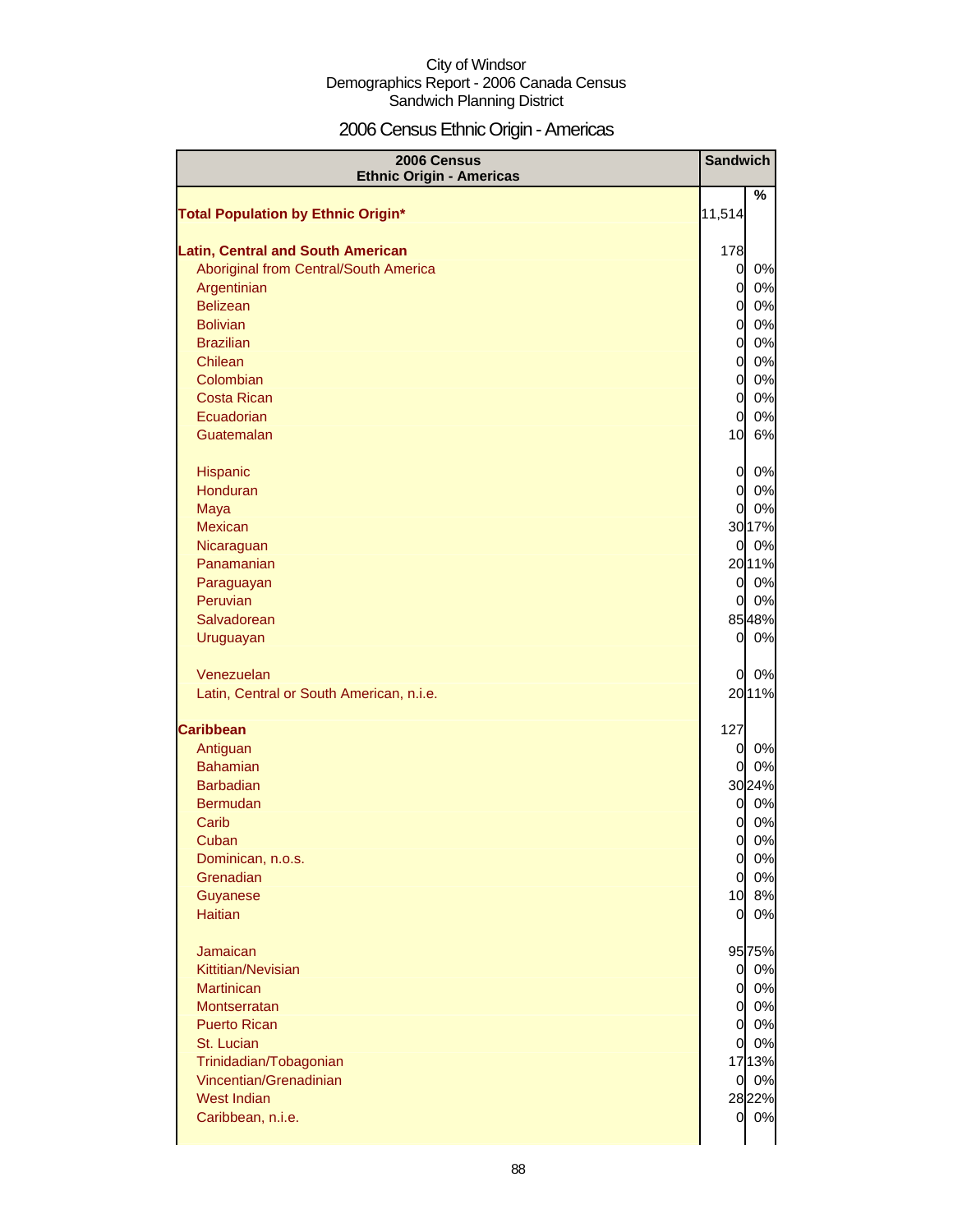| 2006 Census<br><b>Ethnic Origin - Americas</b>                                       | <b>Sandwich</b> |        |
|--------------------------------------------------------------------------------------|-----------------|--------|
|                                                                                      |                 | %      |
| <b>North American</b>                                                                | 3,288           |        |
| American                                                                             | 205             | 6%     |
| Canadian                                                                             | 3,14496%        |        |
| Newfoundlander                                                                       | 10              | 0%     |
| <b>Nova Scotian</b>                                                                  | 0               | 0%     |
| Ontarian                                                                             | 0               | 0%     |
| Québécois                                                                            | 0               | 0%     |
| Other provincial or regional groups                                                  | $\Omega$        | 0%     |
| <b>North American Aboriginal</b>                                                     | 638             |        |
| Inuit                                                                                | 0               | 0%     |
| <b>Métis</b>                                                                         |                 | 13020% |
| North American Indian                                                                |                 | 51180% |
| *Total responses are the sum of single and multiple responses for each ethnic origin |                 |        |
| n.i.e.: not included elsewhere                                                       |                 |        |
| n.o.s: not otherwise specfied                                                        |                 |        |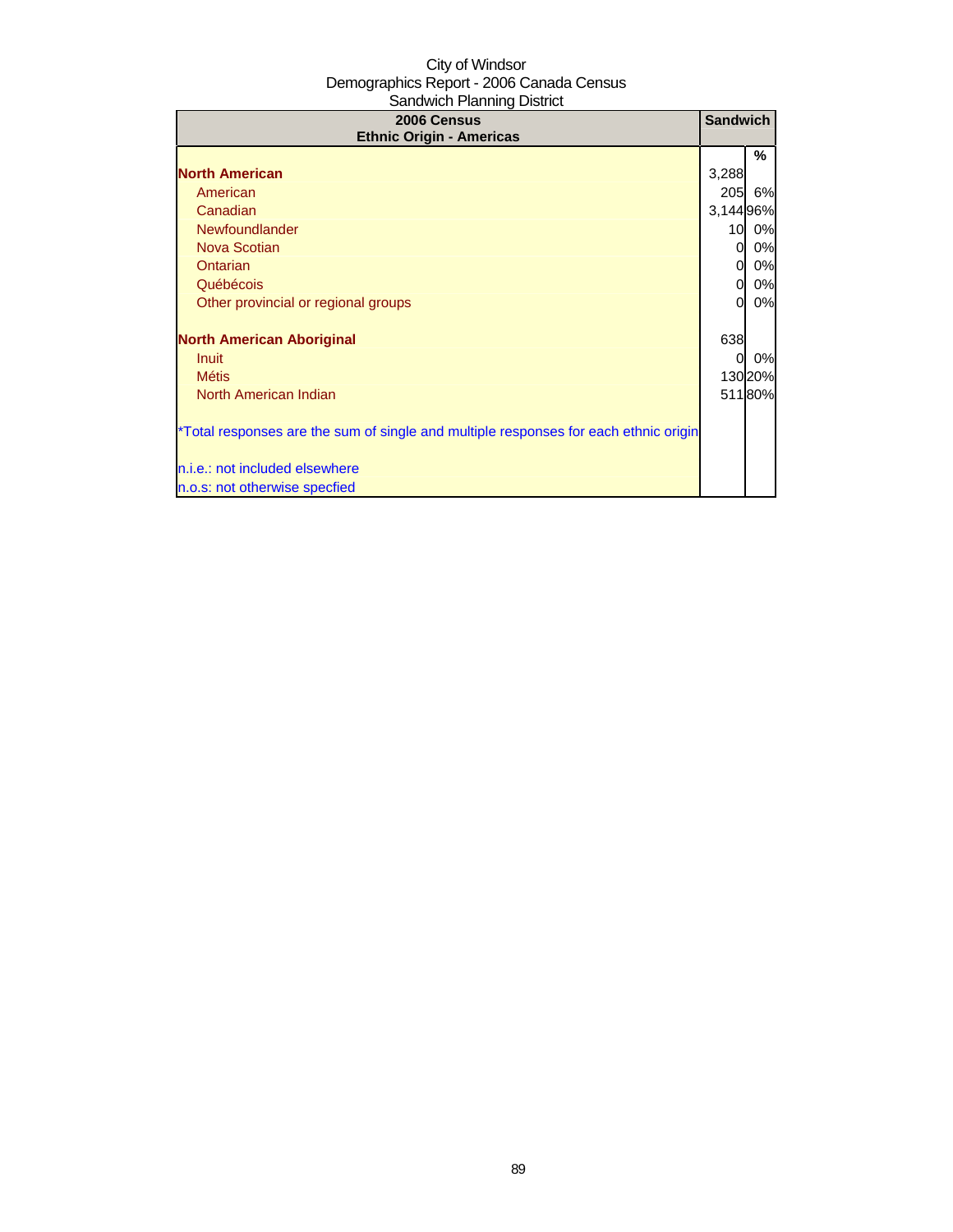### 2006 Census Visible Minorities

| 2006 Census<br><b>Visible Minorities</b>               | <b>Sandwich</b>                                        |    |
|--------------------------------------------------------|--------------------------------------------------------|----|
| <b>Total Population by Visible Minority Groups</b>     | 11,511                                                 | %  |
| Visible minorities                                     | 3,755 33%                                              |    |
| Top 3 visible minorities                               | South Asian 26%<br>Chinese <sub>24%</sub><br>Black 21% |    |
| <b>Chinese</b>                                         | 872                                                    | 8% |
| South Asian                                            | 953                                                    | 8% |
| <b>Black</b>                                           | 766                                                    | 7% |
| Filipino                                               | 59                                                     | 1% |
| <b>Latin American</b>                                  | 155                                                    | 1% |
| Southeast Asian                                        | 43                                                     | 0% |
| Arab                                                   | 555                                                    | 5% |
| <b>West Asian</b>                                      | 220                                                    | 2% |
| Korean                                                 | 25                                                     | 0% |
| Japanese                                               | 0                                                      | 0% |
| Visible minority, n.i.e.                               | 30                                                     | 0% |
| Multiple visible minority                              | 52                                                     | 0% |
| Not a visible minority (includes white and aboriginal) | 7,756 67%                                              |    |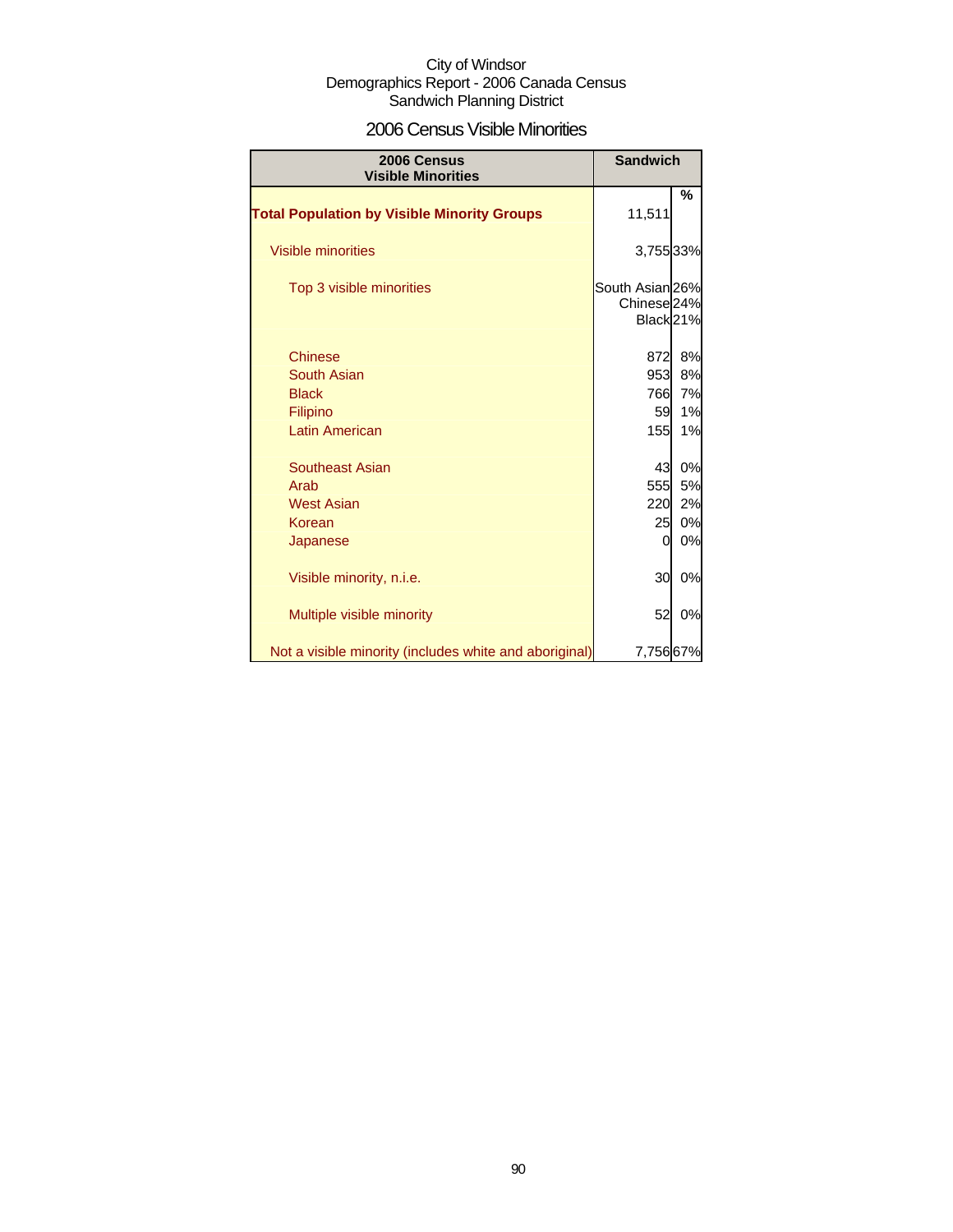# 2006 Census 2005 Employment Income by Sex and Work Activity

| 2006 Census<br>2005 Employment Income by Sex and Work Activity                                              | <b>Sandwich</b> |
|-------------------------------------------------------------------------------------------------------------|-----------------|
|                                                                                                             | %               |
| Total Population 15 years and over with employment income                                                   | 5,436           |
| Average employment income                                                                                   | \$25,528        |
| Worked full year, full time                                                                                 | 2,324 43%       |
| Average employment income                                                                                   | \$40,168        |
| Worked part year or part time                                                                               | 2,57747%        |
| Average employment income                                                                                   | \$15,982        |
| Males 15 years and over with employment income                                                              | 2,907           |
| Average employment income                                                                                   | \$29,864        |
| Worked full year, full time                                                                                 | 1,30545%        |
| Average employment income                                                                                   | \$45,036        |
| Worked part year or part time                                                                               | 1,28844%        |
| Average employment income                                                                                   | \$20,053        |
| Females 15 years and over with employment income                                                            | 2,520           |
| Average employment income                                                                                   | \$20,476        |
| Worked full year, full time                                                                                 | 890 35%         |
| Average employment income                                                                                   | \$35,314        |
| Worked part year or part time                                                                               | 1,269 50%       |
| Average employment income                                                                                   | \$12,063        |
| Note that the sum of "worked full year, full time" and "worked part year or part time" counts may not equal |                 |
| "persons with employment income". This is due to persons reporting employment income from a previous year.  |                 |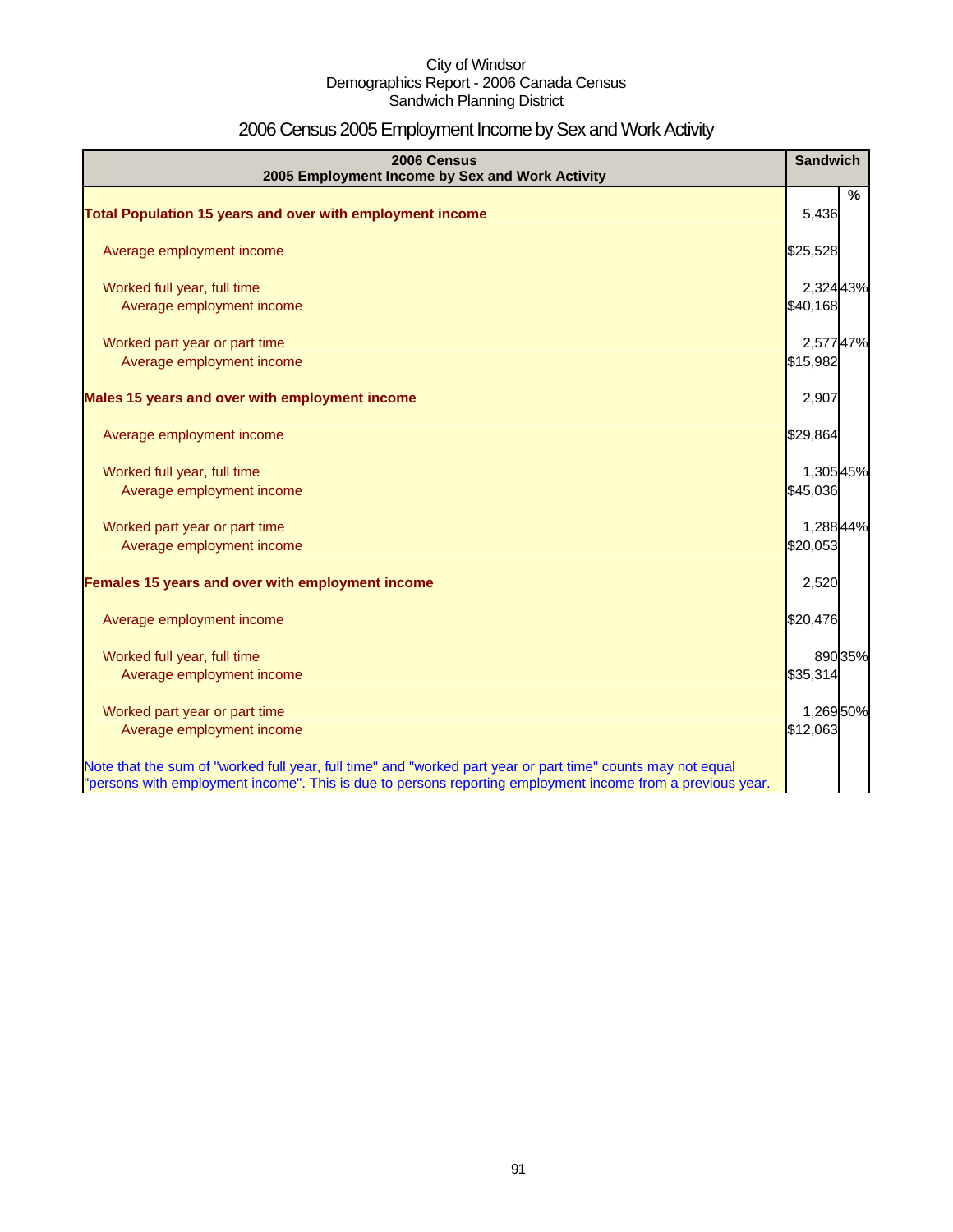| 2006 Census<br>2005 Individual Income by Sex Comparison |                              |         | <b>Sandwich</b> |               |                |        |
|---------------------------------------------------------|------------------------------|---------|-----------------|---------------|----------------|--------|
|                                                         | Total %<br><b>Population</b> |         | Males           | $\frac{9}{6}$ | <b>Females</b> | $\%$   |
| Population 15 years and over                            | 9,167                        |         | 4,472           |               | 4,672          |        |
| Without income                                          | 684                          | 7%      | <b>275</b>      | 6%            | 411            | 9%     |
| With income                                             | 8,48993%                     |         | 4,208 94%       |               | 4,26391%       |        |
| Population 15 years and over by Income                  | 8,489                        |         | 4,208           |               | 4,263          |        |
| <b>Under \$1,000</b>                                    | 635                          | 7%      |                 | 402 10%       | 241            | 6%     |
| $$1,000 - $2,999$                                       | 392                          | 5%      | 170             | 4%            | 204            | 5%     |
| $$3,000 - $4,999$                                       | 395                          | 5%      | 160             | 4%            | 210            | 5%     |
| $$5,000 - $6,999$                                       | 403                          | 5%      | 105             | 2%            | 285            | 7%     |
| $$7,000 - $9,999$                                       | 642                          | 8%      | 276             | 7%            | 356            | 8%     |
| $$10,000 - $11,999$                                     | 547                          | 6%      |                 | 225 5%        | 334            | 8%     |
| \$12,000 - \$14,999                                     | 584                          | 7%      | 203             | 5%            | 376            | 9%     |
| \$15,000 - \$19,999                                     |                              | 952 11% | 338             | 8%            |                | 58014% |
| \$20,000 - \$24,999                                     | 740                          | 9%      |                 | 434 10%       | 337            | 8%     |
| \$25,000 - \$29,999                                     | 530                          | 6%      |                 | 229 5%        | 268            | 6%     |
| \$30,000 - \$34,999                                     | 514                          | 6%      |                 | 196 5%        | 272            | 6%     |
| \$35,000 - \$39,999                                     | 464                          | 5%      | 235             | 6%            | 161            | 4%     |
| \$40,000 - \$44,999                                     | 342                          | 4%      | 227             | 5%            | 108            | 3%     |
| \$45,000 - \$49,999                                     | 224                          | 3%      | 160             | 4%            | 33             | 1%     |
| \$50,000 - \$59,999                                     | 450                          | 5%      | 248             | 6%            | 188            | 4%     |
| \$60,000 and over                                       | 588                          | 7%      |                 | 457 11%       | 121            | 3%     |
| <b>Dominant Income Range</b>                            | \$15K - \$20K                |         | Over \$60K      |               | \$15K - \$20K  |        |
| Median Income                                           | \$18,166                     |         | \$21,766        |               | \$15,262       |        |
| Average Income                                          | \$23,691                     |         | \$27,664        |               | \$19,792       |        |

# 2006 Census 2005 Individual Income by Sex Comparison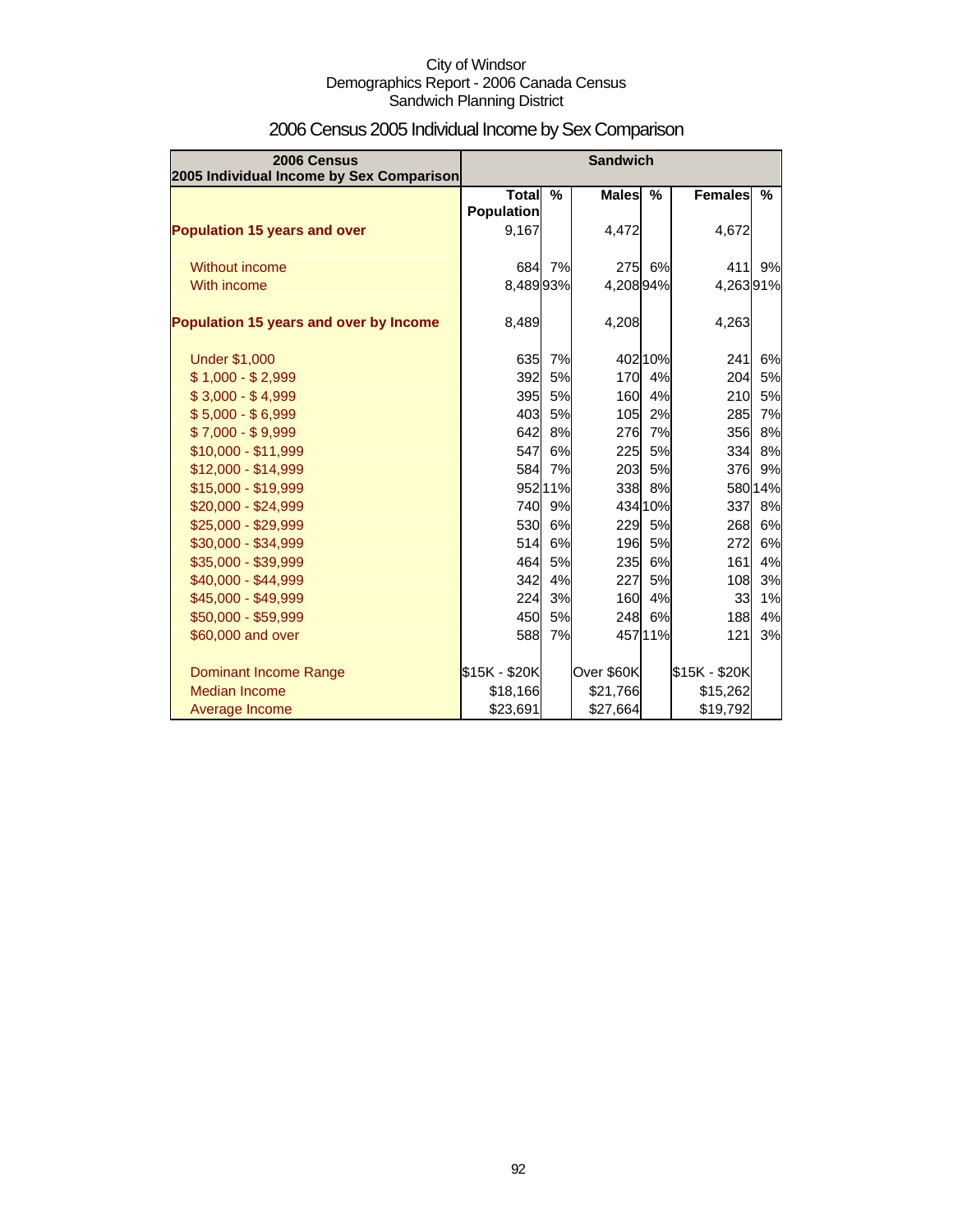# 2006 Census 2005 Individual Income by Sex

| 2006 Census<br>2005 Individual Income by Sex | <b>Sandwich</b>   |               |
|----------------------------------------------|-------------------|---------------|
| <b>Population 15 years and over</b>          | 9,167             | %             |
| Without income                               | 684I              | 7%            |
| With income                                  | 8,48993%          |               |
| Population 15 years and over by Income       | 8,489             |               |
| <b>Under \$1,000</b>                         | 635               | 7%            |
| $$1,000 - $2,999$                            | 392               | 5%            |
| $$3,000 - $4,999$                            | 395               | 5%            |
| $$5,000 - $6,999$                            | 403               | 5%            |
| $$7,000 - $9,999$                            | 642               | 8%            |
| \$10,000 - \$11,999                          | 547               | 6%            |
| \$12,000 - \$14,999                          | 584               | 7%            |
| \$15,000 - \$19,999                          |                   | 952 11%       |
| \$20,000 - \$24,999                          | 740               | 9%            |
| \$25,000 - \$29,999                          | 530               | 6%            |
| \$30,000 - \$34,999                          | 514               | 6%            |
| \$35,000 - \$39,999                          | 464l              | 5%            |
| \$40,000 - \$44,999<br>\$45,000 - \$49,999   | 342<br><b>224</b> | 4%<br>3%      |
| \$50,000 - \$59,999                          | 450               | 5%            |
| \$60,000 and over                            | 588               | 7%            |
|                                              |                   |               |
| Dominant income range                        | \$15K - \$20K     |               |
| Average income                               | \$23,691          |               |
| <b>Median income</b>                         | \$18,166          |               |
| <b>Males 15 years and over</b>               | 4,472             |               |
| Without income                               | 2751              | 6%            |
| With income                                  | 4,20894%          |               |
| <b>Males 15 years and over by Income</b>     | 4,208             |               |
| <b>Under \$1,000</b>                         |                   | 402 10%       |
| $$1,000 - $2,999$                            | <b>170</b>        | 4%            |
| $$3,000 - $4,999$                            | 160               | 4%            |
| $$5,000 - $6,999$                            | 105               | 2%            |
| $$7,000 - $9,999$                            | 276               | 7%            |
| \$10,000 - \$11,999                          | 225               | 5%            |
| \$12,000 - \$14,999                          | 203               | 5%            |
| \$15,000 - \$19,999<br>\$20,000 - \$24,999   | 338               | 8%<br>434 10% |
| \$25,000 - \$29,999                          | 229               | 5%            |
| \$30,000 - \$34,999                          | 196               | 5%            |
| \$35,000 - \$39,999                          | 235               | 6%            |
| \$40,000 - \$44,999                          | 227               | 5%            |
| \$45,000 - \$49,999                          | 160               | 4%            |
| \$50,000 - \$59,999                          | 248               | 6%            |
| \$60,000 and over                            |                   | 45711%        |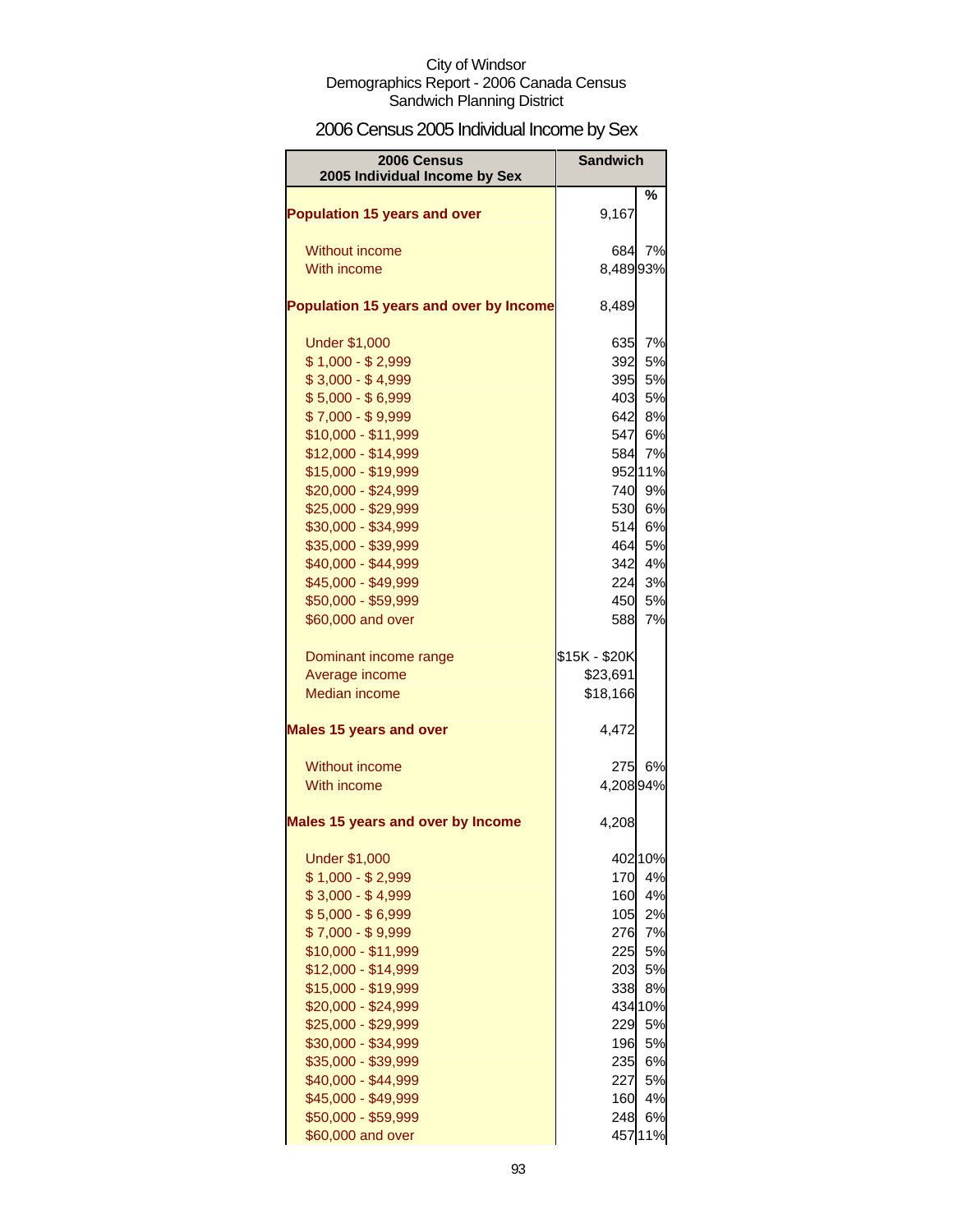| ,,,,,,,,,,,,<br><b>2006 Census</b><br>2005 Individual Income by Sex | <b>Sandwich</b> |         |  |
|---------------------------------------------------------------------|-----------------|---------|--|
|                                                                     |                 | %       |  |
|                                                                     |                 |         |  |
| Dominant income range                                               | Over \$60K      |         |  |
| <b>Median income</b>                                                | \$21,766        |         |  |
| Average income                                                      | \$27,664        |         |  |
| <b>Females 15 years and over</b>                                    | 4,672           |         |  |
| <b>Without income</b>                                               | 411             | 9%      |  |
| With income                                                         | 4,26391%        |         |  |
| Females 15 years and over by Income                                 | 4,263           |         |  |
| <b>Under \$1,000</b>                                                | 241             | 6%      |  |
| $$1,000 - $2,999$                                                   | 204             | 5%      |  |
| $$3,000 - $4,999$                                                   | 210             | 5%      |  |
| $$5,000 - $6,999$                                                   | 285             | 7%      |  |
| $$7,000 - $9,999$                                                   | 356             | 8%      |  |
| $$10,000 - $11,999$                                                 | 334l            | 8%      |  |
| \$12,000 - \$14,999                                                 | 376             | 9%      |  |
| \$15,000 - \$19,999                                                 |                 | 580 14% |  |
| \$20,000 - \$24,999                                                 | 337             | 8%      |  |
| \$25,000 - \$29,999                                                 | 268             | 6%      |  |
| \$30,000 - \$34,999                                                 | 272             | 6%      |  |
| \$35,000 - \$39,999                                                 | 161             | 4%      |  |
| \$40,000 - \$44,999                                                 | 108             | 3%      |  |
| \$45,000 - \$49,999                                                 | 33              | 1%      |  |
| \$50,000 - \$59,999                                                 | 188             | 4%      |  |
| \$60,000 and over                                                   | 121             | 3%      |  |
| Dominant income range                                               | \$15K - \$20K   |         |  |
| Median income                                                       | \$15,262        |         |  |
| Average income                                                      | \$19,792        |         |  |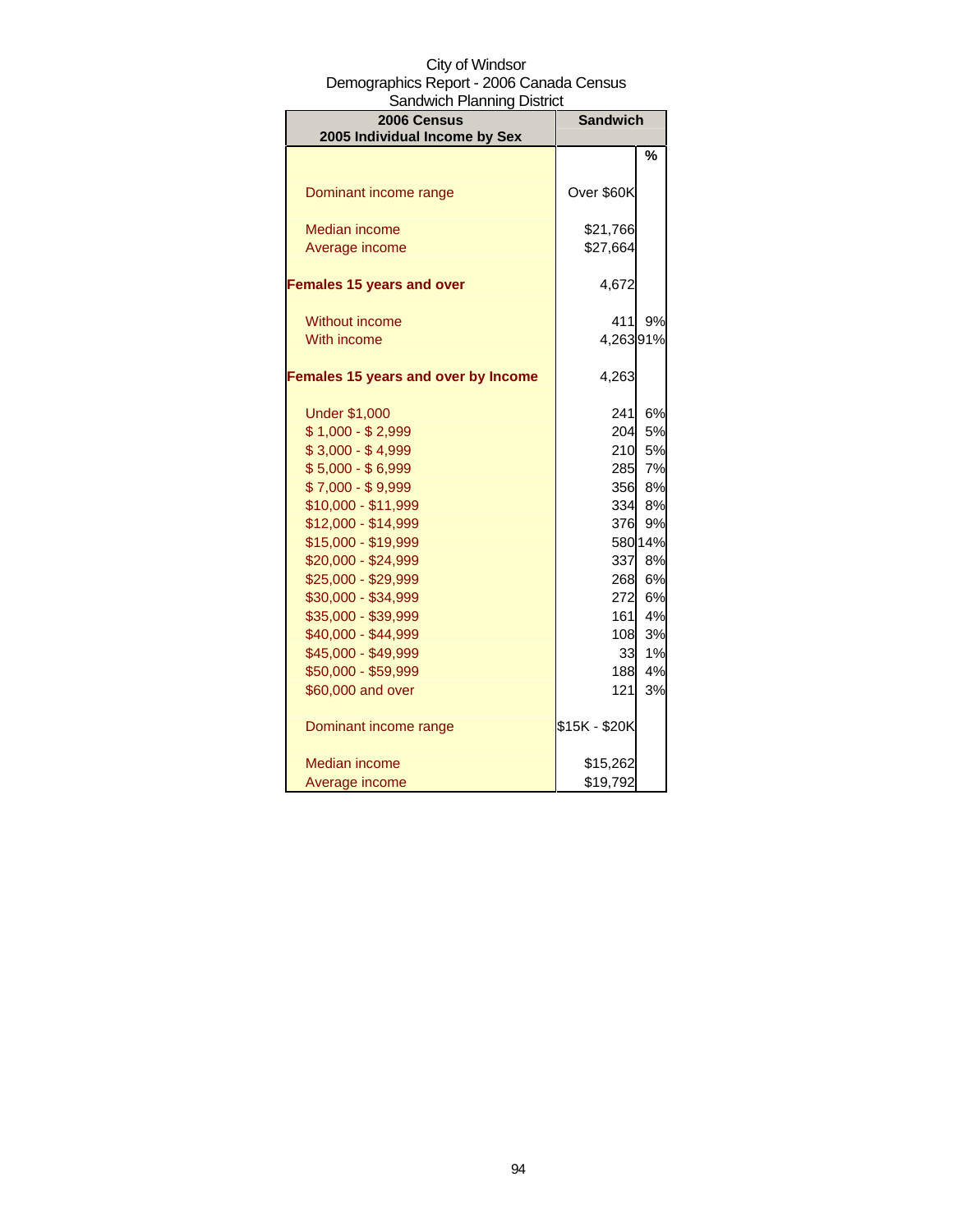# 2006 Census 2005 Individual After-Tax Income by Sex

| 2006 Census                                      | <b>Sandwich</b> |                  |
|--------------------------------------------------|-----------------|------------------|
| 2005 Individual After-Tax Income by Sex          |                 |                  |
| <b>Population 15 years and over</b>              | 9,152           | %                |
| Without income                                   | 677             | 7%               |
| With income                                      | 8,48493%        |                  |
|                                                  |                 |                  |
| Population 15 years and over by after-tax income | 8,484           |                  |
| <b>Under \$1,000</b>                             | 670             | 8%               |
| \$1,000 to \$2,999                               | 382             | 4%               |
| \$3,000 to \$4,999                               | 371             | 4%               |
| \$5,000 to \$6,999                               |                 | 428 5%<br>649 8% |
| \$7,000 to \$9,999<br>\$10,000 to \$11,999       | 517             | 6%               |
| \$12,000 to \$14,999                             | 672             | 8%               |
| \$15,000 to \$19,999                             | 1,055 12%       |                  |
| \$20,000 to \$24,999                             |                 | 883 10%          |
| \$25,000 to \$29,999                             | 634             | 7%               |
| \$30,000 to \$34,999                             | 544             | 6%               |
| \$35,000 to \$39,999                             | 473             | 6%               |
| \$40,000 to \$44,999                             | 331             | 4%               |
| \$45,000 to \$49,999                             | 230             | 3%               |
| \$50,000 and over                                | 528             | 6%               |
| Dominant income range                            | \$15K to \$20K  |                  |
| Median after-tax income                          | \$17,346        |                  |
| Average after-tax income                         | \$20,976        |                  |
| <b>Males 15 years and over</b>                   | 4,468           |                  |
| Without income                                   | 282             | 6%               |
| With income                                      | 4,20994%        |                  |
| Males 15 years and over by after-tax income      | 4,209           |                  |
| <b>Under \$1,000</b>                             |                 | 402 10%          |
| \$1,000 to \$2,999                               | 165             | 4%               |
| \$3,000 to \$4,999                               |                 | 165 4%           |
| \$5,000 to \$6,999<br>\$7,000 to \$9,999         |                 | 142 3%<br>294 7% |
| \$10,000 to \$11,999                             |                 | 190 5%           |
| \$12,000 to \$14,999                             |                 | 254 6%           |
| \$15,000 to \$19,999                             |                 | 417 10%          |
| \$20,000 to \$24,999                             |                 | 447 11%          |
| \$25,000 to \$29,999                             | 291             | 7%               |
| \$30,000 to \$34,999                             | 285             | 7%               |
| \$35,000 to \$39,999                             | 327             | 8%               |
| \$40,000 to \$44,999                             |                 | 198 5%           |
| \$45,000 to \$49,999                             | 135             | 3%               |
| \$50,000 and over                                |                 | 426 10%          |
| Dominant income range                            | \$20K to \$25K  |                  |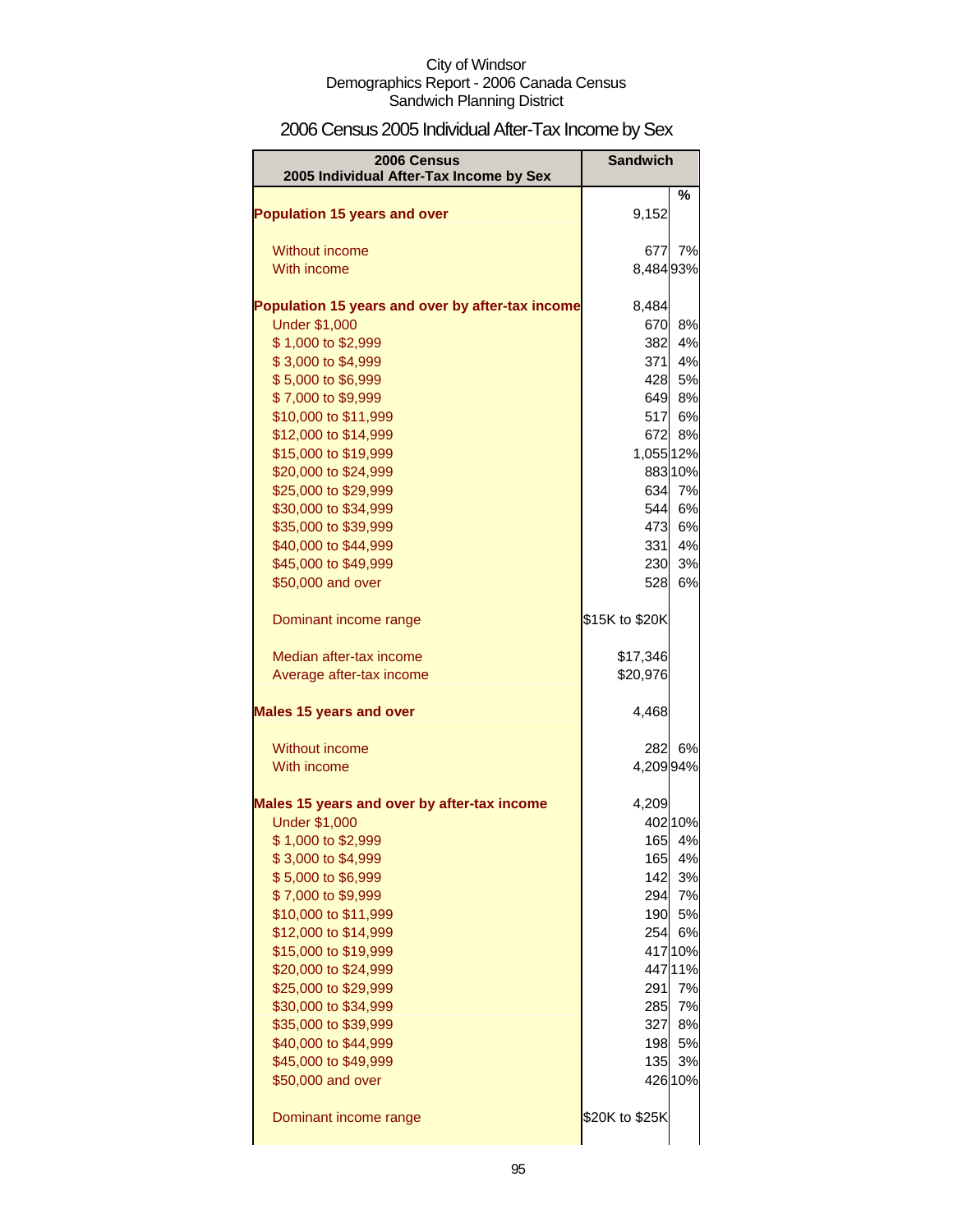| City of Windsor                          |
|------------------------------------------|
| Demographics Report - 2006 Canada Census |
| Sandwich Planning District               |

| 2006 Census<br>2005 Individual After-Tax Income by Sex | <b>Sandwich</b> |           |
|--------------------------------------------------------|-----------------|-----------|
|                                                        |                 | $\%$      |
| Median after-tax income                                | \$20,457        |           |
| Average after-tax income                               | \$24,069        |           |
| <b>Females 15 years and over</b>                       | 4,677           |           |
| Without income                                         | 389             | <b>8%</b> |
| With income                                            | 4,26191%        |           |
| Females 15 years and over by after-tax income          | 4,261           |           |
| <b>Under \$1,000</b>                                   | 242             | 6%        |
| \$1,000 to \$2,999                                     |                 | 224 5%    |
| \$3,000 to \$4,999                                     |                 | 226 5%    |
| \$5,000 to \$6,999                                     | 280             | 7%        |
| \$7,000 to \$9,999                                     |                 | 370 9%    |
| \$10,000 to \$11,999                                   |                 | 310 7%    |
| \$12,000 to \$14,999                                   |                 | 406 10%   |
| \$15,000 to \$19,999                                   |                 | 639 15%   |
| \$20,000 to \$24,999                                   |                 | 420 10%   |
| \$25,000 to \$29,999                                   | 341             | 8%        |
| \$30,000 to \$34,999                                   |                 | 277 7%    |
| \$35,000 to \$39,999                                   | 146             | 3%        |
| \$40,000 to \$44,999                                   | 95              | 2%        |
| \$45,000 to \$49,999                                   | 75              | 2%        |
| \$50,000 and over                                      | 126             | 3%        |
| Dominant income range                                  | \$15K to \$20K  |           |
| Median after-tax income                                | \$15,238        |           |
| Average after-tax income                               | \$17,953        |           |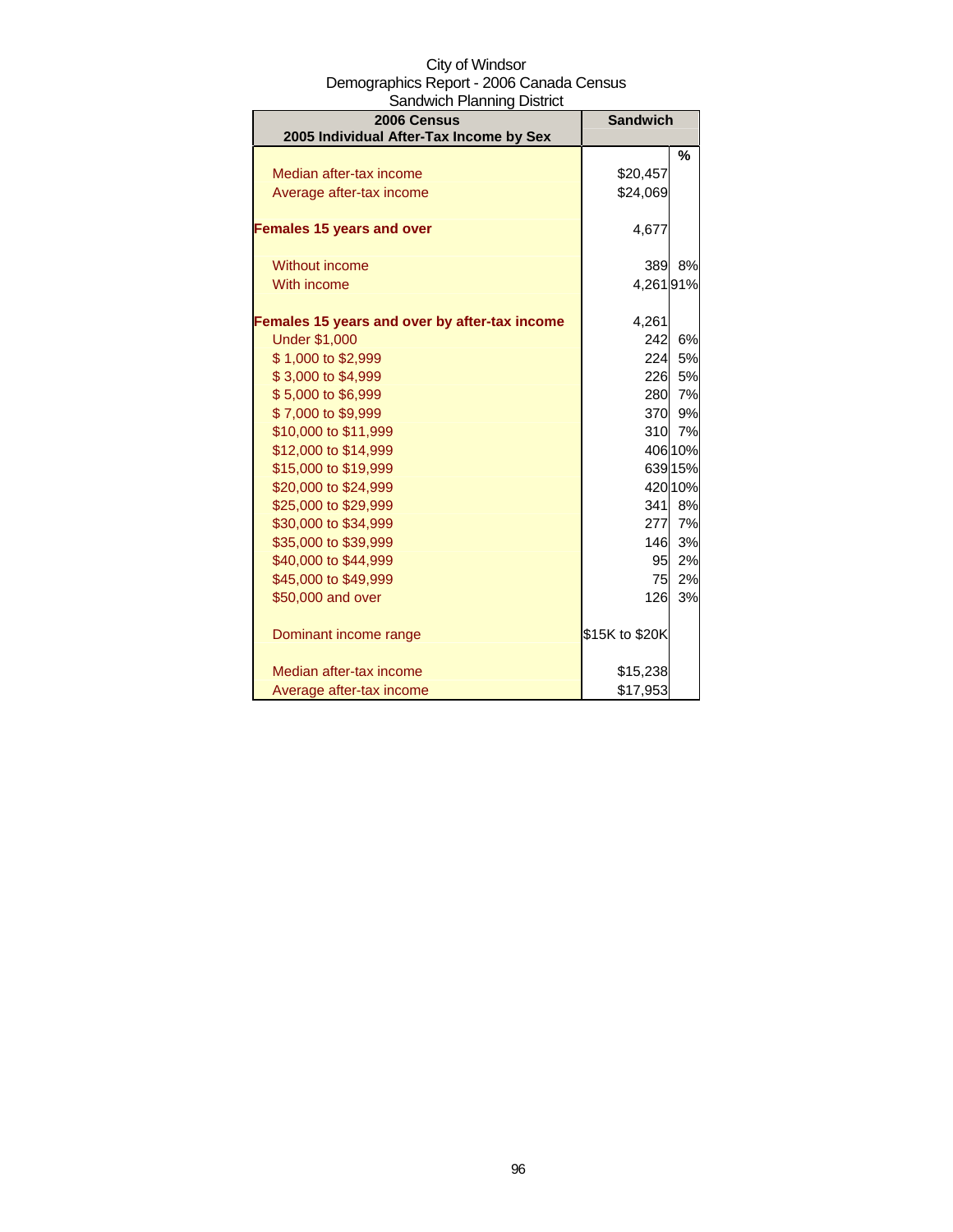# 2006 Census 2005 Family Income

| 2006 Census<br>2005 Family Income                | <b>Sandwich</b> |         |
|--------------------------------------------------|-----------------|---------|
|                                                  |                 | %       |
| <b>Total Census Families by Income</b>           | 2,861           |         |
| <b>Under \$10,000</b>                            | 202             | 7%      |
| \$10,000 - \$19,999                              |                 | 324 11% |
| \$20,000 - \$29,999                              |                 | 397 14% |
| \$30,000 - \$39,999                              |                 | 393 14% |
| \$40,000 - \$49,999                              | 207             | 7%      |
| \$50,000 - \$59,999                              | 271             | 9%      |
| \$60,000 - \$69,999                              |                 | 28310%  |
| \$70,000 - \$79,999                              |                 | 226 8%  |
| \$80,000 - \$89,999                              |                 | 128 4%  |
| \$90,000 - \$99,999                              | 120             | 4%      |
| \$100,000 and over                               |                 | 279 10% |
| Dominant income range                            | \$20K - \$30K   |         |
| Median income                                    | \$44,781        |         |
| Average income                                   | \$52,109        |         |
| <b>Couple Families by Income</b>                 | 2,059           |         |
| <b>Under \$10,000</b>                            | 125             | 6%      |
| \$10,000 - \$19,999                              | 133             | 6%      |
| \$20,000 - \$29,999                              |                 | 230 11% |
| \$30,000 - \$39,999                              |                 | 23712%  |
| \$40,000 - \$49,999                              |                 | 145 7%  |
| \$50,000 - \$59,999                              | 185             | 9%      |
| \$60,000 - \$69,999                              |                 | 27013%  |
| \$70,000 - \$79,999                              | 178             | 9%      |
| \$80,000 - \$89,999                              | 75              | 4%      |
| \$90,000 - \$99,999                              | 125             | 6%      |
| \$100,000 and over                               |                 | 245 12% |
| Dominant income range                            | \$60K - \$70K   |         |
| <b>Median income</b>                             | \$55,646        |         |
| Average income                                   | \$58,178        |         |
| <b>Total Census Families by after-tax Income</b> | 2,875           |         |
| <b>Under \$10,000</b>                            | 222             | 8%      |
| \$10,000 to \$19,999                             |                 | 32911%  |
| \$20,000 to \$29,999                             |                 | 446 16% |
| \$30,000 to \$39,999                             |                 | 38713%  |
| \$40,000 to \$49,999                             |                 | 318 11% |
| \$50,000 to \$59,999                             |                 | 303 11% |
| \$60,000 to \$69,999                             |                 | 356 12% |
| \$70,000 to \$79,999                             | 161             | 6%      |
| \$80,000 and over                                |                 | 324 11% |
| Dominant income range                            | \$20K - \$30K   |         |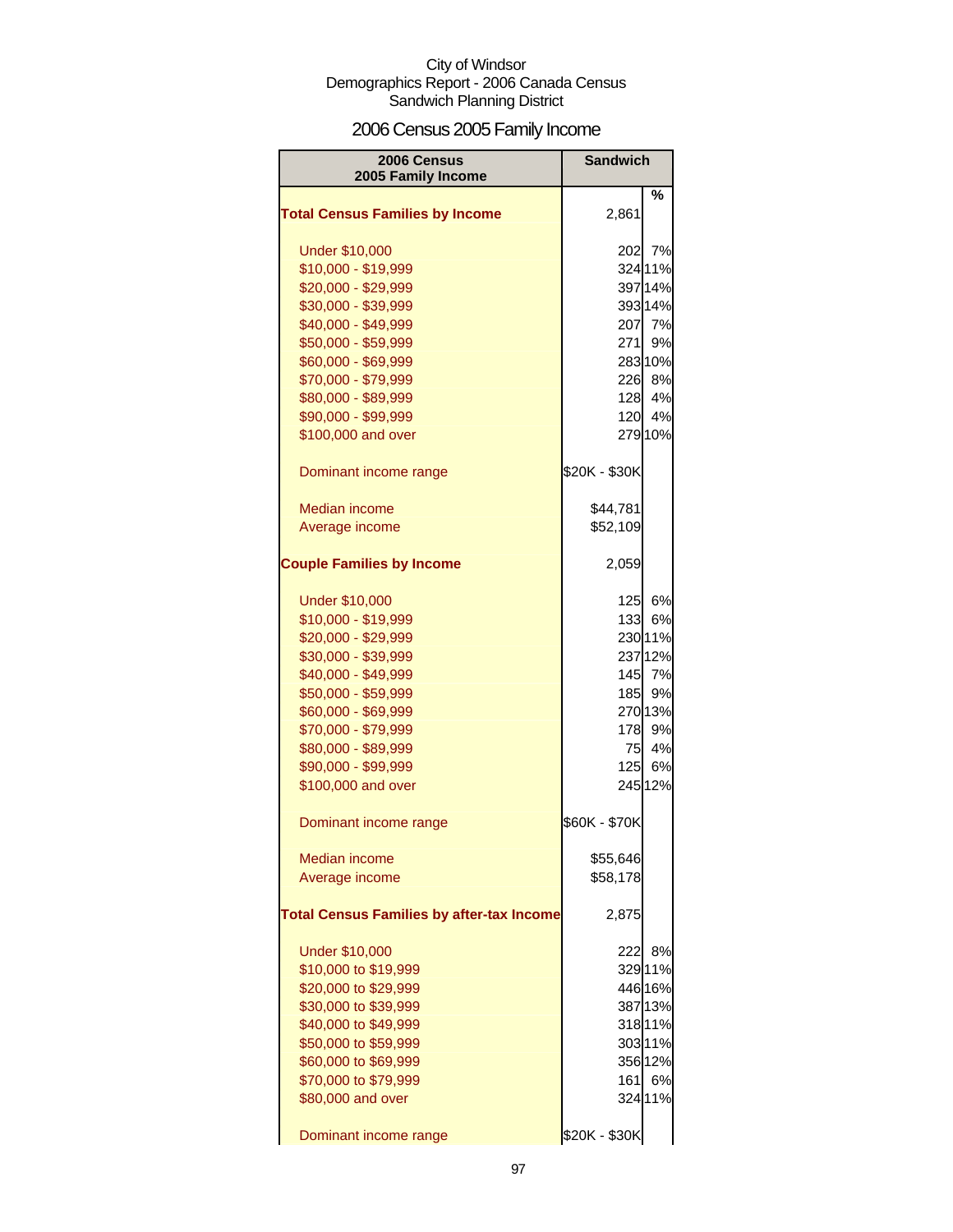| 2006 Census<br>2005 Family Income          | <b>Sandwich</b> |         |
|--------------------------------------------|-----------------|---------|
|                                            |                 | %       |
|                                            |                 |         |
| Median after-tax income                    | \$41,208        |         |
| Average after-tax income                   | \$46,144        |         |
| <b>Couple Families by after-tax Income</b> | 2,044           |         |
| <b>Under \$10,000</b>                      | 156             | 8%      |
| \$10,000 to \$19,999                       | 114             | 6%      |
| \$20,000 to \$29,999                       |                 | 255 12% |
| \$30,000 to \$39,999                       |                 | 295 14% |
| \$40,000 to \$49,999                       |                 | 180 9%  |
| \$50,000 to \$59,999                       |                 | 26313%  |
| \$60,000 to \$69,999                       |                 | 28314%  |
| \$70,000 to \$79,999                       |                 | 140 7%  |
| \$80,000 and over                          |                 | 298 15% |
| Dominant income range                      | Over \$80K      |         |
| Median after-tax income                    | \$49,540        |         |
| Average after-tax income                   | \$51,228        |         |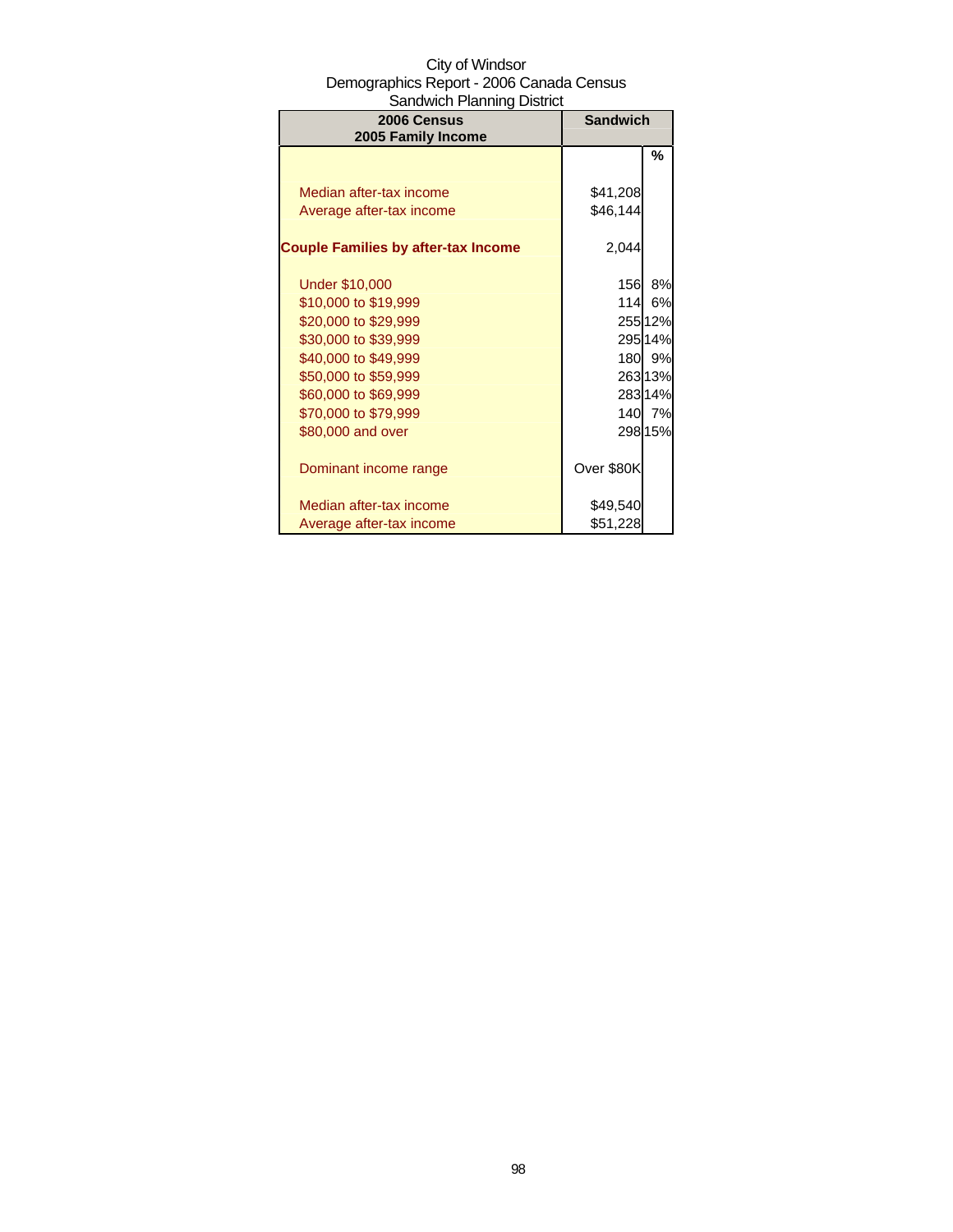# 2006 Census 2005 Income of Non-family Persons by Sex

| 2006 Census<br>2005 Income of Non-family Persons by Sex | <b>Sandwich</b> |         |
|---------------------------------------------------------|-----------------|---------|
| Non-family persons 15 years and over by Income          | 2,431           | %       |
| <b>Under \$1,000</b>                                    |                 | 372 15% |
| $$1,000 - $2,999$                                       |                 | 85 3%   |
| $$3,000 - $4,999$                                       |                 | 100 4%  |
| $$5,000 - $6,999$                                       | 87              | 4%      |
| $$7,000 - $9,999$                                       |                 | 140 6%  |
| \$10,000 - \$11,999                                     | 152             | 6%      |
| \$12,000 - \$14,999                                     |                 | 190 8%  |
| \$15,000 - \$19,999                                     |                 | 26011%  |
| \$20,000 - \$24,999                                     | 202             | 8%      |
| \$25,000 - \$29,999                                     | 140             | 6%      |
| \$30,000 - \$34,999                                     | 100             | 4%      |
| \$35,000 - \$39,999                                     | 62              | 3%      |
| \$40,000 - \$44,999                                     | 77              | 3%      |
| \$45,000 - \$49,999                                     | 65              | 3%      |
| \$50,000 - \$59,999                                     | 75              | 3%      |
| \$60,000 and over                                       | 111             | 5%      |
| Dominant income range                                   | Under \$1K      |         |
| Average income                                          | \$20,841        |         |
| <b>Median income</b>                                    | \$14,744        |         |
| Male non-family persons 15 years and over               | 1,199           |         |
| <b>Under \$1,000</b>                                    |                 | 230 19% |
| $$1,000 - $2,999$                                       | 40              | 3%      |
| $$3,000 - $4,999$                                       | 40              | 3%      |
| $$5,000 - $6,999$                                       | 10              | 1%      |
| $$7,000 - $9,999$                                       | 40              | 3%      |
| \$10,000 - \$11,999                                     |                 | 68 6%   |
| \$12,000 - \$14,999                                     |                 | 100 8%  |
| \$15,000 - \$19,999                                     | 85              | 7%      |
| \$20,000 - \$24,999                                     |                 | 130 11% |
| \$25,000 - \$29,999                                     |                 | 115 10% |
| \$30,000 - \$34,999                                     |                 | 42 3%   |
| \$35,000 - \$39,999                                     |                 | 66 6%   |
| \$40,000 - \$44,999                                     | 47              | 4%      |
| \$45,000 - \$49,999                                     | 30              | 3%      |
| \$50,000 - \$59,999                                     | 65              | 5%      |
| \$60,000 and over                                       | 61              | 5%      |
| Dominant income range                                   | Under \$1K      |         |
| Average income                                          | \$21,817        |         |
| <b>Median income</b>                                    | \$18,320        |         |
| Female non-family persons 15 years and over             | 1,198           |         |
| <b>Under \$1,000</b>                                    |                 | 115 10% |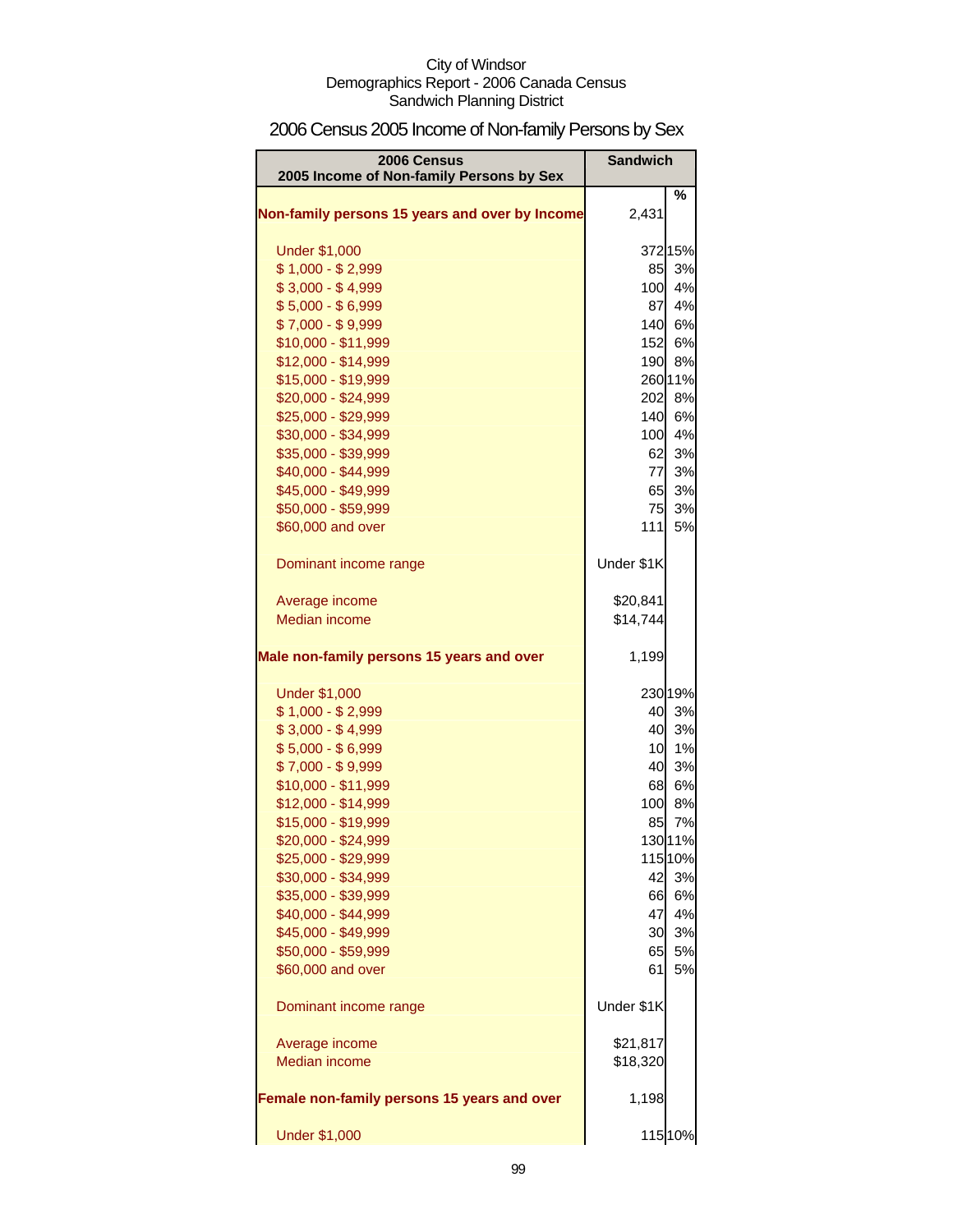| 2006 Census<br>2005 Income of Non-family Persons by Sex | <b>Sandwich</b> |         |
|---------------------------------------------------------|-----------------|---------|
|                                                         |                 |         |
|                                                         |                 | %       |
| \$1,000 - \$2,999                                       | 25              | 2%      |
| $$3,000 - $4,999$                                       | 50              | 4%      |
| $$5,000 - $6,999$                                       | 50              | 4%      |
| \$7,000 - \$9,999                                       | 85              | 7%      |
| \$10,000 - \$11,999                                     | 102             | 8%      |
| \$12,000 - \$14,999                                     | 80              | 7%      |
| \$15,000 - \$19,999                                     |                 | 217 18% |
| \$20,000 - \$24,999                                     | 87              | 7%      |
| \$25,000 - \$29,999                                     | 85              | 7%      |
| \$30,000 - \$34,999                                     | 60              | 5%      |
| \$35,000 - \$39,999                                     | 40              | 3%      |
| \$40,000 - \$44,999                                     | 20              | 2%      |
| \$45,000 - \$49,999                                     | 40              | 3%      |
| \$50,000 - \$59,999                                     | 50              | 4%      |
| \$60,000 and over                                       | 40              | 3%      |
|                                                         |                 |         |
| Dominant income range                                   | \$15K - \$20K   |         |
|                                                         |                 |         |
| Median income                                           | \$16,520        |         |
| Average income                                          | \$18,566        |         |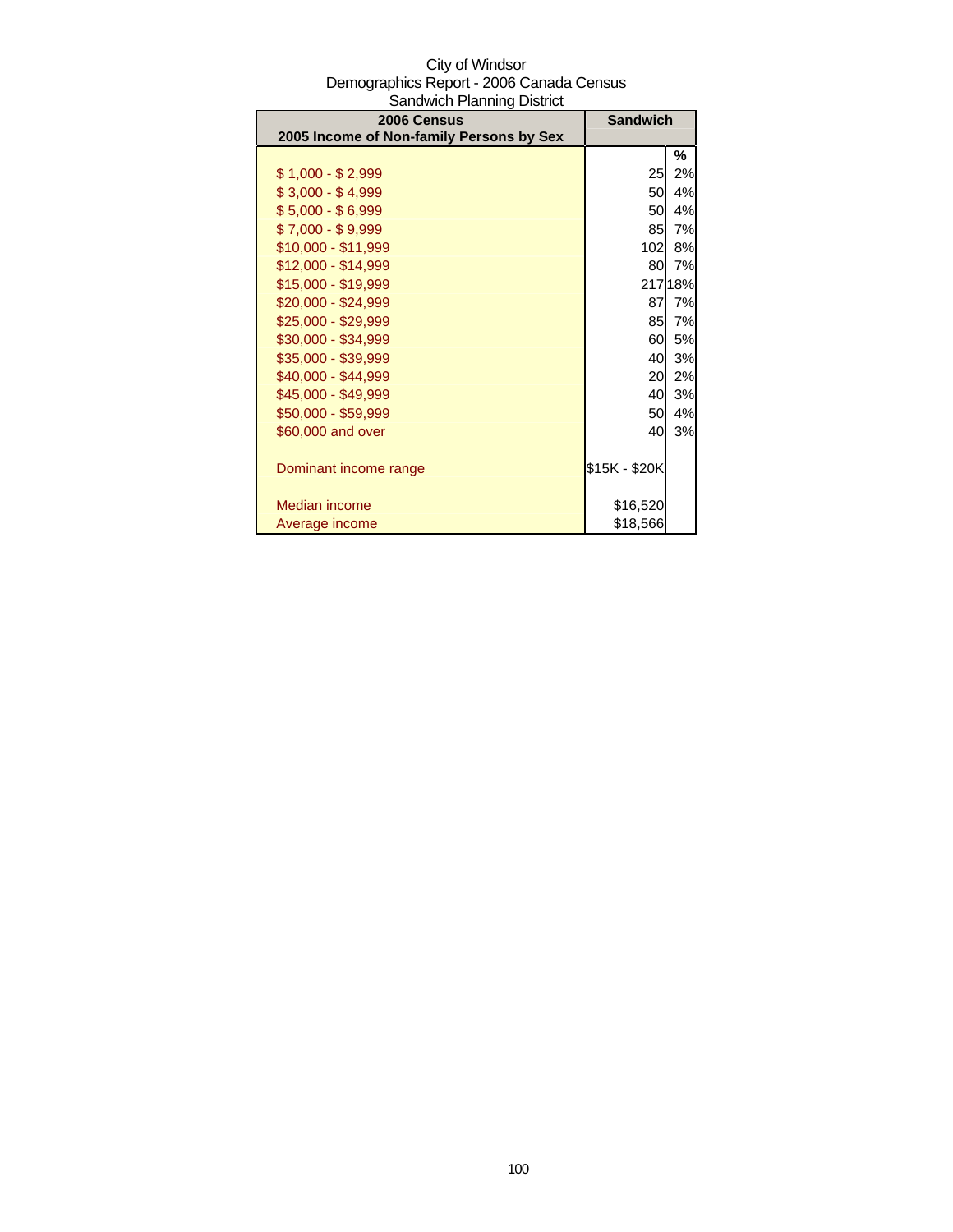| 2006 Census<br>2005 After-Tax Income of Non-family Persons by Sex | <b>Sandwich</b> |         |
|-------------------------------------------------------------------|-----------------|---------|
|                                                                   |                 | %       |
| Non-family persons 15 years and over by after-tax income          | 2,436           |         |
| <b>Under \$1,000</b>                                              |                 | 350 14% |
| $$1,000 - $2,999$                                                 |                 | 102 4%  |
| $$3,000 - $4,999$                                                 |                 | 105 4%  |
| $$5,000 - $6,999$                                                 |                 | 70 3%   |
| $$7,000 - $9,999$                                                 |                 | 150 6%  |
| \$10,000 - \$11,999                                               | 152             | 6%      |
| \$12,000 - \$14,999                                               |                 | 180 7%  |
| \$15,000 - \$19,999                                               |                 | 375 15% |
| \$20,000 - \$24,999                                               |                 | 275 11% |
| \$25,000 - \$29,999                                               | 175             | 7%      |
| \$30,000 - \$34,999                                               | 112             | 5%      |
| \$35,000 - \$39,999                                               | 117             | 5%      |
| \$40,000 - \$44,999                                               | 70              | 3%      |
| \$45,000 - \$49,999                                               | 50              | 2%      |
| \$50,000 and over                                                 | 118             | 5%      |
| Dominant income range                                             | \$15K - \$20K   |         |
| Median income                                                     | \$16,230        |         |
| Average income                                                    | \$18,352        |         |
|                                                                   |                 |         |
| Male non-family persons 15 years and over by after-tax income     | 1,194           |         |
| <b>Under \$1,000</b>                                              |                 | 262 22% |
| $$1,000 - $2,999$                                                 | 50              | 4%      |
| $$3,000 - $4,999$                                                 | 35              | 3%      |
| $$5,000 - $6,999$                                                 | 10              | 1%      |
| $$7,000 - $9,999$                                                 | 30              | 3%      |
| \$10,000 - \$11,999                                               | 58              | 5%      |
| \$12,000 - \$14,999                                               | 90              | 8%      |
| \$15,000 - \$19,999                                               |                 | 120 10% |
| \$20,000 - \$24,999                                               |                 | 160 13% |
| \$25,000 - \$29,999                                               | 65              | 5%      |
| \$30,000 - \$34,999                                               | 50              | 4%      |
| \$35,000 - \$39,999                                               | 107             | 9%      |
| \$40,000 - \$44,999                                               | 35              | 3%      |
| \$45,000 - \$49,999                                               | 20              | 2%      |
| \$50,000 and over                                                 | 66              | 6%      |
| Dominant income range                                             | Under \$1K      |         |
| Median income                                                     | \$16,825        |         |
| Average income                                                    | \$18,754        |         |
| Female non-family persons 15 years and over by after-tax income   | 1,219           |         |
|                                                                   |                 |         |
| <b>Under \$1,000</b>                                              | 105             | 9%      |
| $$1,000 - $2,999$                                                 | 35              | 3%      |
| $$3,000 - $4,999$                                                 | 60              | 5%      |

# 2006 Census 2005 After-Tax Income of Non-family Persons by Sex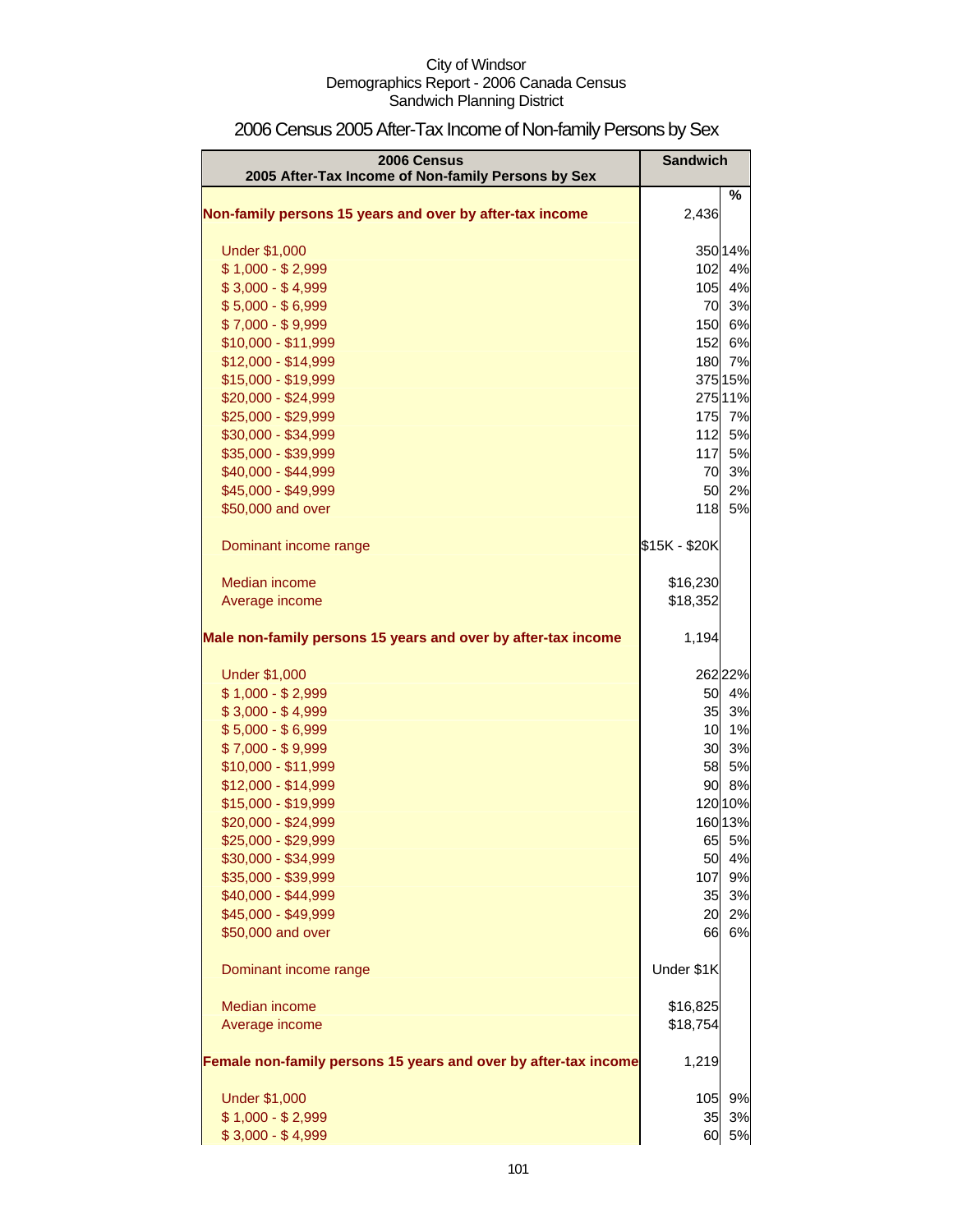| 50.1<br>2006 Census                                | <b>Sandwich</b> |           |
|----------------------------------------------------|-----------------|-----------|
| 2005 After-Tax Income of Non-family Persons by Sex |                 |           |
|                                                    |                 | ℅         |
| $$5,000 - $6,999$                                  | 75              | 6%        |
| $$7,000 - $9,999$                                  | <b>105</b>      | 9%        |
| $$10,000 - $11,999$                                | 95              | 8%        |
| $$12,000 - $14,999$                                |                 | 11510%    |
| \$15,000 - \$19,999                                |                 | 212 18%   |
| $$20,000 - $24,999$                                | 57              | <b>5%</b> |
| \$25,000 - \$29,999                                | 110             | 9%        |
| \$30,000 - \$34,999                                | 65              | <b>5%</b> |
| \$35,000 - \$39,999                                | 40              | 3%        |
| \$40,000 - \$44,999                                | 20              | 2%        |
| \$45,000 - \$49,999                                | 20              | 2%        |
| \$50,000 and over                                  | 10              | 1%        |
|                                                    |                 |           |
| Dominant income range                              | \$15K - \$20K   |           |
|                                                    |                 |           |
| Median income                                      | \$14,274        |           |
| Average income                                     | \$16,843        |           |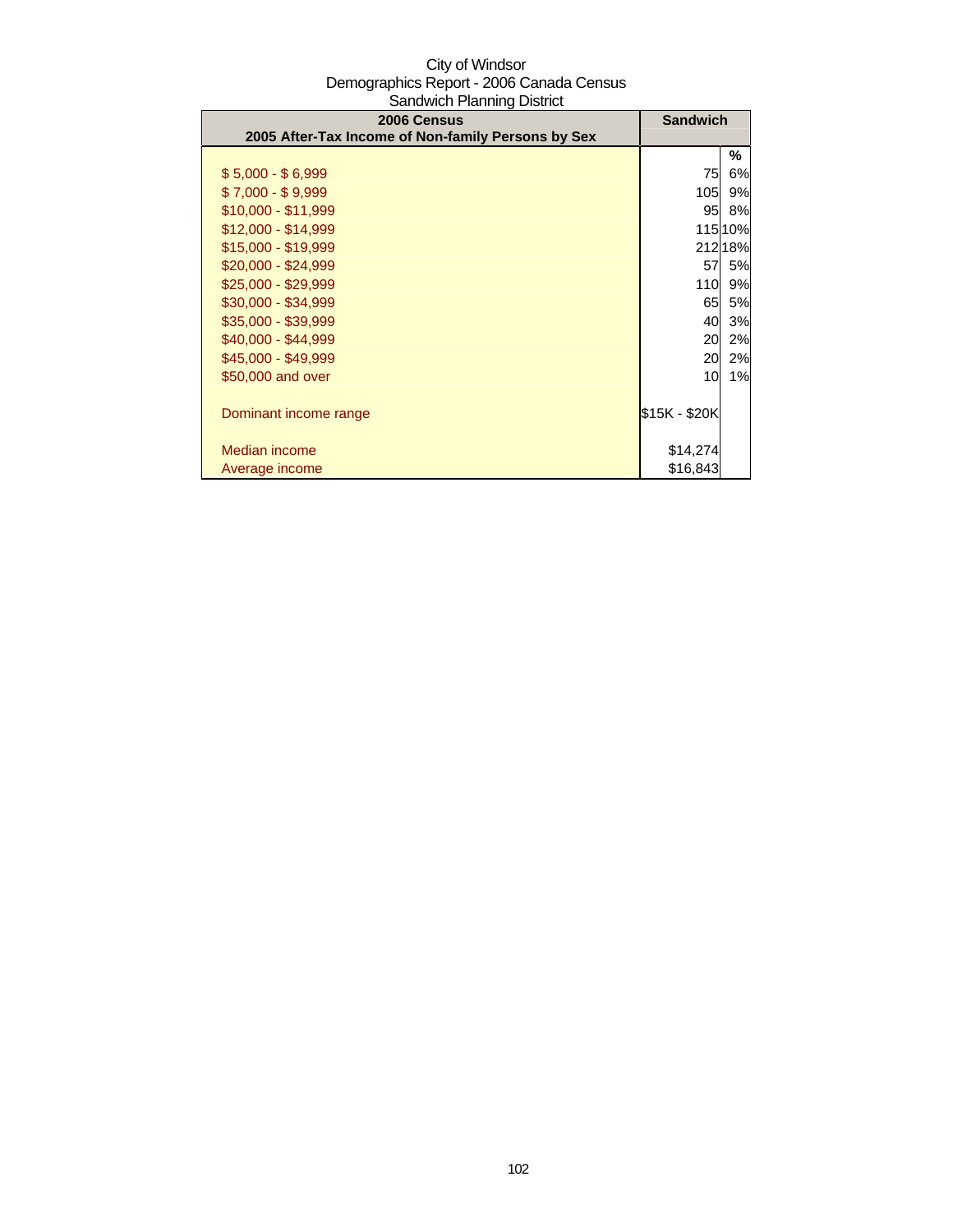### 2006 Census 2005 Income: Sources

| 2006 Census<br>2005 Income: Sources                                     | <b>Sandwich</b> |
|-------------------------------------------------------------------------|-----------------|
| <b>Composition of family income for all families</b>                    |                 |
| <b>Employment income</b>                                                | 68.8%           |
| Government transfer payments                                            | 22.0%           |
| Other                                                                   | 9.4%            |
|                                                                         |                 |
| <b>Composition of family income for all couple families</b>             |                 |
| <b>Employment income</b>                                                | 72.2%           |
| Government transfer payments                                            | 18.9%           |
| <b>Other</b>                                                            | 9.1%            |
|                                                                         |                 |
|                                                                         |                 |
| <b>Composition of family income for male lone-parent families</b>       | 0.0%            |
| <b>Employment income</b><br>Government transfer payments                | 0.0%            |
| Other                                                                   | 0.0%            |
|                                                                         |                 |
| <b>Composition of family income for all female lone-parent families</b> |                 |
| <b>Employment income</b>                                                | 33.7%           |
| Government transfer payments                                            | 25.2%           |
| Other                                                                   | 6.1%            |
|                                                                         |                 |
|                                                                         |                 |
| Composition of income for persons 15 years and over not in a family     |                 |
| <b>Employment income</b>                                                | 59.9%           |
| Government transfer payments                                            | 21.8%           |
| <b>Other</b>                                                            | 14.3%           |
|                                                                         |                 |
| Composition of income for males 15 years and over not in a family       |                 |
| <b>Employment income</b>                                                | 56.5%           |
| Government transfer payments                                            | 13.1%           |
| Other                                                                   | 11.0%           |
| Composition of income for females 15 years and over not in a family     |                 |
| <b>Employment income</b>                                                | 42.8%           |
| Government transfer payments                                            | 25.7%           |
| Other                                                                   | 13.5%           |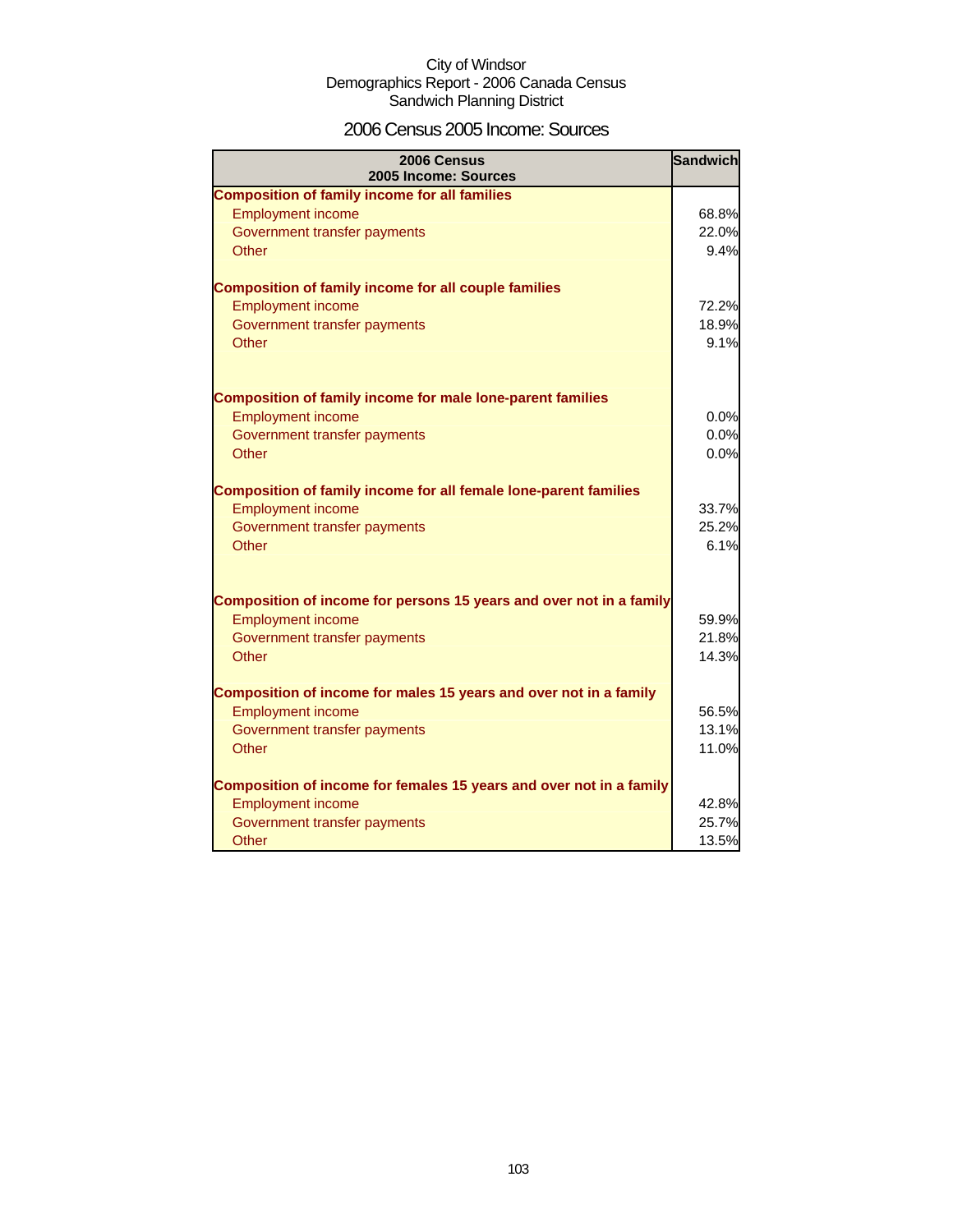# 2006 Census 2005 Income by Family Type

| 2006 Census<br>2005 Income by Family Type                | <b>Sandwich</b>              |               |
|----------------------------------------------------------|------------------------------|---------------|
| <b>Total Families with Income by Family Type</b>         | 2,873                        | $\frac{9}{6}$ |
| <b>Couple families</b>                                   | 2,052 71%                    |               |
| Male lone-parent families<br>Female lone-parent families |                              | 560 19%       |
| <b>Average Income by Family Type</b>                     |                              |               |
| All census families<br>Couple                            | \$52,113<br>\$58,272         |               |
| Male lone-parent<br>Female lone-parent                   | \$34,674                     |               |
| <b>Median Income by Family Type</b>                      |                              |               |
| All census families                                      | Non-Additive                 |               |
| Couple                                                   | Non-Additive<br>Non-Additive |               |
| Male lone-parent<br>Female lone-parent                   | Non-Additive                 |               |
| <b>After-tax Average Income by Family Type</b>           |                              |               |
| All census families                                      | \$46,171                     |               |
| Couple                                                   | \$51,201                     |               |
| Male lone-parent<br>Female lone-parent                   | \$32,050                     |               |
| <b>After-tax Median Income by Family Type</b>            |                              |               |
| All census families                                      | Non-Additive                 |               |
| Couple                                                   | Non-Additive                 |               |
| Male lone-parent                                         | Non-Additive                 |               |
| Female lone-parent                                       | Non-Additive                 |               |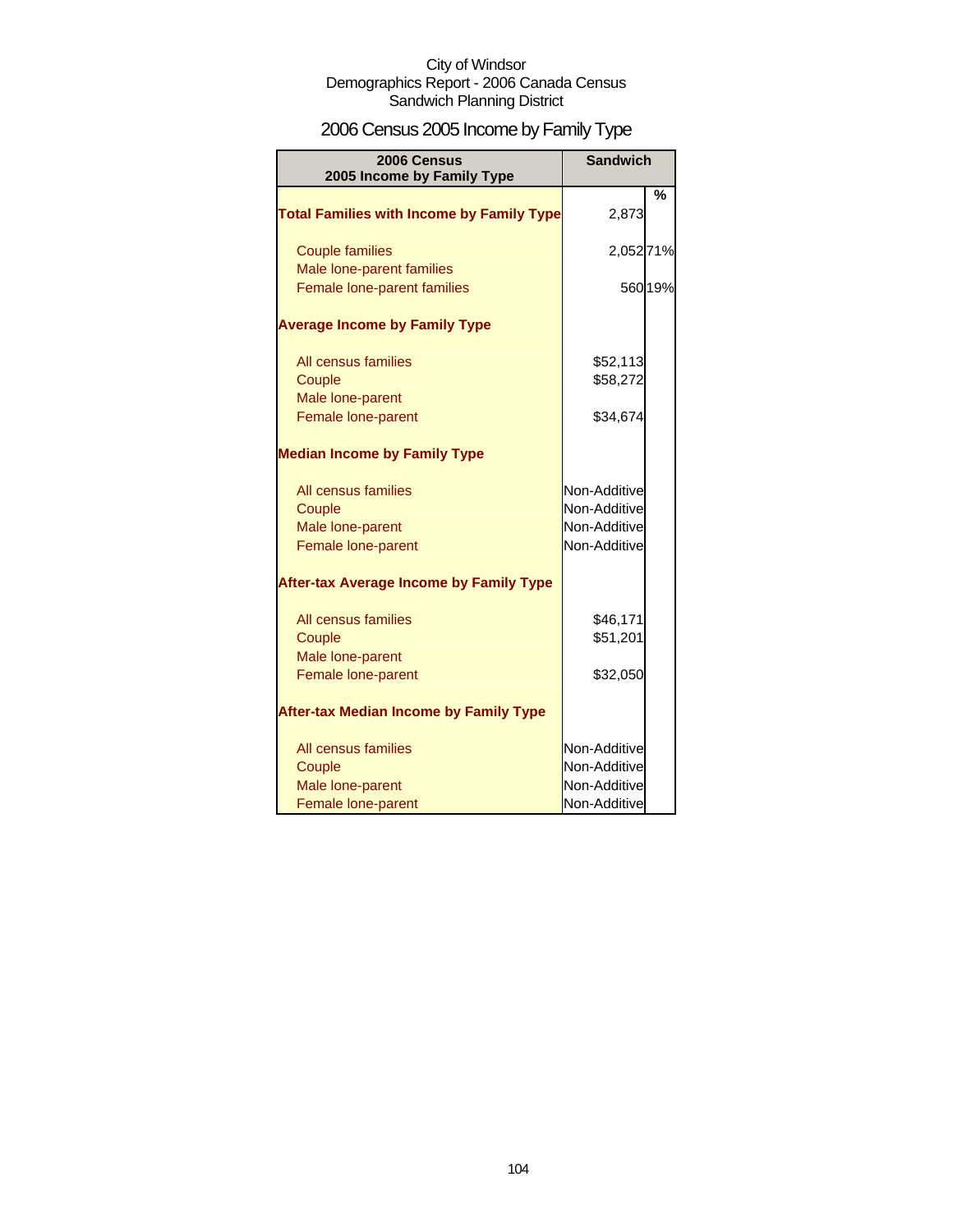### 2006 Census Prevalence of Low Income

| <b>2006 Census</b><br><b>Prevalence of Low Income</b>            | <b>Sandwich</b> |             |
|------------------------------------------------------------------|-----------------|-------------|
|                                                                  |                 | %           |
| Total families by prevalence of low income                       | 2,873           |             |
| Low income before tax                                            | Non-Additive    |             |
| Low income after tax                                             | Non-Additive    |             |
|                                                                  |                 |             |
| <b>Couple families</b>                                           |                 | 2,042 71.1% |
| Low income before tax                                            | Non-Additive    |             |
| Low income after tax                                             | Non-Additive    |             |
|                                                                  |                 |             |
| Male lone-parent families                                        |                 | 70 2.4%     |
| Low income before tax                                            | Non-Additive    |             |
| Low income after tax                                             | Non-Additive    |             |
|                                                                  |                 |             |
| Female lone-parent families                                      |                 | 639 22.3%   |
| Low income before tax                                            | Non-Additive    |             |
| Low income after tax                                             | Non-Additive    |             |
|                                                                  |                 |             |
| Non-family persons 15 years and over by prevalence of low income | 2,446           |             |
| Low income before tax                                            | Non-Additive    |             |
| Low income after tax                                             | Non-Additive    |             |
| Male non-family persons 15 years and over                        |                 | 1,209 49.4% |
| Low income before tax                                            | Non-Additive    |             |
| Low income after tax                                             | Non-Additive    |             |
|                                                                  |                 |             |
| Female non-family persons 15 years and over                      |                 | 1,204 49.2% |
| Low income before tax                                            | Non-Additive    |             |
| Low income after tax                                             | Non-Additive    |             |
|                                                                  |                 |             |
| Population in private households by prevalence of low income     | 11,271          |             |
| Low income before tax                                            | Non-Additive    |             |
| Low income after tax                                             | Non-Additive    |             |
| Children under 6 years of age                                    | 842             | 7.5%        |
| Low income before tax                                            | Non-Additive    |             |
| Low income after tax                                             | Non-Additive    |             |
|                                                                  |                 |             |
| Persons 65 years of age and over                                 |                 | 1,193 10.6% |
| Low income before tax                                            | Non-Additive    |             |
| Low income after tax                                             | Non-Additive    |             |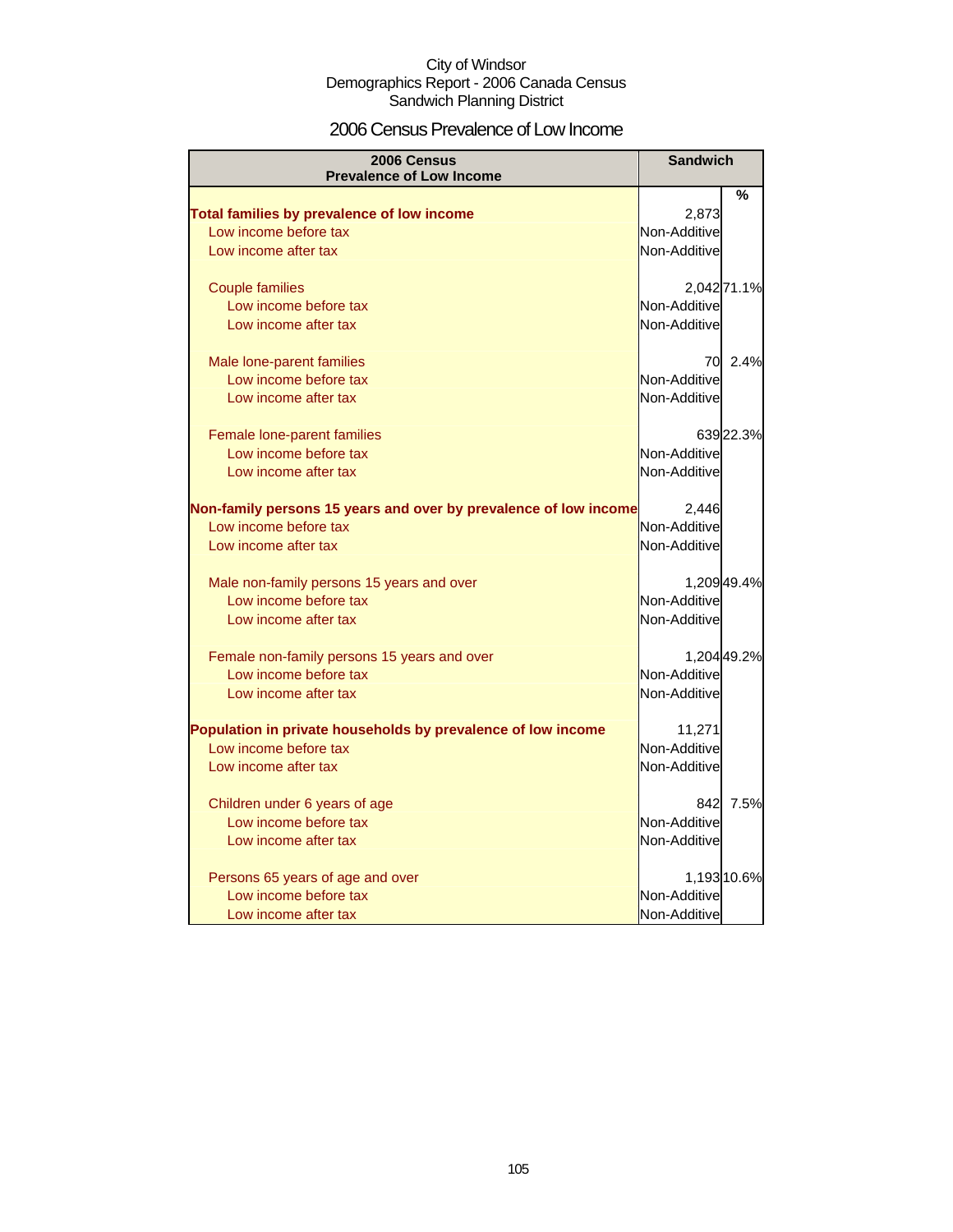### 2006 Census 2005 Household Income

| 2006 Census<br>2005 Household Income | <b>Sandwich</b> |         |
|--------------------------------------|-----------------|---------|
|                                      |                 |         |
| <b>Private households by income</b>  | 4,858           | %       |
| <b>Under \$10,000</b>                |                 | 717 15% |
| \$10,000 - \$19,999                  |                 | 82317%  |
| \$20,000 - \$29,999                  |                 | 709 15% |
| \$30,000 - \$39,999                  |                 | 567 12% |
| \$40,000 - \$49,999                  |                 | 336 7%  |
| \$50,000 - \$59,999                  |                 | 396 8%  |
| \$60,000 - \$69,999                  | 358             | 7%      |
| \$70,000 - \$79,999                  | 289             | 6%      |
| \$80,000 - \$89,999                  | 144             | 3%      |
| \$90,000 - \$99,999                  | 126             | 3%      |
| \$100,000 and over                   | 310             | 6%      |
| Dominant income range                | \$10K - \$20K   |         |
| Median household income              | \$32,432        |         |
| Average household income             | \$41,516        |         |
| One person households by income      | 1,648           |         |
| <b>Under \$10,000</b>                |                 | 37022%  |
| \$10,000 - \$19,999                  |                 | 467 28% |
| \$20,000 - \$29,999                  |                 | 272 17% |
| \$30,000 - \$39,999                  |                 | 166 10% |
| \$40,000 - \$49,999                  |                 | 122 7%  |
| \$50,000 - \$59,999                  | 75              | 5%      |
| \$60,000 - \$69,999                  | 40              | 2%      |
| \$70,000 - \$79,999                  | 46              | 3%      |
| \$80,000 - \$89,999                  | $\overline{a}$  | 0%      |
| \$90,000 - \$99,999                  | 0               | 0%      |
| \$100,000 and over                   | 10              | 1%      |
| Dominant income range                | \$10K - \$20K   |         |
| Median household income              | \$18,873        |         |
| Average household income             | \$24,067        |         |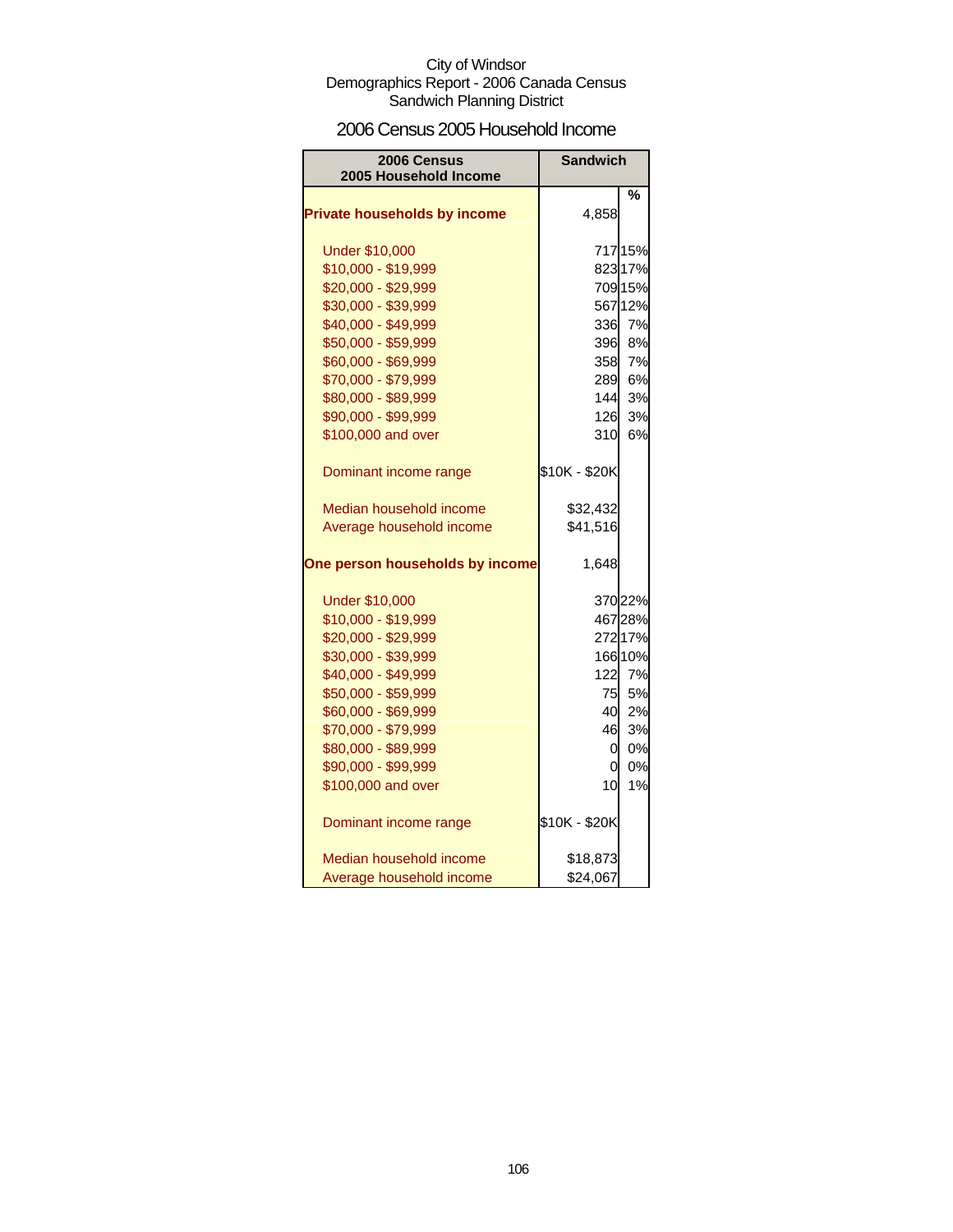### 2006 Census 2005 After-Tax Household Income

| 2006 Census<br>2005 After-Tax Household Income | <b>Sandwich</b> |         |
|------------------------------------------------|-----------------|---------|
|                                                |                 | %       |
| Private households by after-tax income         | 4,848           |         |
| <b>Under \$10,000</b>                          |                 | 709 15% |
| \$10,000 - \$19,999                            |                 | 822 17% |
| \$20,000 - \$29,999                            |                 | 890 18% |
| \$30,000 - \$39,999                            |                 | 616 13% |
| \$40,000 - \$49,999                            | 430             | 9%      |
| \$50,000 - \$59,999                            | 429             | 9%      |
| \$60,000 - \$69,999                            | 407             | 8%      |
| \$70,000 - \$79,999                            | 156             | 3%      |
| \$80,000 - \$89,999                            | 110             | 2%      |
| \$90,000 - \$99,999                            | 64              | 1%      |
| \$100,000 and over                             | 187             | 4%      |
| Dominant income range                          | \$20K - \$30K   |         |
| Median household income                        | \$29,875        |         |
| Average household income                       | \$36,761        |         |
| One person households by after-tax income      | 1,658           |         |
| <b>Under \$10,000</b>                          |                 | 41525%  |
| \$10,000 - \$19,999                            |                 | 460 28% |
| \$20,000 - \$29,999                            |                 | 37823%  |
| \$30,000 - \$39,999                            |                 | 217 13% |
| \$40,000 - \$49,999                            |                 | 106 6%  |
| \$50,000 - \$59,999                            | 76              | 5%      |
| \$60,000 - \$69,999                            | 16              | 1%      |
| \$70,000 - \$79,999                            | $\overline{0}$  | 0%      |
| \$80,000 - \$89,999                            | $\overline{0}$  | 0%      |
| \$90,000 - \$99,999                            | $\overline{O}$  | 0%      |
| \$100,000 and over                             | 0               | 0%      |
| Dominant income range                          | \$10K - \$20K   |         |
| Median household income                        | \$19,079        |         |
| Average household income                       | \$21,261        |         |